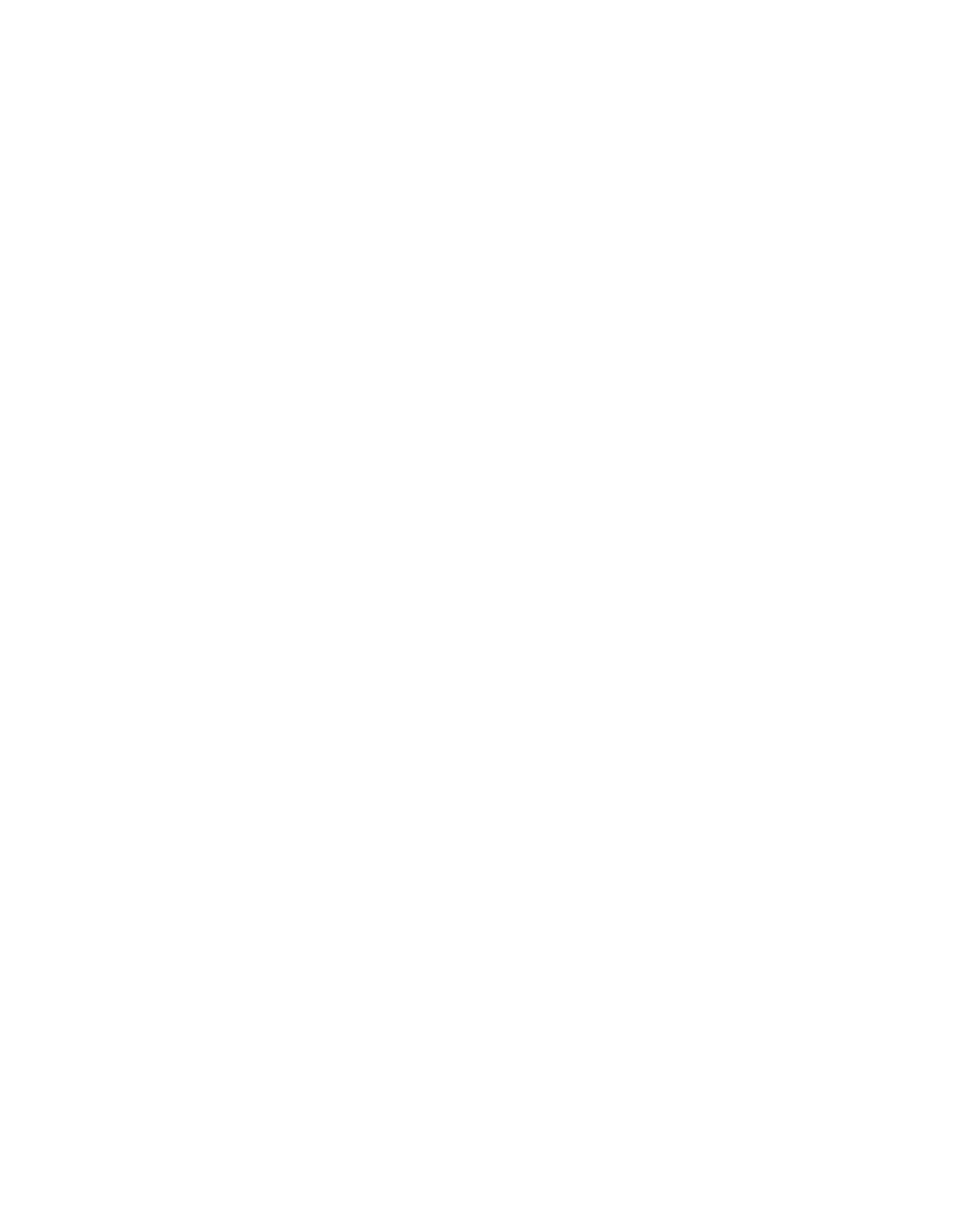## Abstract

The main contribution of this report is the introduction of a new mathematical tool that we call the Diagonal Poisson Transform and its application to the analysis of some linear probing hashing schemes. We also present what appears to be the first exact analysis of a linear probing hashing scheme with buckets of size b.

First, we present the Diagonal Poisson Transform. We show its main properties and apply it to solve recurrences, find inverse relations and obtain several generalizations of Abel's summation formula.

We follow with the analyisis of LCFS hashing with linear probing. It is known that the Robin Hood linear probing algorithm minimizes the variance of the cost of successful searches for all linear probing algorithms. We prove that the variance of the LCFS scheme is within lower order terms of this optimum

Finally we present the first exact analysis of linear probing hashing with buckets of size  $b$ . From the generating function for the Robin Hood heuristic, we obtain exact expressions for the cost of successful searches when the table is full. Then, with the help of Singularity Analysis, we find the asymptotic expansion of this cost up to  $O((\theta m)^{-1})$ , where  $m$  is the number of buckets. We also give upper and lower bounds when the table is not full. We conclude with a new approach to study certain recurrences that involves truncated exponentials. A new family of numbers that satisfies a recurrence resembling that of the Bernoulli numbers is introduced. These numbers may prove helpful in studying recurrences involving truncated generating functions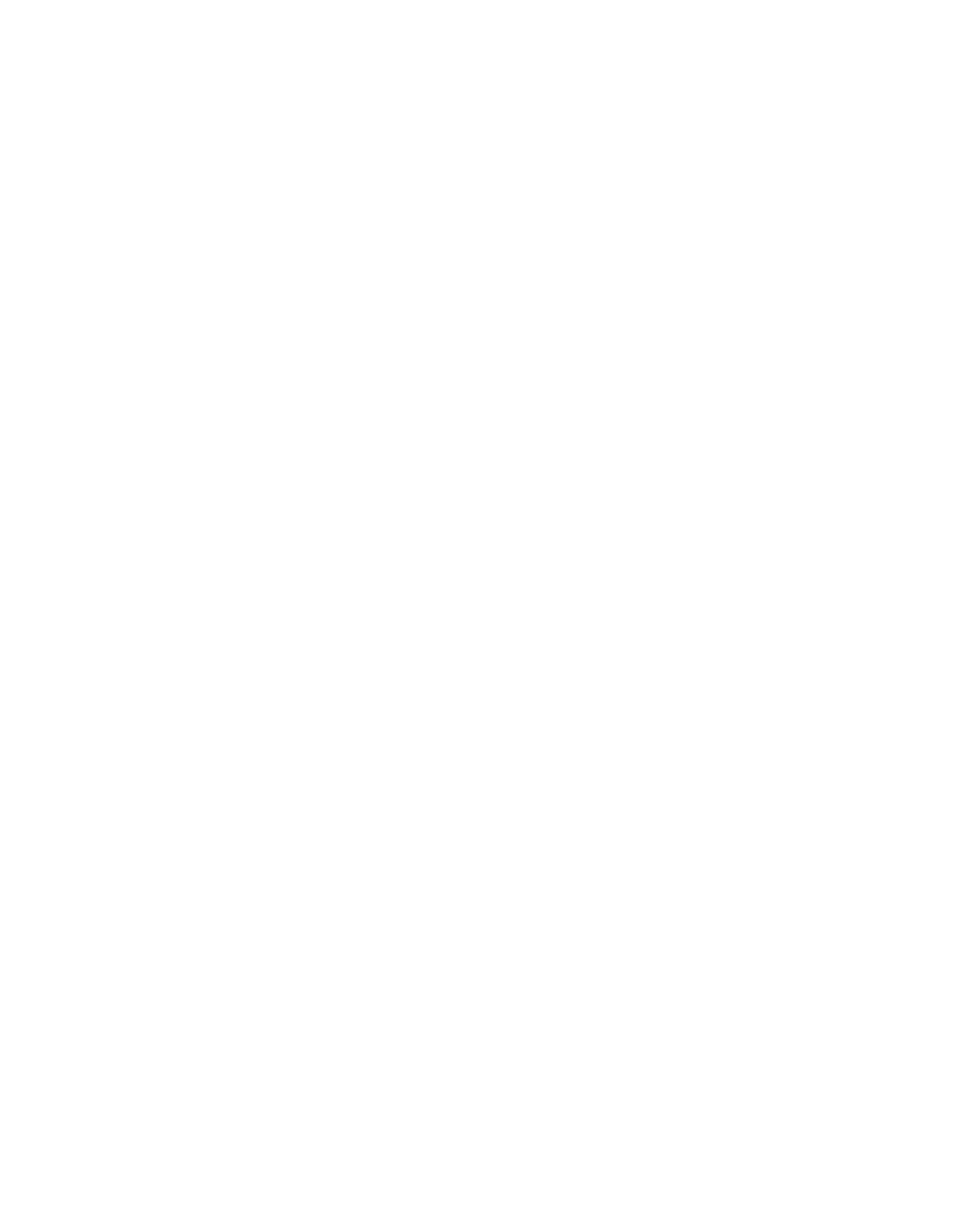## Acknowledgements

This thesis owes its existence largely to the strong support of my supervisors Professor Ian Munro and Professor Patricio Poblete who introduced me to the area of Analysis of Algorithms. Among other things, Ian was very generous with my financial support and his unmatched intuition gave rise to several fruitful conversations. With his insight, Patricio encouraged me in my search for conceptual solutions to my research problems Their example will be an inspiration for my future research I also wish to thank the other members of my thesis committee Professor Prabhakar Ragde Professor Anna Lubiw Professor Bruce Richmond and Professor Kevin Compton for their helpful feedback I thank Bruce especially for the generous gift of his time to speak with me on topics related to asymptotic analysis

I am very thankful to Professor Gaston Gonnet for his advice in several important aspects of my studies. Gaston was my supervisor for my Master's degree and supported the first year of my Ph.D. studies. As co-director of the Symbolic Computation Group at the University of Waterloo, he initiated the Maple project, and I would like to extend my gratitude to all the developers of this powerful system. Not only did Maple assist us in making conjectures about the results we wished to prove, but it was also used to check most of the solutions presented in this thesis Many thanks go to Professor Philippe Flajolet who pointed out several references related to analytic methods for average-case analysis of algorithms and to singularity analysis that played an essential role in the asymptotic results presented in Chapter

Professor Frank Tompa was my advisor during the first year of my program. I am grateful to him for his support at a time when I had to make some important decisions It was also a pleasure for me to work with Professor Ming Li on topics not related to this thesis

I would like to acknowledge the support I received from the members of the faculty and staff of the Computer Science Department who were kind and efficient in dealing with my requests A special thanks goes to Wendy Rush who was always willing to help me with administrative problems

My life in Canada was made enjoyable by all the friends that I have had the oppor tunity to meet while I was here. My warmest appreciation goes to Glenn Paulley and Leslie Cornwell for all their support and friendship. I will particularly remember all those times we met to play Bridge. With my good friends Andrej Brodnik and David Clark, we had the opportunity to discuss each other's theses. Their comments and suggestions were greatly appreciated. Moreover Andy, David, Glenn and I shared one of my most enjoyable activities in my life at University for almost two years we devoted one hour each week to play Bridge. I also want to express my gratitude to Darrell Raymond for his unconditional support when help was needed. Mariano Consens and I worked together for four years administering the Uruguayan mailing list, a duty that I really enjoyed fulfilling. I want to express my gratitude to Mariano for his support and advice, especially during my final year of studies.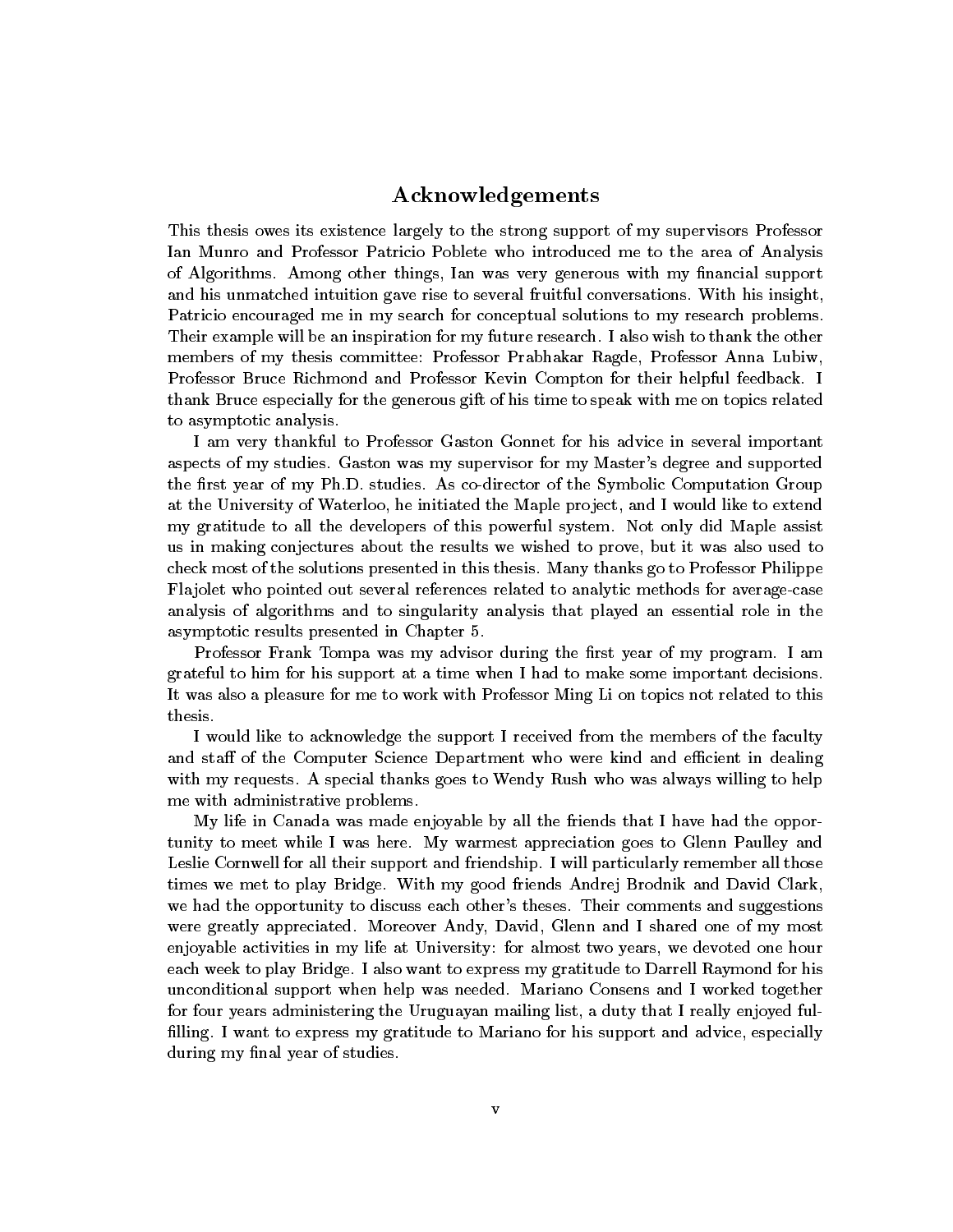I want to mention in a very special way Daniel Panario and Lucia Moura Together we shared some of the most beautiful times in our stay in Canada, We also shared difficult moments and important decisions, and their personal advice always brought new light to me. Furthermore, I had the pleasure to work with Daniel on several problems not related to the results presented here Daniel read early drafts of this thesis and his observations were warmingly welcomed

I am also thankful to Jorge Sotuyo, Julio Villafuerte and Marcela Diaz, Tiziana Digiorgio and Giovanni Cascante, Claudia Iturriaga-Velazquez and Alex Lopez-Ortiz, Catalina Alvarez, Igor Benko and Jasna Jurjovec, Ricardo Baeza-Yates and Susana Contreras, Tim Snider, Rolf Fagerberg, Tom Papadakis, Rene Mayorga, the Brazilian community in Waterloo, and my host family Ted, Carlene, Lawrence, Matthew and Mickey Goddard, for all the pleasant memories I left behind

Finally, I want to thank my family for their unconditional love during these years. My warmest feelings go to my wife Graciela and to my daughter Manuelita for providing meaning in my life. Almost one year ago, Graciela and Manuelita returned to Uruguay, and two months later I visited them for one short week Half an hour before I left to return to Canada, Manuelita grabbed my hand and began a conversation that marked one of the special moments in my life In many ways this conversation guided me in this my final year of research. My memory of it was so strong that one day I was inspired to write a short story in Spanish about it. I feel that Manuelita deserves a privileged place in this thesis and so, at the beginning of each chapter I quote some fragments of this story starting with its rst sentence immediately prior to Chapter - and ending with its last prior to Chapter 6.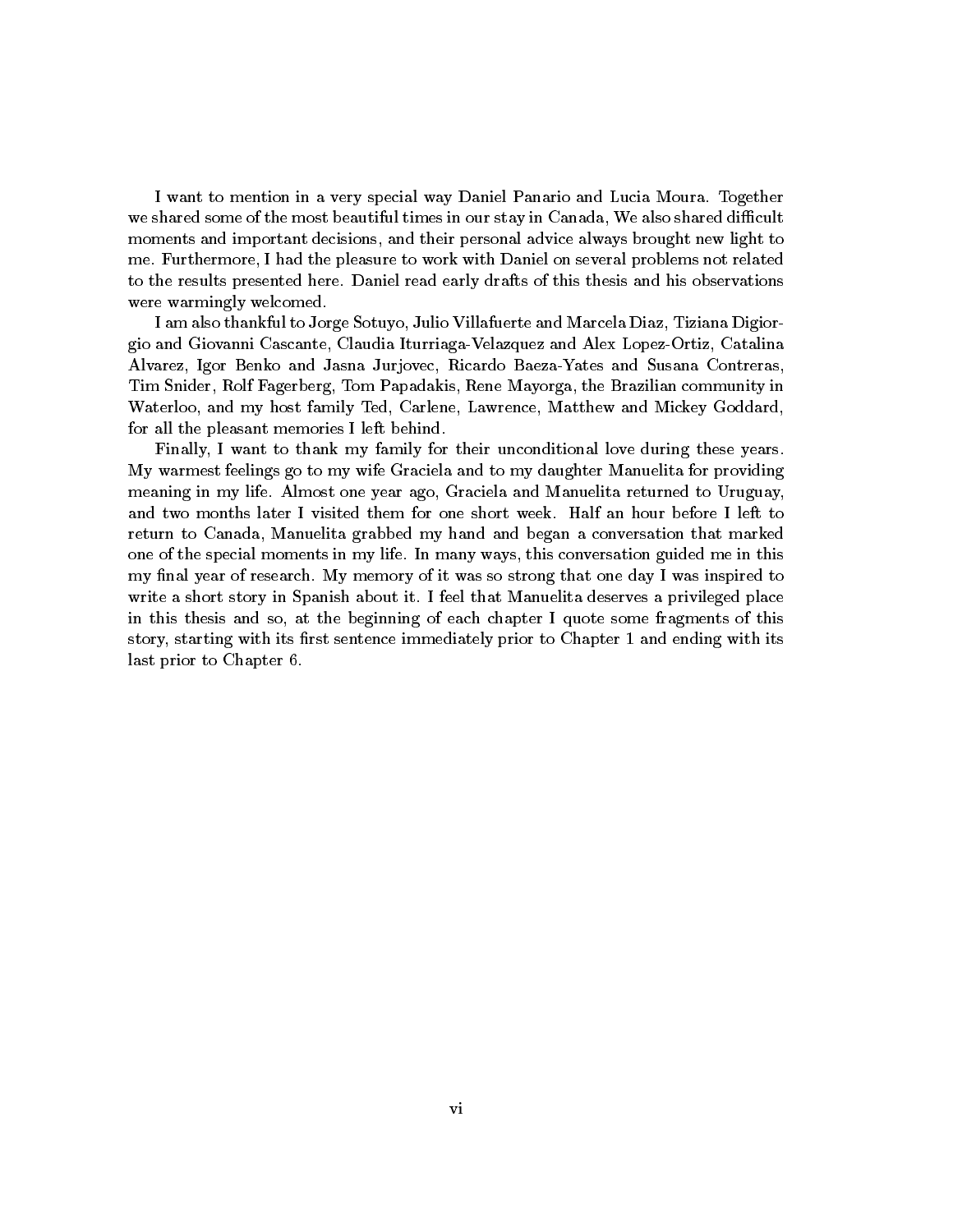To my daughter Manuelita and the moon, the sources of my inspiration and love.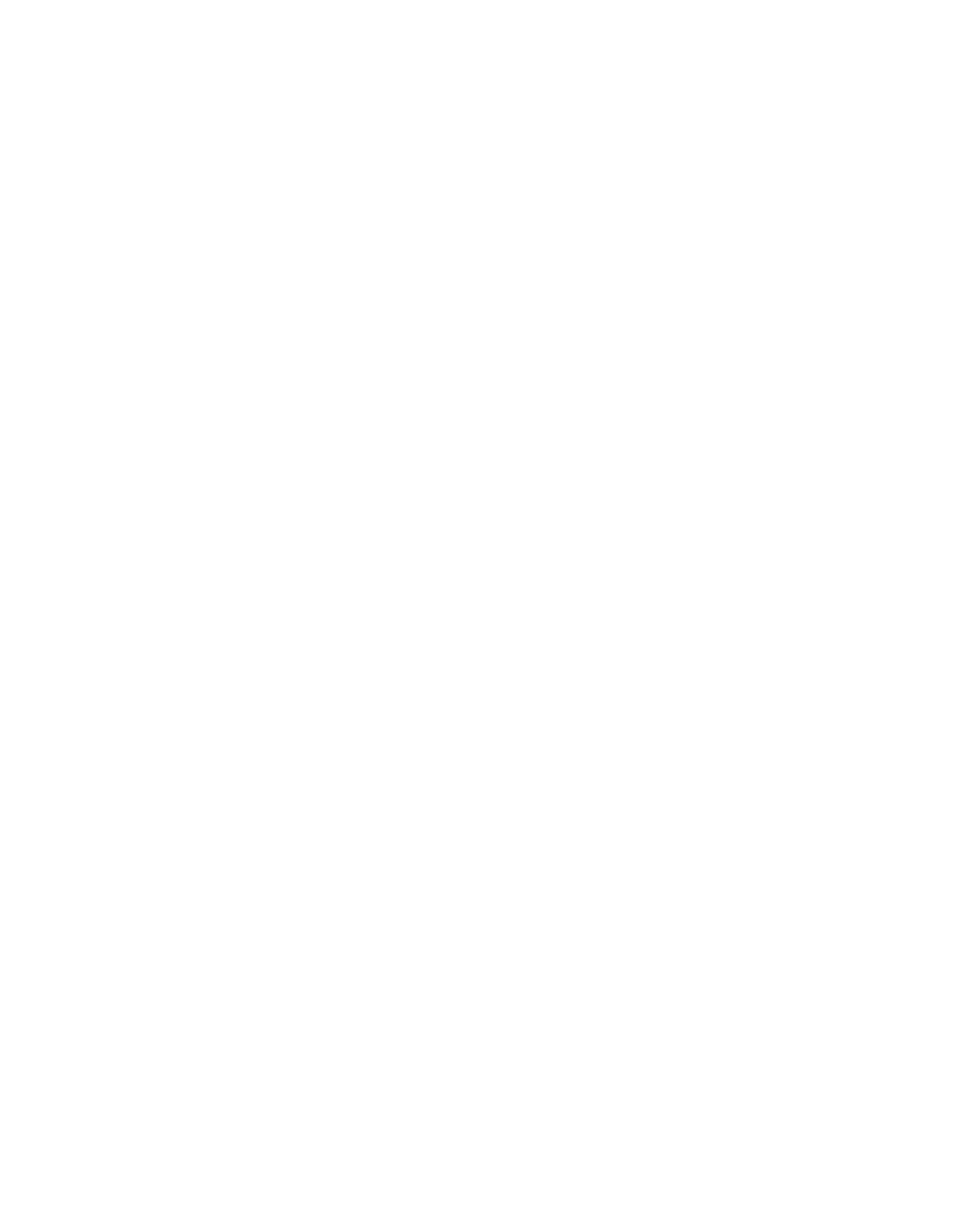# **Contents**

| 1              |      | Introduction                                                                                                    | $\mathbf 1$     |
|----------------|------|-----------------------------------------------------------------------------------------------------------------|-----------------|
|                | 1.1  |                                                                                                                 | $\overline{2}$  |
|                |      | 1.1.1                                                                                                           | 3               |
|                | 1.2  |                                                                                                                 | 4               |
| $\bf{2}$       |      | <b>Mathematical Background</b>                                                                                  | 5               |
|                | 2.1  | Mathematical Notation enterpresentative enterpresentative enterpresentative enterpresentative enterpresentative | $6\phantom{.}6$ |
|                | 2.2  |                                                                                                                 | 7               |
|                | 2.3  |                                                                                                                 | 8               |
|                | 2.4  |                                                                                                                 | 8               |
|                | 2.5  | The Q functions                                                                                                 | 9               |
|                | 2.6  |                                                                                                                 | $10\,$          |
|                | 2.7  |                                                                                                                 | 14              |
|                | 2.8  |                                                                                                                 | 15              |
|                | 2.9  | Generalizations of the Cayley Tree Function                                                                     | 16              |
|                | 2.10 |                                                                                                                 | 17              |
| 3              |      | The Diagonal Poisson Transform                                                                                  | 19              |
|                | 3.1  | The Poisson Transform                                                                                           | 20              |
|                | 3.2  |                                                                                                                 | 25              |
|                |      | 3.2.1                                                                                                           | 25              |
|                |      | 3.2.2<br>Properties of the Diagonal Poisson Transform                                                           | 26              |
|                | 3.3  |                                                                                                                 | 30              |
|                | 3.4  |                                                                                                                 | 33              |
|                |      | 3.4.1                                                                                                           | 33              |
|                |      | 3.4.2                                                                                                           | 34              |
|                |      | 3.4.3                                                                                                           | 36              |
|                | 3.5  | Solving Recurrences with the Diagonal Poisson Transform                                                         | 37              |
| $\overline{4}$ |      | Analysis of LCFS Hashing with Linear Probing                                                                    | 39              |
|                | 4.1  |                                                                                                                 | 40              |
|                | 4.2  | Analysis of Last-Come-First-Served                                                                              |                 |
|                |      |                                                                                                                 | 41              |
|                |      | 4.2.1                                                                                                           | 45              |
|                | 4.3  |                                                                                                                 | 51              |
|                | 4.4  |                                                                                                                 | 52              |
|                |      |                                                                                                                 | 53              |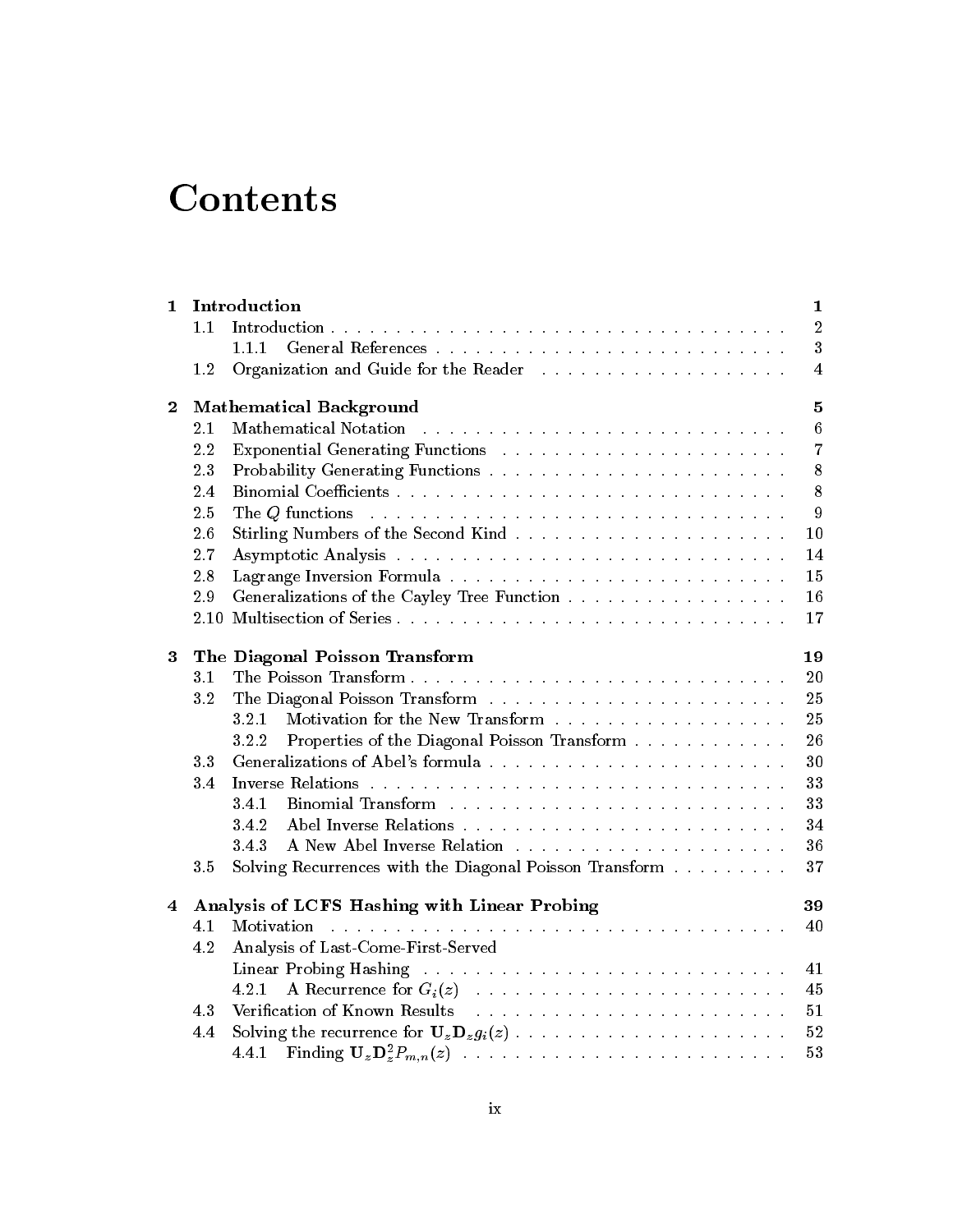|                            | 4.5 |                                                            | 53 |  |  |
|----------------------------|-----|------------------------------------------------------------|----|--|--|
|                            | 4.6 | Analysis of the Standard Linear Probing                    |    |  |  |
|                            |     |                                                            | 59 |  |  |
| 5.                         |     | Linear Probing Hashing with Buckets                        | 63 |  |  |
|                            | 5.1 |                                                            | 64 |  |  |
|                            | 5.2 |                                                            | 64 |  |  |
|                            | 5.3 |                                                            | 66 |  |  |
|                            | 5.4 |                                                            | 67 |  |  |
|                            |     | First Bucket of the Overflow Area<br>5.4.1                 | 69 |  |  |
|                            |     | Distribution of the Size of the Overflow Area<br>5.4.2     | 70 |  |  |
|                            | 5.5 |                                                            | 76 |  |  |
|                            |     | 5.5.1                                                      | 77 |  |  |
|                            | 5.6 |                                                            | 81 |  |  |
|                            |     | The Exponential Generating Function<br>5.6.1               | 81 |  |  |
|                            |     | 5.6.2                                                      | 85 |  |  |
|                            | 5.7 |                                                            | 88 |  |  |
|                            |     | The Exponential Generating Function for $T_{k,0}$<br>5.7.1 | 95 |  |  |
| 6.                         |     | <b>Conclusions and Future Work</b>                         | 97 |  |  |
|                            | 6.1 |                                                            | 98 |  |  |
|                            | 6.2 |                                                            | 98 |  |  |
| <b>Bibliography</b><br>101 |     |                                                            |    |  |  |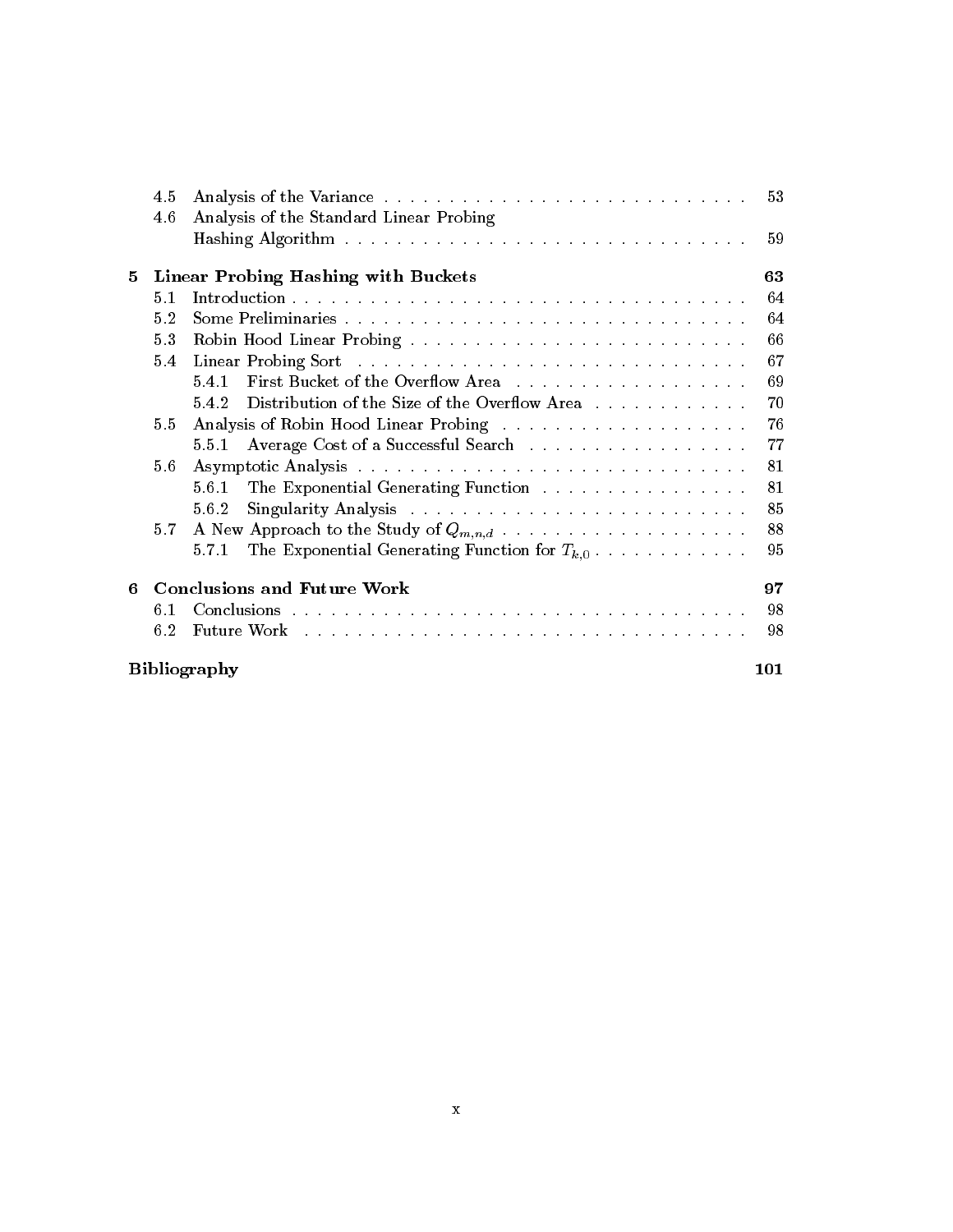# Chapter 1

# Introduction

To me, the moon always meant mystery magic and mystique- but above all romanticism, love, life,  $\emph{ hope, and happens.}$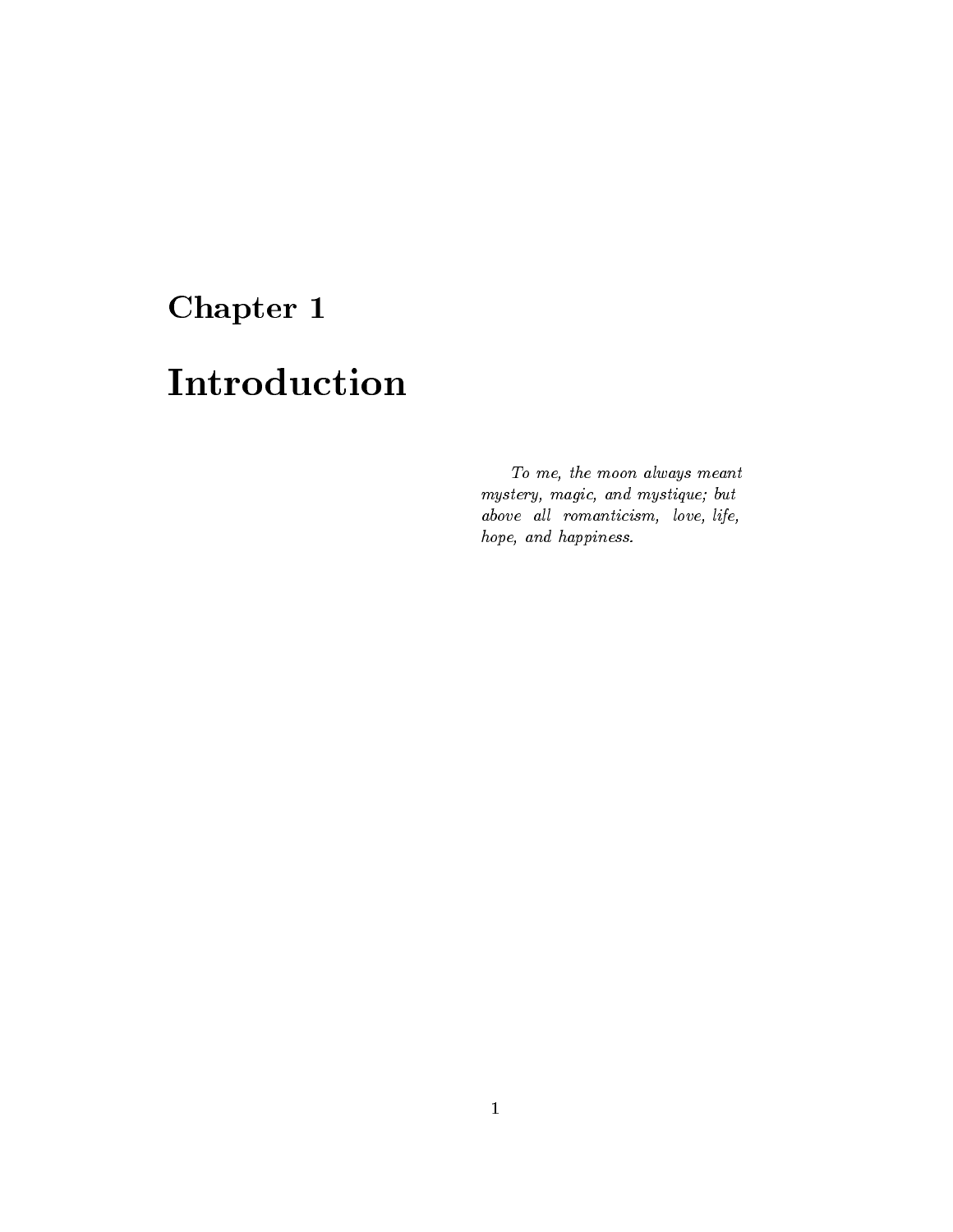#### $1.1\,$ Introduction

The idea of hashing seems to have been originated by H. P. Luhn, in an internal IBM memorandum in January - The rst management in January - The rst management in the area is the area is the area is the area is the area is the area is the area is the area is the area is the area is the area is the area is classic article by Peterson  $[69]$ . In this work, Peterson defines open addressing in general, and gives empirical statistics about linear probing hashing. He also notes the degradation in performance when records are deleted. Moreover, he acknowledges that the open addressing idea was devised in -order and -order and E Boehme Amdahl and E Boehme Amdahl and good early survey of the area is the paper by W Buchholz - Nevertheless as noted by Knuth  $\left[46\right]$ , the word "hashing" to identify this technique appeared for the first time in the literature in the survey of Morris  $[63]$ , although it had been in common usage for several years. In that paper he introduced the idea of random probing (with secondary clustering 

Linear probing is the simplest collision resolution for open addressing. It works reasonably well for tables that are not too full, but as the load factor increases, its performance deteriorates rapidly. The longer a contiguous sequence of key grows, the more likely collisions with this sequence will occur when new keys are inserted. Furthermore, one insertion may coalesce two long clusters. This phenomenon is called primary clustering.

The main application of linear probing is to retrieve information in secondary storage devices when the load factor is not too high, as first proposed by Peterson  $[69]$ . It was also proposed by Larson as a method to handle overflow records in linear hashing schemes  $[56, 57]$ . One reason for the use of linear probing is that it preserves locality of reference between successive probes, thus avoiding long seeks  $[55]$ .

The rst published analysis of linear probing for buckets of size - was done by Kon heim and weiss in this algorithm was requested by Knuth in - algorithm was requested by Knuth in - algorithm i who stated that this analysis had a strong influence in the structure of his series "The Art of Computer Programming". A different approach to the analysis of this hashing scheme, based on the application of ballot theorems, was presented by Mendelson and Yechiali - Pug and Kessler study the case in which the keys are nonuniformly distributed. They do an asymptotic analysis for the case in which the size of the table tends to innity while the load factor is constant Pittel - also presents an asymptotic analysis of the probable largest cost of a successful search. Finally, Aldous  $\lceil 3 \rceil$  studies the case when the access probabilities of the keys are not uniform

Operating primarily in the context of double hashing several authors observed that a collision could be resolved in favor of any of the keys involved, and used this additional degree of freedom to decrease the expected search time in the table We obtain the standard schemes by letting the incoming key probe its next location Celis et al - met al - were that collisions collisions collisions control be resolved having variance that collision reduction as a goal. They defined the Robin Hood heuristic, in which each collision occurring on each insertion is resolved in favor of the key that is farthest away from its home location. Later, Poblete and Munro [73] defined the last-come-first-served heuristic,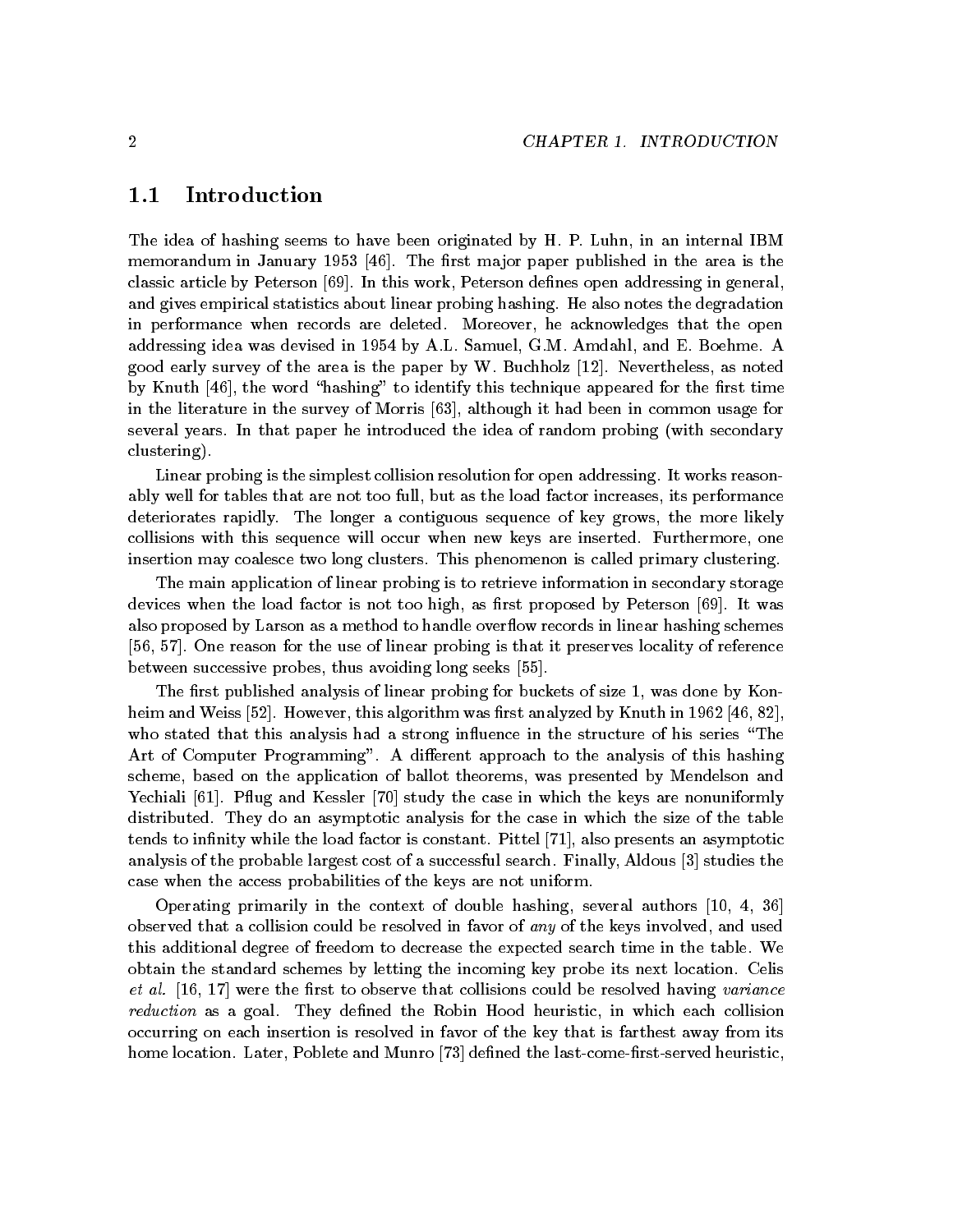where collisions are resolved in favor of the incoming key, and others are moved ahead one position in their probe sequences In both cases the reduction of the variance can be used to speed up searches by replacing the standard search algorithm by a "meancentered" one that first searches in the vicinity of where we would expect the element to have "drifted" to, rather than its initial probe location.

Very little work has been done with respect to the analysis of open addressing hashing schemes with buckets of size  $b$ . Larson  $[55]$  presents an asymptotic analysis for uniform hashing while Ramakrishna [77] studies random probing but he only gives numerical solutions. For linear probing, Blake and Konheim [9] present an asymptotic analysis, and Mendelson  $[60]$  derive exact expressions but only solves them numerically. Knuth  $[46]$ presents an approximate analysis (based on the Poisson approximation of the binomial distributions are model presented by School and Spruth - Spruth - Spruth - Spruth - Spruth - Spruth - Spruth the ideas introduced by M. Tainiter  $[85]$ .

## General References

There are several good and classical references for different areas related with the research presented in this report

Two good sources of information for hashing techniques are  $\left[46\right]$  by D. Knuth and  $\left[35\right]$ by Gonnet and Baeza-Yates. These books, together with  $\left[47\right]$  and  $\left[48\right]$ , also describe a wide class of data structures and algorithms related to sorting, searching, selection, arithmetic, random numbers generators and text databases They also present theoretical results on the complexity of these algorithms

A good survey about analytic methods for average-case analysis with applications to analyzing sorting algorithms, algorithms on trees, hashing and dynamic algorithms can be found in  $[87]$  by Vitter and Flajolet.

Other sources for advanced mathematical methods in the analysis of algorithms are  $[39, 40, 27, 34]$ .

[33] is a good synthetic presentation of the use of complex analysis to estimate the asymptotic growth of coefficients of generating functions. A source for other methods of asymptotic analysis is the classical book by de Bruijn [20]. This is a very useful problem solving oriented book. More recently, and as an excellent source of information, we have the survey by Odlyzko [65]. For background related with complex analysis one may consult  $\left[2, 42\right]$ .

Finally, we should mention some references related to automatic average-case analysis of algorithms. Flajolet *et al.* [26] present a theoretical framework for a powerful system developed for just such computations [25]. This system, called  $\Lambda_{\Upsilon}\Omega$ , is oriented to the analysis of an important class of algorithms that operate over decomposable data struc tures. There is a considerable amount of research devoted to improving the capabilities of this software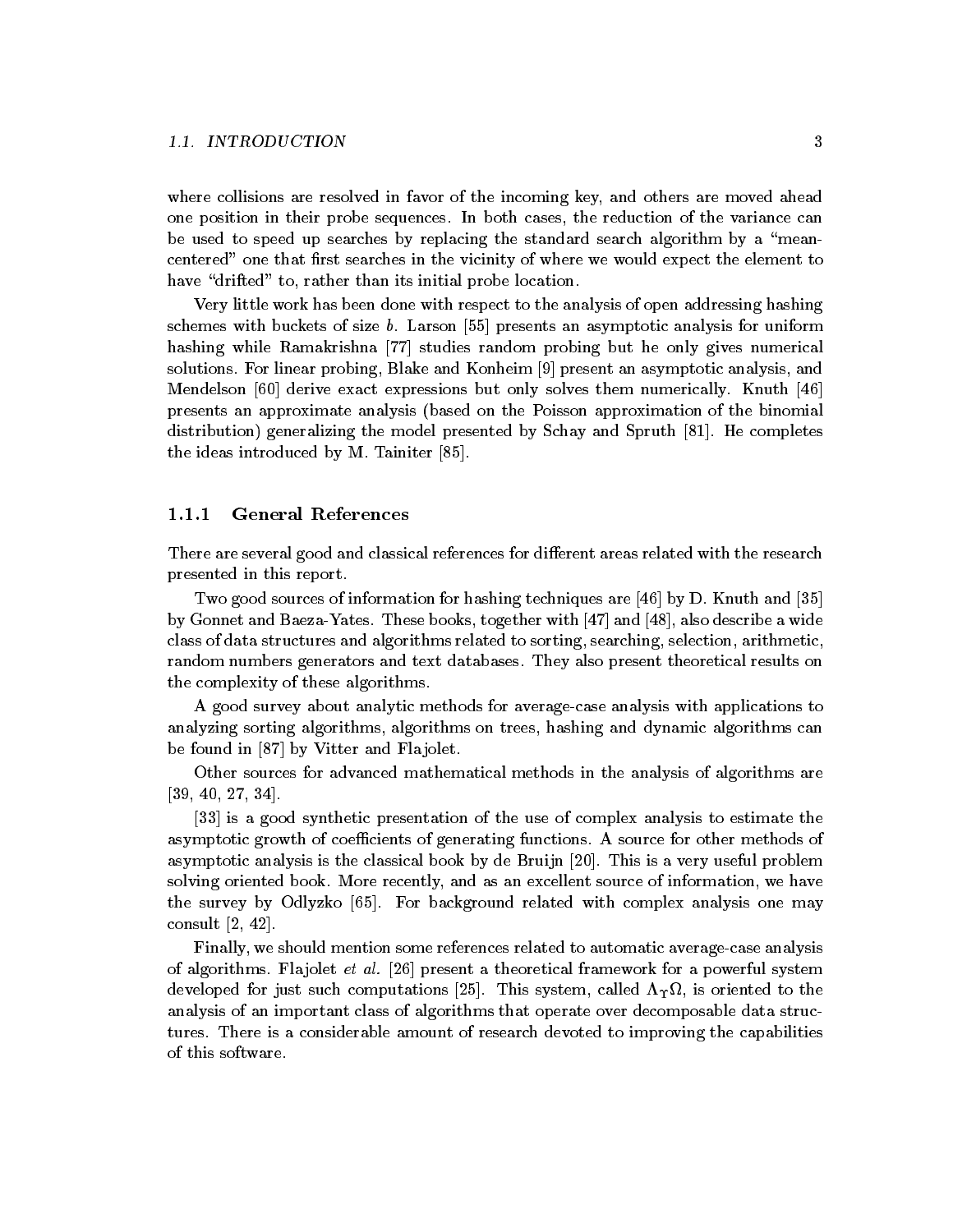#### $1.2\,$ Organization and Guide for the Reader

The main topic of this report is the introduction of a new mathematical tool that we call the Diagonal Poisson Transform, and its application to the analysis of some linear probing hashing schemes. We also present what we believe to be the first exact analysis of a linear probing hashing scheme with buckets of size  $b$ .

In Chapter 2, we describe the basic notation and the mathematical machinery that we are going to use. These tools include probability generating functions, basic binomial coefficient identities, the Bernoulli numbers, the Euler-Maclaurin summation formula, a family of functions called the  $Q$ -functions, and multisection of summations. The Stirling numbers of the second kind play an important rôle in our analyses and so, we present their main properties as well as the derivation of new identities related to them. We also present the main is the main in the state of  $\mathcal{S}$  is used to not as the state that is used to not as  $\mathcal{S}$ expansions of the coefficients of generating functions directly from their singularities. The Cayley tree function is also introduced together with some generalizations of it These functions are essential in the analysis of linear probing hashing with buckets presented in Chapter 5.

In Chapter 3, we present two standard models that are extensively used in the analysis of has been point allows the Poisson model and the exact lines of the exact lines of the exact lines. models are deeply related by the Poisson Transform  $|37|$ . We present this transform, and prove several important properties of it. However, to perform our analyses we require a new mathematical transform, called the Diagonal Poisson Transform. We show the main properties of the transform and apply it to solve recurrences, find inverse relations and obtain several generalizations of Abel's summation formula.

We follow with the analysis of LCFS hashing with linear probing done in Chapter 4. It was shown in the Robin Hood linear probing algorithm minimizes the variance of the variance of the variance of of the cost of successful searches for all linear probing algorithms We prove that the variance of the LCFS scheme is within lower order terms of this optimum This result also appears in [75]. Chapter 4 concludes with an alternative analysis of the standard linear probing algorithm

In Chapter 5, we present the first exact analysis of linear probing hashing with buckets. From the generating function for the Robin Hood heuristic, we obtain exact expressions for the cost of successful searches when the table is full. Then, with the help of Singularity Analysis, we find the asymptotic expansion of this cost up to  $O((\theta m)^{-1})$ . We also give upper and lower bounds when the table is not full. The technical results of this report conclude with a new approach to study certain recurrences that involve trun cated exponentials. A new family of numbers that satisfies a recurrence resembling that of the Bernoulli numbers is introduced. These numbers may prove helpful in studying recurrences involving truncated generating functions

Finally, we conclude in Chapter 6 with a summary of our results and some suggestions for possible future research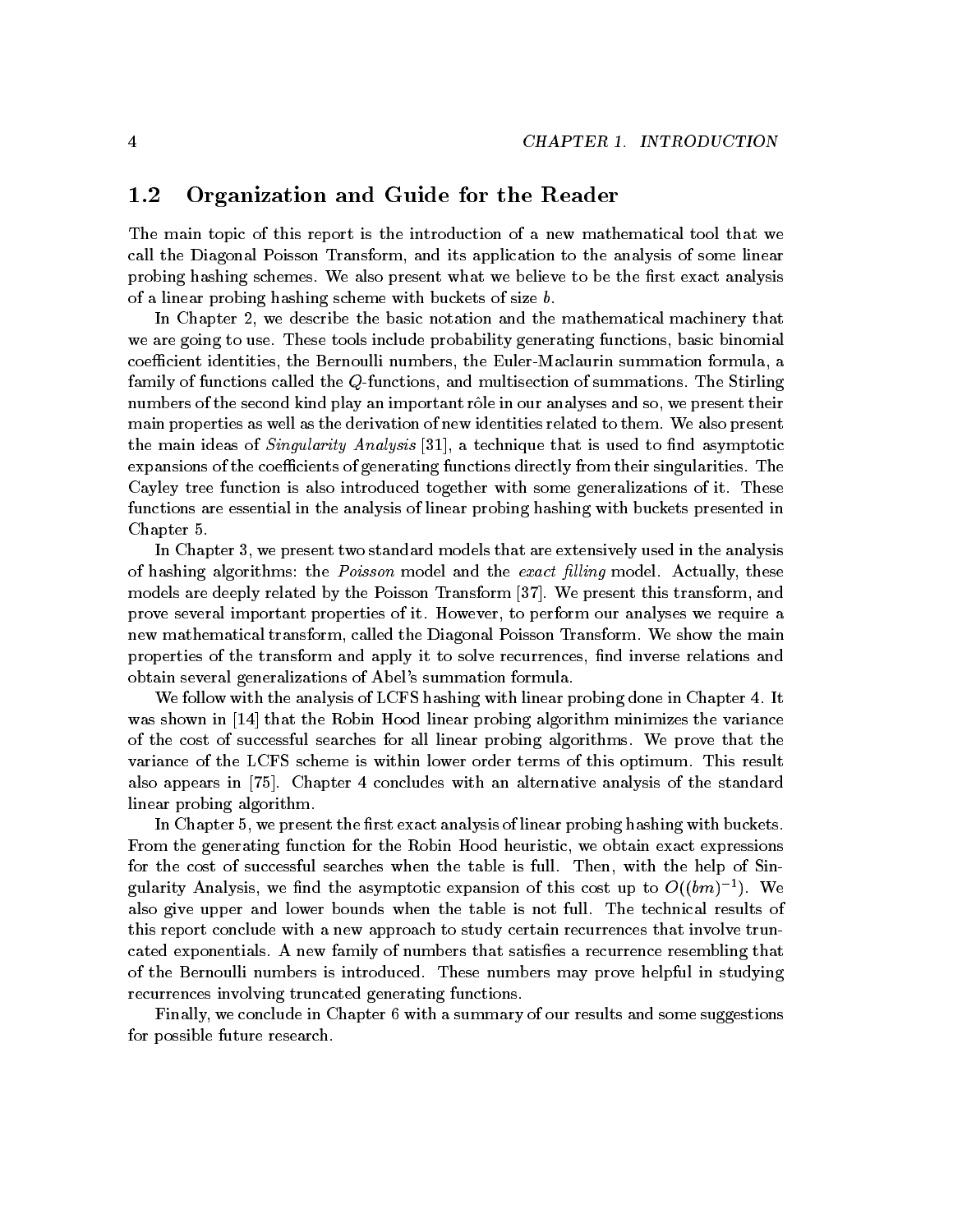# Chapter 2

# Mathematical Background

The happiest moments of my life, as well as the most difficult ones, have been witnessed by her mothering look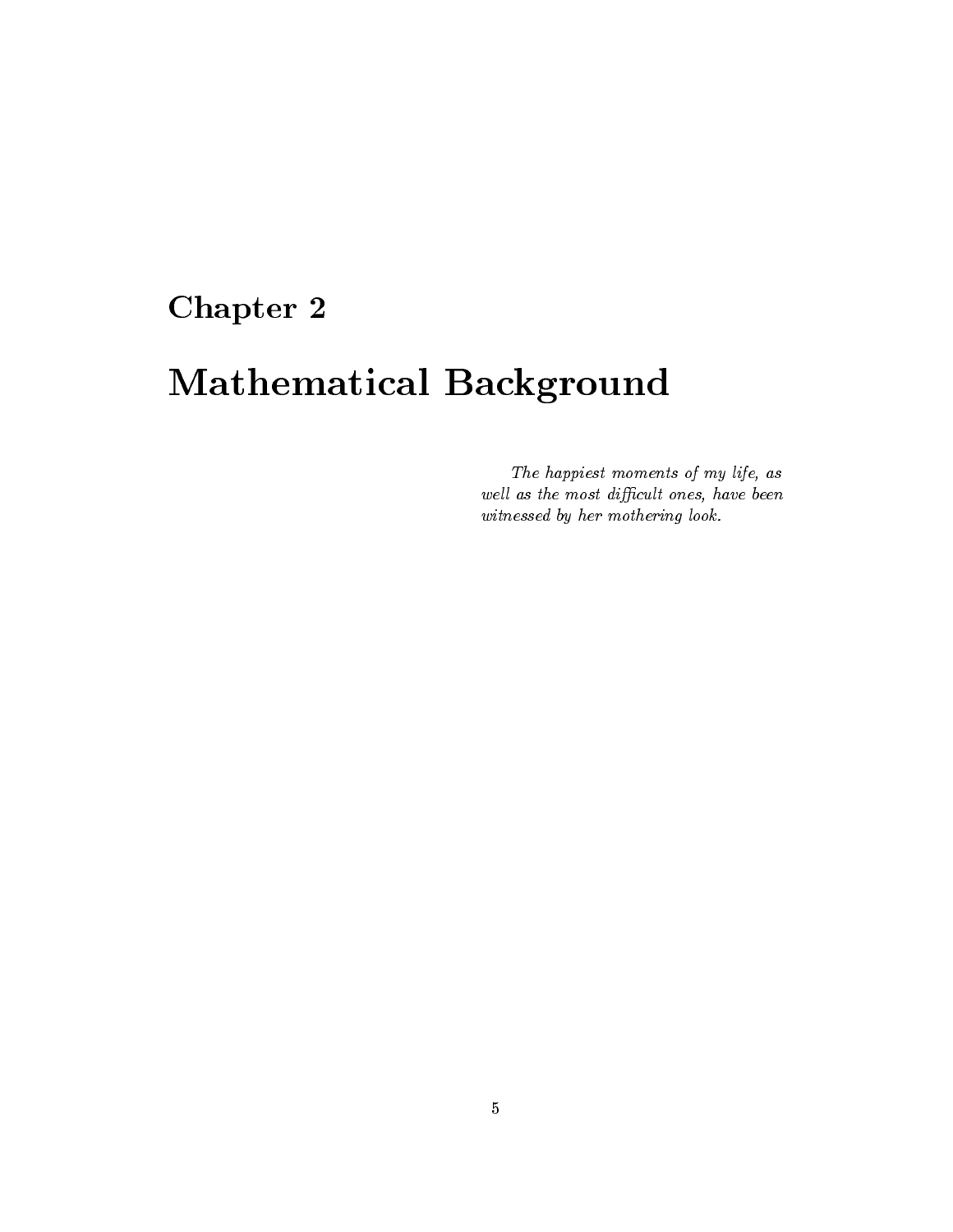In this chapter we present the mathematical machinery that will be used in our analyses In Sections - and we describe the basic properties we need for the derivation of our results. In Section 2.5 we introduce a family of functions that play a central rôle in our analyses. Finally, in Section 2.6, we describe the Stirling numbers of the second kind, and we prove some important lemmata that will be used in Chapter 4.

#### $\bf 2.1$ Mathematical Notation

We use the now standard notation for asymptotic analysis, introduced by Bachmann in - Given two functions f g N - R we say that f n Ogn if there exists a constant C -  $\sim$  -  $\sim$  -  $\sim$  -  $\sim$  -  $\sim$  -  $\sim$  -  $\sim$  -  $\sim$  -  $\sim$  -  $\sim$  -  $\sim$  -  $\sim$  -  $\sim$ 

$$
\mid f(n) \mid \ \leq C \mid g(n) \mid \qquad \text{for all} \,\, n \geq n_0. \tag{2.1}
$$

We also use the "little oh" notation introduced by Landau [54], saying that  $f(n) = o(g(n))$ if for each constant  $\mathcal{L}$  ,  $\mathcal{L}$  ,  $\mathcal{L}$  , and there exists  $\mathcal{L}$  ,  $\mathcal{L}$  is a such that that

$$
\mid f(n) \mid \leq C \mid g(n) \mid \qquad \text{for all } n \geq n_C. \tag{2.2}
$$

We assume the reader is familiar with the  $O$  notation and the manipulation of such terms. A good introduction to this topic can be found in [39].

Given a function  $F(x_1, \ldots, x_n, z)$  we use the following operators:

$$
\mathbf{U}_{z}F(x_{1},...,x_{n},z)=F(x_{1},...,x_{n},1) \qquad (\text{unit}), \qquad (2.3)
$$

and

$$
\mathbf{D}_{z}^{k}F(x_{1},\ldots,x_{n},z) = \frac{\partial^{k}F(x_{1},\ldots,x_{n},z)}{\partial z^{k}} \qquad \text{(differentiation)} \tag{2.4}
$$

The Bernoulli numbers are denoted by  $B_k$ . They are defined by the implicit recurrence relation

$$
\sum_{j=0}^{m} {m+1 \choose j} B_j = [m=0] \qquad m \ge 0 \tag{2.5}
$$

following the notation presented in we use S to represent - if S is true and otherwise). These numbers are named after Jakob Bernoulli who discovered the sum  $[8]$ :

$$
\sum_{r=0}^{k-1} r^i = \frac{1}{i+1} \sum_{j=0}^i {i+1 \choose j} B_j k^{i+1-j}.
$$
 (2.6)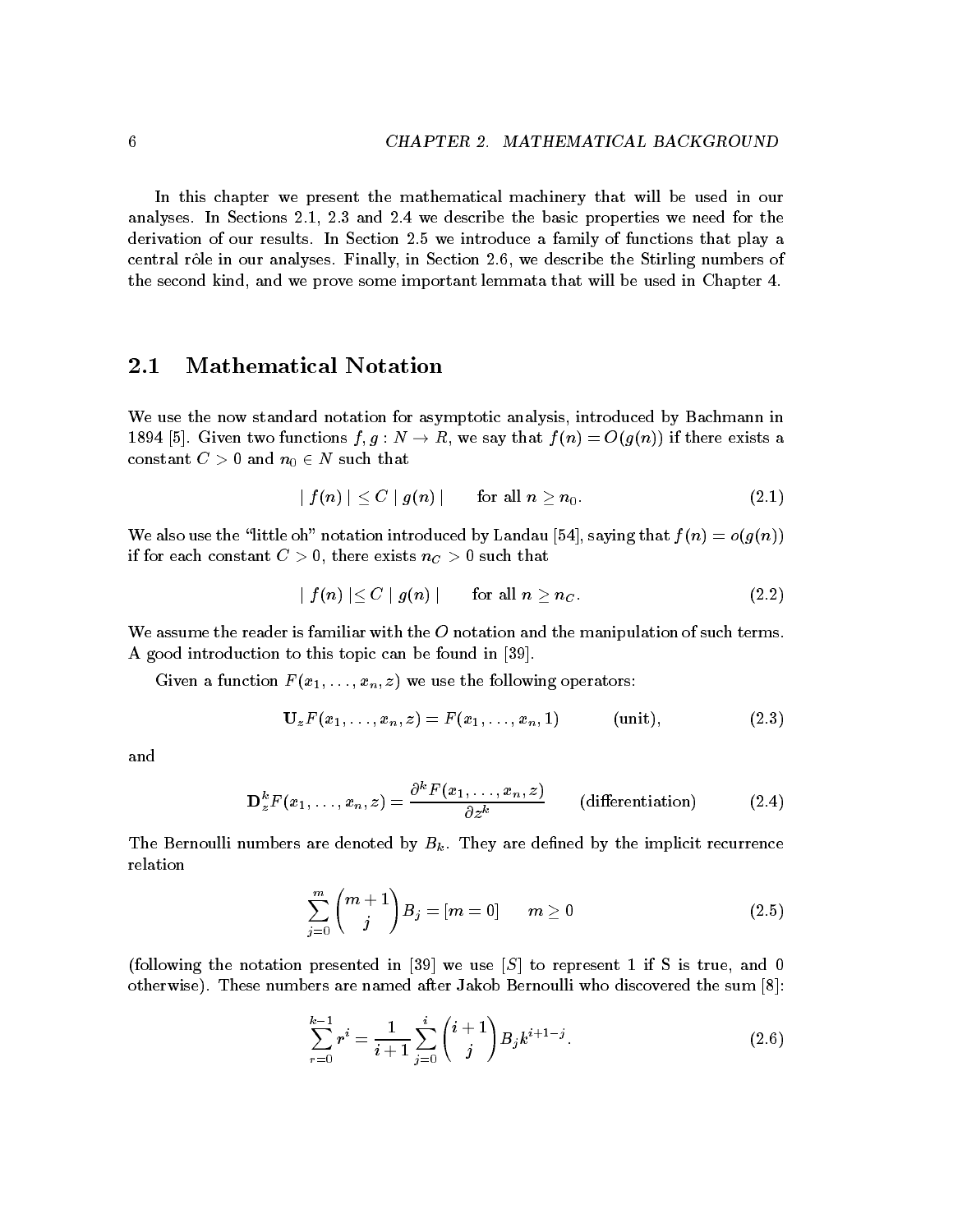We obtain an asymptotic in k for fixed i by considering only the term for  $j = 0$  in (2.6)

$$
\sum_{r=0}^{k-1} r^i = O\left(\frac{k^{i+1}}{i+1}\right).
$$
 (2.7)

These numbers also appear in the Euler-Maclaurin summation formula  $[22, 59]$ ,

$$
\sum_{a \leq k < b} f(k) = \int_a^b f(x) dx - \frac{1}{2} f(x) \Big|_a^b + \sum_{k=1}^r \frac{B_{2k}}{(2k)!} \mathbf{D}_x^{2k-1} f(x) \Big|_a^b \qquad (2.8)
$$

+ 
$$
O((2\pi)^{-2r}) \int_a^b | \mathbf{D}_x^{2r} f(x) | dx.
$$
 (2.9)

Other properties of the Bernoulli numbers can be found in

The harmonic numbers are denoted by  $H_m$  and are defined as

$$
H_m = \sum_{k=1}^{m} \frac{1}{k} = \log(m) + \gamma + O\left(\frac{1}{m}\right),\tag{2.10}
$$

where it is easily the constant of the constant of the constant of the constant of the constant of the constant of the constant of the constant of the constant of the constant of the constant of the constant of the constan

equally likely to occur, the probability of empty location

### 2.2 Exponential Generating Functions

Given a sequence  $f_n$ , we define its exponential generating function (egf) as  $F(z) = \sum_{n\geq 0} f_n \frac{z^n}{n!}$ . In our analyses we use an important convolution formula for egf's. If  $F(z)$  and  $G(z)$  are the egf's for the sequences  $f_n$  and  $g_n$ , then  $H(z) = F(z)G(z)$  is the egf for the sequence

$$
h_n = \sum_{k} \binom{n}{k} f_k g_{n-k} \tag{2.11}
$$

In Section 5.7 we work with truncated exponential generating functions. We define

$$
[A(z)]_n \equiv \sum_{k=0}^n a_k \frac{z^k}{k!}
$$
 (2.12)

(we use  $\equiv$ , to define functions).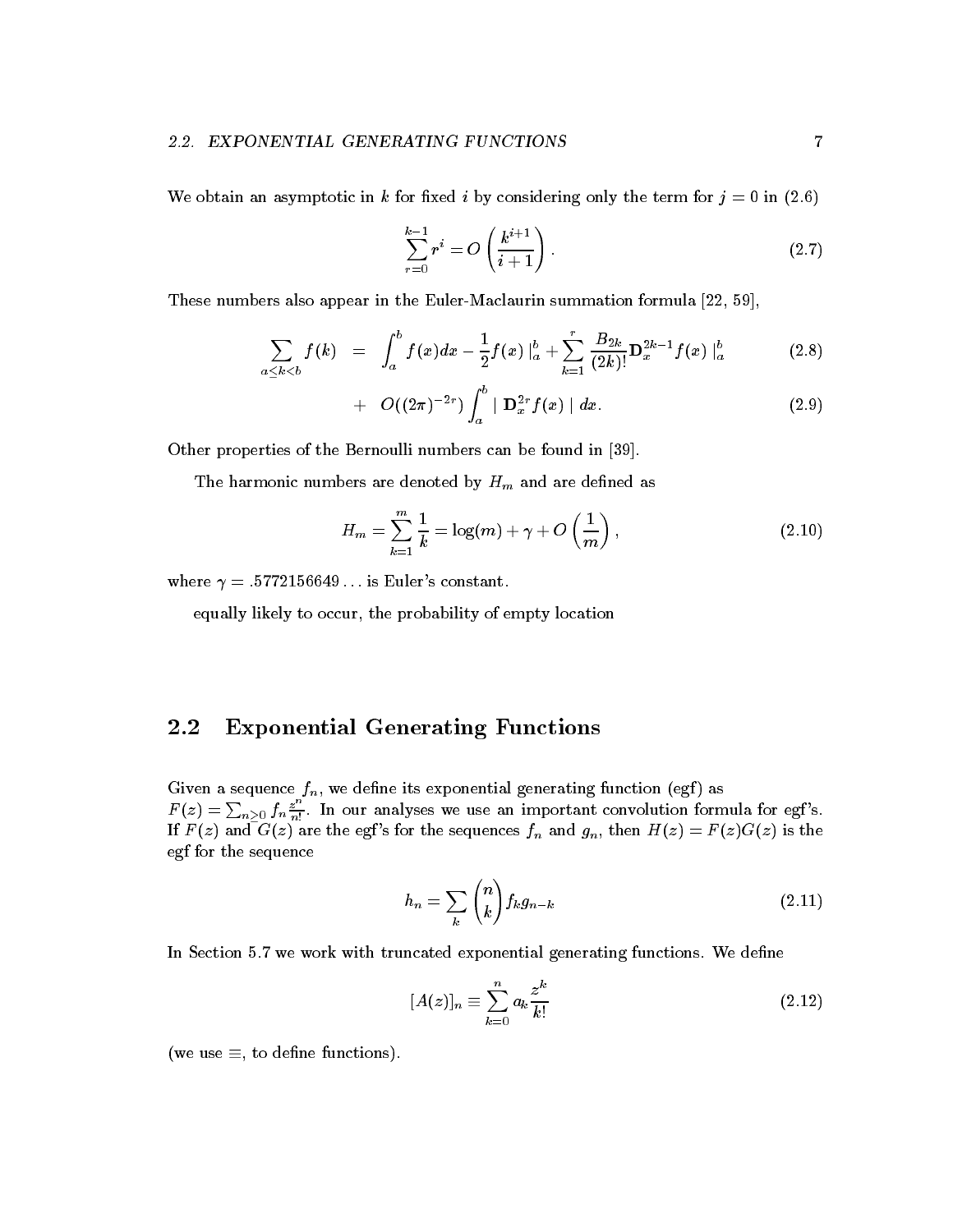### 2.3 Probability Generating Functions

 $\Omega$  is an integer variable variable  $\Gamma$  is an integer variable  $\Omega$ erating function for the probability distribution  $p_i$  is defined by

$$
P_{m,n}(z) = \sum_{i \geq 0} p_i z^i. \tag{2.13}
$$

We use the following well known properties of generating functions [39]:

$$
E[X] = \mathbf{U}_z \mathbf{D}_z P_{m,n}(z),\tag{2.14}
$$

$$
V[X] = \mathbf{U}_{z} \mathbf{D}_{z}^{2} P_{m,n}(z) + E[X] - E[X]^{2}, \qquad (2.15)
$$

where  $E[X]$  and  $V[X]$  are the expected value and the variance of X respectively.

If  $f(z)=\sum_{n\geq 0}f_nz^n,$  then  $[z^n]f(z)\equiv f_n$  .

### $2.4$ **Binomial Coefficients**

The binomial coefficients are defined by

$$
\binom{r}{k} = \begin{cases} \frac{r^{\underline{k}}}{k!} & \text{integer } k \geq 0, \text{ real } r \\ 0 & \text{integer } k < 0 \end{cases} \tag{2.16}
$$

where  $r-$  is the  $\kappa$  *falling factorial power* of r, defined as

$$
r^{\underline{k}} = r(r-1)\dots(r-k+1) \text{ real } r, \text{ integer } k \geq 0 \qquad (2.17)
$$

We list here some useful properties of the binomial coefficients [39]. Let  $n, k, m$  be integers and  $r$  real. Then,

$$
\binom{n}{k} = \frac{n!}{k!(n-k)!} \qquad (n \ge k \ge 0)
$$
\n(2.18)

$$
\binom{n}{k} = 0 \qquad (k < 0) \tag{2.19}
$$

$$
\binom{n}{k} = \binom{n}{n-k} \qquad (n \ge 0)
$$
\n(2.20)

$$
\binom{r}{k} = \frac{r}{k} \binom{r-1}{k-1} \qquad (k > 0) \tag{2.21}
$$

$$
\binom{r}{k} = \binom{r-1}{k} + \binom{r-1}{k-1} \tag{2.22}
$$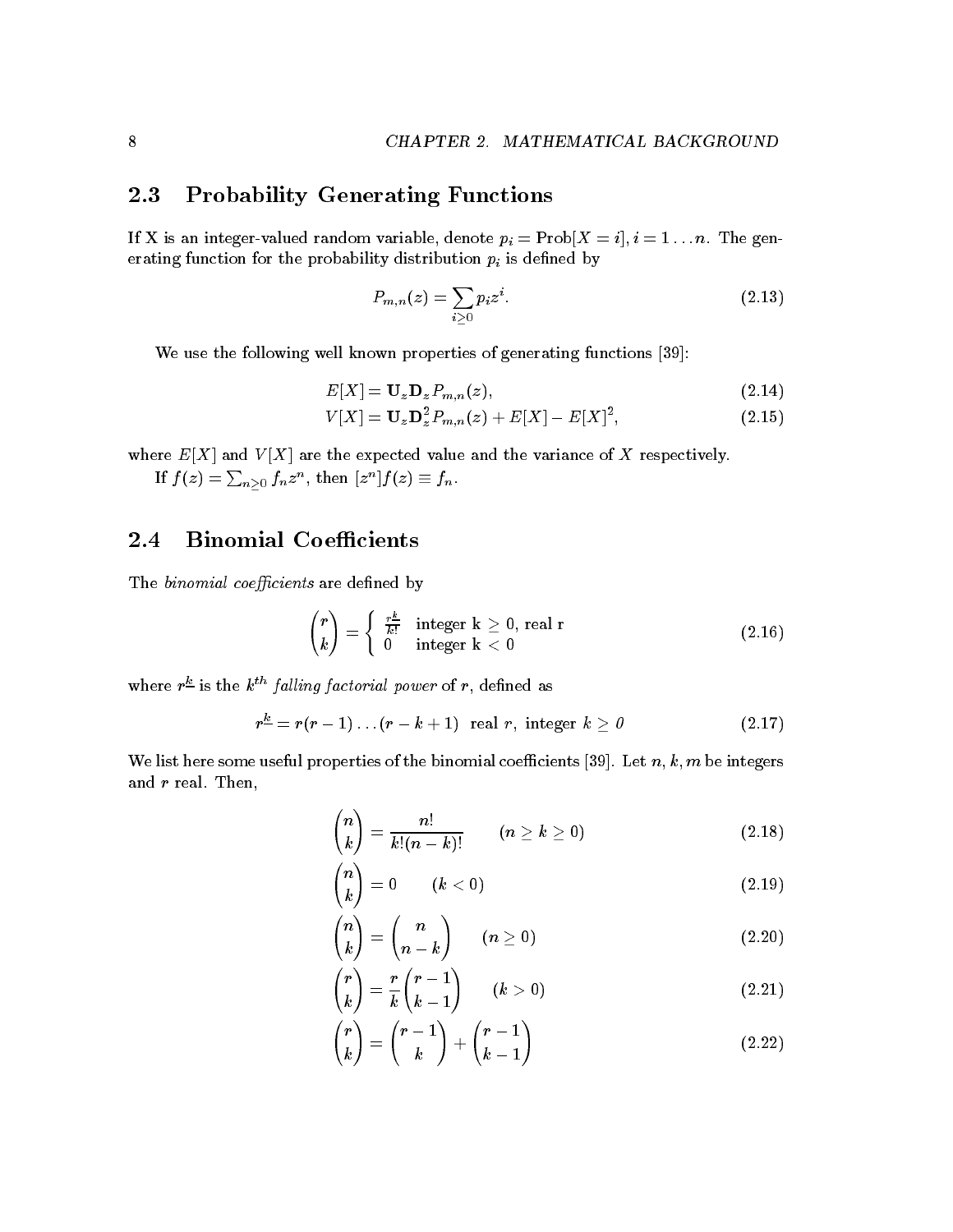$$
\binom{r}{k} = (-1)^k \binom{k-r-1}{k} \tag{2.23}
$$

$$
\binom{r}{m}\binom{m}{k} = \binom{r}{k}\binom{r-k}{m-k} \tag{2.24}
$$

$$
\sum_{k} \binom{r}{k} x^k y^{r-k} = (x+y)^r \tag{2.25}
$$

$$
\sum_{k \le n} \binom{r+k}{k} = \binom{r+k+1}{n} \tag{2.26}
$$

$$
\sum_{k \le n} (-1)^k \binom{r}{k} = (-1)^n \binom{r-1}{n} \tag{2.27}
$$

$$
\sum_{0\leq k\leq n}\binom{k}{m}=\binom{n+1}{m+1}\qquad (m,n\geq 0)\qquad \qquad (2.28)
$$

$$
\sum_{n\geq 0} \binom{n+m}{n} z^m = \frac{1}{(1-z)^{m+1}} \tag{2.29}
$$

 $(2.30)$ 

We use the notation  $(i, j)$  for the "symmetric binomial coefficients" introduced by Comtet - dened as

$$
(i,j) = \binom{i+j}{j} = \binom{i+j}{i} \tag{2.31}
$$

### 2.5 The <sup>Q</sup> functions

The Q functions are a family of sums of the form

$$
Q_r(m,n) = \sum_{i \ge 0} (i,r) \frac{n^2}{m^i}.
$$
 (2.32)

In  $[49]$  a more general class of Q functions is presented, several properties are proved, and a  $Q$ -Algebra is defined. These generalized  $Q$  functions play a central rôle in the analysis of hashing with linear probing representation of equivalence relations interleaved memory [50], counting of labelled trees [62], optimal caching [49] and random mappings --

Some useful properties of the Q functions are -

$$
Q_r(m,n) = Q_{r-1}(m,n) + \frac{n}{m}Q_r(m,n-1)
$$
\n(2.33)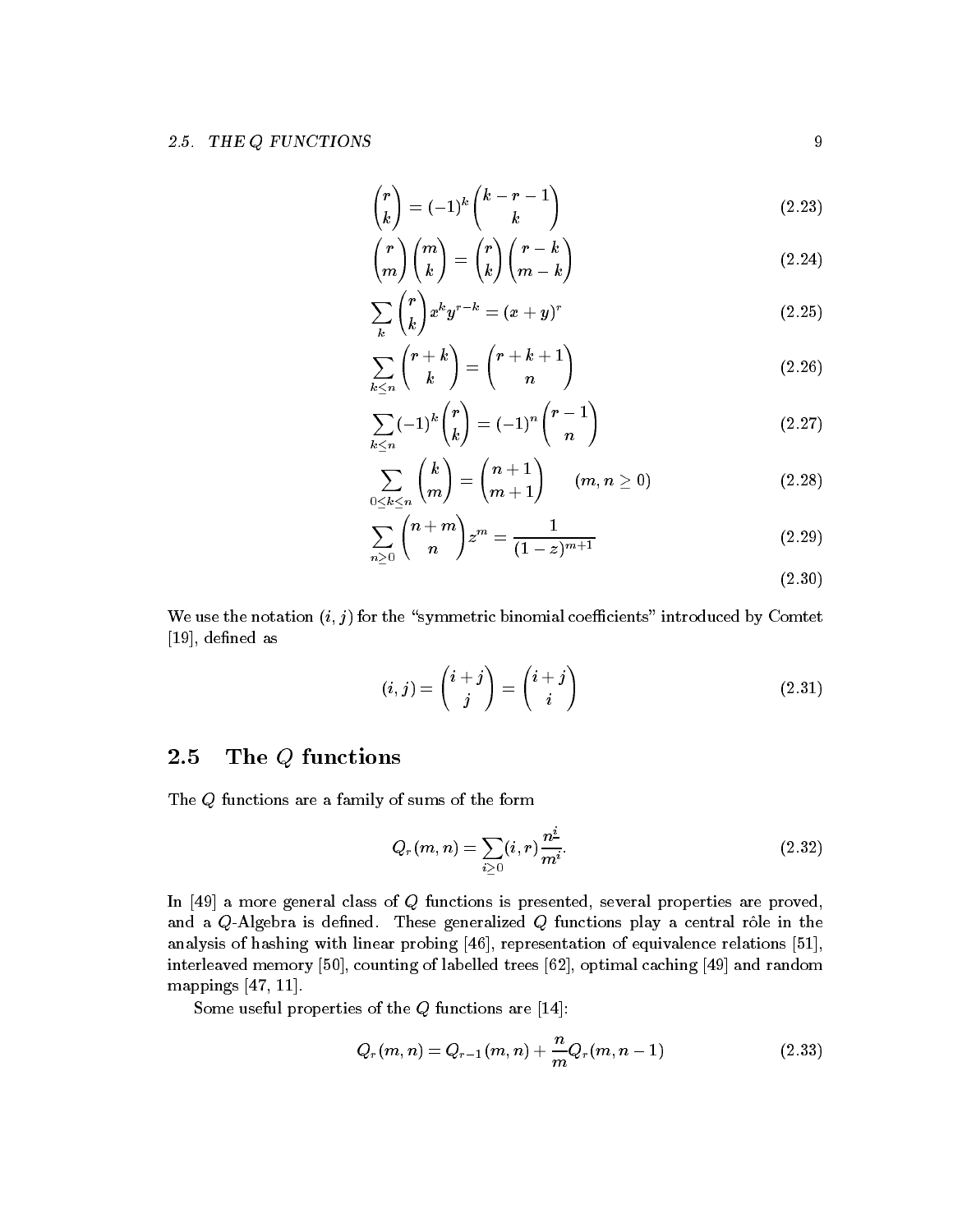This comes from the fact that is computed to the fact that is computed to the fact that is computed to the fact that is continuous computations of  $\mathbf{r}$ 

$$
Q_{-1}(m,n) = 1 \tag{2.34}
$$

$$
Q_r(m,n) = \frac{m}{r}(Q_{r-1}(m,n+1) - Q_{r-1}(m,n))
$$
\n(2.35)

This is a consequence of  $\Delta n = (n + 1) - n = n - 1$ .

$$
Q_r(m, m-1) = \frac{m}{r} Q_{r-2}(m, m) \tag{2.36}
$$

(This is a consequence of  $(2.33)$  and  $(2.35)$ . In particular, given  $(2.34)$ , it implies that Qm m - m 

$$
Q_0(m,m-1) = \frac{\sqrt{2\pi}}{2}\sqrt{m} - \frac{1}{3} + \frac{\sqrt{2\pi}}{24}m^{-1/2} - \frac{4}{135m} + O(m^{-3/2}) \qquad (2.37)
$$

(The proof of this expansion can be found in  $[48]$ ).

For xed - we have the expansions

$$
Q_r(m,\alpha m) = \frac{1}{(1-\alpha)^{r+1}} - \frac{(r+1)(r+2)\alpha}{2(1-\alpha)^{r+3}}m^{-1} + O(m^{-2})
$$
 (2.38)

$$
Q_r(m, \alpha m - 1) = \frac{1}{(1 - \alpha)^{r+1}} - \frac{(r+1)(r\alpha+2)}{2(1 - \alpha)^{r+3}}m^{-1} + O(m^{-2}).
$$
 (2.39)

An asymptotic series for Qm m - was rst derived by Ramanujan The refunction  $\mathbf{v}$  ,  $\mathbf{v}$  is also known as the Ramanus and Ramanus  $\mathbf{v}$  function  $\mathbf{v}$  are an interesting and of it is found in  $[28]$ .

## 2.6 Stirling Numbers of the Second Kind

The Stirling numbers of the second kind count all the possible ways of partitioning a set of  $n$  elements into  $k$  nonempty subsets without distinguishing between the subsets. Following the notation of we denote these numbers by  $\{n \atop k} \}$ . They are named after James Stirling -- These are some of their properties for m n k non negative integers [39]:

$$
\begin{Bmatrix} n \\ 0 \end{Bmatrix} = [n = 0]
$$
\n(2.40)

$$
\begin{Bmatrix} n \\ k \end{Bmatrix} = \begin{Bmatrix} n-1 \\ k-1 \end{Bmatrix} + k \begin{Bmatrix} n-1 \\ k \end{Bmatrix}
$$
\n(2.41)

$$
\begin{Bmatrix} n \\ k \end{Bmatrix} = 0 \quad \text{if} \quad k > n \tag{2.42}
$$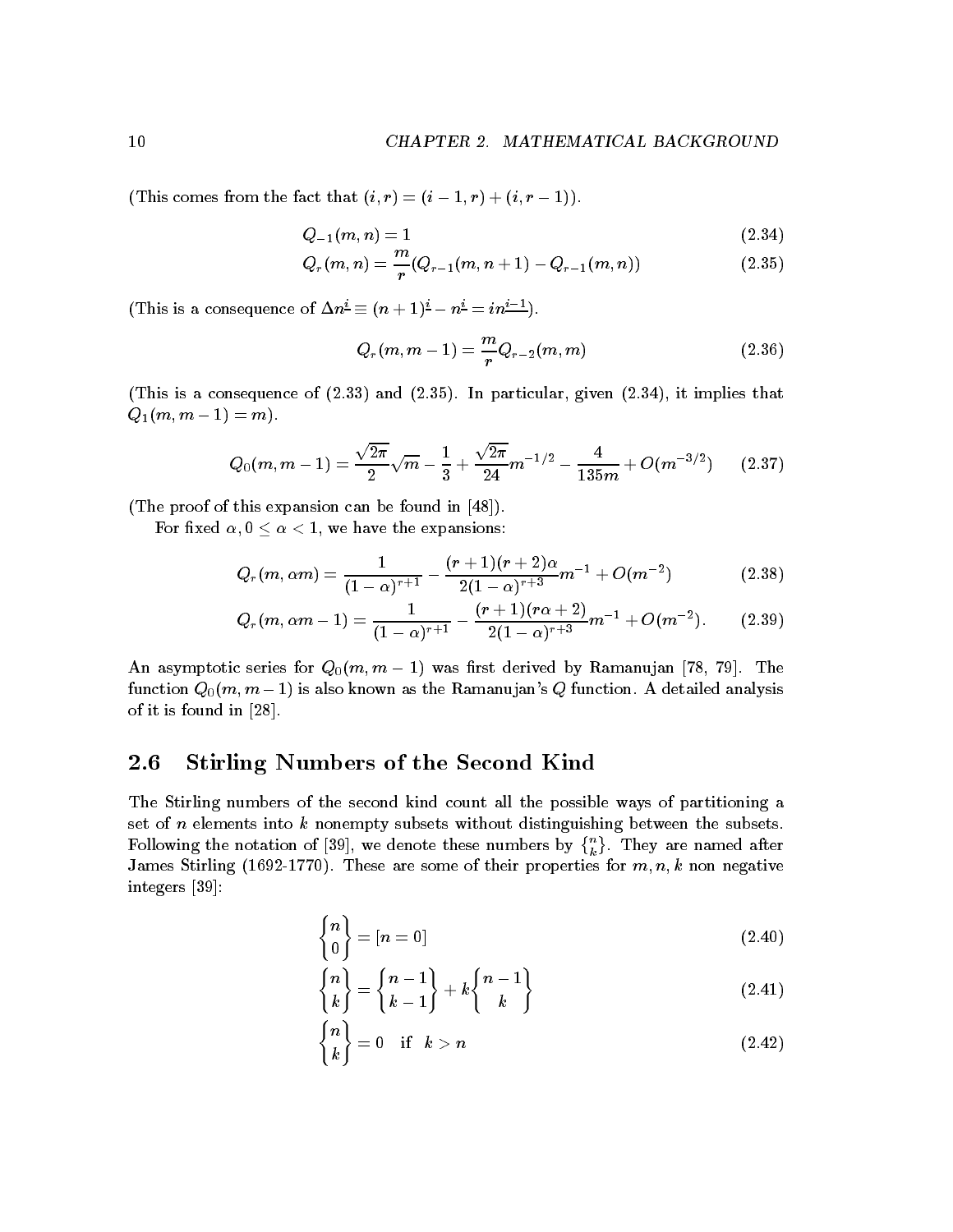$$
\begin{Bmatrix} n \\ n \end{Bmatrix} = 1 \tag{2.43}
$$

$$
\left\{ \frac{n+1}{n} \right\} = \left( \frac{n+1}{2} \right) \tag{2.44}
$$

$$
\sum_{k=0}^{n}(-1)^{k}\binom{n}{k}k^{m} = (-1)^{n}n!\binom{m}{n} \quad m \ge 0 \tag{2.45}
$$

$$
\sum_{k=0}^{n} \binom{k}{m} \binom{n}{k} = \binom{n+1}{m+1} \tag{2.46}
$$

$$
\sum_{k=0}^{m} k \binom{k+n}{k} = \binom{m+n+1}{m} \tag{2.47}
$$

We also need to prove the following lemma

$$
\binom{n+2}{n} = 3\binom{n+3}{4} - 2\binom{n+2}{3}.
$$
 (2.48)

## Proof

Using properties  $(2.47)$  and  $(2.44)$  we find

$$
\begin{Bmatrix} n+2 \\ n \end{Bmatrix} = \sum_{k=0}^{n} k \begin{Bmatrix} k+1 \\ k \end{Bmatrix} = \sum_{k=0}^{n} k \begin{pmatrix} k+1 \\ 2 \end{pmatrix}
$$
 (2.49)

$$
= 3\sum_{k=0}^{n} \frac{(k+2-2)}{3} {k+1 \choose 2} \hspace{1.5cm} (2.50)
$$

$$
= 3\sum_{k=0}^{n} {k+2 \choose 3} - 2\sum_{k=0}^{n} {k+1 \choose 2} \qquad (2.51)
$$

$$
= 3\binom{n+3}{4} - 2\binom{n+2}{3}.
$$
 (2.52)

 $QED$ 

As a consequence, we have the following sums that will prove useful in Chapter 4.

$$
\sum_{n\geq 0} \binom{n+1}{n+1} x^n = \frac{1}{1-x} \tag{2.53}
$$

$$
\sum_{n\geq 0} \binom{n+2}{n+1} x^n = \frac{1}{(1-x)^3} \tag{2.54}
$$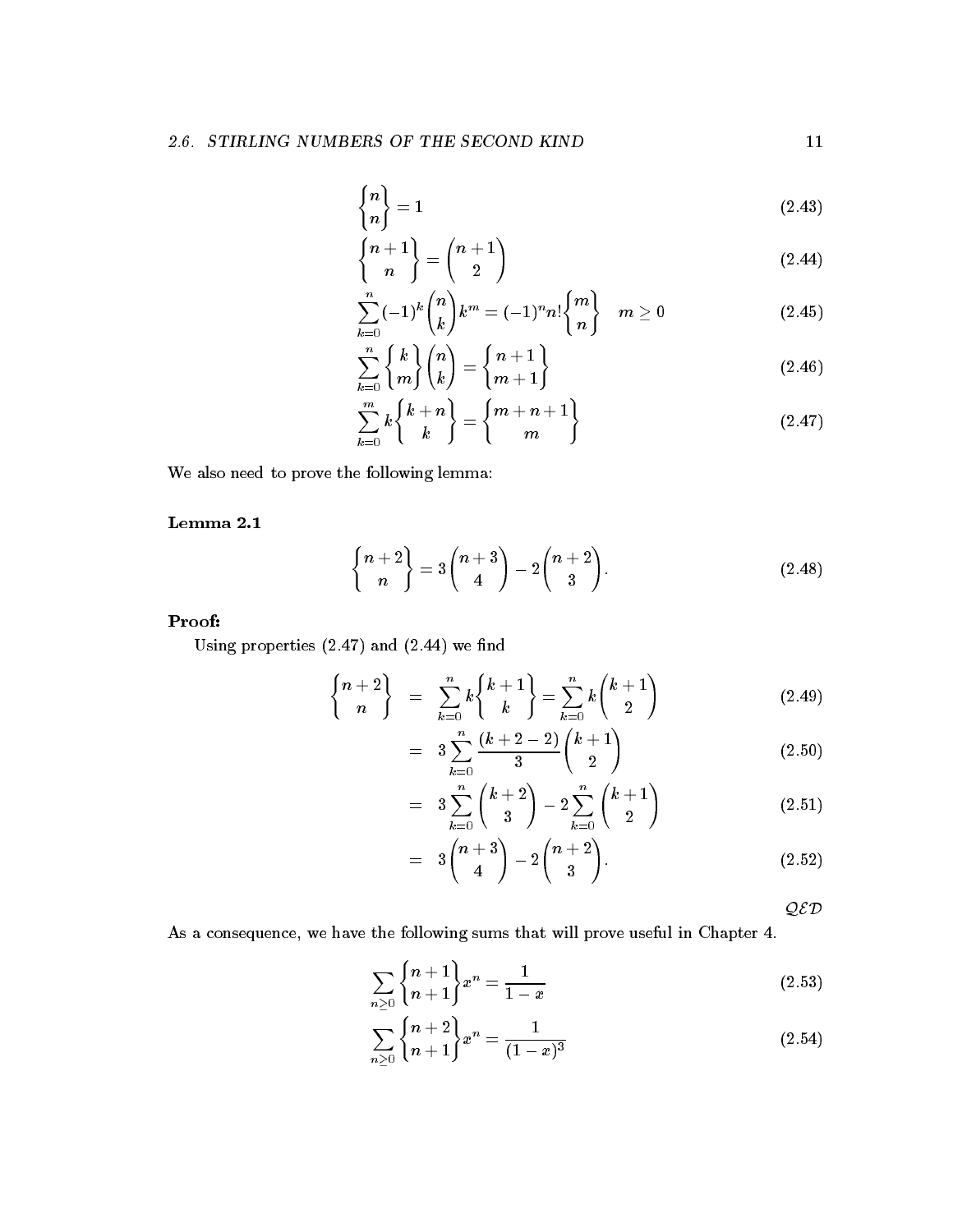$$
\sum_{n\geq 0} \binom{n+3}{n+1} x^n = \frac{3}{(1-x)^5} - \frac{2}{(1-x)^4} \tag{2.55}
$$

More generally, using  $(2.41)$ , we can prove that  $u_p\equiv \sum_{n\geq 0} \left\{\frac{n+1+p}{n+1}\right\}x^n$  satisfies

$$
u_0 = \frac{1}{1-x} \tag{2.56}
$$

$$
u_p = \frac{1}{1-x} \mathbf{D}_x(xu_{p-1}) \quad p > 0. \tag{2.57}
$$

$$
\sum_{k=0}^{n}(-1)^{k}\binom{n}{k}(k+1)^{n+p}=(-1)^{n}n!\binom{n+p+1}{n+1}\quad p\geq 0. \hspace{1.5cm} (2.58)
$$

## Proof

If we use equations  $(2.45)$  and  $(2.46)$  then

$$
\sum_{k=0}^{n} (-1)^{k} {n \choose k} (k+1)^{n+p} =
$$
\n
$$
\sum_{k=0}^{n} (-1)^{k} {n \choose k} \sum_{j=0}^{n+p} {n+p \choose j} k^{j} = \sum_{j=0}^{n+p} {n+p \choose j} \sum_{k=0}^{n} (-1)^{k} {n \choose k} k^{j}
$$
\n
$$
= (-1)^{n} n! \sum_{j=0}^{n+p} {j \choose n} {n+p \choose j} = (-1)^{n} n! {n+p+1 \choose n+1}.
$$
\n(2.59)

QED

$$
\sum_{k\geq 0} e^{-(k+1)x} \frac{(k+1)^{k+p}}{k!} x^k = \sum_{n\geq 0} \begin{Bmatrix} n+p+1 \\ n+1 \end{Bmatrix} x^n \quad p \geq 0. \tag{2.60}
$$

## Proof

We use the Taylor expansion of the exponential and Lemma 2.2. Hence

$$
\sum_{k\geq 0} e^{-(k+1)x} \frac{(k+1)^{k+p}}{k!} x^k = \sum_{k\geq 0} \frac{(k+1)^{k+p}}{k!} x^k \sum_{j\geq 0} (-1)^j \frac{(k+1)^j}{j!} x^j \qquad (2.61)
$$
\n
$$
\{\text{letting } n = j + k\} = \sum_{n\geq 0} \frac{(-1)^n}{n!} x^n \sum_{k=0}^n (-1)^k {n \choose k} (k+1)^{n+p}
$$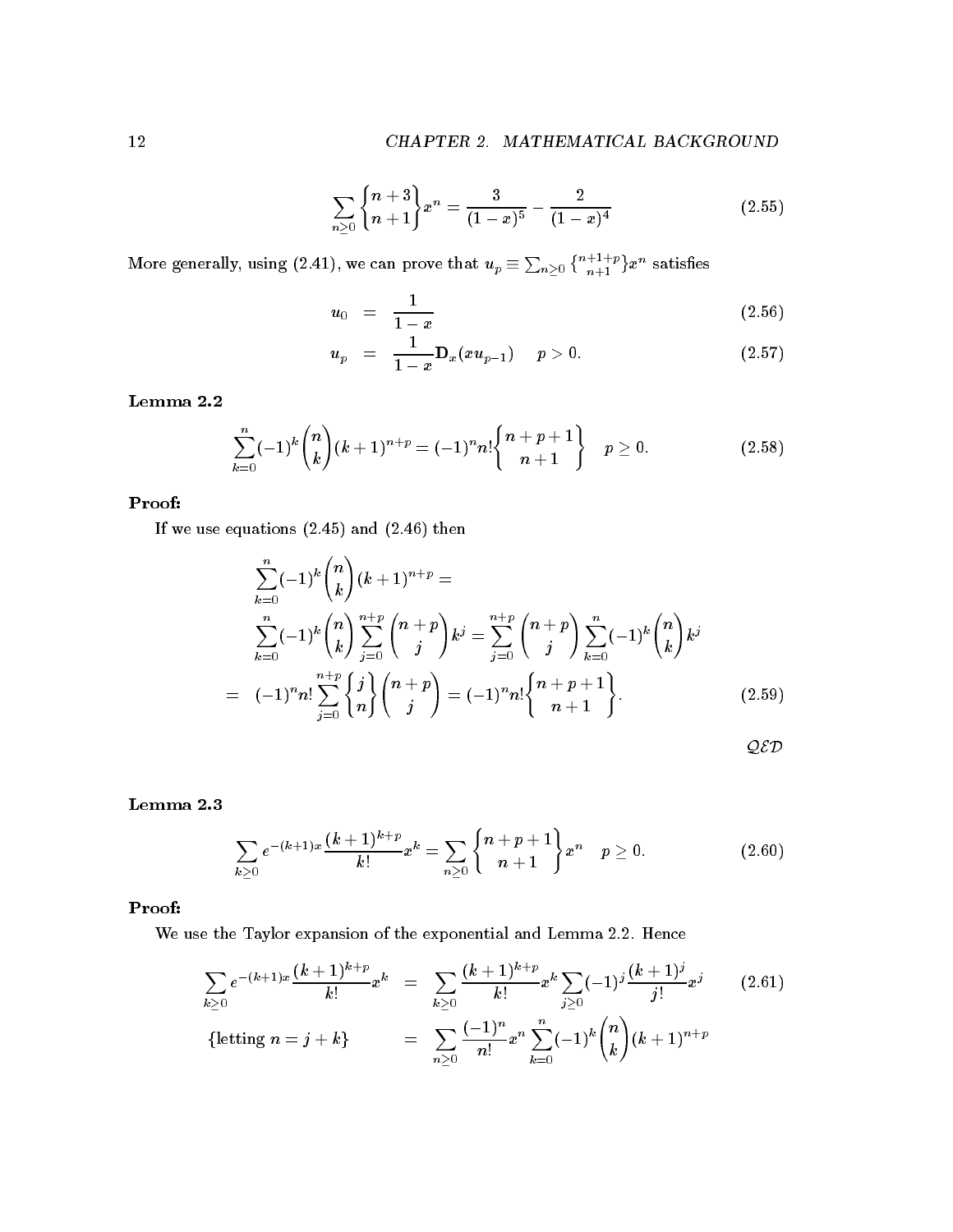$$
= \sum_{n\geq 0} \binom{n+p+1}{n+1} x^n.
$$
 (2.62)

QED

We will also require an analogous formula when p - In this case Lemma does not hold for n in the cause n in the cause n is not valid However the cause of the cause of the cause of the c following lemma holds

$$
\sum_{k>0} e^{-(k+c)x} \frac{(k+c)^{k-1}}{k!} x^k = \frac{1}{c}.
$$
\n(2.63)

## Proof

This proof is similar to the one of Lemma 2.3, but we must take care when  $n = 0$ .

$$
\sum_{k\geq 0} e^{-(k+c)x} \frac{(k+c)^{k-1}}{k!} x^k = \sum_{k\geq 0} \frac{(k+c)^{k-1}}{k!} x^k \sum_{j\geq 0} (-1)^j \frac{(k+c)^j}{j!} x^j \qquad (2.64)
$$
\n
$$
\{\text{letting } n = j+k\} = \sum_{n\geq 0} \frac{(-1)^n}{n!} x^n \sum_{k=0}^n (-1)^k \binom{n}{k} (k+c)^{n-1}
$$
\n
$$
= \frac{1}{c} + \sum_{n\geq 1} \frac{(-1)^n}{n!} x^n \sum_{k=0}^n (-1)^k \binom{n}{k} (k+c)^{n-1}
$$
\n
$$
= \frac{1}{c} + \sum_{n\geq 1} \binom{n}{n+1} x^n = \frac{1}{c}, \qquad (2.65)
$$

where the last equality holds by  $(2.42)$ .

$$
\mathcal{QED}
$$

$$
\sum_{k\geq 0} e^{-kx} \frac{k^{k+p}}{k!} x^k = \sum_{n\geq 0} \binom{n+p}{n} x^n \quad p \geq 0. \tag{2.66}
$$

## Proof

The Taylor expansion of the exponential and  $(2.45)$  give

$$
\sum_{k\geq 0} e^{-kx} \frac{k^{k+p}}{k!} x^k = \sum_{k\geq 0} \frac{k^{k+p}}{k!} x^k \sum_{j\geq 0} (-1)^j \frac{k^j}{j!} x^j
$$
\n
$$
\{\text{letting } n = j + k\} = \sum_{n\geq 0} \frac{(-1)^n}{n!} x^n \sum_{k=0}^n (-1)^k {n \choose k} k^{n+p}
$$
\n
$$
(2.67)
$$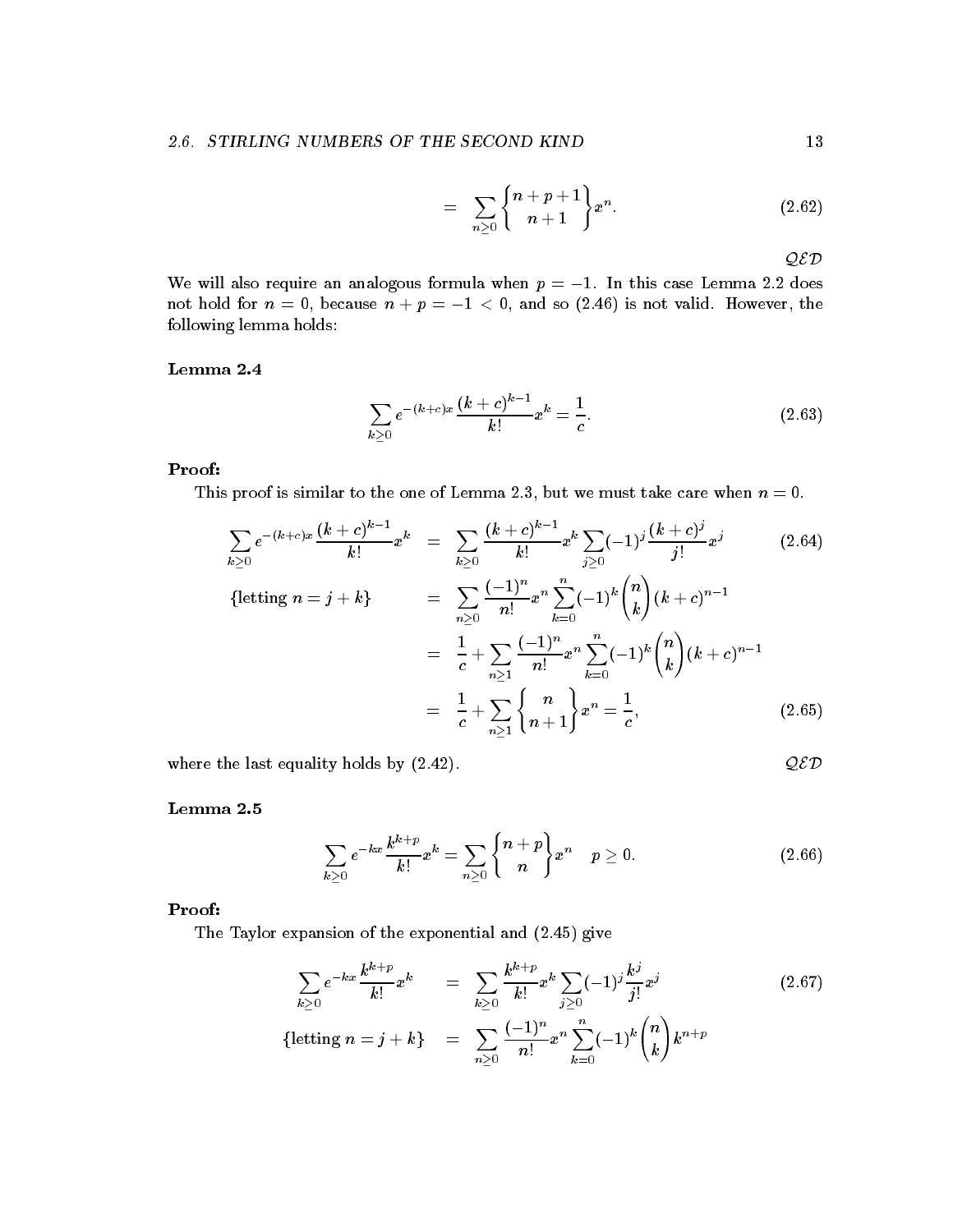$$
= \sum_{n\geq 0} {n+p \brace n}.
$$
 (2.68)

 $QED$ 

 $\mathcal{L}$  , the following lemma holds in the following lemma  $\mathcal{L}$ 

$$
\sum_{k\geq 1} e^{-kx} \frac{k^{k-1}}{k!} x^k = x.
$$
\n(2.69)

## Proof

Again, the Taylor expansion of the exponential and  $(2.45)$  give

$$
\sum_{k\geq 1} e^{-kx} \frac{k^{k-1}}{k!} x^k = \sum_{k\geq 1} \frac{k^{k-1}}{k!} x^k \sum_{j\geq 0} (-1)^j \frac{k^j}{j!} x^j
$$
(2.70)  
\n{letting  $n = j + k$ } =  $\sum_{k\geq 1} \frac{(-1)^n}{n!} x^n \sum_{k=0}^n (-1)^k {n \choose k} k^{n-1}$ 

$$
n \ge 1 \qquad k=1 \qquad \qquad \binom{n}{n}
$$
\n
$$
= x + \sum_{n \ge 2} \binom{n-1}{n} x^n = x. \tag{2.71}
$$

 $\mathcal{QED}$ 

Knuth, in [49], presents other useful properties of these numbers.

$$
\sum_{k\geq 0} k \binom{k+r-1}{k} \frac{n^{\underline{k}}}{n^{\underline{k}}} = n^r,
$$
\n(2.72)

and for fixed  $m$ 

$$
\begin{Bmatrix} k+m \\ k \end{Bmatrix} = \frac{k^m}{2^m m!} + O\left(k^{2m-1}\right). \tag{2.73}
$$

### 2.7 Asymptotic Analysis

Some of the problems we present in this report give rise to very complicated asymptotic analyses Fortunately there exist fairly synthetic and powerful methods that permit us to extract the asymptotic form of the coefficients of some complicated generating functions directly from their singularities.

These methods originated in the work of Darboux in the last century [66]. We will use the Singularity Analysis approaches af Flante and Odlyzes - the Singularity and Odlyze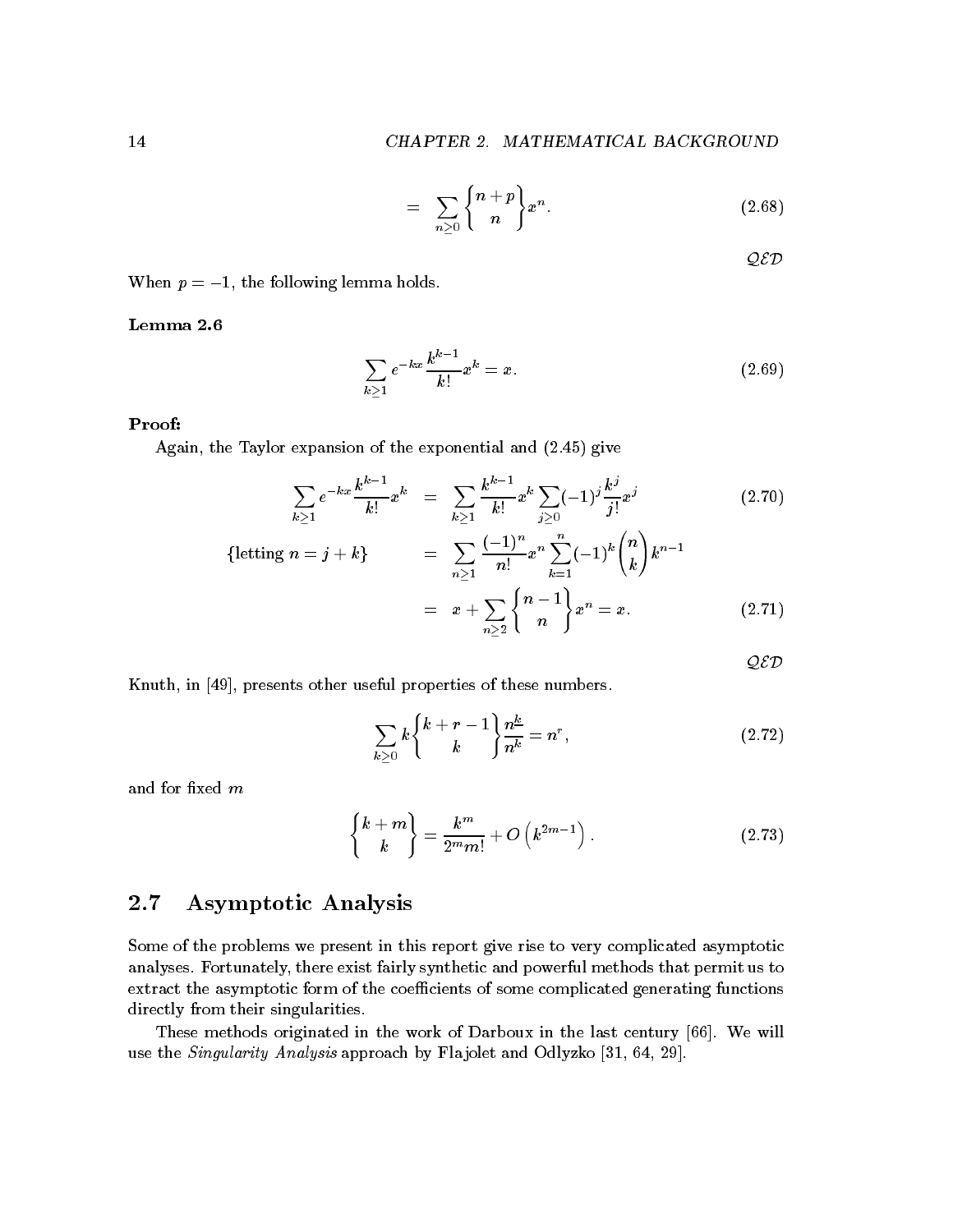Their main idea, is to show that it is sufficient to determine local asymptotic expansions near a singularity, and such expansions can be "transferred" to coefficients. A detailed presentation of this method can be found in a second in  $\mathcal{P}$  in  $\mathcal{P}$  and  $\mathcal{P}$  and  $\mathcal{P}$  is a second in  $\mathcal{P}$ to algebraic-logarithmic functions whose singular expansions involve fractional powers and logarithms. One of the important features of the method, is that it requires only local asymptotic properties of the function to be analyzed. Therefore, it is very suitable for functions that are only indirectly accessible through functional equations, as for example the Cayley generating function

One of their results that we will use is

 $T$  . The analysis Analytic in a function and  $T$  and  $T$  be a function analytic in a domain analytic in a domain  $T$ 

$$
\mathcal{D} = \{ z : \mid z \mid \leq s_1, \mid Arg(z - s) \mid > \frac{\pi}{2} - \eta \},\tag{2.74}
$$

where s s - s and are three positive real numbers Assume that with u u tog (u) and  $\alpha \in \{0, -1, -2, \ldots\}$  we have

$$
f(z) \sim \sigma\left(\frac{1}{1-z/s}\right) \quad as \quad z \to s \in \mathcal{D}.\tag{2.75}
$$

Then, the Taylor coefficients of  $f(z)$  satisfy

$$
[zn]f(z) \sim s^{-n} \frac{\sigma(n)}{n\Gamma(\alpha)}.\t(2.76)
$$

we have concerned to with the contract theorem and the contract of the contract of the contract of the contract of the contract of the contract of the contract of the contract of the contract of the contract of the contrac

$$
[z^n] \frac{1}{\sqrt{1-4z}} \sqrt{\frac{1}{4z} \log \frac{1}{1-4z}} \sim \frac{4^n}{\sqrt{\pi n}} \sqrt{\log n}
$$
 (2.77)

## Lagrange Inversion Formula

This inversion formula is very useful for solving certain kinds of functional equations and in some cases gives explicit solutions. There is an immense literature on this problem, and here we only present the main theorem Lagrange rst presented this formula in - , and also mentions it in The section it is in The section to the section from  $\mu$  , and the section the formulation given in

**Theorem 2.2** Let  $\phi(u) = \sum_{i=0}^{\infty} \phi_i u^j$  be a formal power series with  $\phi_0 \neq 0$ , and let  $Y(z)$ be the unique formal power series solution of the equation  $Y = z\phi(Y)$ . The coefficients  $\mathcal{O}_I$   $\mathcal{I}$   $\mathcal{I}$  and  $\mathcal{V}_I$   $\mathcal{I}$  for an arbitrary series  $\mathcal{V}_I$  are given by

$$
\begin{bmatrix} z^n \end{bmatrix} Y(z) = \frac{1}{n} \begin{bmatrix} u^{n-1} \end{bmatrix} (\phi(u))^n \tag{2.78}
$$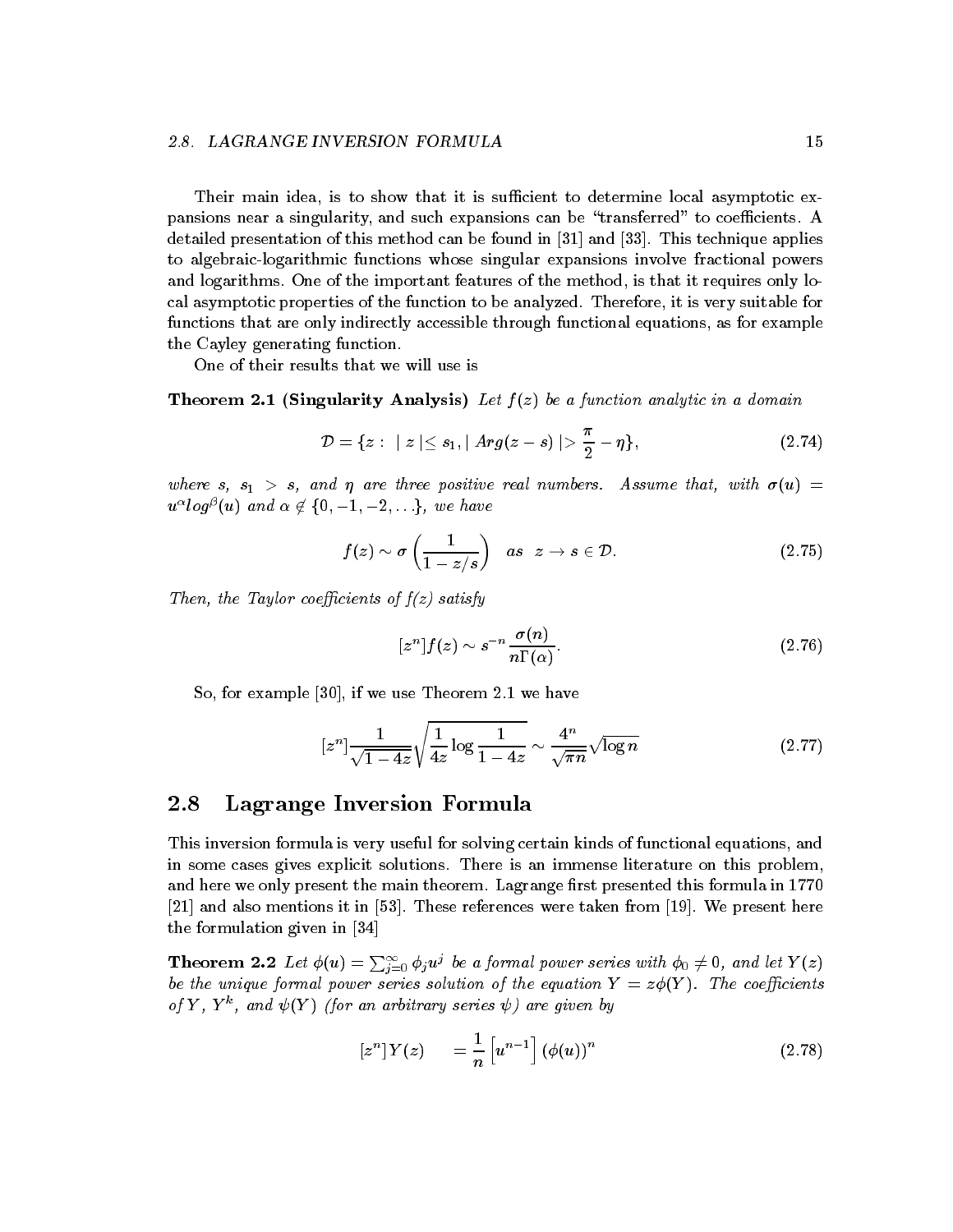$$
\left[z^{n}\right]Y^{k}(z) = \frac{k}{n}\left[u^{n-k}\right]\left(\phi(u)\right)^{n} \tag{2.79}
$$

$$
\left[z^{n}\right]\psi(Y(z))=\frac{1}{n}\left[u^{n-1}\right]\left(\phi(u)\right)^{n}\mathbf{D}_{u}\psi(u). \qquad (2.80)
$$

#### 2.9 Generalizations of the Cayley Tree Function

In Chapter 5 we require several generalizations of the function  $f(z)$ , defined implicitly by  $f(z) = ze^{z(z)}$ . This function appears in problems related with the counting of rooted labelled trees [34, 38, 88]. A standard application of the Lagrange Inversion Formula [34, 38, 88], shows that we can write  $f(z)$  as

$$
f(z) = \sum_{k \ge 1} \frac{k^{k-1}}{k!} z^k
$$
 (2.81)

Following the notation presented in - we dene

$$
f_p(z) = \sum_{k \geq 1} \frac{k^{k+p}}{k!} z^k \quad \text{and} \quad g_{q,y}(z) = \sum_{k \geq 0} \frac{(y+k)^{k+q}}{k!} z^k \tag{2.82}
$$

When  $p = 0$ , then it is convenient to begin the summation for  $f_p(z)$  at  $k = 0$  rather than k a so that the constant coefficient is -  $\alpha$  is -  $\alpha$  is factor the  $\alpha$  is  $\alpha$  is factor function function function function function function function function function function function function function function f The two most important in post important in post important in the two most important in the second are - two most

$$
z\mathbf{D}_z f(z) = \frac{f(z)}{1 - f(z)} = \frac{1}{1 - f(z)} - 1 \tag{2.83}
$$

and

$$
g_{y,0}(z) = \left(\frac{f(z)}{z}\right)^y \frac{1}{1 - f(z)} \tag{2.84}
$$

If we notice that  $z\mathbf{D}_z f_p(z) = f_{p+1}(z)$ , then by iteration of (2.83), we can write the functions fpz as combinations of powers of -- f z 

With the help of the Implicit Function Theorem  $[23]$ , and the functional equation that denes f zo it is shown in the shown in the shown in the shown in the shown in the shown in the shown in the shown in the shown in the shown in the shown in the shown in the shown in the shown in the shown in the shown in t

— define a dominant singularity and its singularity at a domining at 2000 and its singularity at 2000 and its singular expansion at  $z_0$  is

$$
f(z) = 1 - 2^{1/2}\sqrt{1 - ez} + \frac{2}{3}(1 - ez) + O((1 - ez)^{3/2})
$$
 (2.85)

Following the notation given in [18], we write  $\delta = 2^{1/2}\sqrt{1 - ez}$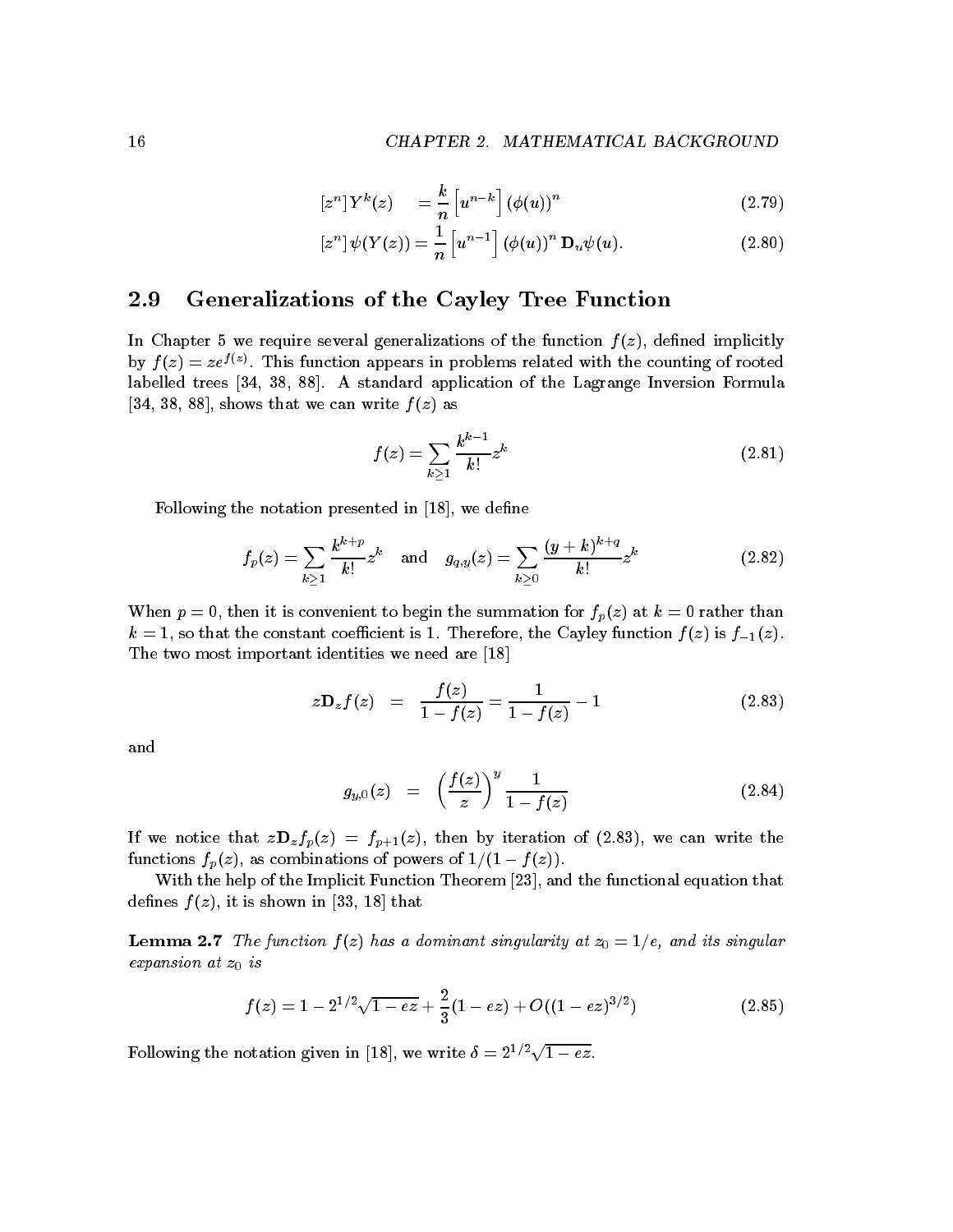Therefore by Theorem - and  $\alpha$  and  $\alpha$  and  $\alpha$  are able to not as yields to not asymptotic to not asymptotic to not asymptotic to not asymptotic to not asymptotic to not asymptotic to not asymptotic to not asymptotic t expansions for the family of generating functions  $f_p(z)$  and  $q_{q,y}(z)$ .

If we use the Stirling formula and the binomial theorem we nd that -

$$
\left[\frac{z^n}{n!}\right] \delta^{-s} \sim \frac{\sqrt{\pi} n^{n+\frac{s-1}{2}}}{\Gamma\left(\frac{s}{2}\right) 2^{\frac{s-1}{2}}} \left(1 + \frac{3s^2 - 6s + 2}{24n} + O\left(\frac{1}{n^2}\right)\right) \tag{2.86}
$$

Equation is valid for all values of s provided we dene -!k for k a positive natural number

#### $\boldsymbol{2.10}$  Multisection of Series

Let  $A(z) = \sum_{k\geq 0} a_k z^k$ . Sometimes, we do not want the generating function of  $a_k$ , but rather the generation of absolute  $\alpha$  -for some  $\alpha$  -for some  $\alpha$  -for some  $\alpha$  -for  $\alpha$  -for  $\alpha$  -form  $\alpha$ we want  $\mathcal{A}_{b,t}(z) = \sum_{k\geq 0} a_{bk+t} z^{bk+t}$ .

Let  $r = e^{\frac{-r}{b}}$ , where  $\mathbf{i} = \sqrt{-1}$ . That is, r, is a primitive b-th root of unity. Then, we can write a write of the canonical control of the canonical control of the canonical control of the canonical control of the canonical control of the canonical control of the canonical control of the canonical control of t

$$
\mathcal{A}_{b,r}(z) = \frac{1}{b} \sum_{j=0}^{b-1} r^{-tj} A\left(r^j z\right)
$$
\n(2.87)

or, equivalently

$$
\sum_{k\geq 0} a_{bk+t} z^{bk+t} = \frac{1}{b} \sum_{j=0}^{b-1} e^{-\frac{2\pi i}{b}tj} A\left(e^{\frac{2\pi i}{b}j} z\right)
$$
(2.88)

Therefore, if we know local asymptotic expansions for  $A(z)$  near its dominant singularities, then, by (2.88), we can use singularity analysis to find the asymptotics of  $a_{bk+d}$ , when k goes to infinity.

We use this multisection approach to some generalizations of the Cayley generating function in Chapter 5.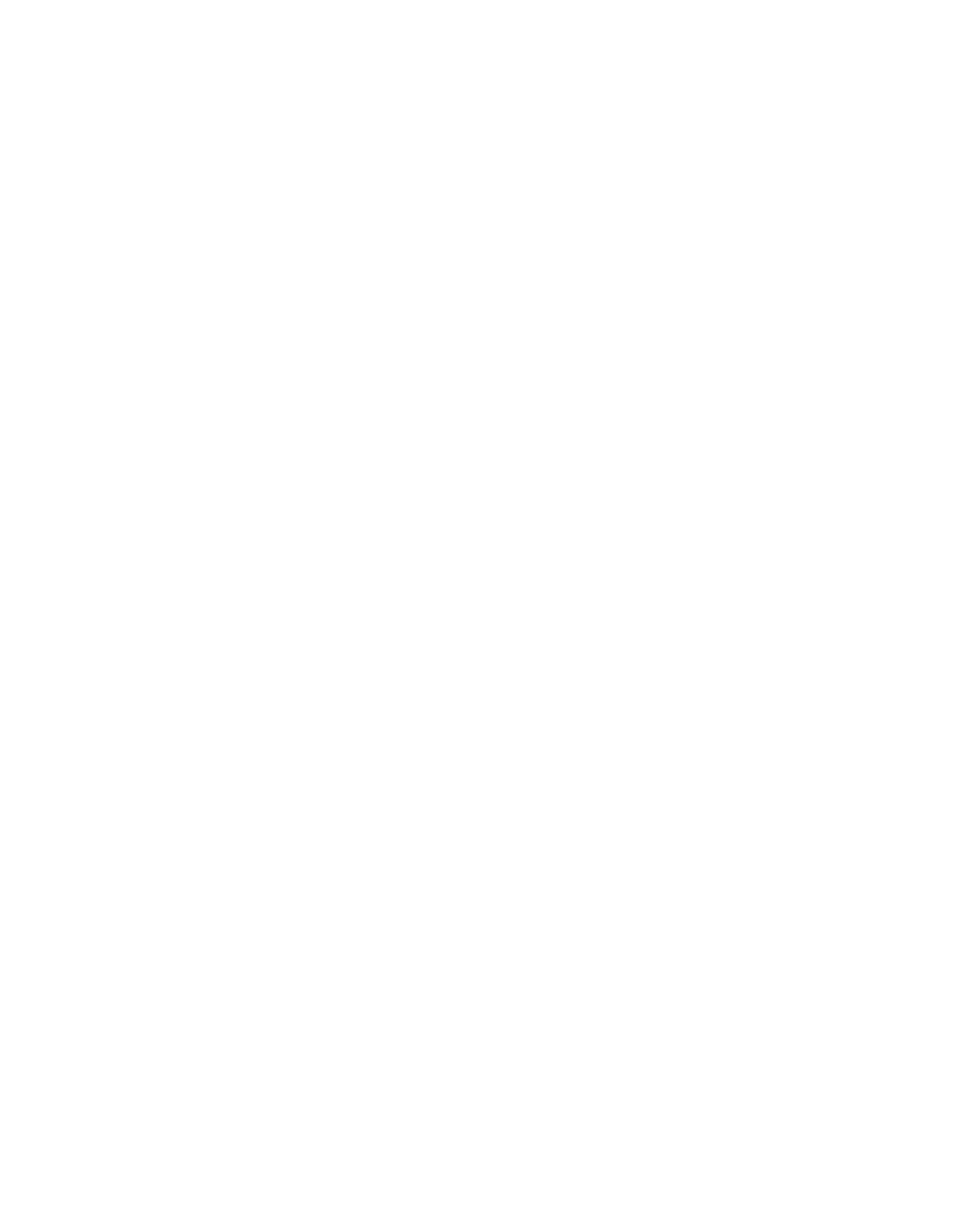# Chapter 3

# The Diagonal Poisson Transform

I have had several night walks with Manuelita, and often our celestial mother was illuminating us with her sweet light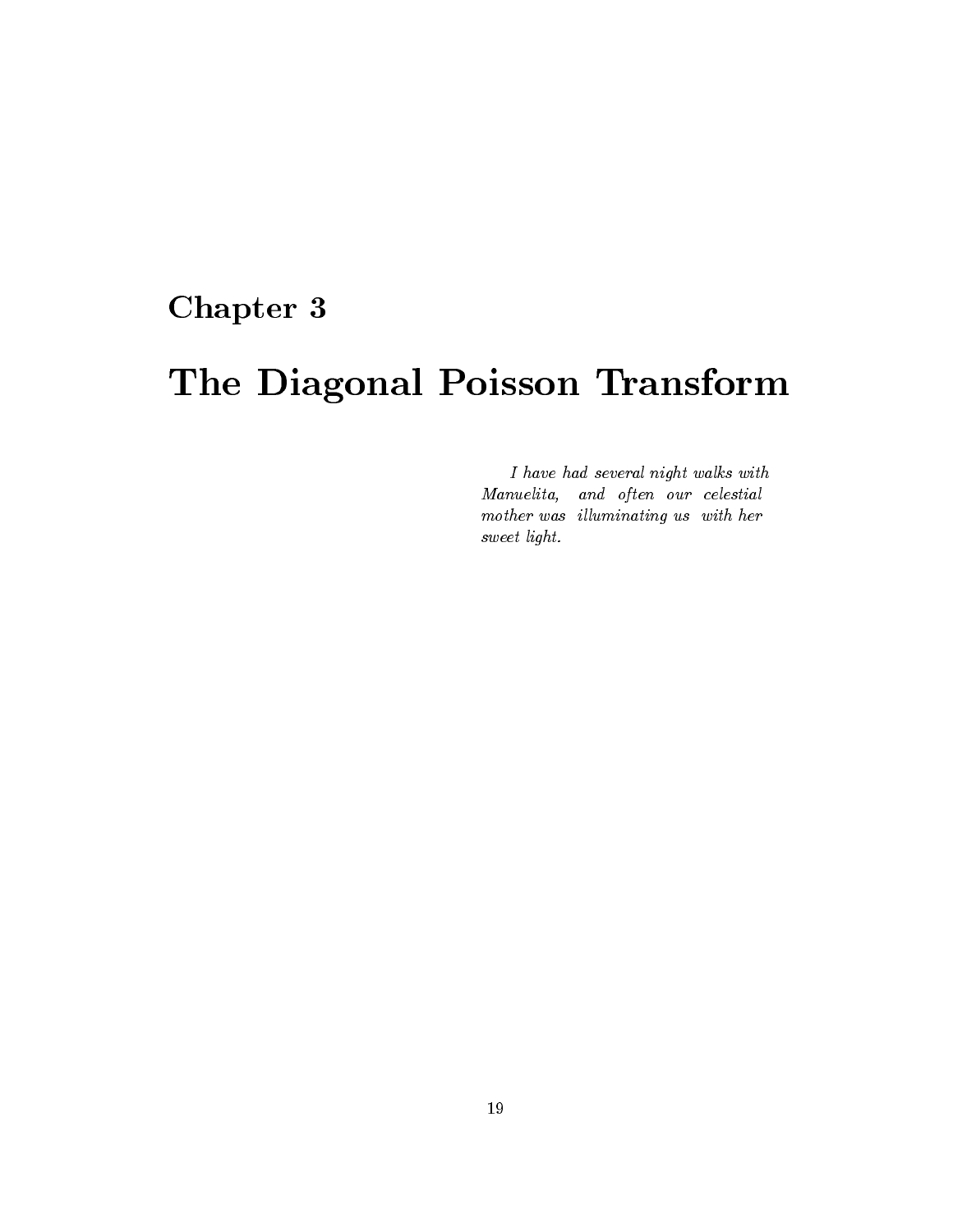#### $3.1$ The Poisson Transform

There are two standard models that are extensively used in the analysis of hashing algo rithms that the exact provincy model and the Poisson later provincy models.

Under the exact filling model, we have a fixed number of keys,  $n$ , that are distributed among m locations, and all  $m<sup>n</sup>$  possible arrangements are equally likely to occur.

Under the Poisson model, we assume that each location receives a number of keys that is Poisson distributed with parameter  $x$ , and is *independent* of the number of keys going elsewhere. This implies that the total number of keys,  $N$ , is itself a Poisson distributed random variable with parameter  $mx$ .

$$
Prob[N = n] = \frac{e^{-mx}(mx)^n}{n!} \qquad n = 0, 1, ... \qquad (3.1)
$$

This model was rst considered in hashing analysis by Fagin et al in -

It is generally agreed that the Poisson model is simpler to analyze than the exact filling model. The main difference is the fact that in the Poisson model, the number of keys in each location is independent of the number of keys in other places. This is not the case in the exact filling model. Gonnet and Munro in  $|37|$ , observed that these models are deeply related. They showed that the results from one model can be *transformed* into the other, and that this transformation can be inverted.

Consider a hash table of size m with n elements. Let P be a property (e.g. cost of a successful search) of a random element of the table, and  $f(m, n)$  be the result of applying a linear operator f (e.g. an expected value) to the probability generating function of T that was found using the exact fining model. Then  $f_m(x)$ , the result of computing the same linear operator f to the probability generating function of P computed using a model with m random independent Poisson distributed objects each with parameter  $x$ , is

$$
\tilde{f}_m(x) = \sum_{n\geq 0} f(m,n) Pr\{N=n\}
$$
\n
$$
= e^{-mx} \sum_{n=0}^{\infty} f(m,n) \frac{(mx)^n}{n!} \tag{3.2}
$$

We may use (3.2) to define  $\mathcal{P}_m[f(m,n);x]$ , the *Poisson transform* (also called *Poisson* generating function [32, 43]) of  $f(m, n)$ , as

$$
P_m[f(m,n);x] = \tilde{f}_m(x) = e^{-mx} \sum_{n=0}^{\infty} f(m,n) \frac{(mx)^n}{n!}
$$
 (3.3)

If  $\mathcal{P}_m[f(m,n);x]$  has a MacLaurin expansion in powers of x, then we can retrieve the original sequence  $f(m, n)$  by the following inversion theorem [37]: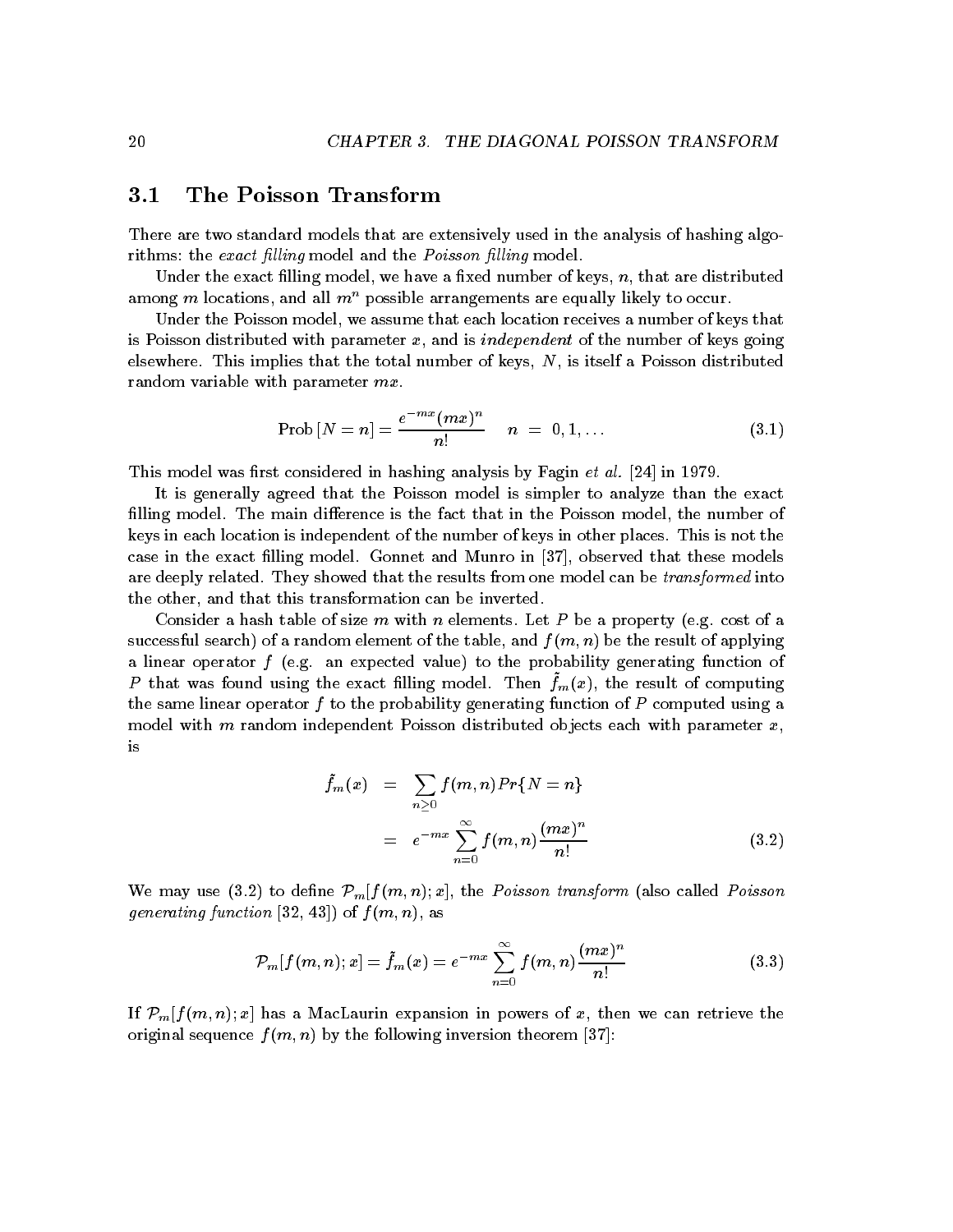**Theorem 3.1** If  $\mathcal{P}_m[f(m,n);x] = \sum_{i>0} a_i x^i$  is the Poisson transform of  $f(m,n)$  then  $f(m,n)=\sum_{i=0}^\infty a_i\frac{n}{m^i}$  .

This theorem is easily proved by multiplying each side of  $(3.3)$  by  $e^{mx}$  (or its power series), and equating the powers of  $x$  on both sides.

So we can study a hashing problem under the more convenient model, and then transfer the results to the other by using the Poisson transform or its inverse

The results obtained under the Poisson filling model can also be interpreted as an approximation of those one would obtain under the exact filling model, if  $n = mx$ . This approximation can be formalized by means of an asymptotic expansion. Poblete, in  $[72]$ , presents an approximation theorem and gives an explicit form for all the terms of the expansion

 $\mathbf{f}$  and  $\mathbf{f}$  are  $\mathbf{f}$  and  $\mathbf{f}$  are  $\mathbf{f}$  and  $\mathbf{f}$  are  $\mathbf{f}$  and  $\mathbf{f}$  are  $\mathbf{f}$  and  $\mathbf{f}$  are  $\mathbf{f}$  and  $\mathbf{f}$  are  $\mathbf{f}$  and  $\mathbf{f}$  are  $\mathbf{f}$  and  $\mathbf{f}$  are  $\mathbf{f}$  and

$$
f(m,n) = \tilde{f}_m(x) + \sum_{j \geq 1} \left(\frac{1}{n}\right)^j \sum_{i \geq 2} c_{i,j} x^i \tilde{f}_m^{(i)}(x).
$$
 (3.4)

Here

$$
c_{i,j} = \frac{1}{i!} \sum_{k \geq 0} (-1)^{i-k+j} \binom{j}{k} \binom{k}{k-j} \tag{3.5}
$$

and  $f_m(x) = D^* f_m(x)$ 

where  $\begin{bmatrix} k \\ k-i \end{bmatrix}$  denotes the Stirling numbers of the first kind.

For most situations, this approximation is satisfactory. However, it cannot be used when we have a full or almost full table  $\mathcal{M}$  is very close to  $\mathcal{M}$  is very close to  $\mathcal{M}$ 

Some of the transforms presented in  $[37]$  are

$$
\mathcal{P}_m[f(m,n);x] = \tilde{f}_m(x) = e^{-mx} \sum_{n=0}^{\infty} f(m,n) \frac{(mx)^n}{n!}
$$
\n(3.6)

$$
\mathcal{P}_{m}[\alpha f(m,n) + \beta g(m,n);x] = \alpha \mathcal{P}_{m}[f(m,n);x] + \beta \mathcal{P}_{m}[g(m,n);x] \qquad \alpha.\beta \text{ constants}
$$
\n(3.7)

$$
\mathcal{P}_m[1;x] = 1 \tag{3.8}
$$

$$
\mathcal{P}_m\left[\frac{n^k}{m^k};x\right] = x^k\tag{3.9}
$$

$$
P_m[Q_r(m,n);x] = \frac{1}{(1-x)^{r+1}}\tag{3.10}
$$

$$
\mathcal{P}_m[m(f(m,n+1)-f(m,n));x] = \mathbf{D}_x \mathcal{P}_m[f(m,n);x]
$$
\n(3.11)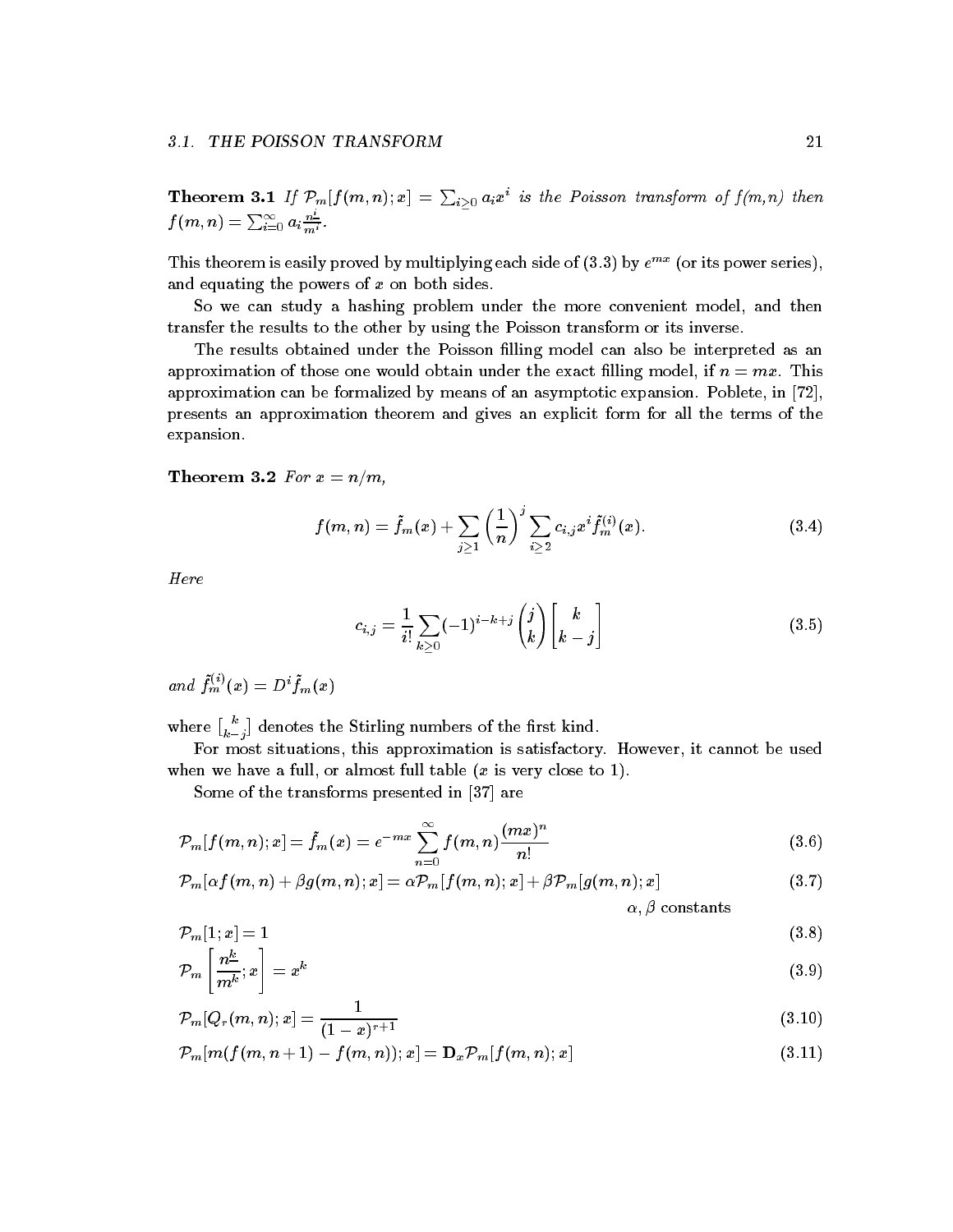$$
\mathcal{P}_m\left[\frac{1}{m}\sum_{k=0}^{n-1}f(m,k);x\right] = \int_0^x \mathcal{P}_m[f(m,n);t]dt \qquad (3.12)
$$

We require several new transformations.

Theorem The fol lowing properties of the Poisson Transform hold 

$$
e^{-x}\mathcal{P}_m[f(m,n);x] = \mathcal{P}_{m+1}\left[\left(\frac{m}{m+1}\right)^n f(m,n);x\right]
$$
\n(3.13)

$$
e^x \mathcal{P}_m[f(m,n);x] = \mathcal{P}_{m-1}\left[\left(\frac{m}{m-1}\right)^n f(m,n);x\right]
$$
\n(3.14)

$$
\mathcal{P}_m\left[\frac{f(m,n+1)}{n+1};x\right] = \frac{1}{mx}\left(\mathcal{P}_m[f(m,n);x] - f(m,0)e^{-mx}\right) \tag{3.15}
$$

$$
\mathcal{P}_m \left[ \frac{1}{n+1} \sum_{k=0}^n f(m,k); x \right] = \frac{1}{x} \int_0^x \mathcal{P}_m[f(m,n);t] dt \tag{3.16}
$$

$$
\mathcal{P}_m\left[n^{\underline{k}}f(m,n-k);x\right] = (mx)^k \mathcal{P}_m[f(m,n);x]
$$
\n(3.17)

$$
\mathcal{P}_m\left[\binom{n}{k}f(m,n-k);x\right] = \frac{(mx)^k}{k!}\mathcal{P}_m[f(m,n);x]
$$
\n(3.18)

$$
\mathcal{P}_m\left[c^n f(m,n);x\right] = e^{(c-1)m x} \mathcal{P}_m[f(m,n);cx] \tag{3.19}
$$

$$
\mathcal{P}_m\left[\sum_{k=0}^{\infty} \binom{n}{k} f(m,n-k);x\right] = e^{mx} \mathcal{P}_m[f(m,n);x]
$$
\n(3.20)

$$
\mathcal{P}_m\left[\sum_{k=0}^n \binom{n}{k} f(m,k)g(m,n-k);x\right] = e^{mx}\mathcal{P}_m[f(m,n);x]\mathcal{P}_m[g(m,n);x]
$$
\n(3.21)

$$
\mathcal{P}_m\left[\sum_{k=0}^n \binom{n}{k} p^k f(m,k) q^{n-k} g(m,n-k);x\right] = \mathcal{P}_m[f(m,n);px] \mathcal{P}_m[g(m,n);qx] \qquad (3.22)
$$

p q

$$
\mathcal{P}_m\left[\sum_{k=0}^n \binom{n}{k} p^k f(pm,k) q^{n-k} g(qm,n-k);x\right] = \mathcal{P}_{pm}[f(pm,n);x] \mathcal{P}_q[g(qm,n);x] \qquad (3.23)
$$

$$
p+q=1
$$

Proof: These proofs are based on the definition of the Poisson Transform. . . . . . . .

$$
\begin{array}{lcl} e^{-x} \mathcal{P}_m [f(m,n);x] & = & e^{-(m+1)x} \sum\limits_{n=0}^{\infty} \left( \dfrac{m}{m+1} \right)^n f(m,n) \dfrac{(m+1)^n}{n!} x^n \\ \\ & = & \mathcal{P}_{m+1} \left[ \left( \dfrac{m}{m+1} \right)^n f(m,n);x \right] \end{array}
$$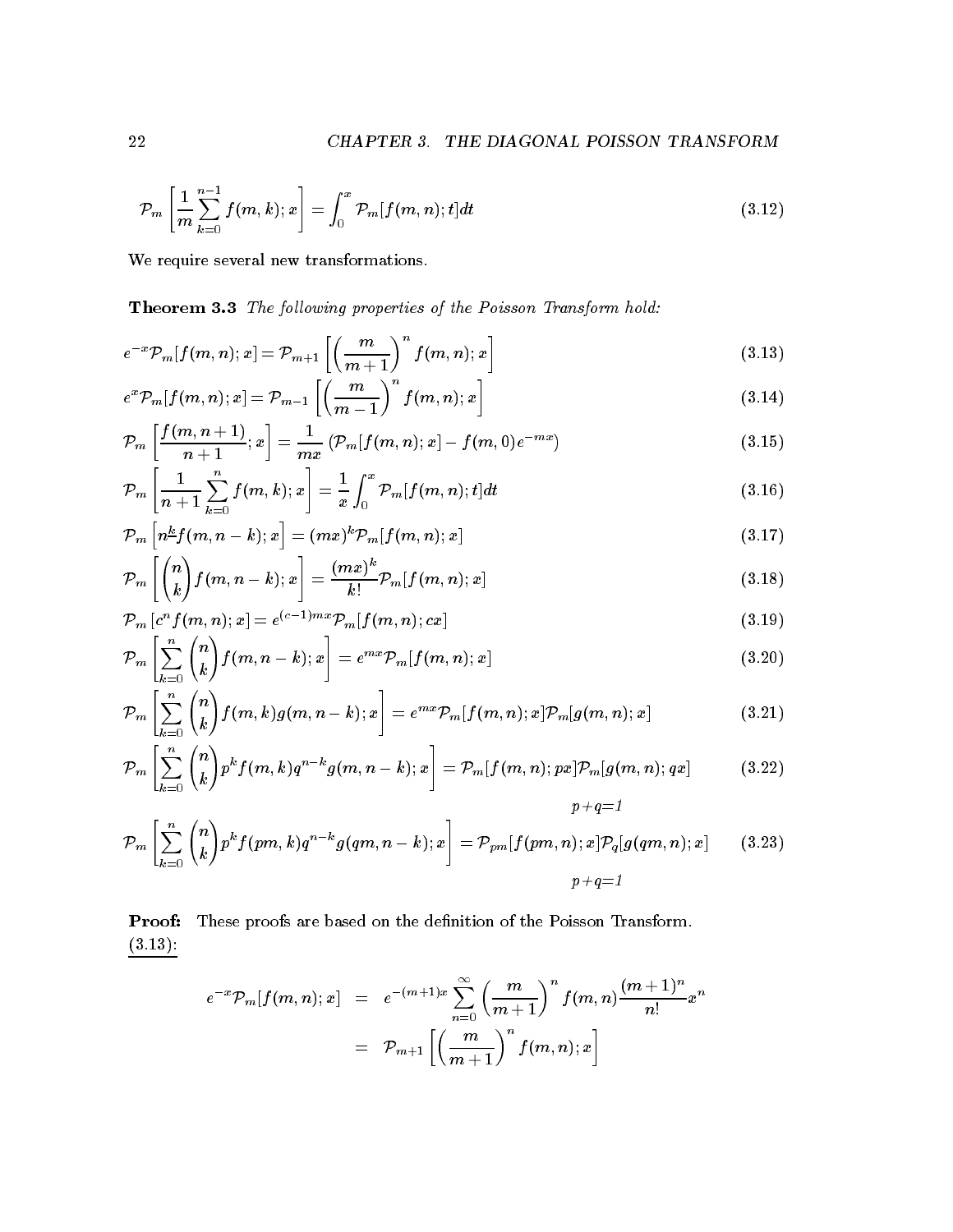$(3.14)$ :

$$
e^{x} \mathcal{P}_{m}[f(m,n);x] = e^{-(m-1)x} \sum_{n=0}^{\infty} \left(\frac{m}{m-1}\right)^{n} f(m,n) \frac{(m-1)^{n}}{n!} x^{n}
$$

$$
= \mathcal{P}_{m-1}\left[\left(\frac{m}{m-1}\right)^{n} f(m,n);x\right]
$$

 $(3.15)$ :

$$
\mathcal{P}_m\left[\frac{f(m, n+1)}{n+1}; x\right] = e^{-mx} \sum_{n=0}^{\infty} \frac{f(m, n+1)}{n+1} \frac{(mx)^n}{n!} \\
= \frac{e^{-mx}}{mx} \sum_{n=1}^{\infty} f(m, n) \frac{m^n}{n!} x^n \\
= \frac{1}{mx} \left(\mathcal{P}_m[f(m, n); x] - f(m, 0)e^{-mx}\right)
$$

 $(3.16)$ :

It follows directly from  $(3.12)$  and  $(3.15)$ .

 $(3.17)$ :

$$
\mathcal{P}_m\left[n^{\underline{k}}f(m,n-k);x\right] = e^{-mx} \sum_{n=k}^{\infty} f(m,n-k) \frac{(mx)^n}{(n-k)!}
$$

$$
= (mx)^k e^{-mx} \sum_{n=0}^{\infty} f(m,n) \frac{(mx)^n}{n!}
$$

$$
= (mx)^k \mathcal{P}_m[f(m,n);x]
$$

 $(3.18)$ :

Divide both sides of  $(3.17)$  by  $k!$ .

 $(3.19)$ :

$$
\begin{array}{lcl} \mathcal{P}_m\left[c^nf(m,n);x\right] & = & e^{-mx}\sum\limits_{n=0}^{\infty}f(m,n)\frac{(cmx)^n}{n!} \\ \\ & = & e^{(c-1)mx}e^{-m(cx)}\sum\limits_{n=0}^{\infty}f(m,n)\frac{m^n}{n!}(cx)^n \\ \\ & = & e^{(c-1)mx}\mathcal{P}_m[f(m,n);cx] \end{array}
$$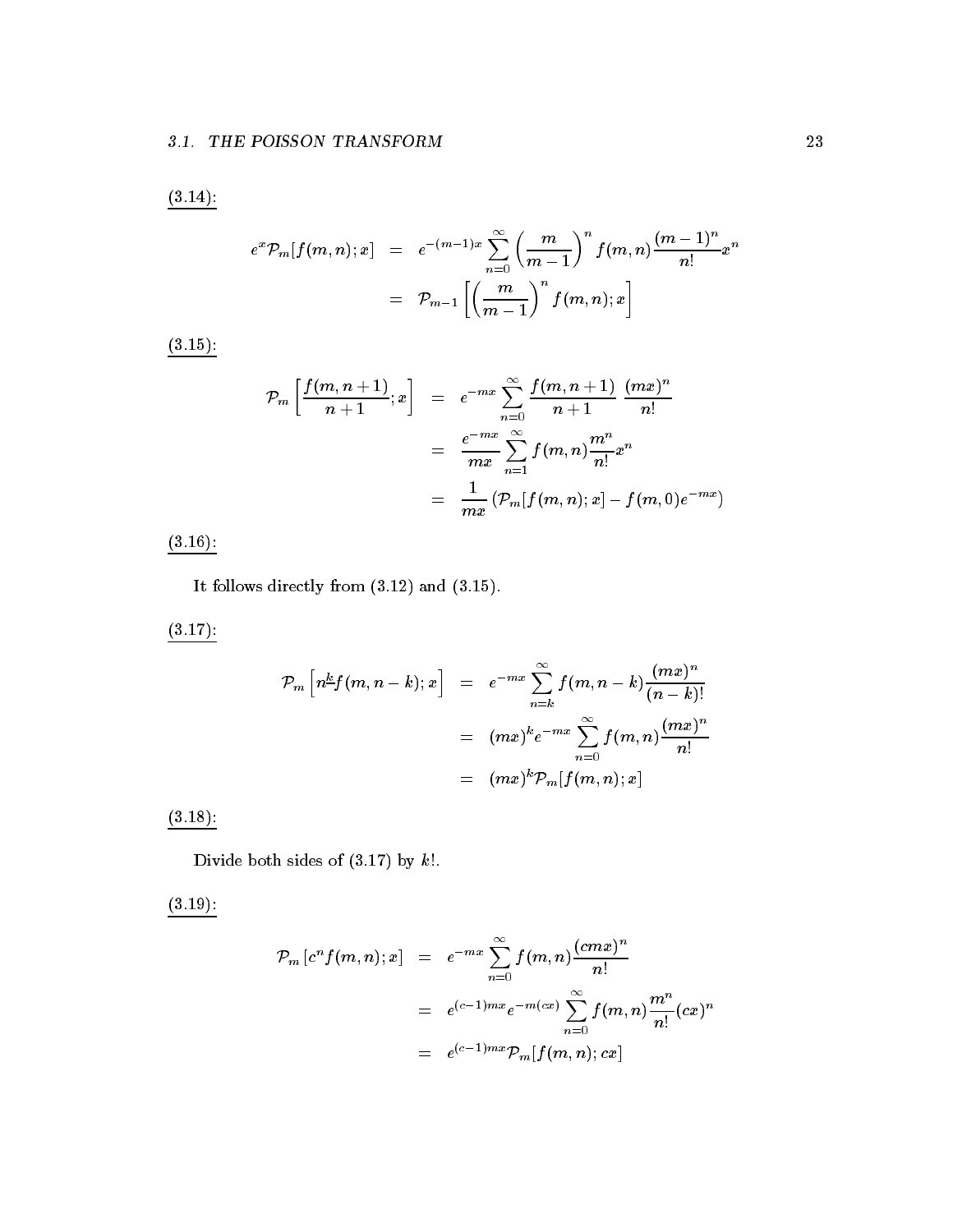$(3.20)$ :

$$
\mathcal{P}_m\left[\sum_{k=0}^n \binom{n}{k} f(m,n-k);x\right] = e^{-mx} \sum_{n=0}^\infty \sum_{k=0}^n \binom{n}{k} f(m,n-k) \frac{(mx)^n}{n!}
$$

$$
= \sum_{k=0}^\infty \frac{(mx)^k}{k!} \left(e^{-mx} \sum_{n=k}^\infty f(m,n-k) \frac{(mx)^{n-k}}{(n-k)!}\right)
$$

$$
= e^{mx} \mathcal{P}_m[f(m,n);x]
$$

 $(3.21)$ :

$$
\mathcal{P}_m\left[\sum_{k=0}^n \binom{n}{k} f(m,k)g(m,n-k);x\right]
$$
\n
$$
= e^{-mx} \sum_{n=0}^\infty \sum_{k=0}^n \binom{n}{k} f(m,k)g(m,n-k) \frac{(mx)^n}{n!}
$$
\n
$$
= e^{mx} \left(e^{-mx} \sum_{k=0}^\infty f(m,k) \frac{(mx)^k}{k!}\right) \left(e^{mx} \sum_{n=k}^\infty g(m,n-k) \frac{(mx)^{n-k}}{(n-k)!}\right)
$$
\n
$$
= e^{mx} \mathcal{P}_m[f(m,n);x] \mathcal{P}_m[g(m,n);x]
$$

 $(3.22)$ :

$$
\mathcal{P}_m\left[\sum_{k=0}^n \binom{n}{k} p^k f(m,k) q^{n-k} g(m,n-k);x\right]
$$
  
=  $e^{-m(p+q)x} \sum_{n=0}^\infty \sum_{k=0}^n \binom{n}{k} p^k f(m,k) q^{n-k} g(m,n-k) \frac{(mx)^n}{n!}$   
=  $\left(e^{-mpx} \sum_{k=0}^\infty f(m,k) \frac{(mpx)^k}{k!}\right) \left(e^{-mqx} \sum_{n=k}^\infty g(m,n-k) \frac{(mqx)^{n-k}}{(n-k)!}\right)$   
=  $\mathcal{P}_m[f(m,n);px] \mathcal{P}_m[g(m,n);qx]$ 

 $(3.23)$ :

$$
\mathcal{P}_m\left[\sum_{k=0}^n \binom{n}{k} p^k f(pm,k) q^{n-k} g(qm,n-k);x\right] =
$$
\n
$$
= e^{-m(p+q)x} \sum_{n=0}^\infty \sum_{k=0}^n \binom{n}{k} p^k f(pm,k) q^{n-k} g(qm,n-k) \frac{(mx)^n}{n!}
$$
\n
$$
= \left(e^{-mpx} \sum_{k=0}^\infty f(pm,k) \frac{(mpx)^k}{k!}\right) \left(e^{-mqx} \sum_{n=k}^\infty g(qm,n-k) \frac{(mqx)^{n-k}}{(n-k)!}\right)
$$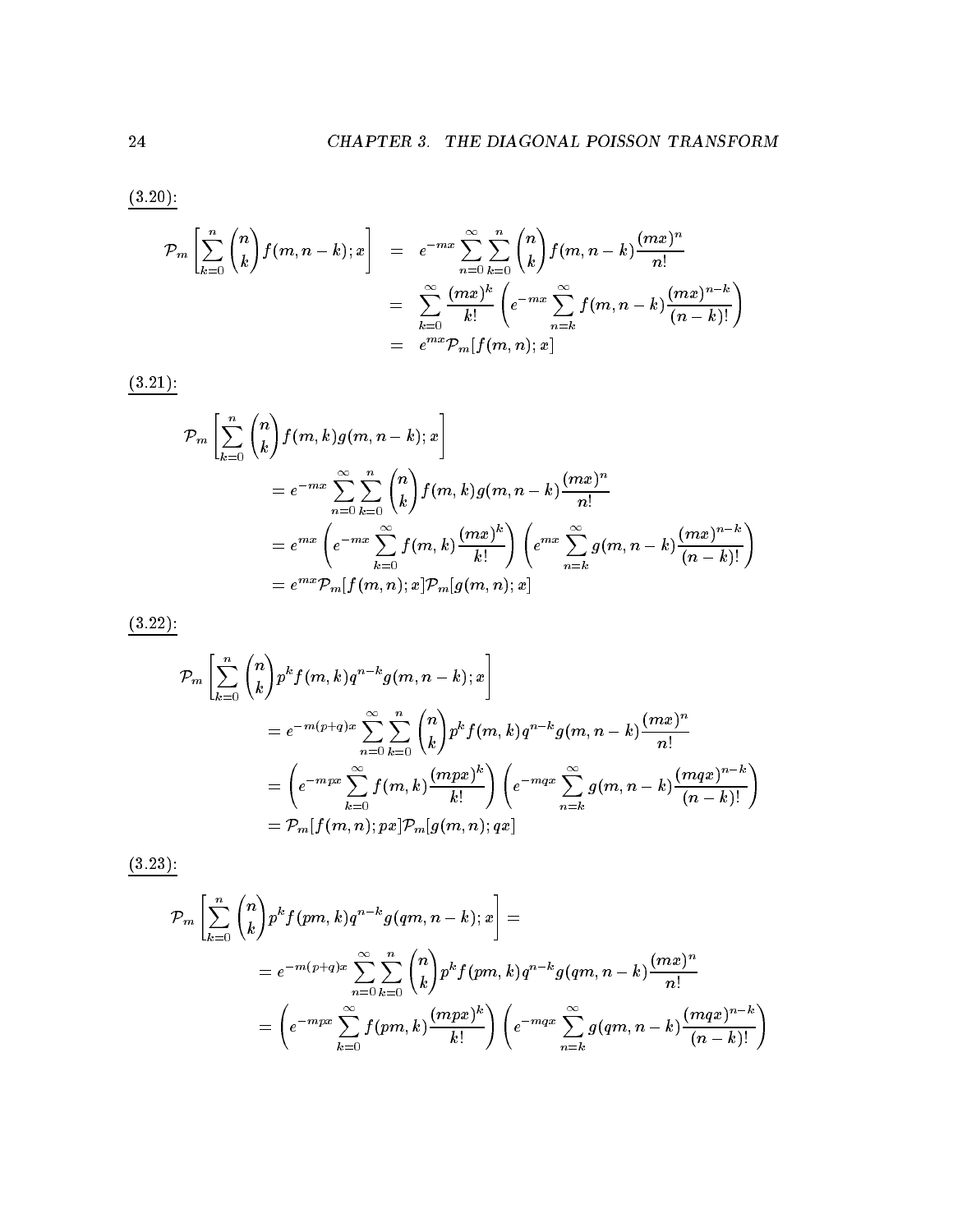$$
= \mathcal{P}_{pm}[f(pm, n); x] \mathcal{P}_{qm}[g(qm, n); x]
$$
  
QED

#### $3.2$ The Diagonal Poisson Transform

In Chapter 4, we present a new methodology to study some linear probing hashing algorithms. The main tool in this analysis is the introduction of a new transform which we call the Diagonal Poisson Transform. This transform, first introduced by Poblete et al.  $[75]$ , is used in section 3.5 to solve  $(4.30)$ , the main recurrence of this analysis.

## Motivation for the New Transform

cost of a successful sequence of a successful search of a random property constant of a random but into a table of size m with n - columnately as is six-measured in Figure . The table is the table circular, without loss of generality we may assume that the last location is empty and  $\bullet$ is among precisely in a consecutive consequence occupied preceding the last one Let  $\sigma$  and  $\mu$   $\mu$ be the result of applying a linear operator f eggs and the probability of the probability generating function of  $P$  that was found using the exact filling model.



Figure -

Since f is linear, we can express  $f_{m,n}$  as the sum of the following conditional probabilities

$$
f_{m,n} = \sum_{i \geq 0} P_{m,n}(B_i) f_{i+2,i} \tag{3.24}
$$

where  $P = m$ ,  $m \rightarrow p$  is the problem  $\alpha$  -respectively. The problem  $\alpha$ 

There are  $(m - i - 2)$  and  $(m - n - 2)$  ways of inserting  $n - i - 1$  elements in a table of size  $m - i - 2$  while leaving the last location of the table empty. Furthermore, there are  $(i+2)$  ways of inserting  $i+1$  elements into a table of size  $i+2$ , so that the last position of the table is empty. Moreover, there are  $i+1$  candidates for  $\bullet$  and  $m$  ( $n+1$ ) ways of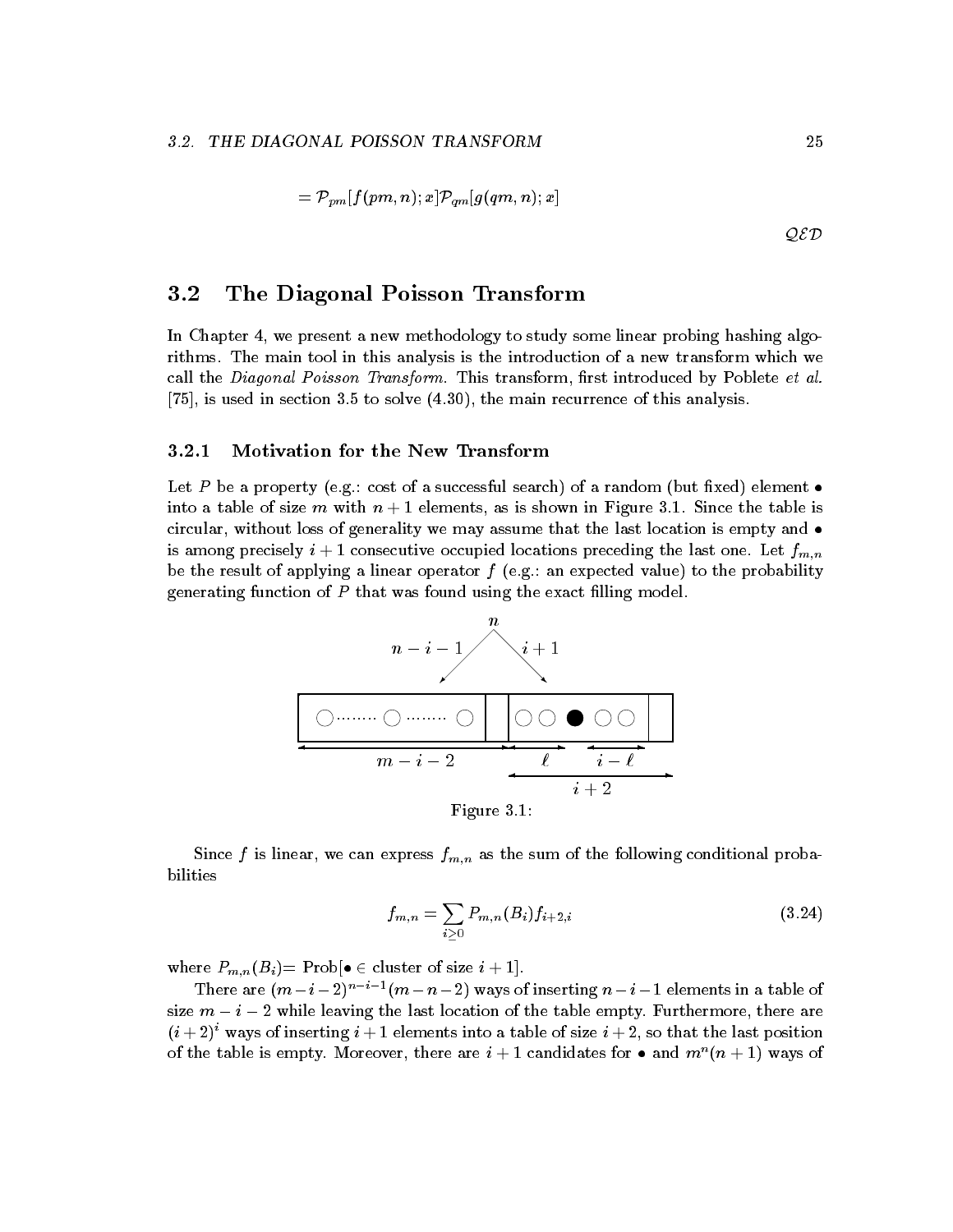inserting the elements in the table. Therefore,

$$
f_{m,n} = \sum_{i \geq 0} {n+1 \choose i+1} \frac{(m-i+2)^{n-i-1}(m-n-2)(i+2)^i(i+1)}{m^n(n+1)} f_{i+2,i}
$$
(3.25)

If we apply the Poisson Transform to both sides of  $(3.25)$  then

$$
\mathcal{P}_{m}[f_{m,n};x] =
$$
\n
$$
= e^{-mx} \sum_{n=0}^{\infty} \frac{(mx)^{n}}{n!} \sum_{i \geq 0} {n+1 \choose i+1} \frac{(m-i-2)^{n-i-1}(m-n-2)(i+2)^{i}(i+1)}{m^{n}(n+1)} f_{i+2,i}
$$
\n
$$
= e^{-mx} \sum_{i=0}^{\infty} \frac{(i+2)^{i}x^{i}}{i!} f_{i+2,i} \sum_{n \geq i} \frac{x^{n-i}}{(n-i)!} (m-i-2)^{n-i-1} (m-n-2)
$$
\n
$$
= e^{-mx} \sum_{i=0}^{\infty} \frac{(i+2)^{i}x^{i}}{i!} f_{i+2,i} (1-x) e^{-(m-i-2)x}
$$
\n
$$
= (1-x) \sum_{i=0}^{\infty} e^{(i+2)x} \frac{(i+2)^{i}x^{i}}{i!} f_{i+2,i}
$$
\n(3.26)

So, if we define

$$
{\cal D}_c[f(n);x]=(1-x)\sum_{n\geq 0}e^{-(n+c)x}\frac{((n+c)x)^n}{n!}f(n)\qquad \qquad (3.27)
$$

as a new transform the property of  $H$   $\{H_0, H_1, \ldots, H_{n-1}\}$  , and  $\{H_1, H_2, \ldots, H_{n-1}\}$  , and  $\{H_2, H_3, \ldots, H_{n-1}\}$ 

## Properties of the Diagonal Poisson Transform

We define  $f_c(x)$ , the Diagonal Poisson Transform of  $f(n)$ , as

$$
\dot{f}_c(x) \equiv \mathcal{D}_c[f(n); x] = (1-x) \sum_{n \geq 0} e^{-(n+c)x} \frac{((n+c)x)^n}{n!} f(n).
$$
 (3.28)

The name diagonal Poisson transform comes from the similarity with the Poisson trans form. If we consider an infinite matrix where the rows represent the values of  $m$  and the columns represent the values of  $n$ , we may easily see the relationship. The Poisson transform has m fixed, while n varies from 0 to infinity; hence, it follows a row of this matrix. The diagonal Poisson transform, has the property that  $m - n = c$ , where c is a constant. Therefore, it follows a principal diagonal of the matrix. The grave accent in the notation  $f_c(x)$  was introduced to intistrate this property.

Some useful properties of this transform are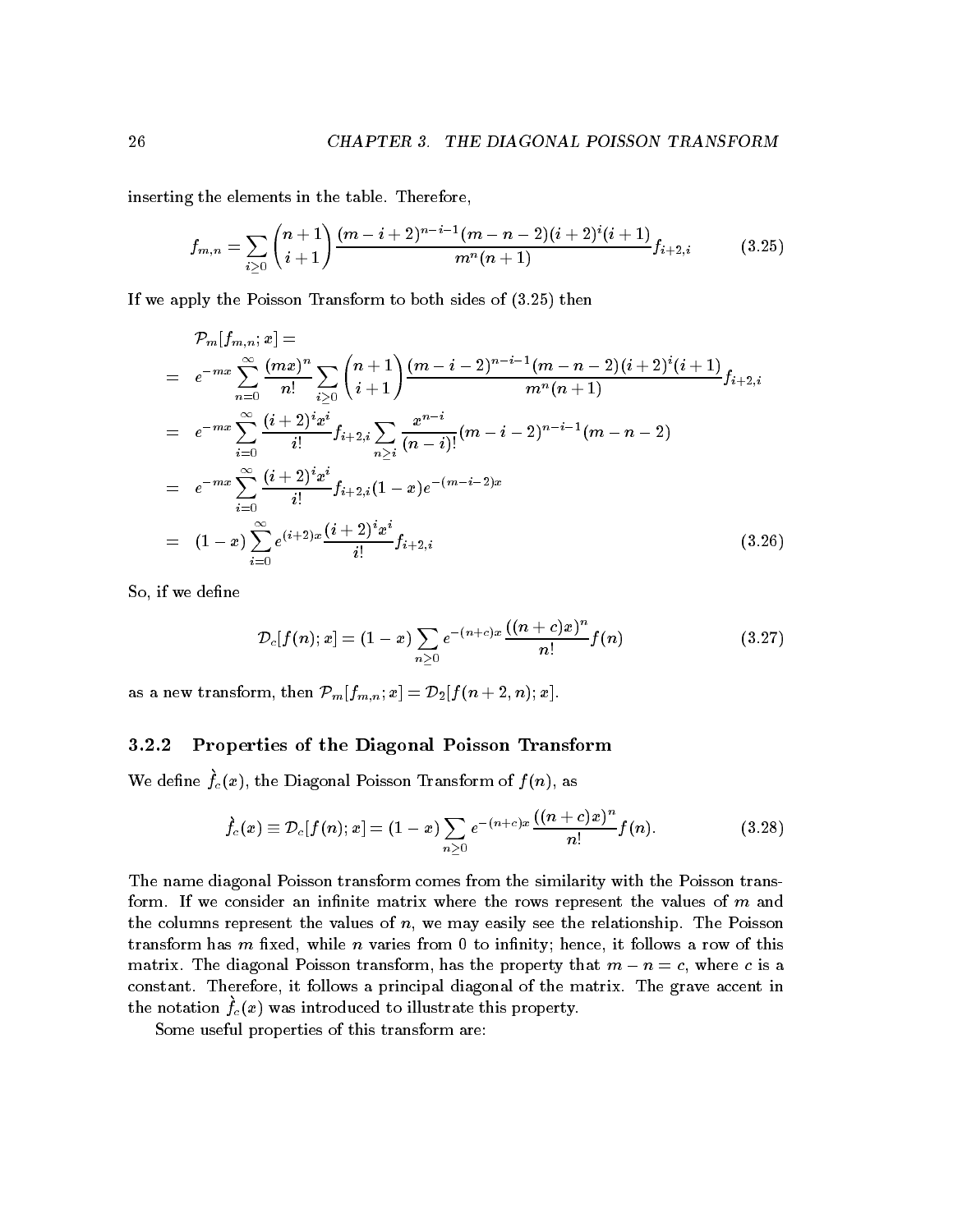$$
\mathcal{D}_c[\alpha f(n)+\beta g(n);x]=\alpha\,\,\mathcal{D}_c[f(n);x]+\beta\,\,\mathcal{D}_c[g(n);x]\ \ \, \alpha,\beta\,\,\text{constants}\qquad \qquad (3.29)
$$

$$
\mathcal{D}_c[1;x] = 1\tag{3.30}
$$

$$
\mathcal{D}_c\left[\frac{n^{\underline{\kappa}}}{(n+c)^k};x\right] = x^k\tag{3.31}
$$

$$
\mathcal{D}_c[Q_r(n+c,n);x] = \frac{1}{(1-x)^{r+1}}\tag{3.32}
$$

$$
\mathcal{D}_c[(n+1)f(n);x] = \left(1 - c + \frac{c}{1-x}\right)\mathcal{D}_c[f(n);x] + x \mathbf{D}_x\left(\frac{\mathcal{D}_c[f(n);x]}{1-x}\right) \tag{3.33}
$$

$$
\mathcal{D}_c\left[\frac{f(n)}{n+1};x\right] = \frac{e^{-(c-1)x}(1-x)}{x} \int_0^x e^{(c-1)t} \mathcal{D}_c[f(n);t] dt \tag{3.34}
$$

$$
\mathbf{D}_{x}\left(x^{c}\frac{\mathcal{D}_{c}[f(n);x]}{1-x}\right)=x^{c-1}\mathcal{D}_{c}[(n+c)f(n);x]
$$
\n(3.35)

## Proof

For the proofs we just use the definition of the Diagonal Poisson Transform.

 $(3.29)$ :

$$
\begin{array}{lcl} & \mathcal{D}_c[\alpha f(n)+\beta g(n);x] \\ \\ & = & (1-x)\sum\limits_{n\geq 0}e^{-(n+c)x}\frac{((n+c)x)^n}{n!}(\alpha f(n)+\beta g(n)) \\ \\ & = & \alpha \;(1-x)\sum\limits_{n\geq 0}e^{-(n+c)x}\frac{((n+c)x)^n}{n!}f(n)+\beta \;(1-x)\sum\limits_{n\geq 0}e^{-(n+c)x}\frac{((n+c)x)^n}{n!}g(n) \\ \\ & = & \alpha \;\mathcal{D}_c[f(n);x]+\beta \;\mathcal{D}_c[g(n);x]. \end{array}
$$

 $(3.30)$ :

$$
\mathcal{D}_c[1;x] = (1-x) \sum_{n\geq 0} e^{-(n+c)x} \frac{((n+c)x)^n}{n!}
$$
  
\n
$$
= (1-x) \sum_{n\geq 0} \sum_{k\geq 0} (-1)^k \frac{((n+c)x)^k}{k!} \frac{((n+c)x)^n}{n!}
$$
  
\n{letting  $j = n+k$ }  
\n
$$
= (1-x) \sum_{j\geq 0} \frac{(-x)^j}{j!} \sum_{n\geq 0} (-1)^n {j \choose n} (n+c)^j.
$$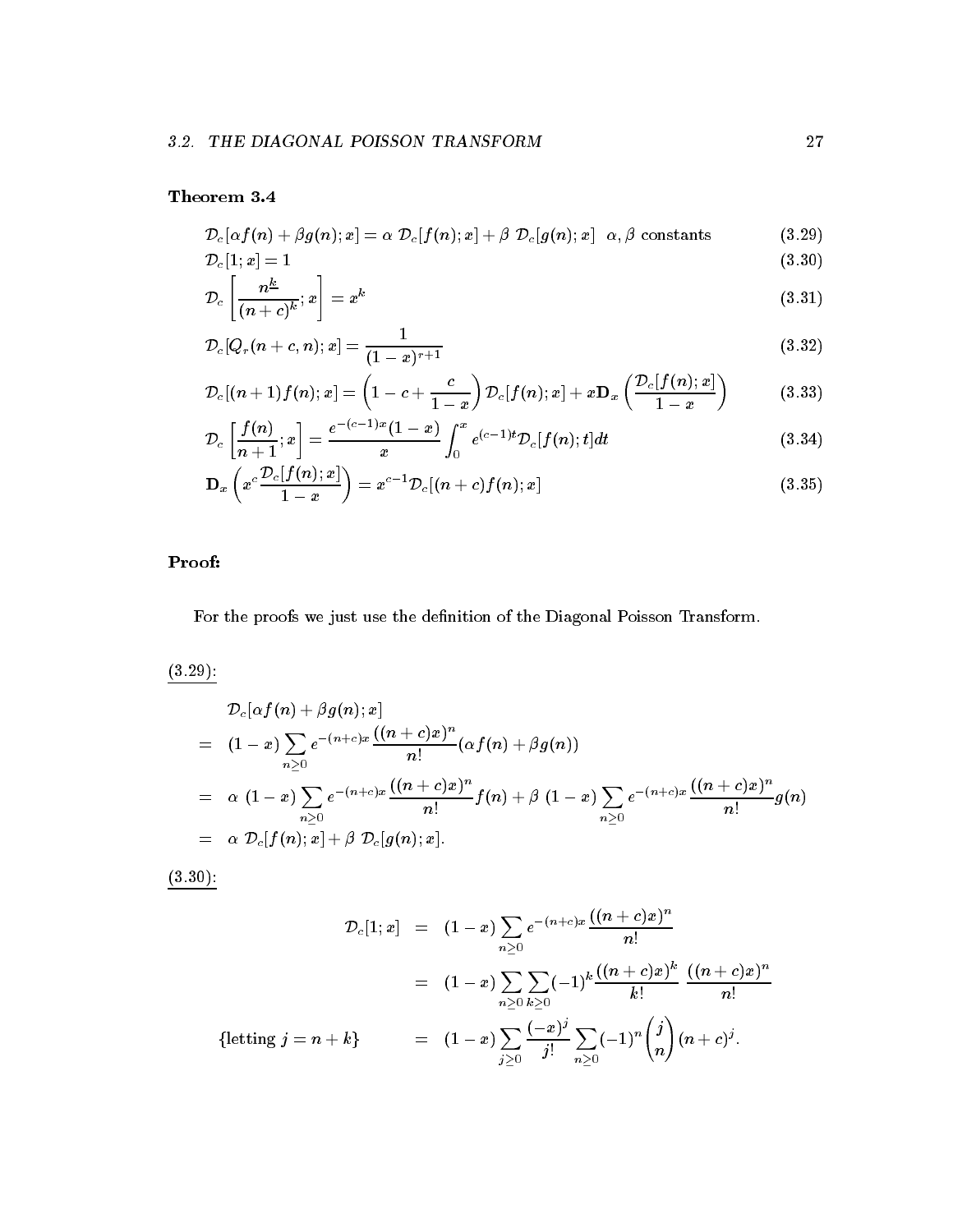For the inner sum, we use (2.45) for  $m = j$  and  $n = j$ , and then

$$
(1-x)\sum_{j\geq 0}\frac{(-x)^j}{j!}\sum_{n\geq 0}(-1)^n\binom{j}{n}(n+c)^j\quad =\quad (1-x)\sum_{j\geq 0}\frac{(-x)^j}{j!}(-1)^jj!\binom{j}{j}\quad \ \ =\quad (1-x)\sum_{j\geq 0}x=1.
$$

- 

$$
\mathcal{D}_c\left[\frac{n^{\underline{k}}}{(n+c)^k};x\right] = x^k(1-x)\sum_{n\geq k}e^{-(n+c)x}\frac{((n+c)x)^{n-k}}{(n-k)!} \\
= x^k(1-x)\sum_{n\geq 0}e^{-(n+k+c)x}\frac{((n+k+c)x)^n}{n!} \\
= x^k\mathcal{D}_{k+c}[1;x] = x^k,
$$

where the last equality holds by  $(3.30)$ .

 $\mathbf{B} = \mathbf{B}$  and Transfer Theorem II and Transfer Theorem II and Transfer Theorem II and Transfer Theorem II and Transfer Theorem II and Transfer Theorem II and Transfer Theorem II and Transfer Theorem II and Transfer  $\overline{(3.33)}$ :

$$
\begin{array}{lcl} & \displaystyle \left(1-c+\frac{c}{1-x}\right)\mathcal{D}_c[f(n);x] + x\mathbf{D}_x\left(\frac{\mathcal{D}_c[f(n);x]}{1-x}\right) \\ \\ & = & \displaystyle \left(1-c+\frac{c}{1-x}\right)\mathcal{D}_c[f(n);x] + \sum_{n\geq 0}e^{-(n+c)x}\frac{((n+c)x)^n}{n!}f(n)(n-(n+c)x) \\ \\ & = & \displaystyle \left(1-c+\frac{c}{1-x}\right)\mathcal{D}_c[f(n);x] + \mathcal{D}_c[(n+c)f(n);x] - \frac{c}{1-x}\mathcal{D}_c[f(n);x] \\ \\ & = & \displaystyle \left(1-x\right)\sum_{n\geq 0}e^{-(n+c)x}\frac{((n+c)x)^n}{n!}f(n)(1-c+n+c) \\ \\ & = & \mathcal{D}_c[(n+1)f(n);x]. \end{array}
$$

 This is the inverse relation of  $(3.35):$ 

$$
\mathbf{D}_x \left( x^c \frac{\mathcal{D}_c[f(n);x]}{1-x} \right)
$$
\n
$$
= \sum_{n\geq 0} e^{-(n+c)x} \frac{(n+c)^n x^{n+c-1}}{n!} f(n)((n+c)-(n+c)x)
$$
\n
$$
= x^{c-1} \mathcal{D}_c[(n+c)f(n);x].
$$

QED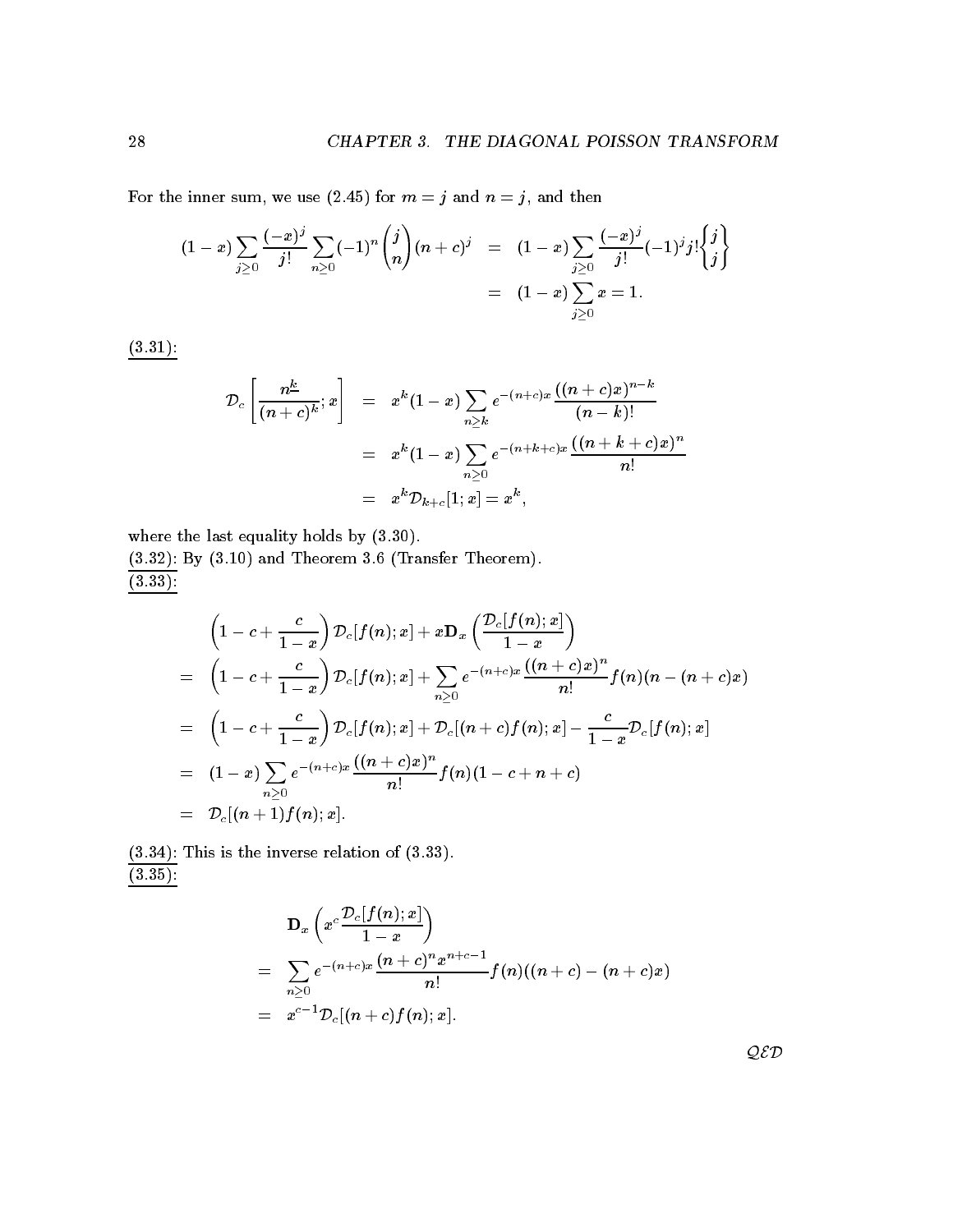We are now able to prove the Inversion Theorem.

Theorem 3.5 (Inversion Theorem) If  ${\cal D}_c[f(n);x]=\sum_{k\geq 0}a_kx^k$  is the diagonal Poisson transform of  $f(n)$  then  $f(n) = \sum_{k\geq 0} a_k \frac{n^{\pm}}{(n+c)^k}$ .

Proof By and - we know

$$
\mathcal{D}_c\left[\sum_{k\geq 0} a_k \frac{n^{\underline{k}}}{(n+c)^{\underline{k}}};x\right] = \sum_{k\geq 0} a_k \mathcal{D}_c\left[\frac{n^{\underline{k}}}{(n+c)^{\underline{k}}};x\right] = \sum_{k\geq 0} a_k x^k = \mathcal{D}_c[f(n);x]. \quad (3.36)
$$

A useful corollary of the Inversion Theorem is the following inversion formula

corollary corollary corollary and content of the corollary corollary and corollary corollary corollary corolla

$$
\frac{(-1)^n}{n!}(n+c)\sum_{k\geq 0}(-1)^k\binom{n}{k}(k+c)^{n-1}b_k=a_n\Leftrightarrow b_n=\sum_{k\geq 0}a_k\frac{n^k}{(n+c)^k}.\tag{3.37}
$$

This inversion formula can be easily checked by finding the Diagonal Poisson Transform of  $v_n$ , and considering the coefficients of  $x$  – in the Taylor expansion of this transform.

A very natural question is to characterize the set of functions  $f(m, n)$  such that their Poisson Transform coincide with the Diagonal Poisson Transform of  $f(n + c, c)$ . The functions presented in  $(3.30)-(3.32)$ , satisfy this condition. The next theorem completely characterizes this set of functions Therefore we will be able to transfer known properties from one transform to the other

**Theorem 5.0** (**Hansier Theorem**) Let  $u_m(x) = r_m|f(m, n), x|$  and  $v_c(x) = \nu_c|f(n+1)|$  $\alpha, n, x$ . Inch am $(x) = o_c(x)$  if and only if am $(x)$  abes not depend on m.

 $\mathcal{P}$  and  $\mathcal{P}$  are depending to depend on the indicated on  $\mathcal{P}$   $m$   $\mathcal{P}$  among the it can be considered on  $\mathcal{P}$  $\epsilon$ qual to  $v_c(x)$ , because the latter does not depend on m.

Now suppose  $\tilde a_m(x)=\tilde a(x)$  and let  $\tilde a(x)=\sum_{k>0}a_kx^k$  and  $b_c(x)=\sum_{k>0}b_kx^k.$  Then by Theorem - and the Inversion Theorem - and the Inversion Theorem - and the Inversion Theorem - and Theorem -

$$
f(m,n) = \sum_{i \geq 0} a_i \frac{n^2}{m^i}
$$
 (3.38)

and

$$
f(n+c, n) = \sum_{i \ge 0} b_i \frac{n^{\underline{i}}}{(n+c)^i}.
$$
 (3.39)

QED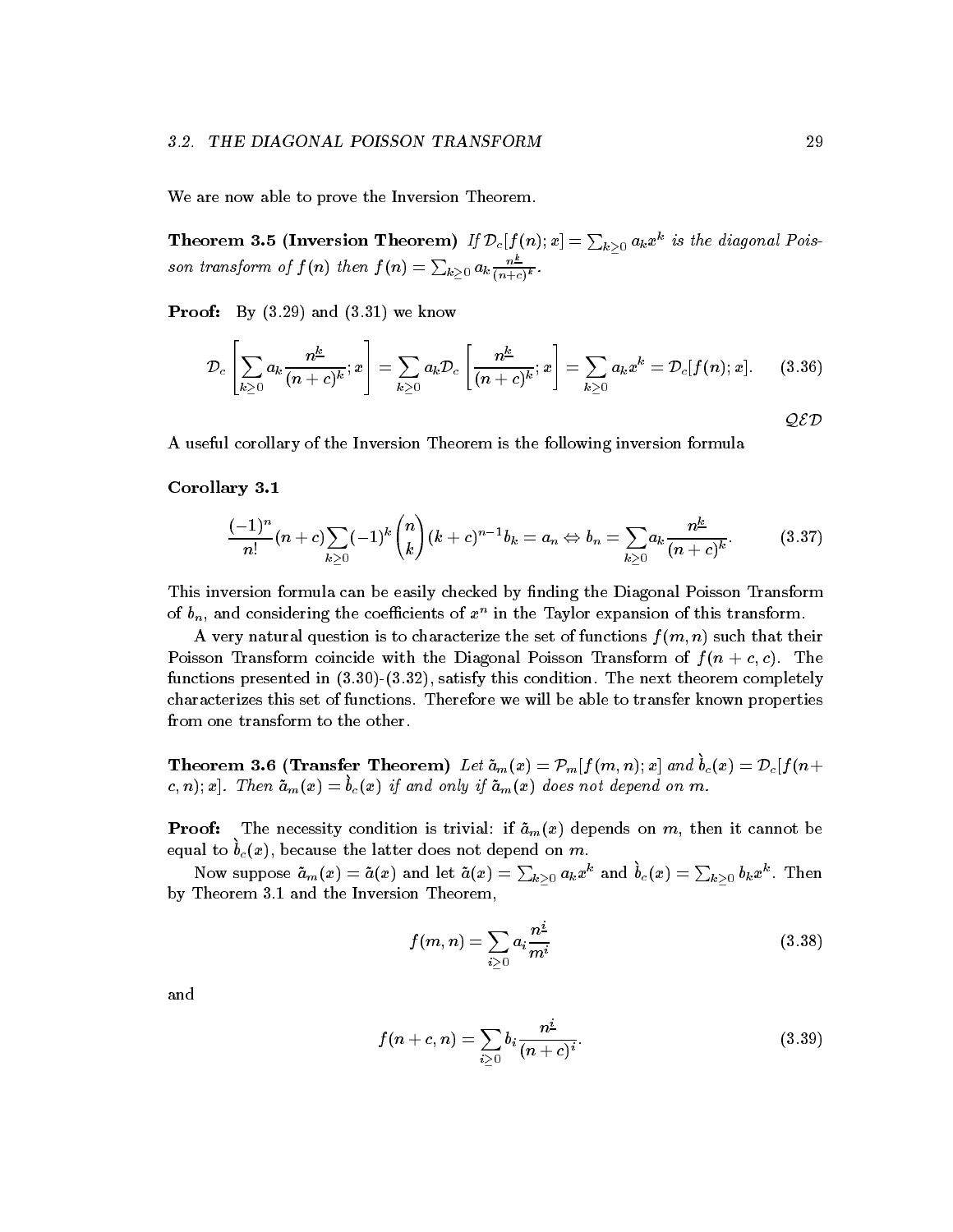Then, if we substitute  $m = n + c$  in  $(3.38)$ ,

$$
f(n+c, n) = \sum_{i \geq 0} a_i \frac{n^{\underline{i}}}{(n+c)^i}.
$$
 (3.40)

Therefore, (3.39) and (3.40) are two expansions for  $f(n + c, n)$ . Both expansions are rational functions in  $n$  with the same denominator. Hence, the numerators should be equal. As both numerators are polynomials in  $n$ , their coefficients should be equal. Then,  $a_i = b_i$  for  $i > 0$ . As a consequence,  $a(x) = b_c(x)$ . Finally, we would like to find an explicit characterization of the functions that satisfy the Transfer Theorem. This characterization comes as a very nice consequence of Theorem - the Inversion Theorem and the Transfer Theorem

Corollary - A function f m n satises the conditions of the Transfer Theorem if and only if  $f(m,n) = \sum_{k \geq 0} a_k \frac{n}{m^k}$ , where the  $a_k$  do not depend on m.

For the case  $n = m$ , these functions are exactly those studied by Knuth in [49], where he defines a  $Q$ -Algebra to study them.

Let  $u(x) = r_m$   $\int \int u, u, v, x$  and  $v(x) = \nu_c$   $\int \int u + c, u, x$ , and then suppose  $u(x) = v(x)$ . If we consider the Taylor expansion of  $e^{n\alpha}a(x)$  and  $e^{n\alpha}b(x)$ , then the coefficients of  $x^{\alpha}$ from both expansions should be equal. As a consequence we have the following equation

$$
\sum_{k=0}^{n} \frac{m^k}{k!} f(m,k) = \frac{1}{n!} \sum_{k=0}^{n} {n \choose k} (k+c)^k (m-c-k)^{n-k} f(k+c,k)
$$
(3.41)

Hence the functions that satisfy Corollary are the solutions of - 

## Generalizations of Abel
s formula

In chapter 4 we require some generalizations of Abel's formula

$$
\sum_{k\geq 0} {n \choose k} (k+c_1)^{k-1} (n-k+c_2)^{n-k} = \frac{(n+c_1+c_2)^n}{c_1} (c_1 \neq 0).
$$
 (3.42)

We study them with the help of the Diagonal Poisson Transform. After finding the transform of the sum, we use the inversion properties of the Diagonal Poisson Transform to find the final result. Some of these sums have been studied in  $[80]$ . They also appear in other fields such as coding theory, pattern matching, data compression, random mappings and multiprocessing systems -- - Asymptotics for some special cases of these sums have also been studied recently -  $\mathbf{r}$  and  $\mathbf{r}$  -  $\mathbf{r}$  -  $\mathbf{r}$  -  $\mathbf{r}$ 

We now study the first sum: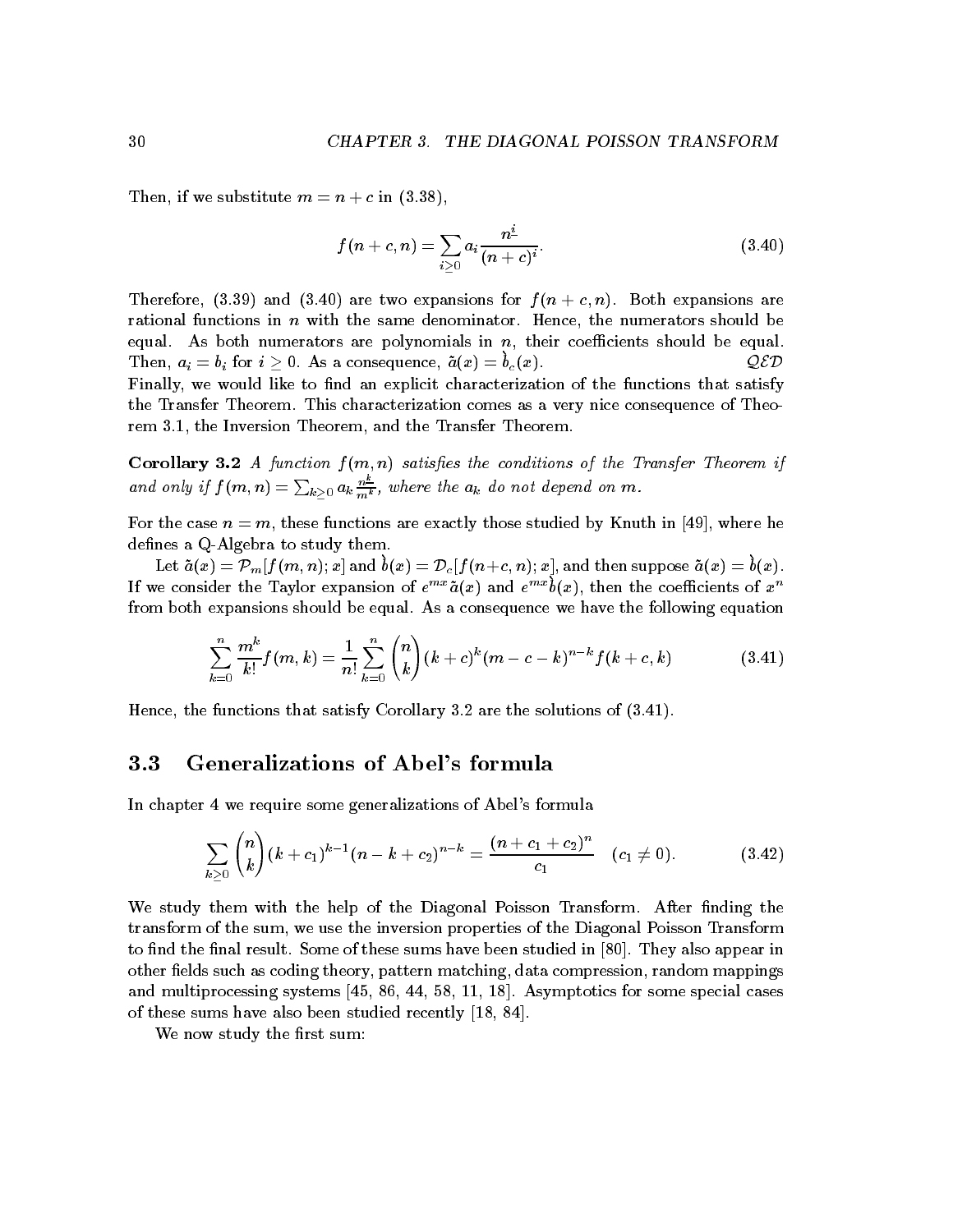$$
\mathcal{D}_{c_1+c_2}\left[\frac{1}{(n+c_1+c_2)^n}\sum_{k\geq 0}\binom{n}{k}(k+c_1)^{k+p}(n-k+c_2)^{n-k+q};x\right]
$$
\n
$$
=\frac{1}{1-x}\mathcal{D}_{c_1}[(n+c_1)^p;x]\mathcal{D}_{c_2}[(n+c_2)^q;x].\tag{3.43}
$$

Proof: If we use the definition of the Diagonal Poisson Transform, then

$$
\mathcal{D}_{c_1+c_2}\left[\frac{1}{(n+c_1+c_2)^n}\sum_{k\geq 0} {n \choose k} (k+c_1)^{k+p} (n-k+c_2)^{n-k+q}; x\right]
$$
\n
$$
= (1-x)\sum_{n\geq 0} e^{-(n+c_1+c_2)x} \frac{(n+c_1+c_2)^n x^n}{n!} \sum_{k\geq 0} {n \choose k} \frac{(k+c_1)^{k+p} (n-k+c_2)^{n-k+q}}{(n+c_1+c_2)^n}
$$
\n
$$
= (1-x)\sum_{k\geq 0} e^{-(k+c_1)x} \frac{(k+c_1)^{k+p} x^k}{k!} \sum_{n-k\geq 0} e^{-(n-k+c_2)x} \frac{(n-k+c_2)^{n-k+q} x^{n-k}}{(n-k)!}
$$
\n
$$
= (1-x)\sum_{k\geq 0} e^{-(k+c_1)x} \frac{(k+c_1)^{k+p} x^k}{k!} \sum_{n\geq 0} e^{-(n+c_2)x} \frac{(n+c_2)^{n+q} x^n}{n!}
$$
\n
$$
= \frac{1}{1-x} \mathcal{D}_{c_1}[(n+c_1)^p; x] \mathcal{D}_{c_2}[(n+c_2)^q; x]. \tag{3.44}
$$

If c c- - and we use Lemma we obtain the following

corollary and corollary and corollary and corollary and corollary and corollary and corollary and corollary and corollary and corollary and corollary and corollary and corollary and corollary and corollary and corollary an

$$
\mathcal{D}_2\left[\frac{1}{(n+2)^n}\sum_{k\geq 0}\binom{n}{k}(k+1)^{k+p}(n-k+1)^{n-k+q};x\right] = (1-x)\sum_{n\geq 0}\binom{n+p+1}{n+1}x^n\sum_{n\geq 0}\binom{n+q+1}{n+1}x^n \quad (p,q\geq 0). \tag{3.45}
$$

When p - we use Lemma and arrive at

corollary corollary corollary and content of the corollary corollary and corollary corollary corollary corolla

$$
\mathcal{D}_2\left[\frac{1}{(n+2)^n}\sum_{k\geq 0} \binom{n}{k} (k+1)^{k-1}(n-k+1)^{n-k+q}; x\right] = (1-x)\sum_{n\geq 0} \binom{n+q+1}{n+1} x^n \quad (q\geq 0).
$$
\n(3.46)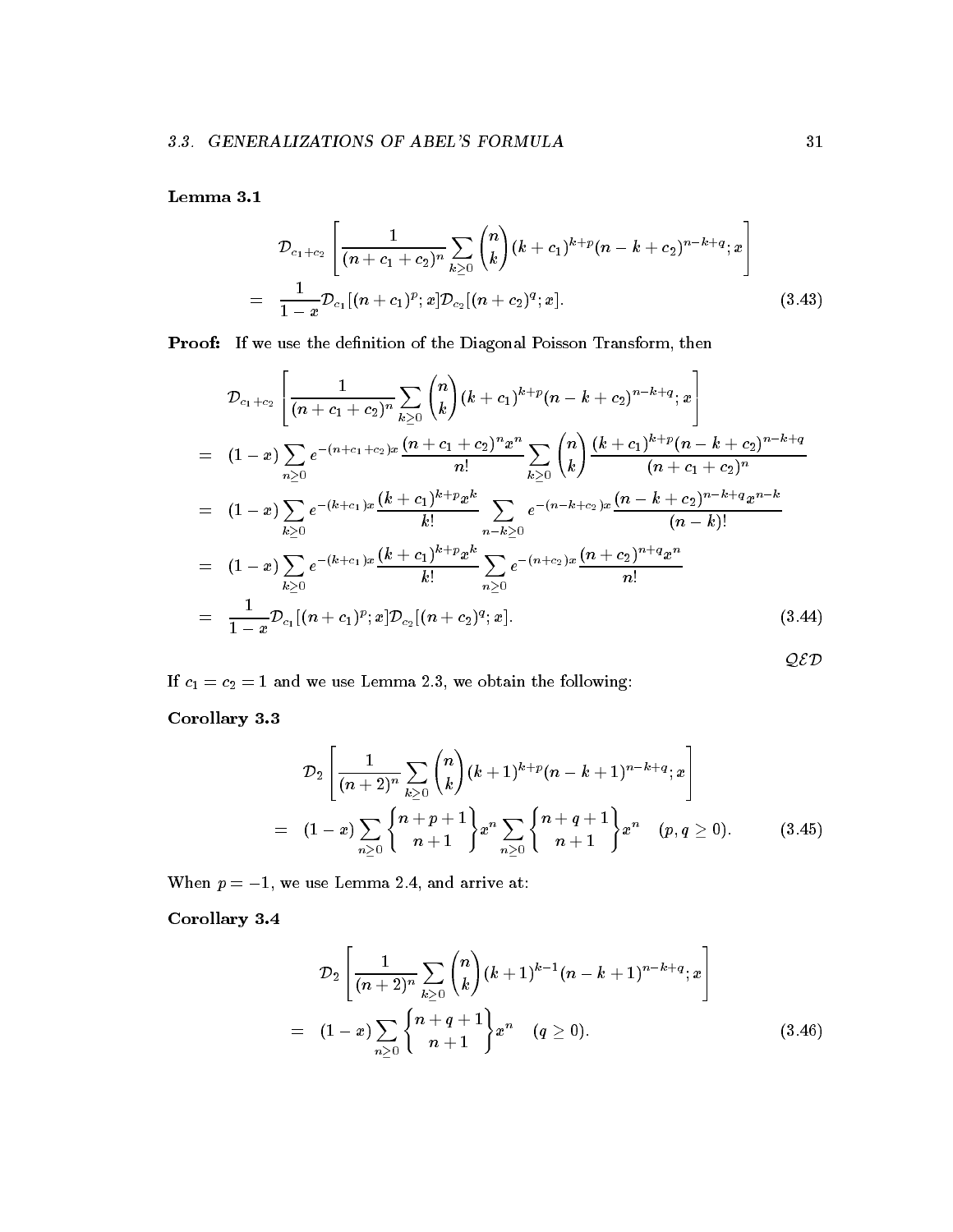Moreover we nd Abels identity by using Lemma and Lemma - for p - and  $q=0.$ 

corollary corollary corollary and content of the corollary corollary and corollary corollary corollary corolla

$$
{\cal D}_{c_1+c_2}\left[\frac{1}{(n+c_1+c_2)^n}\sum_{k\ge 0}\binom{n}{k}(k+c_1)^{k-1}(n-k+c_2)^{n-k};x\right]=\frac{1}{c_1} \quad c_1\ne 0
$$

Another interesting case is obtained when  $\mathcal{A} = \{1, 1, \ldots, n\}$  is obtained when  $\mathcal{A} = \{1, \ldots, n\}$ 

$$
\mathcal{D}_0\left[\frac{1}{n^n}\sum_{k\geq 0} {n \choose k} k^k (n-k)^{n-k};x\right] = \frac{1}{1-x}.\tag{3.47}
$$

So after using for c we derive the following identity proven by Cauchy -

$$
\frac{1}{n^n} \sum_{k \ge 0} \binom{n}{k} k^k (n-k)^{n-k} = Q_0(n,n). \tag{3.48}
$$

The second sum we have to study is

$$
\mathcal{D}_{c_1+c_2}\left[\sum_{k\geq 0} {n \choose k} \frac{(k+c_1)^{k+p}(n-k+c_2)^{n-k-q}(n-k)^{\underline{q}}f(n-k-q)}{(n+c_1+c_2)^n};x\right] \n= \frac{x^q}{1-x} \mathcal{D}_{c_1}[(n+c_1)^p;x] \mathcal{D}_{c_2+q}[f(n);x] \qquad (3.49)
$$

Proof: If we use the definition of the Diagonal Poisson Transform and the equality  $n! = n \frac{q}{q} (n - q)!$ , then

$$
\mathcal{D}_{c_1+c_2} \left[ \sum_{k\geq 0} {n \choose k} \frac{(k+c_1)^{k+p} (n-k+c_2)^{n-k-q} (n-k)^{\underline{q}} f(n-k-q)}{(n+c_1+c_2)^n}; x \right]
$$
\n
$$
= (1-x) \sum_{n\geq 0} e^{-(n+c_1+c_2)x} \frac{(n+c_1+c_2)^n x^n}{n!}
$$
\n
$$
\sum_{k\geq 0} {n \choose k} \frac{(k+c_1)^{k+p} (n-k+c_2)^{n-k-q} (n-k)^{\underline{q}} f(n-k-q)}{(n+c_1+c_2)^n}
$$
\n
$$
= (1-x) \sum_{k\geq 0} e^{-(k+c_1)x} \frac{(k+c_1)^{k+p} x^k}{k!}
$$
\n
$$
\sum_{n-k\geq 0} e^{-(n-k+c_2)x} \frac{(n-k+c_2)^{n-k-q} (n-k)^{\underline{q}} f(n-k-q) x^{(n-k)}}{(n-k)!}
$$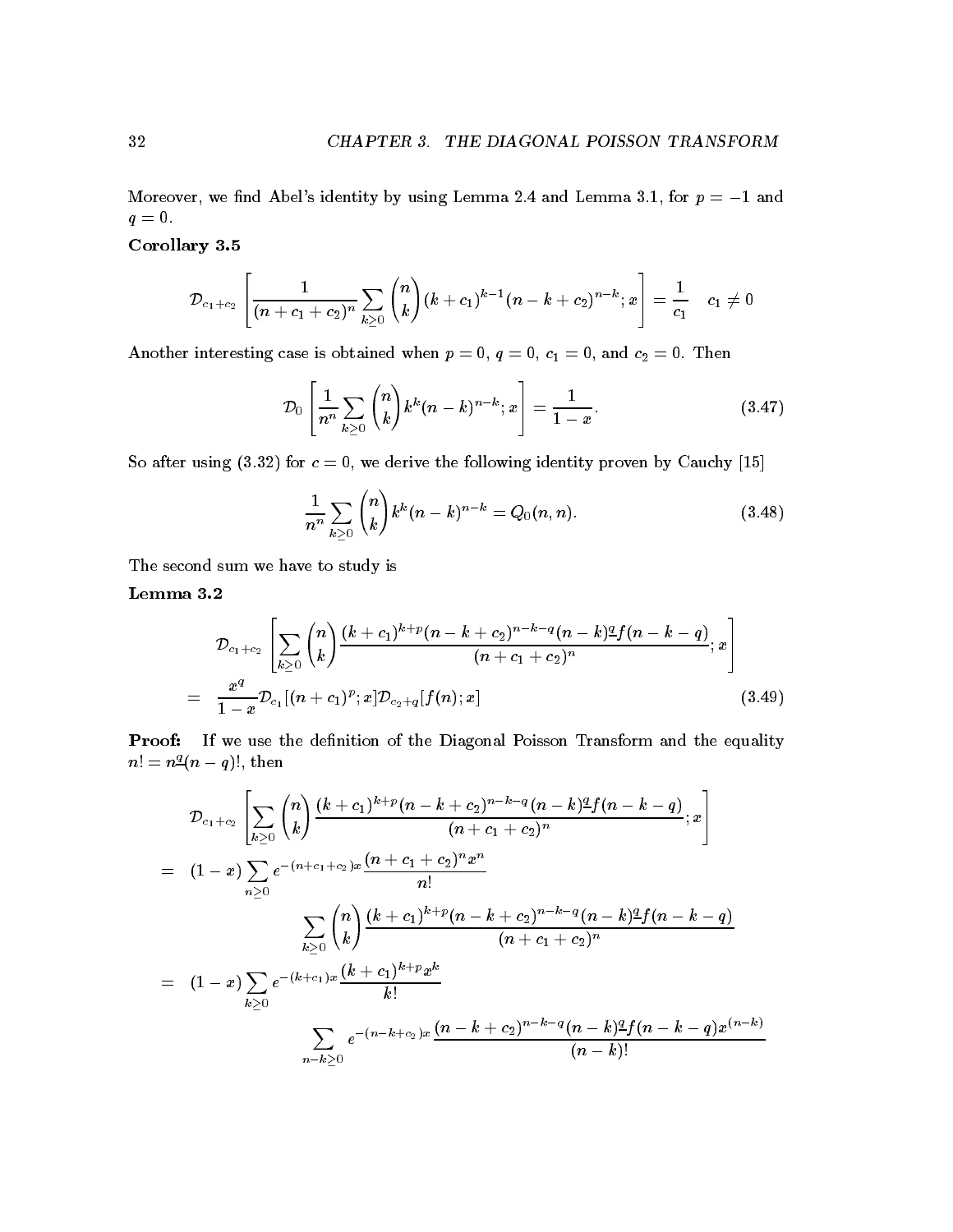$$
= (1-x)\sum_{k\geq 0} e^{-(k+c_1)x} \frac{(k+c_1)^{k+p} x^k}{k!} \sum_{n\geq 0} e^{-(n+c_2)x} \frac{(n+c_2)^{n-q} n^q f(n-q) x^n}{n!}
$$
  
\n
$$
= (1-x)\sum_{k\geq 0} e^{-(k+c_1)x} \frac{(k+c_1)^{k+p} x^k}{k!} \sum_{n\geq 0} e^{-(n+c_2+q)x} \frac{(n+c_2+q)^n f(n) x^{n+q}}{n!}
$$
  
\n
$$
= \frac{x^q}{1-x} \mathcal{D}_{c_1}[(n+c_1)^p; x] \mathcal{D}_{c_2+q}[f(n); x] \qquad (3.50)
$$

If c- then we can use Lemma and obtain the following important result

corollary corollary corollary and content of the corollary corollary and corollary corollary corollary corolla

$$
\mathcal{D}_{c_2+1}\left[\sum_{k\geq 0} \binom{n}{k} \frac{(k+1)^{k+p}(n-k+c)^{n-k-q}(n-k)^q f(n-k-q)}{(n+c_2+1)^n};x\right]
$$
\n
$$
= x^q \sum_{n\geq 0} \binom{n+p+1}{n+1} x^n \mathcal{D}_{c_2+q}[f(n);x] \tag{3.51}
$$

### $3.4$ Inverse Relations

Inverse relations are very important in the study of combinatorial identities. Probably the most remarkable one is the Lagrange inversion formula  $\mathbf{r}$  the Lagrange inversion formula  $\mathbf{r}$ tool is used to solve some functional equations and in several cases it can give explicit formulae for the solutions. Another famous relation is the Möbius inversion formula, of wide application in number theory - Riordan in number theory - Riordan in a very large library of the state lib inverse relations that are very general and varied. In this section we show how we can derive some classic and new inverse relations with the use of the Poisson and Diagonal Poisson transforms

### Binomial Transform

If we denote

$$
a(m, n) = \sum_{k} {n \choose k} (-1)^{k} b(m, k)
$$
 (3.52)

and use  $\mathbf x$  and the set of c  $\mathbf x$  and then - we have then - we have then - we have then - we have then -

$$
\mathcal{P}_m\left[a(m,n);x\right] = e^{mx}\mathcal{P}_m[(-1)^n b(m,n);x] = e^{-mx}\mathcal{P}_m[b(m,n);-x].\tag{3.53}
$$

QED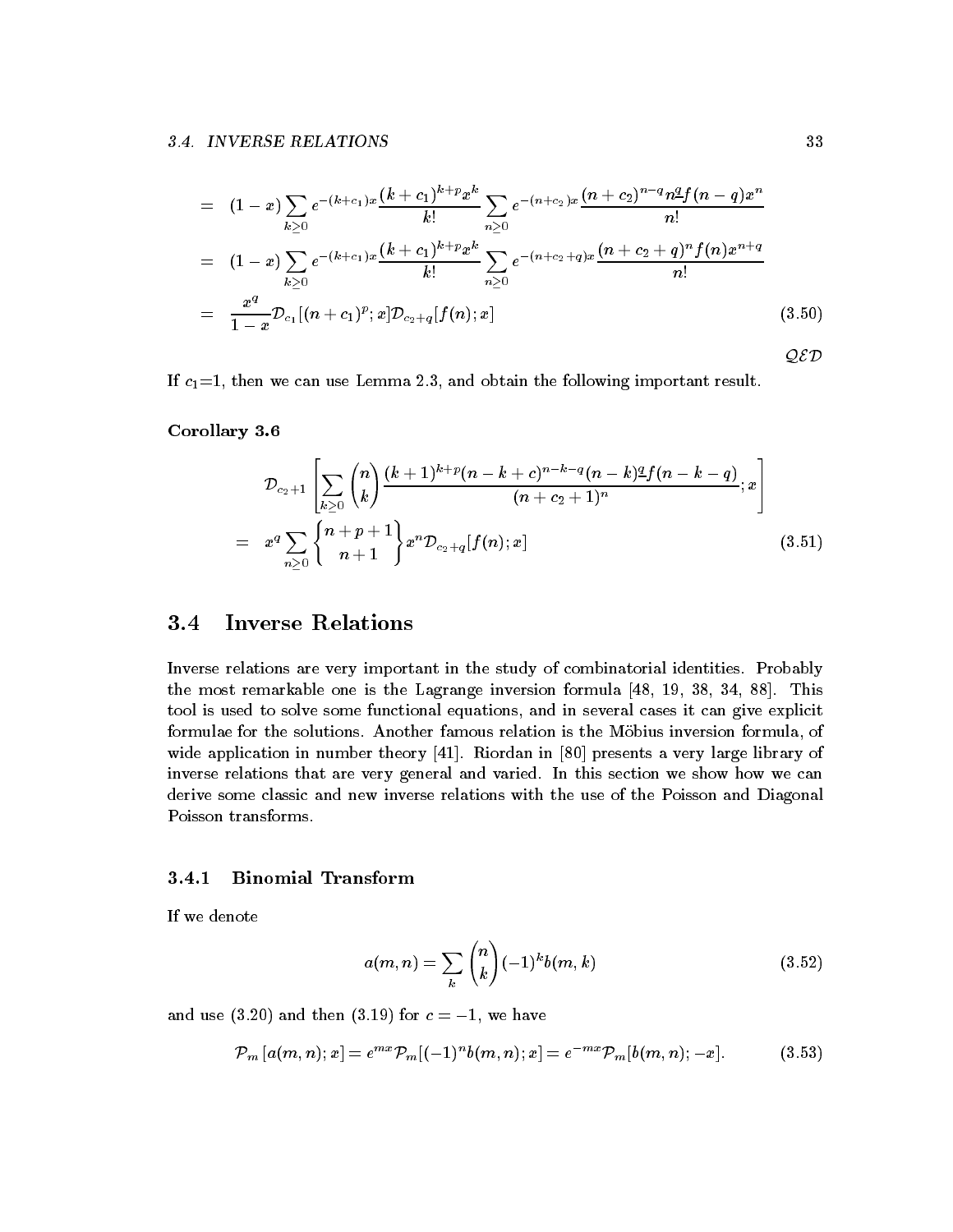Moreover, if we substitute x by  $-x$  in  $(3.53)$ , we also have the symmetric equality

$$
\mathcal{P}_m\left[b(m,n);x\right] = e^{-mx}\mathcal{P}_m[a(m,n);-x] \tag{3.54}
$$

So we have easily derived the inversion formulae

$$
a(m,n) = \sum_{k} (-1)^{k} {n \choose k} b(m,k)
$$
 (3.55)

and 
$$
b(m,n) = \sum_{k} (-1)^{k} {n \choose k} a(m,k).
$$
 (3.56)

In  $[46]$ , Knuth used this relation to define a *transform* that maps sequences of real numbers onto sequences of real numbers. This is called the *Binomial Transform* of  $a(m, n)$ . Poblete et al. [74] developed the theory of this transform, and show how it can be used to analyze the performance of skip lists, a probabilistic data structure introduced by  $W$ . Pugh  $[76, 68]$ . Several of the properties presented there can be proven using the Poisson Transform

### Abel Inverse Relations

In [80], Riordan presents several Abel inverse relations that are associated with Abel's generalization of the binomial theorem. We can derive some of these relations using the Diagonal Poisson Transform. Furthermore, we present a new class of Abel inverse relations. First we need to prove the following lemma

$$
Let A(n) = \sum_{k \geq 0} {n \choose k} \frac{(k+c_1)^k B(k)(n-k)^{\underline{q}}(n-k+c_2)^{n-k-q} g(n-k-q)}{(n+c_1+c_2)^n}
$$
 (3.57)

$$
then \; \mathcal{D}_{c_1+c_2}\left[A(n);x\right] = \frac{x^q}{1-x}\mathcal{D}_{c_1}[B(n);x]\mathcal{D}_{c_2+q}[g(n);x] \qquad \qquad (3.58)
$$

Proof: This proof is very similar to that of Lemma 3.2.

$$
\mathcal{D}_{c_1+c_2}\left[\sum_{k\geq 0} {n \choose k} \frac{(k+c_1)^k B(k) (n-k+c_2)^{n-k-q} (n-k)^2 g(n-k-q)}{(n+c_1+c_2)^n};x\right]
$$
\n
$$
= (1-x) \sum_{n\geq 0} e^{-(n+c_1+c_2)x} \frac{(n+c_1+c_2)^n x^n}{n!}
$$
\n
$$
\sum_{k\geq 0} {n \choose k} \frac{(k+c_1)^k B(k) (n-k+c_2)^{n-k-q} (n-k)^2 g(n-k-q)}{(n+c_1+c_2)^n}
$$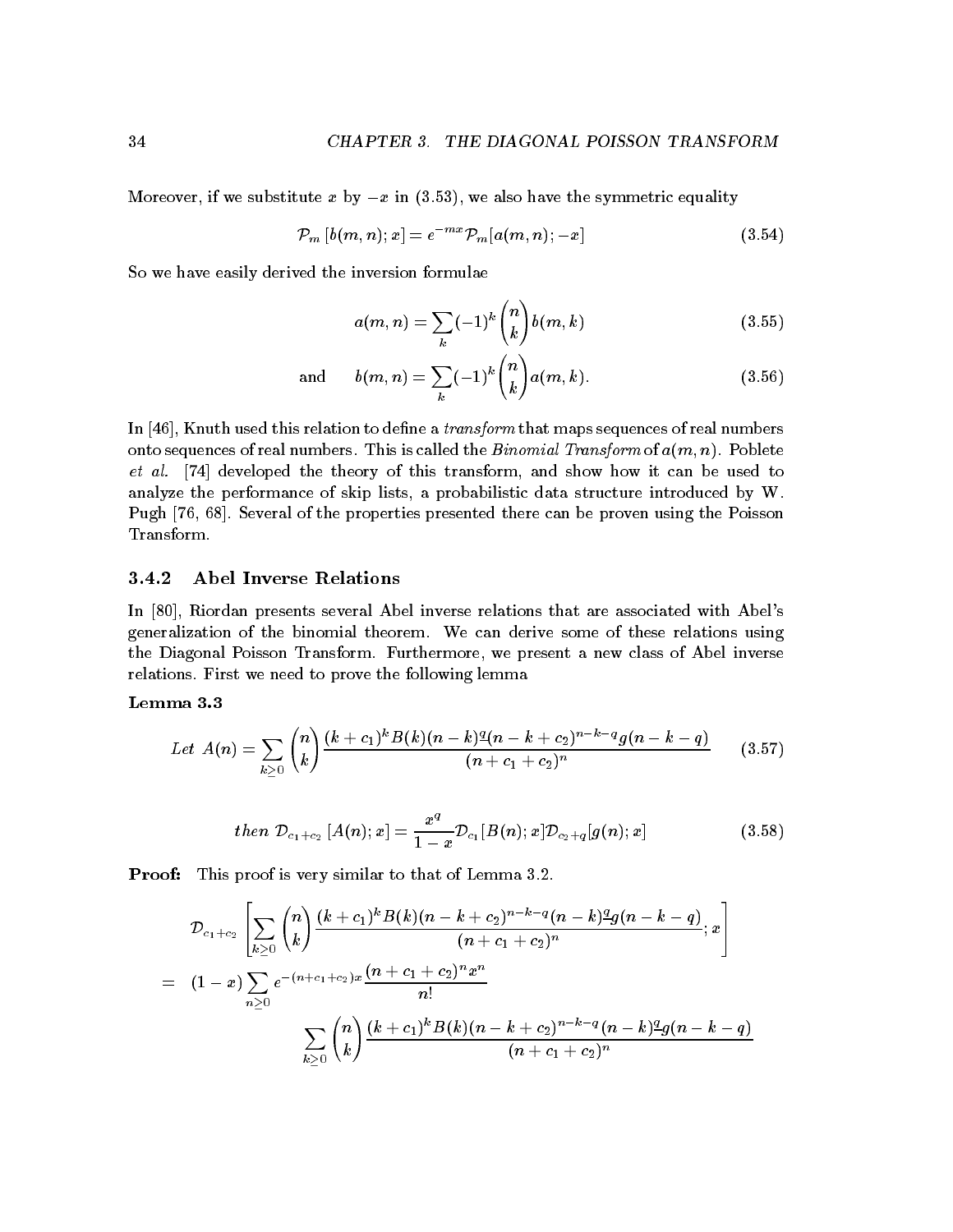$$
= (1-x)\sum_{k\geq 0} e^{-(k+c_1)x} \frac{(k+c_1)^k x^k}{k!} B(k)
$$
  

$$
\sum_{n-k\geq 0} e^{-(n-k+c_2)x} \frac{(n-k+c_2)^{n-k-q} (n-k)^2 g(n-k-q) x^{(n-k)}}{(n-k)!}
$$
  

$$
= (1-x)\sum_{k\geq 0} e^{-(k+c_1)x} \frac{(k+c_1)^k x^k}{k!} B(k) \sum_{n\geq 0} e^{-(n+c_2)x} \frac{(n+c_2)^{n-q} n^2 g(n-q) x^n}{n!}
$$
  

$$
= (1-x)\sum_{k\geq 0} e^{-(k+c_1)x} \frac{(k+c_1)^k x^k}{k!} B(k) \sum_{n\geq 0} e^{-(n+c_2+q)x} \frac{(n+c_2+q)^n g(n) x^{n+q}}{n!}
$$
  

$$
= \frac{x^q}{1-x} \mathcal{D}_{c_1}[B(n);x] \mathcal{D}_{c_2+q}[g(n);x]
$$
(3.59)

 $\Gamma$  is the suppose we write the Diagonal Poisson Dc-communication  $\Gamma$  is a contract of  $\Gamma$  $B(n)$ , as a function of that of  $A(n)$ , with an identity that resembles (3.58). Let us define  $G(n)$  as a function that satisfies

$$
\mathcal{D}_{-c_2-q}[G(n);x] = \frac{(1-x)^2}{\mathcal{D}_{c_2+q}[g(n);x]}.\t(3.60)
$$

So by  $(3.58)$  and  $(3.60)$  we obtain

$$
\mathcal{D}_{c_1}[B(n);x] = \frac{x^{-q}}{1-x}\mathcal{D}_{c_1+c_2}[A(n);x]\mathcal{D}_{-c_2-q}[G(n);x]. \qquad (3.61)
$$

Then, by Lemma 3.3 we find

$$
B(n) = \sum_{k\geq 0} {n \choose k} (k + c_1 + c_2)^k A(k) \frac{(n-k)^{\frac{-q}{2}} (n-k+c_2)^{n-k+q} G(n-k+q)}{(n+c_1)^n}.
$$
 (3.62)

The inverse relation is obtained by defining

$$
a_n = (n + c_1 + c_2)^n A(n)
$$
  
\n
$$
b_n = (n + c_1)^n B(n)
$$
  
\n
$$
c_2 = z
$$

and substituting these values in  $(3.62)$ . Therefore, we arrive at

$$
a_n = \sum_{k \geq 0} {n \choose k} (n-k)^{\underline{q}} (n-k+z)^{n-k-q} g(n-k-q) b_k \qquad (3.63)
$$

QED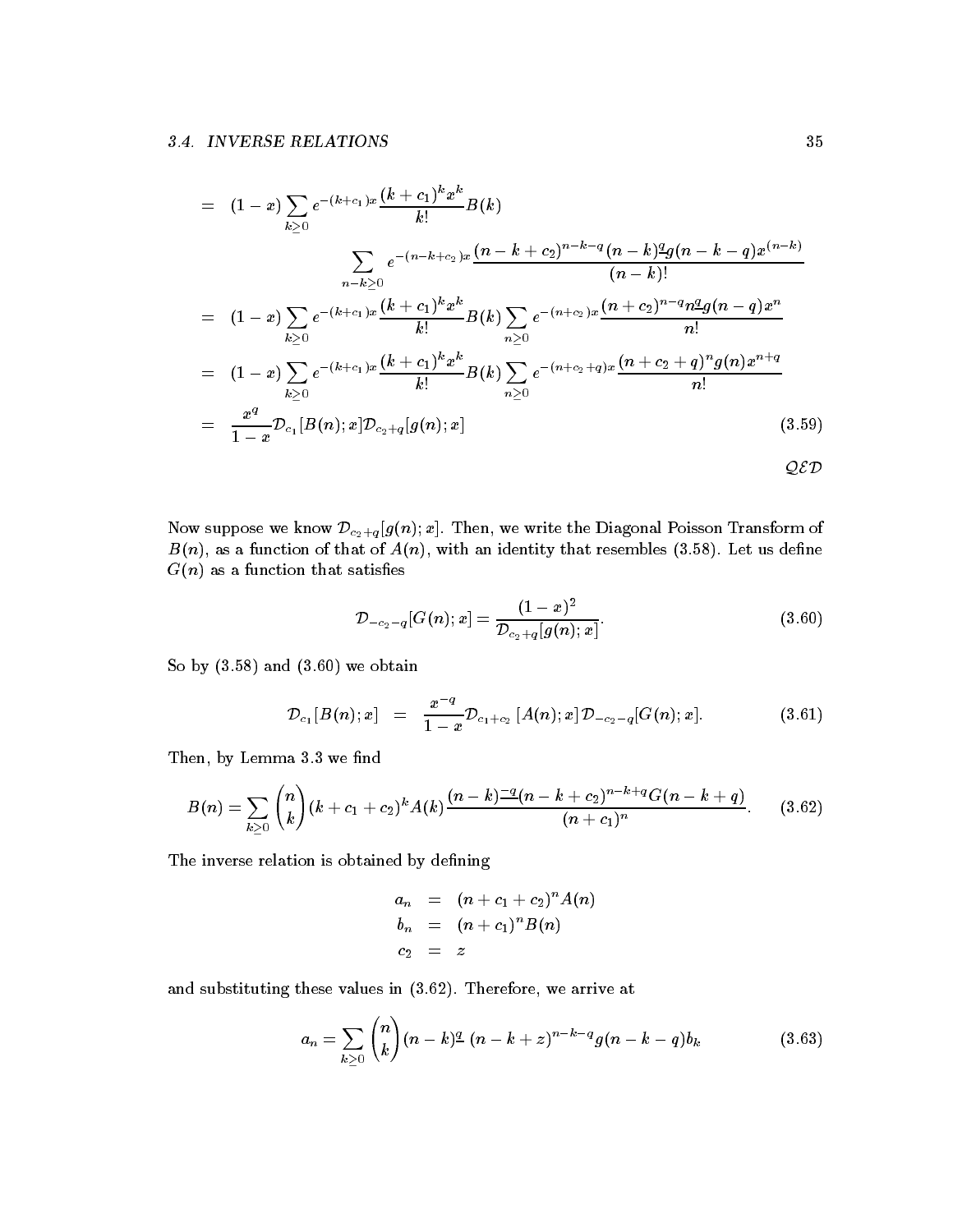and 
$$
b_n = \sum_{k \geq 0} {n \choose k} (n-k)^{-q} (n-k-z)^{n-k+q} G(n-k+q) a_k.
$$
 (3.64)

We obtain several useful special cases for various choices of  $g(n)$ .

### A New Abel Inverse Relation

Consider gn Qr-n z q n Then by 

$$
\mathcal{D}_{z+q}[g(n);x] = (1-x)^{-r-1}, \qquad (3.65)
$$

and therefore

$$
\mathcal{D}_{-z-q}[G(n);x] = \frac{(1-x)^2}{\mathcal{D}_{z+q}[g(n);x]} = (1-x)^{r+1}
$$
\n(3.66)

Then by  $\alpha$  , we obtain  $\alpha$  , we obtain  $\alpha$  , we can analyze us the solution of  $\alpha$ following inversion formulae

$$
a_n = \sum_{k \geq 0} {n \choose k} (n-k)^{\underline{q}} (n-k+z)^{n-k-q} Q_{r-2}(n-k+z, n-k-q) b_k \qquad (3.67)
$$

$$
b_n = \sum_{k \geq 0} {n \choose k} (n-k)^{-q} (n-k-z)^{n-k+q} Q_{-r-2}(n-k-z, n-k+q) a_k. \quad (3.68)
$$

The most interesting feature of this pair of inverse relations is its symmetry in  $z$ ,  $q$ , and r Since  $\mathbf{v} = \mathbf{v}$  , and respectively to the formulation of the formulation of the formulation of the formulation of the formulation of the formulation of the formulation of the formulation of the formulation of the f

$$
a_n = \sum_{k \geq 0} {n \choose k} (n-k+z)^{n-k} b_k \tag{3.69}
$$

and 
$$
b_n = \sum_{k \ge 0} {n \choose k} (z^2 - n + k)(n - k - z)^{n-k-2} a_k.
$$
 (3.70)

 $(3.69)$  and  $(3.70)$  are studied in [80].

We can find more inverse relations by replacing  $g(n)$  in (3.58) with other functions whose Diagonal Poisson Transforms are and using and using  $\mathcal{C}$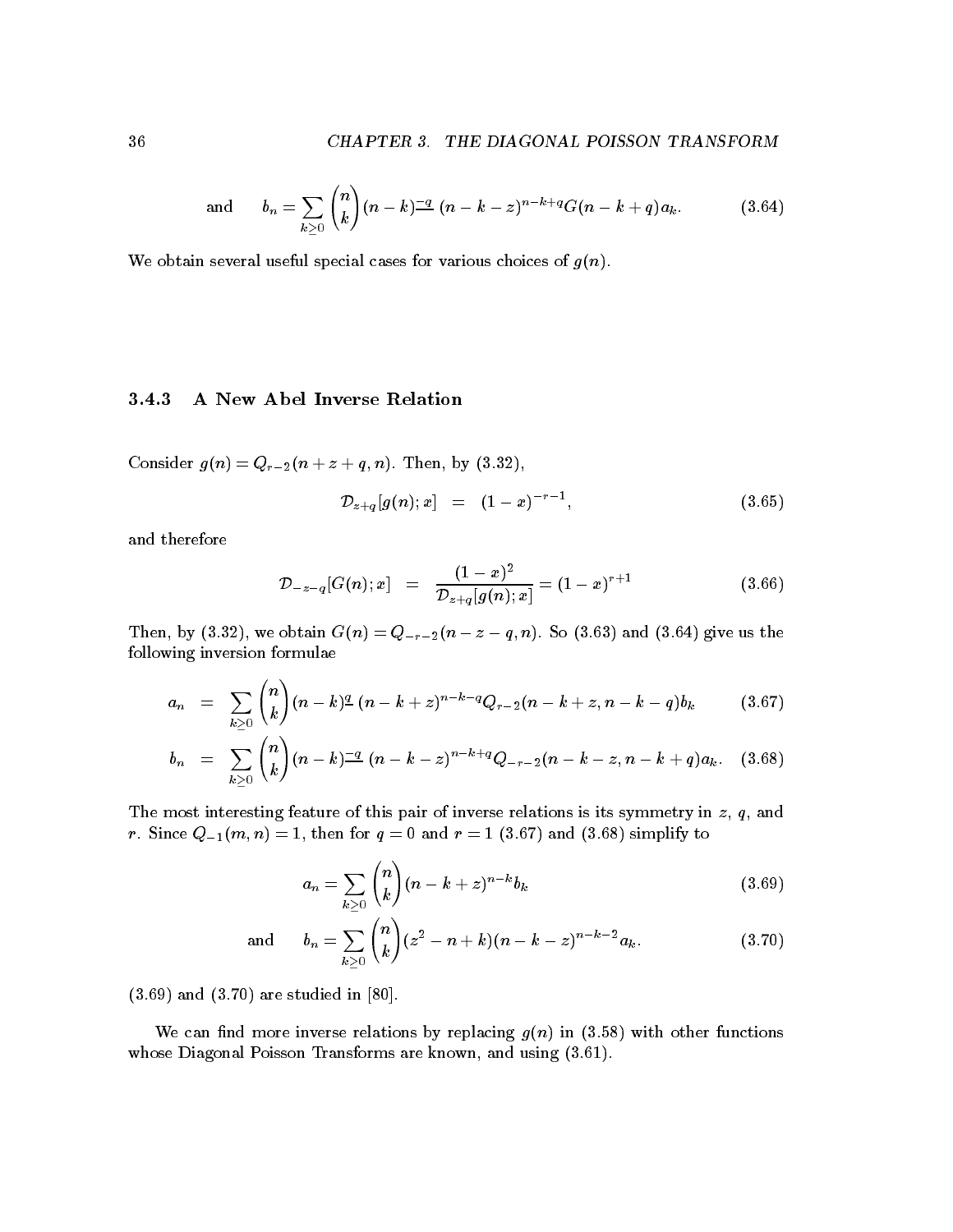### $3.5\,$  Solving Recurrences with the Diagonal Poisson Trans form

In the analysis presented in Chapter 4 we require a solution to the recurrence:

$$
H_i = B_i + \sum_{k \ge 0} {i \choose k} (k+1)^{k+p} (i+d) H_{i-k-1}.
$$
 (3.71)

Writing  $n_i = \frac{1}{(i+c)^i(i+1)}$  and  $b_i = \frac{1}{(i+c)^i(i+1)}$  we are to solve

$$
h_i = b_i + \sum_{k \geq 0} {i \choose k} (k+1)^{k+p} \frac{i+d}{(i+c)^i (i+1)} (i-k+c-1)^{i-k-1} (i-k) h_{i-k-1}
$$
  
\n
$$
= b_i + \frac{i+d}{i+1} i! \sum_{0 \leq k < i} \frac{(k+1)^{k+p}}{k!} \frac{(i-k+c-1)^{i-k-1}}{(i-k-1)!} \frac{h_{i-k-1}}{(i+c)^i}
$$
  
\n
$$
= b_i + \left(1 + \frac{d-1}{i+1}\right) a_i,
$$
\n(3.72)

where  $a_i$  denotes the factor that multiplies  $\frac{1}{i+1}$ . Applying the diagonal Poisson transform to both sides of  $(3.72)$  we get

$$
\dot{h}_c(x) = \dot{b}_c(x) + \mathcal{D}_c[a_i; x] + (d-1) \ \mathcal{D}_c\left[\frac{a_i}{i+1}; x\right], \qquad (3.73)
$$

where  $(3.73)$  holds by the linearity property of the transform.

Now, we only have to find the values of  $\nu_c$   $[a_i; x]$  and  $\nu_c$   $\frac{1}{i+1}; x$  . For the first transform, we can use Corollary for c- <sup>c</sup> - q - and f n hn Then we have

$$
\mathcal{D}_c[a_i;x] \hspace{2mm} = \hspace{2mm} \left( x \sum_{n \geq 0} \left\{ \frac{n+p+1}{n+1} \right\} x^n \right) \grave{h}_c(x) = s_p(x) \grave{h}_c(x), \hspace{10mm} (3.74)
$$

where  $s_p(x)$  denotes the sum involving the Stirling coefficients.

For the second transform, we use  $(3.34)$  and  $(3.74)$  and obtain

$$
\mathcal{D}_c\left[\frac{a_i}{i+1};x\right] = \frac{e^{-(c-1)x}(1-x)}{x} \int_0^x e^{(c-1)t} s_p(t) \dot{h}_c(t) dt.
$$
 (3.75)

Finally, we arrive at the following integral equation:

$$
\dot{h}_c(x) = \dot{b}_c(x) + s_p(x)\dot{h}_c(x) + \frac{(d-1)e^{-(c-1)x}(1-x)}{x}\int_0^x e^{(c-1)t}s_p(t)\dot{h}_c(t)dt.
$$
 (3.76)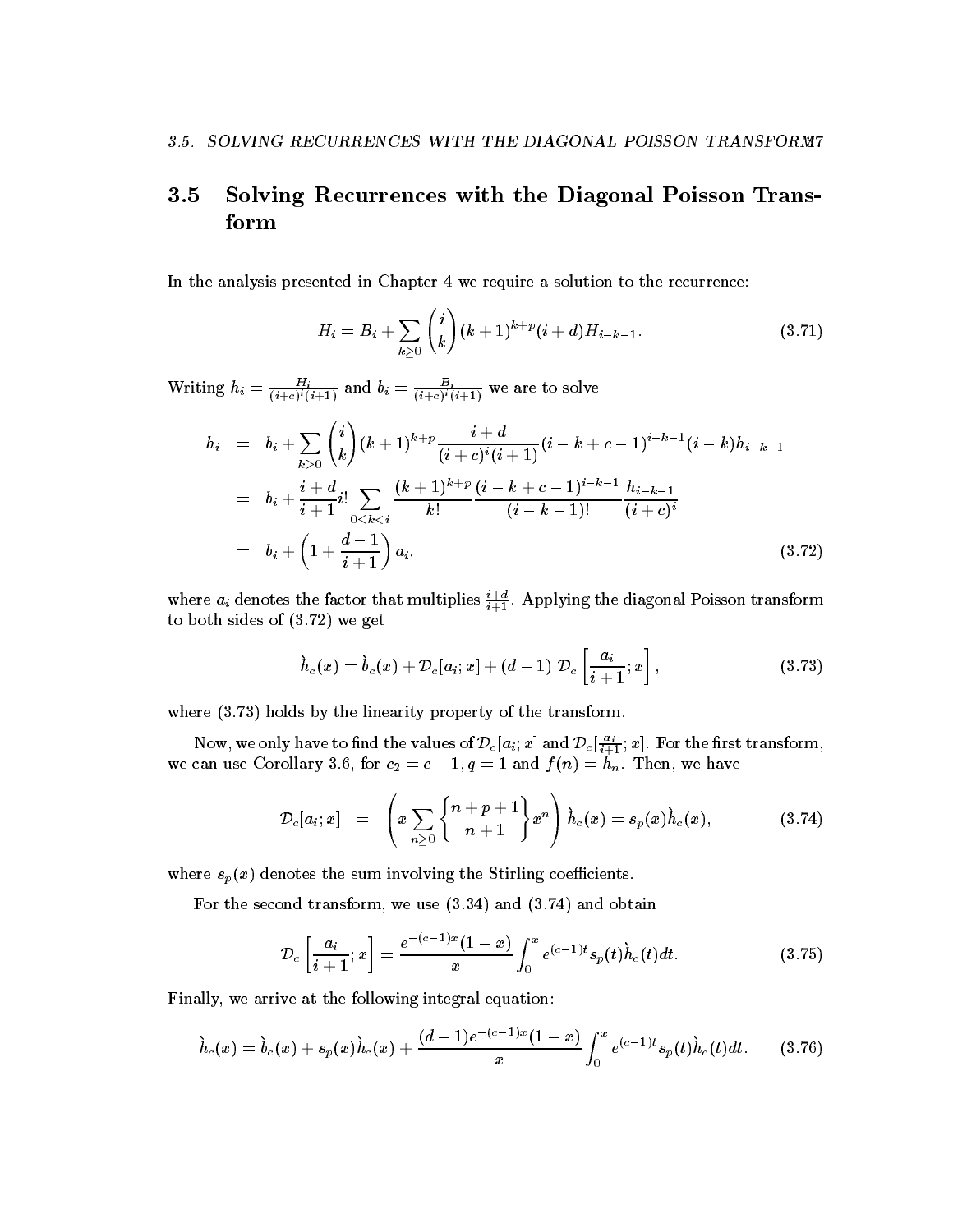After solving the integral equation and using  $(3.33)$ , we obtain the following solution

$$
\dot{h}_c(x) = \frac{(1-x)e^{(d-c)x}}{x^d(1-s_p(x))} e^{(d-1)A(x)} \int_0^x x^{d-1} e^{(c-d)t} e^{-(d-1)A(t)} \mathcal{D}_c[(i+1)b_i; t] dt, \qquad (3.77)
$$

where  $A(x) = \int_{t=1}^{x}(1-t)/(t(1-s_p(t))dt$ . We use  $\{x_1, x_2, \ldots, x_n\}$  and  $\{x_1, x_2, \ldots, x_n\}$  . The main recurrence studies in Chapter studies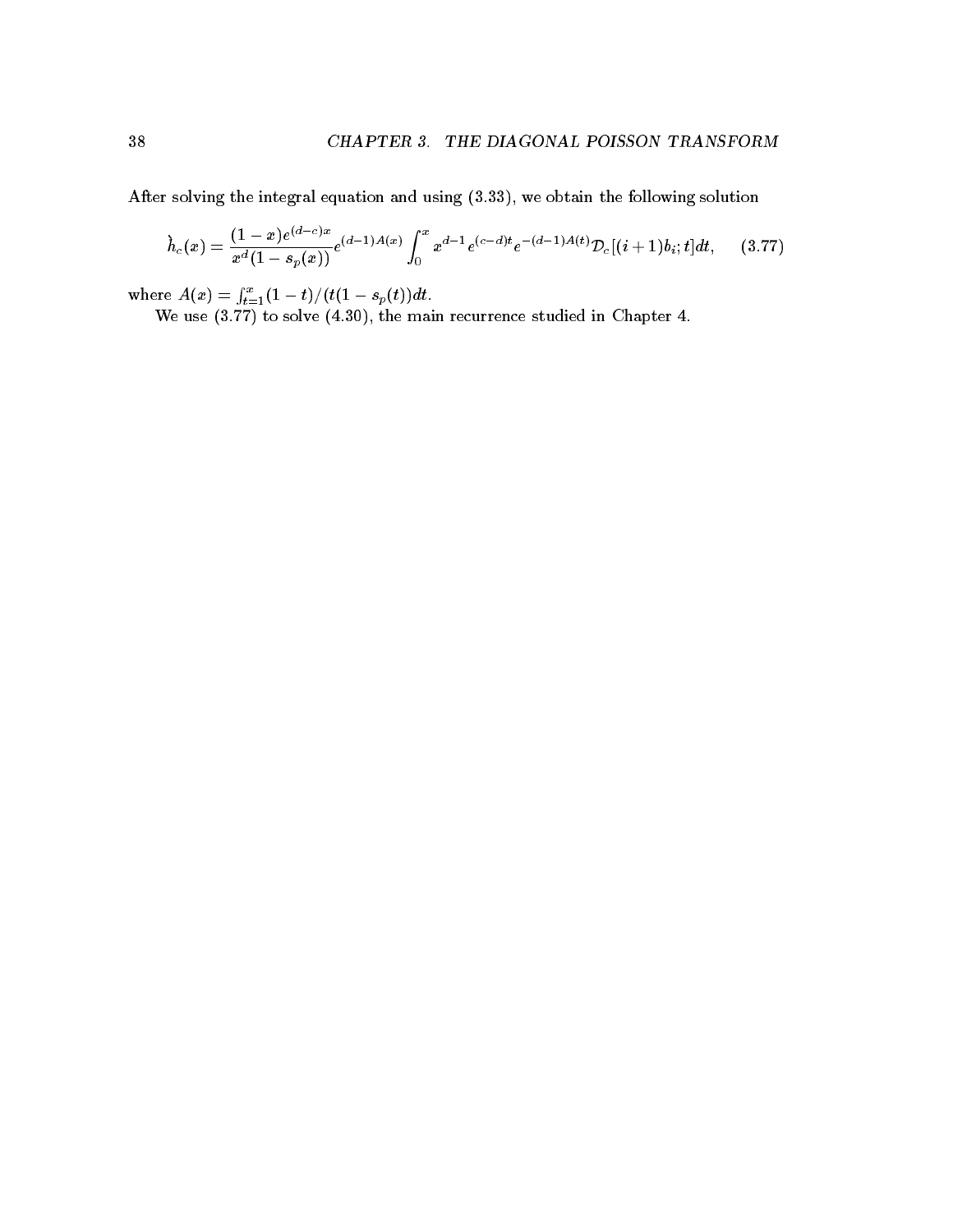# Chapter 4

# Analysis of LCFS Hashing with Linear Probing

On January 8, 1995, my wife Graciela returned to Uruguay and with her went Manuelita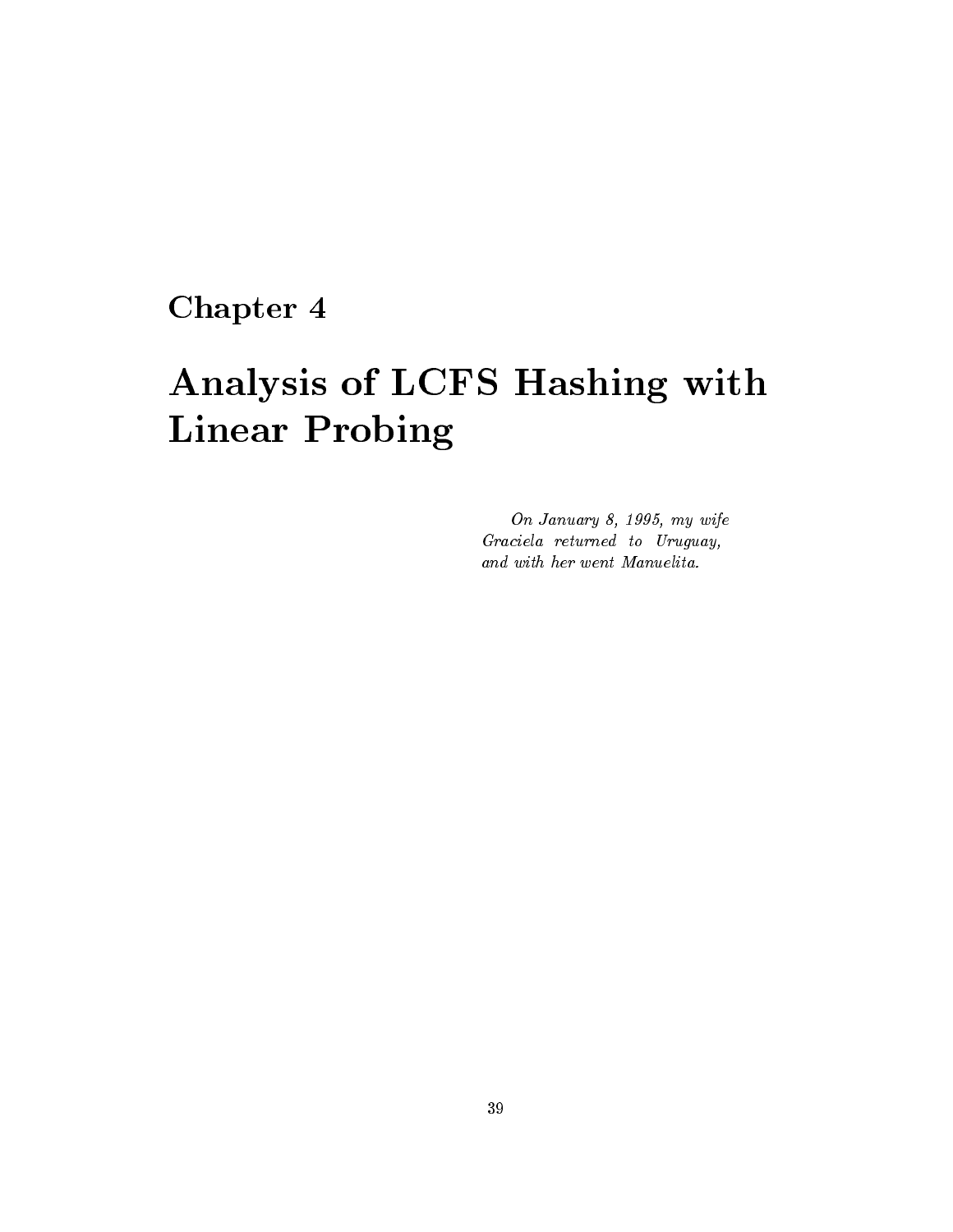### $4.1$ Motivation

The simplest collision resolution scheme for open addressing hash tables is *linear probing*, which uses the cyclic probe sequence

$$
h(K), h(K) + 1, \ldots m - 1, 0, 1, \ldots, h(K) - 1 \tag{4.1}
$$

assuming the table slots are numbered from a the total continues problem in the state of  $\mu$ well for tables that are not too full, but as the load factor increases, its performance deteriorates rapidly

If  $A_n$  denotes the number of probes in a successful search in a hash table of n elements (assuming all elements in the table are equally likely to be searched), and if we assume that the hashed function is there all the values all then  $\sim$  - with equal probability then  $\sim$ we know from  $[46, 35]$ :

$$
\mathbf{E}[A_n] = \frac{1}{2}(1 + Q_0(m, n-1))
$$
\n(4.2)

$$
\mathbf{V}[A_n] = \frac{1}{3}Q_2(m, n-1) - \frac{1}{4}Q_0(m, n-1)^2 - \frac{1}{12}
$$
 (4.3)

where the functions  $Q_i(m, n)$  are a generalization of Ramanujan's Q-function studied in string and a table with n m - and the model with an and  $\alpha$  , a model is a state of the second quantities depend (essentially) only on  $\alpha$ :

$$
\mathbf{E}[A_{\alpha m}] = \frac{1}{2} \left( 1 + \frac{1}{1 - \alpha} \right) - \frac{1}{2(1 - \alpha)^3 m} + O\left(\frac{1}{m^2}\right)
$$
(4.4)

$$
\mathbf{V}[A_{\alpha m}] = \frac{1}{3(1-\alpha)^3} - \frac{1}{4(1-\alpha)^2} - \frac{1}{12} - \frac{1+3\alpha}{2(1-\alpha^5)m} + O\left(\frac{1}{m^2}\right) \tag{4.5}
$$

For a full table, these approximations are useless, but the properties of the  $Q$  functions can be used to obtain the following expressions

$$
\mathbf{E}[A_m] = \frac{\sqrt{2\pi m}}{4} + \frac{1}{3} + \frac{1}{48}\sqrt{\frac{2\pi}{m}} + O\left(\frac{1}{m}\right)
$$
(4.6)

$$
\mathbf{V}[A_m] = \frac{\sqrt{2\pi m^3}}{12} + \left(\frac{1}{9} - \frac{\pi}{8}\right)m + \frac{13\sqrt{2\pi m}}{144} - \frac{47}{405} - \frac{\pi}{48} + O\left(\frac{1}{\sqrt{m}}\right) \quad (4.7)
$$

It is clear from these expressions that not only is the expected search time high, but also the variances are quite large, and therefore the expected value is not a very reliable predictor for the actual running time of a successful search

It was shown in - that the Robin Hood linear probing algorithm minimizes the variance for all linear probing algorithms. This variance, for a full table, is  $\Theta(m)$ , instead of the  $\Theta(m^{-r-1})$  of the standard algorithm. They derived the following expressions for the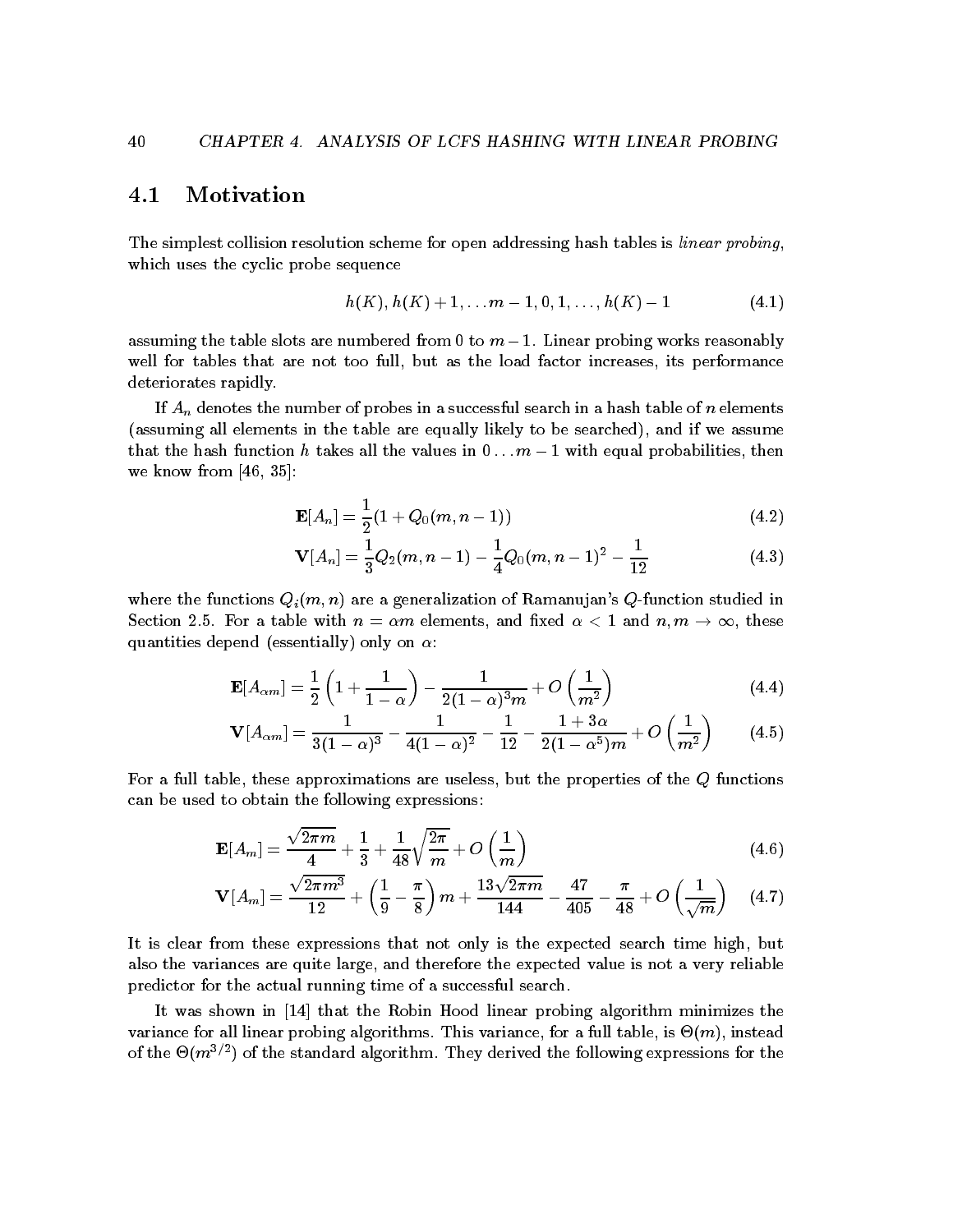# LINEAR PROBING HASHING

variance of the successful search time

$$
\mathbf{V}[A_n] = \frac{1}{2}Q_1(m, n-1) - \frac{1}{4}Q_0(m, n-1)^2 - \frac{1}{6}Q_0(m, n-1) + \frac{1}{6}\frac{n-1}{m} - \frac{1}{12}
$$
  
\n
$$
\mathbf{V}[A_{\alpha m}] = \frac{1}{4(1-\alpha)^2} - \frac{1}{6(1-\alpha)} - \frac{1}{12} + \frac{\alpha}{6} - \frac{1}{6m} - \frac{1+2\alpha}{3(1-\alpha^4)m} + O\left(\frac{1}{m^2}\right)
$$
  
\n
$$
\mathbf{V}[A_m] = \frac{4-\pi}{8}m + \frac{1}{9} - \frac{\pi}{48} + \frac{1}{135}\sqrt{\frac{2\pi}{m}} + O\left(\frac{1}{m^2}\right)
$$
(4.8)

In this chapter we study the effect of the LCFS (last-come-first-served) heuristic on the linear probing scheme. Surprisingly, the variance of this scheme is much less than that of the standard first come first served approach and within lower order terms of the minimal (Robin Hood) method. Some of the results presented here also appear in  $[75]$ .

### 4.2 Analysis of Last-Come-First-Served Linear Probing Hashing

Consider a hash table of size m with n - elements inserted using the lastcome first-served linear probing algorithm. We will consider a randomly chosen element as a tagged one probability  $\mu$  as the probability  $\mu$  as the probability generating function for the cost of searching for this tagged element. We first derive a recurrence for  $P_{m,n}(z).$ 

We define an almost full hash table of size m as a hash table of size m with  $m-1$ elements inserted in such a way that the last location is empty.

Following the analysis of the standard linear probing algorithm given in  $[46]$ , we use the function  $f(n, n)$  to denote the number of ways to create a table of size  $m$ , with  $n$ elements inserted so that the last location is empty. If all the possible  $m^n$  arrangements are equally likely to occur the probability of empty location being the last is - nm It follows that

$$
\hat{f}(m,n) = m^{n-1}(m-n). \tag{4.9}
$$

Without loss of generality, we may assume that after inserting the first  $n$  elements, the hash table is as shown in Figure 4.1, and that as a result of the insertion of the  $(n+1)^{+}$ element, the last location of the table is filled. We may see the table as a concatenation of two tables of sizes m i and i with n i - and i - elements respectively we may also assume that the last cluster of the last cluster of the last cluster of the hash table  $\alpha$ the insertion of this element with probability -  $\mathcal{N}$  ,  $\mathcal{N}$  , and its contribution of  $\mathcal{N}$ cost is - generating function z With probability nn - the new element is not If we assume this insertion does not force the recurrence then we have the recovered then we have the recovered t

$$
P_{m,n}(z) = \frac{z}{n+1} + \frac{n}{n+1} P_{m,n-1}(z)
$$
\n(4.10)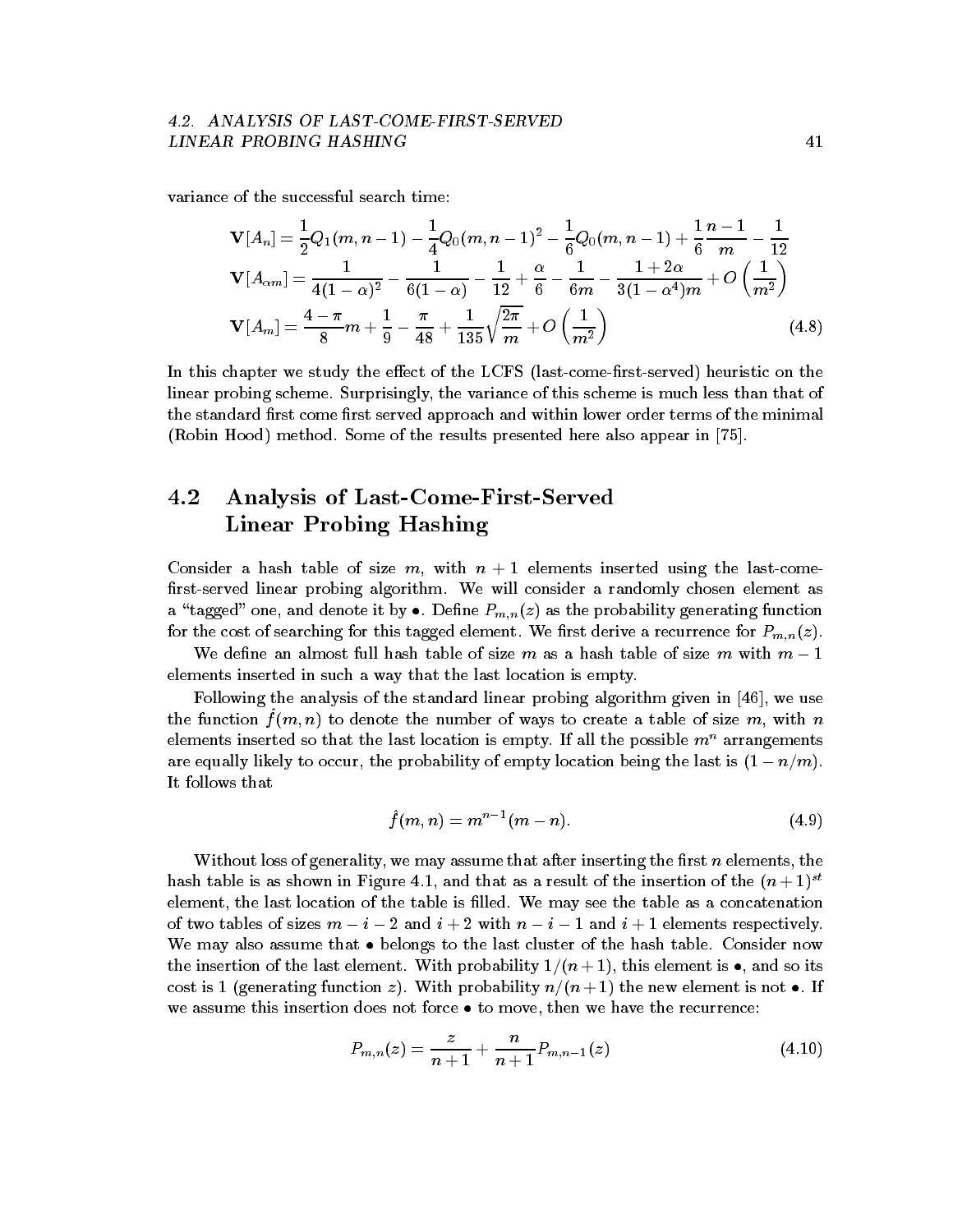We must, of course, include a correction term to account for this shortcoming. As we can see in Figure - the last insertion increments the cost of searching for when it maps into any of the definition is positions to the last cluster.



In order to study the correction term, we introduce two auxiliary functions. Given a table of size  $\ell + r + 2$ , we define  $F_{\ell,r}(z)$  as the generating function for the number of was of inserting in the table where one elements in the tagged one element is taken the tagged one element is t keeping track of its cost, such that the rightmost location is empty, and such that there are a conditions to the left of and released to its right Figure and disperson measurements to this definition. It is easy to see that if we insert a new element in any of the first  $\ell + 1$ is continuous cost of the cost of the cost of  $\alpha$  increases  $\alpha$  increases by the fraction of  $\alpha$  and  $\alpha$  in  $\alpha$ that

$$
\mathbf{U}_{z}F_{\ell,r}(z) = \hat{f}(\ell+r+2,\ell+r+1) = (\ell+r+2)^{\ell+r}.
$$
\n(4.11)



Figure 4.2:

We define  $C_i(z)$  as the generating function for the number of ways of inserting  $i+1$ elements into a table of size i where one element is tagged and such that the rightmost location is empty z keeps track of the cost of Since may be any of the i elements inserted were also assumed we have a serted we have a serted we have a serted we have a serted we h

$$
C_i(z) = \sum_{\substack{\ell+r=i \\ \ell,r>0}} F_{\ell,r}(z). \tag{4.12}
$$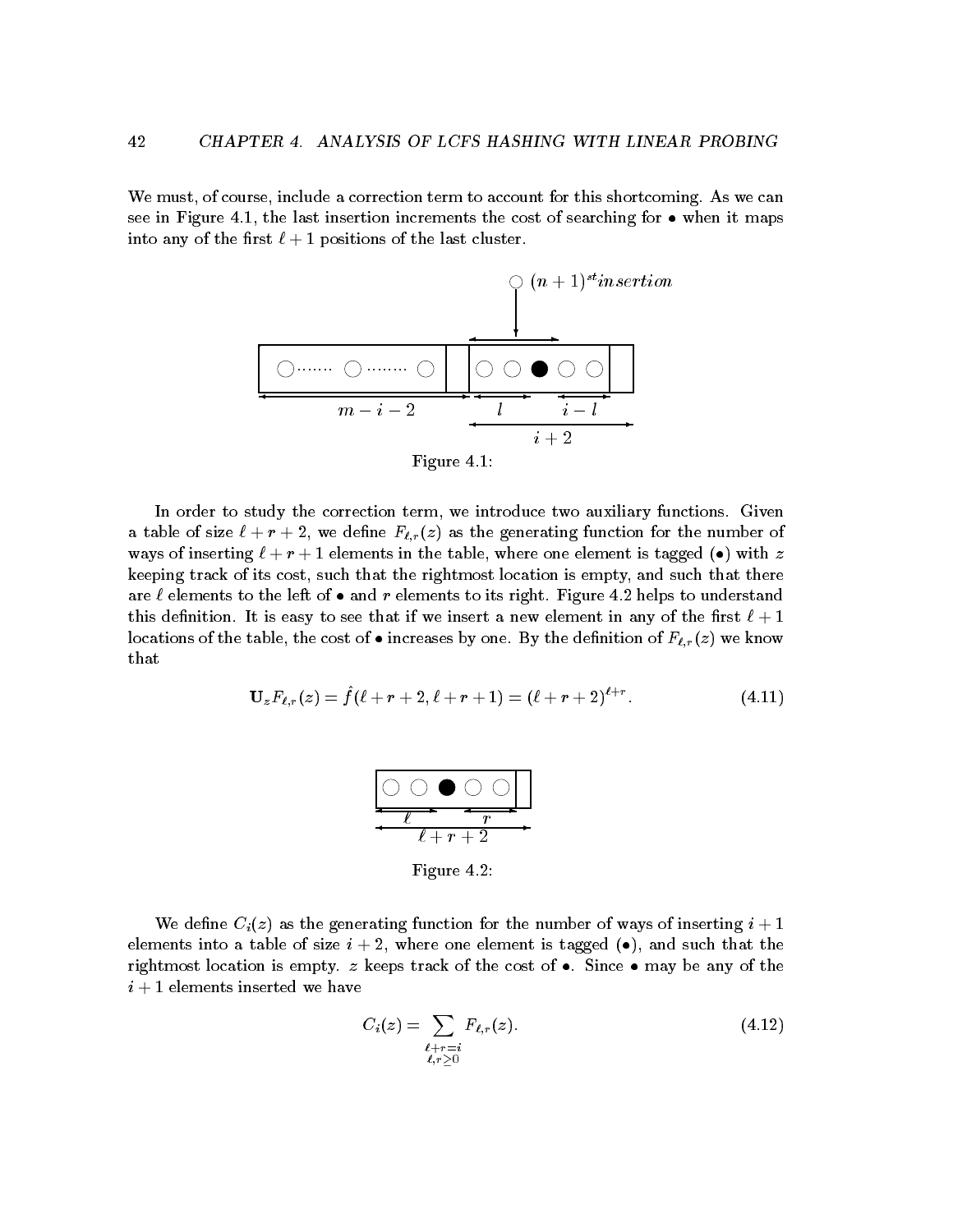## LINEAR PROBING HASHING

Equations - and -- imply that

$$
\mathbf{U}_z C_i(z) = (i+2)^i (i+1). \tag{4.13}
$$

The function  $C_i(z)/U_zC_i(z)$  is the probability generating function for the cost of a succession at the size  $\sim$  the main annual table of size  $\sim$  . We have been almost  $\sim$   $\sim$ 

$$
\frac{\mathbf{U}_{z}\mathbf{D}_{z}C_{i}(z)}{\mathbf{U}_{z}C_{i}(z)} = \frac{1}{2}(1 + Q_{0}(i + 2, i)),
$$
\n(4.14)

because the expected successful search time for a linear probing scheme is independent of the discipline used to resolve collisions [69, 46].

We now have the tools to find the correction term  $T_{m,n}(z)$ .

There are  $\sum_{\ell+r=i}(\ell+1)F_{\ell,r}(z)$  possibilities that the insertion in an almost full table of size  $i \neq 2$  increments the cost of searching for  $\bullet$ . Moreover, there are  $f(ni - i - 2, n - i - 1)$ ways of inserting n inserting n inserting n in a table of size m in a table of size m in such a table of size m location in the table is empty. Furthermore, there are  $\binom{n}{i+1}$  ways to divide the  $n$  inserted elements in two sets of sizes  $\alpha$  is valid for sizes the sizes of the size  $\alpha$  is valid for  $\alpha$ have the following correction term

$$
T_{m,n}(z) = \frac{z-1}{m^n(n+1)} \sum_{i=0}^{n-1} {n \choose i+1} \hat{f}(m-i-2, n-i-1) \sum_{\ell+r=i} (\ell+1) F_{\ell,r}(z). \quad (4.15)
$$

The increment in cost is - therefore we are factor  $\mathbf{I}$  - the factor  $\mathbf{I}$  - the factor  $\mathbf{I}$ counting number of ways, and want probability generating functions, we have to divide by a normalization factor  $m$  ( $n+1$ ); there are  $m$  -ways of inserting  $n$  elements in a table of size m and there are n - possibilities for the choice of the tagged element Therefore of the tagged element T if we consider - and - together we have the following recurrence for Pmnz 

$$
P_{m,n}(z) = \frac{z}{n+1} + \frac{n}{n+1} P_{m,n-1}(z) + T_{m,n}(z) \qquad (4.16)
$$

with  $P_{m,0} = z$ , as it is the probability generating function for the cost of searching for when it is the only element in the table If we denote  $\mathbf{r}$  ,  $\mathbf{r}_i$  ,  $\mathbf{r}_j = \mathbf{r}_i$  ,  $\mathbf{r}_j = \mathbf{r}_i$  ,  $\mathbf{r}_i$ recurrence - is transformed into the linear recurrence - is transformed into the linear recurrence recurrence

$$
R_{m,n}(z) = R_{m,n-1}(z) + z + (n+1)T_{m,n}(z). \qquad (4.17)
$$

This leads us to the solution

$$
R_{m,n}(z) = (n+1)z + \sum_{k=1}^{n} (k+1)T_{m,k}(z)
$$
\n(4.18)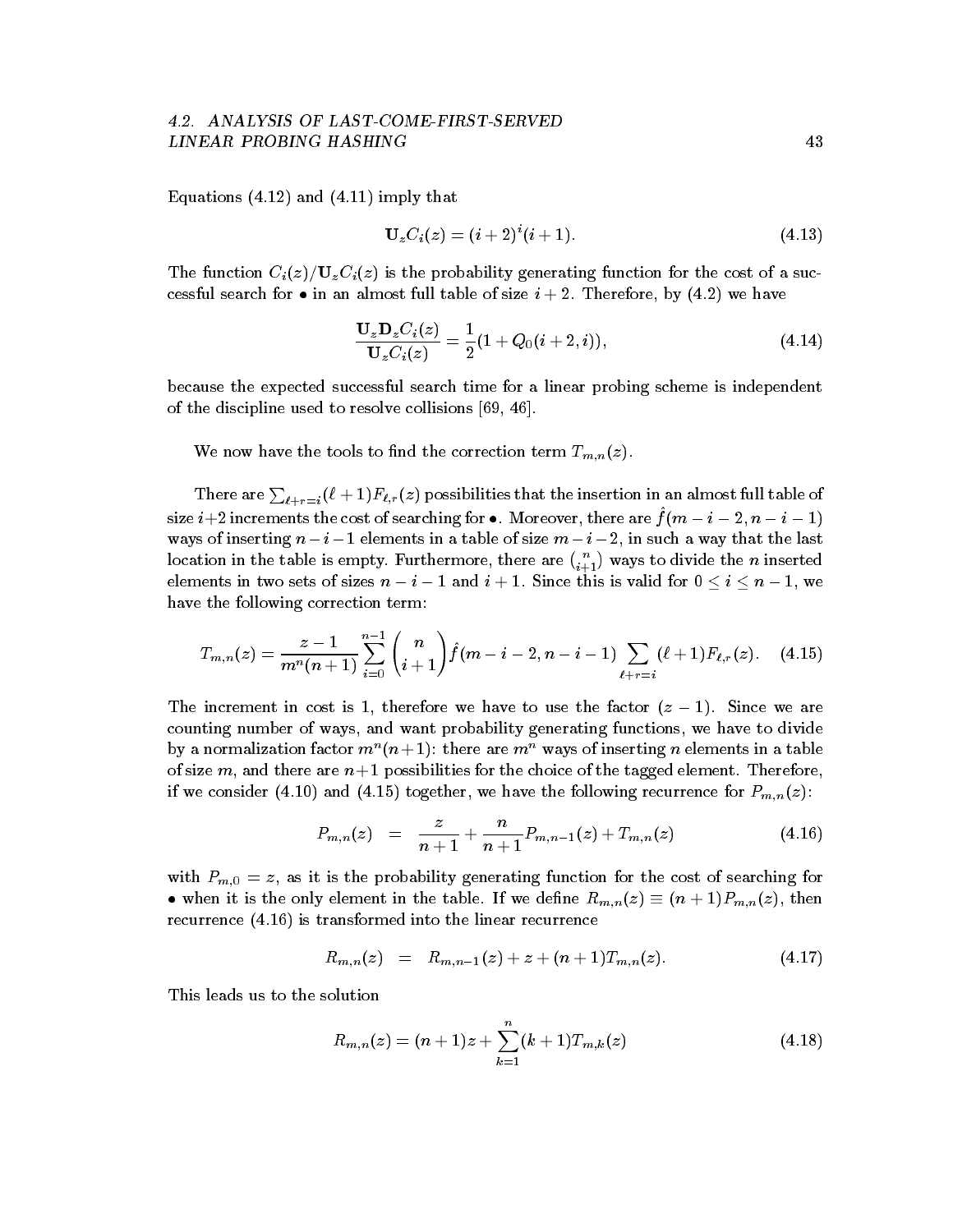and so

$$
P_{m,n} = z + \frac{1}{n+1} \sum_{k=1}^{n} (k+1) T_{m,k}(z)
$$
\n(4.19)

 $\mathbf{r}$  is the following lemma simplify - we need the following lemma simplify  $\mathbf{r}$ 

$$
S(m, n, i) \equiv \sum_{k=i+1}^{n} {k \choose i+1} \frac{(m-i-2)^{k-i-2}(m-k-1)}{m^k}
$$

$$
= {n+1 \choose i+2} \frac{(m-i-2)^{n-i-1}}{m^n}
$$
(4.20)

Proof

$$
S(m, n, i) = \sum_{k=i+1}^{n} {k \choose i+1} \frac{(m-i-2)^{k-i-2}(m-i-2+i+1-k)}{m^k}
$$
  
\n
$$
= \sum_{k=i+1}^{n} {k \choose i+1} \frac{(m-i-2)^{k-i-1}}{m^k}
$$
  
\n
$$
- \sum_{k=i+1}^{n} {k \choose k-i-1} {k-i-1 \choose k-i-2} \frac{(m-i-2)^{k-i-2}(k-i-1)}{m^k}
$$
  
\n
$$
= \sum_{k=i+1}^{n} {k \choose i+1} \frac{(m-i-2)^{k-i-1}}{m^k}
$$
  
\n
$$
- \sum_{k=i+1}^{n-1} (k+1) \frac{k}{i+1} \frac{(m-i-2)^{k-i-1}}{m^{k+1}}
$$
  
\n
$$
= \sum_{k=i+1}^{n} {k \choose i+1} \frac{(m-i-2)^{k-i-1}}{m^k} \frac{(m-k-1)}{m}
$$
  
\n
$$
+ {n+1 \choose i+2} \frac{(m-i-2)^{n-i-1}}{m^n} \frac{(i+2)}{m}
$$
  
\n
$$
= (1 - \frac{i+2}{m}) S(m, n, i) + {n+1 \choose i+2} \frac{(m-i-2)^{n-i-1}}{m^n} \frac{(i+2)}{m}
$$

So, we have an equation in  $S(m, n, i)$ , and the lemma follows immediately.  $QED$ Then, if we define  $G_i(z) \equiv \sum_{\ell+r=i} (\ell+1) F_{\ell,r}(z)$ , using Lemma 4.1 and equations (4.9),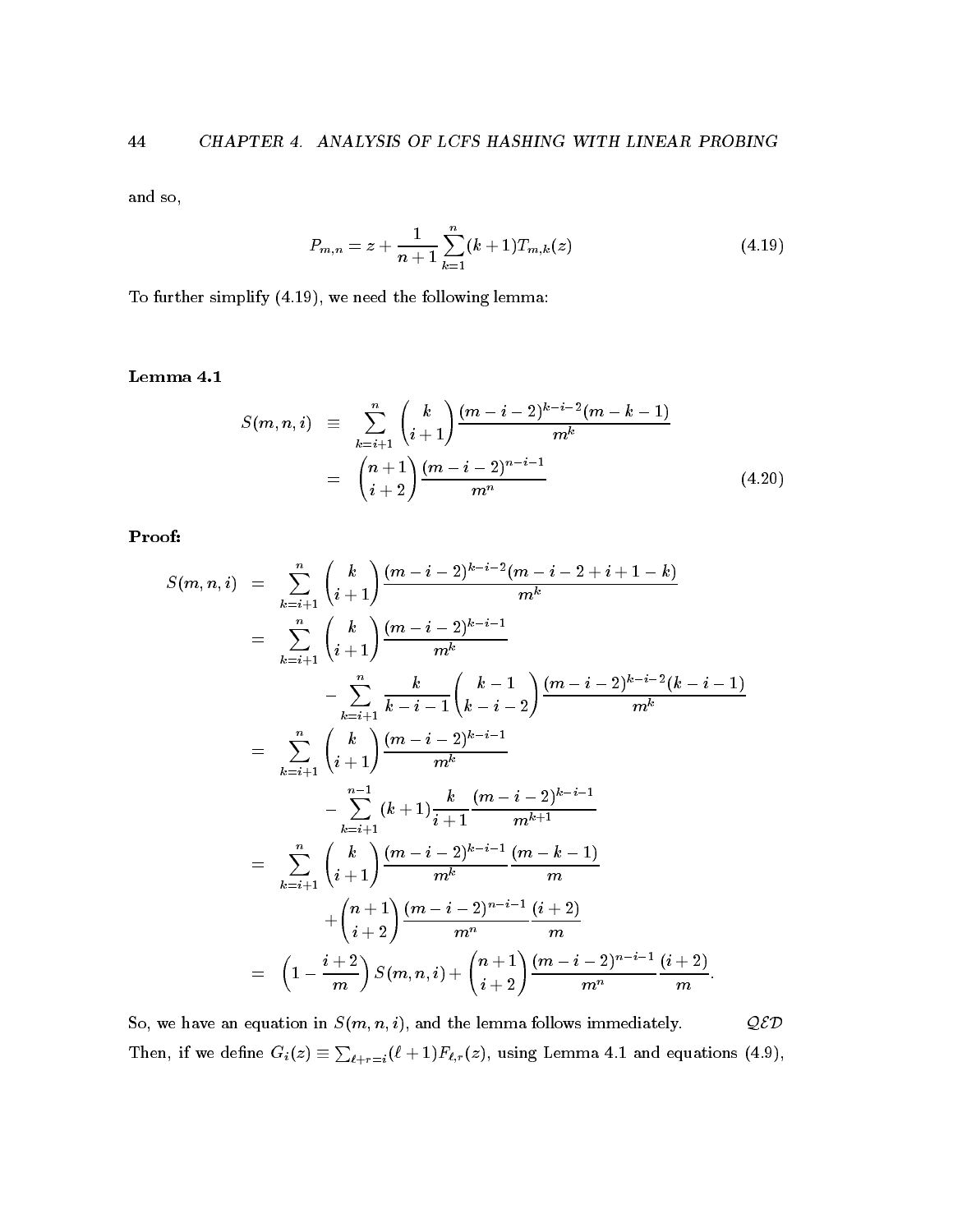# LINEAR PROBING HASHING

 $\blacksquare$  and  $\blacksquare$ 

$$
P_{m,n}(z) = z + \frac{z-1}{n+1} \sum_{k=1}^{n} \frac{1}{m^k} \sum_{i=0}^{k-1} {k \choose i+1} (m-i-2)^{k-i-2} (m-k-1) G_i(z)
$$
  

$$
= z + \frac{z-1}{n+1} \sum_{i=0}^{n-1} G_i(z) \sum_{k=i+1}^{n} {k \choose i+1} \frac{(m-i-2)^{k-i-2} (m-k-1)}{m^k}
$$
  

$$
= z + \frac{z-1}{m^n (n+1)} \sum_{0 \le i \le n-1} {n+1 \choose i+2} (m-i-2)^{n-i-1} G_i(z) \qquad (4.21)
$$

Following the ideas presented in [37] we will find the Poisson transform  $P_m(x, z)$  of  $P_{m,n}(z)$ . So, we first obtain an accurate analysis under a Poisson-filling model, and then after using the inversion theorem of the Poisson transform we convert  $\tilde{P}_m(x, z)$  back to  $P_{m,n}(z)$ . If we use the definition of the Poisson transform we obtain

$$
\tilde{P}_m(x, z) = z + (z - 1)e^{-mx} \sum_{n \ge 0} \frac{(mx)^n}{m^n(n+1)!} \sum_{i=0}^{n-1} {n+1 \choose i+2} (m - i - 2)^{n-i-1} G_i(z)
$$
\n
$$
= z + (z - 1)e^{-mx} \sum_{i \ge 0} \frac{x^{i+1}}{(i+2)!} G_i(z) \sum_{n-i-1 \ge 0} \frac{((m - i - 2)x)^{n-i-1}}{(n-i-1)!}
$$
\n
$$
= z + (z - 1) \sum_{i \ge 0} e^{-(i+2)x} \frac{x^{i+1}}{(i+2)!} G_i(z).
$$
\n(4.22)

Now, we have to find a recurrence for  $G_i(z)$ , and try to solve it. Note that  $G_i(z)$  is defined in almost function of size  $\alpha$  , we use  $\alpha$  and  $\alpha$  we may construct the density  $\alpha$ easily check that for  $z = 1$ 

$$
\mathbf{U}_{z}G_{i}(z)=\frac{(i+1)(i+2)^{i+1}}{2}.
$$
\n(4.23)

### **A** Recurrence for  $G_i(z)$

We first present a recurrence for  $F_{\ell,r}(z)$ , which is required to derive the recurrence we need. We have a table of size  $\ell + r + 2$ , with  $\ell + r$  elements inserted, and want to see what happens when we add the  $(t + r + 1)^{-1}$  element. There are four cases as described in Figure 4.3. When the tagged element is moved one position, the label  $z$  of the arrow shows that we need  $z$  as a factor in the recurrence.

Case  $a$ ) is the insertion of the tagged element. In this case case the generating function is z times the number of ways of generating a table of size  $\ell + r + 2$  with  $\ell + r$  elements, in such a way that the last cluster is of size k. For a fixed k, this factor is  $\binom{\ell+r}{k}(k+1)$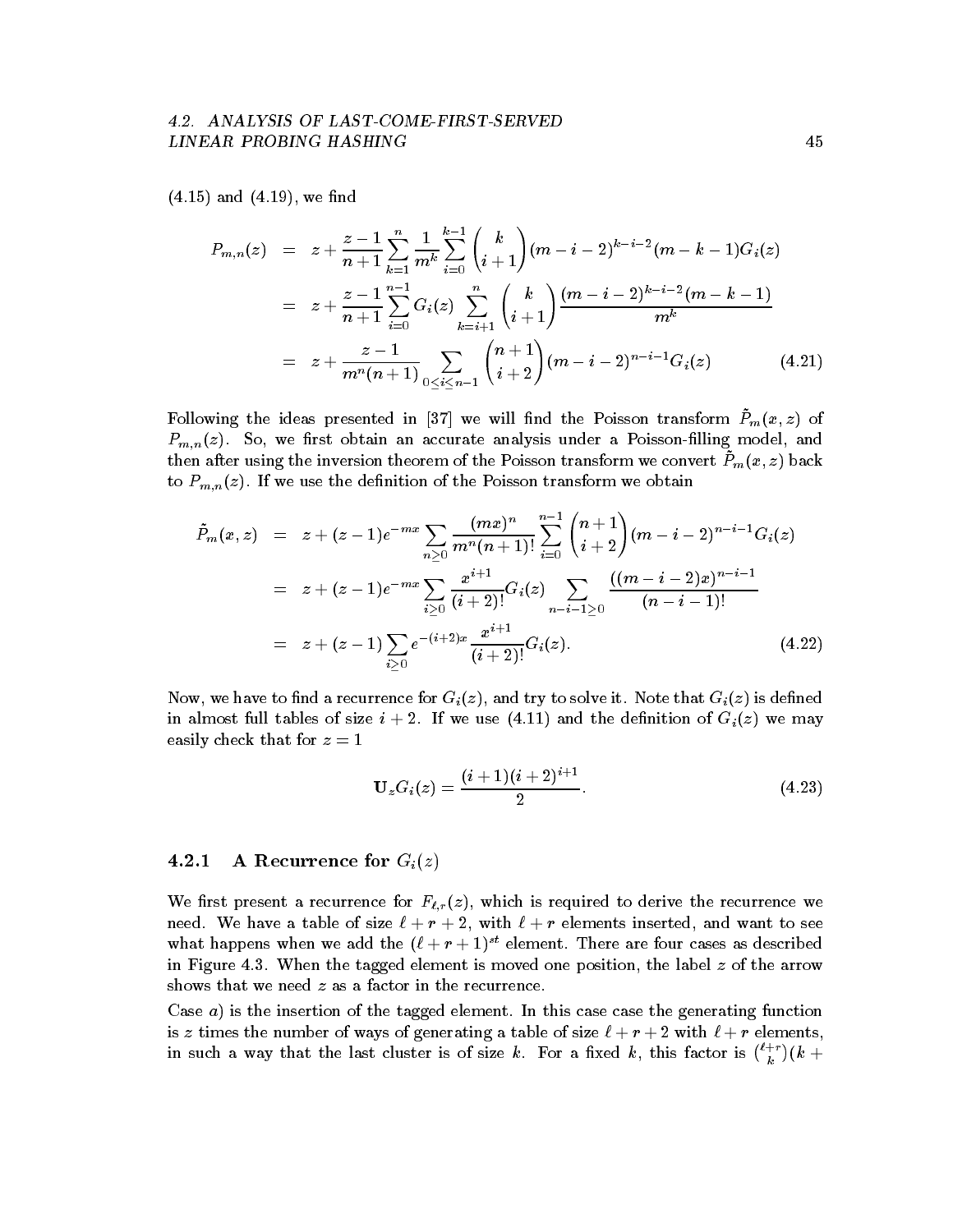$1$   $(k + r - k + 1)$   $\cdots$  . Since k ranges from 0 to r, the contribution is

$$
F_{\ell,r}(z) \leftarrow z \sum_{0 \leq k \leq r} {\ell + r \choose k} (k+1)^{k-1} (\ell + r - k + 1)^{\ell + r - k - 1}.
$$
 (4.24)



Figure 4.3:

For the last three cases, we assume that the inserted element is not the tagged one. Case b is the insertion of an element in the cluster that precedes the one that has The cost of searching for an increase where we have the notified positions where the new the new theory element may hash. The number of ways of generating the upper table is the product of the number of ways of generating the first cluster and the number of ways of generating the second one. For a fixed  $k$ , the number of ways of generating the second cluster is  $\iota - \iota - \iota$  is a function of  $\iota$  $\binom{\ell+r}{k} (k+1)^{k-1}$  ways of generating the first one. Since k ranges from the contract of the contract of the contract of the contract of the contract of the contract of the contract of the contract of the contract of the contract of the contract of the contract of the contract of the contr

$$
F_{\ell,r}(z) \leftarrow \sum_{0 \leq k \leq \ell-1} {\ell+r \choose k} (k+1)^{k-1} F_{\ell-k-1,r}(z) (k+1). \tag{4.25}
$$

Case c) is the insertion of an element to the left of the tagged element. Now, the cost of searching for it increases by - and therefore we multiply by z We have positions where the element may hash. Following a similar analysis as for the previous cases we have

$$
F_{\ell,r}(z) \leftarrow \ell z \sum_{0 \leq k \leq r} {\ell + r \choose k} (k+1)^{k-1} F_{\ell-1,r-k}(z). \tag{4.26}
$$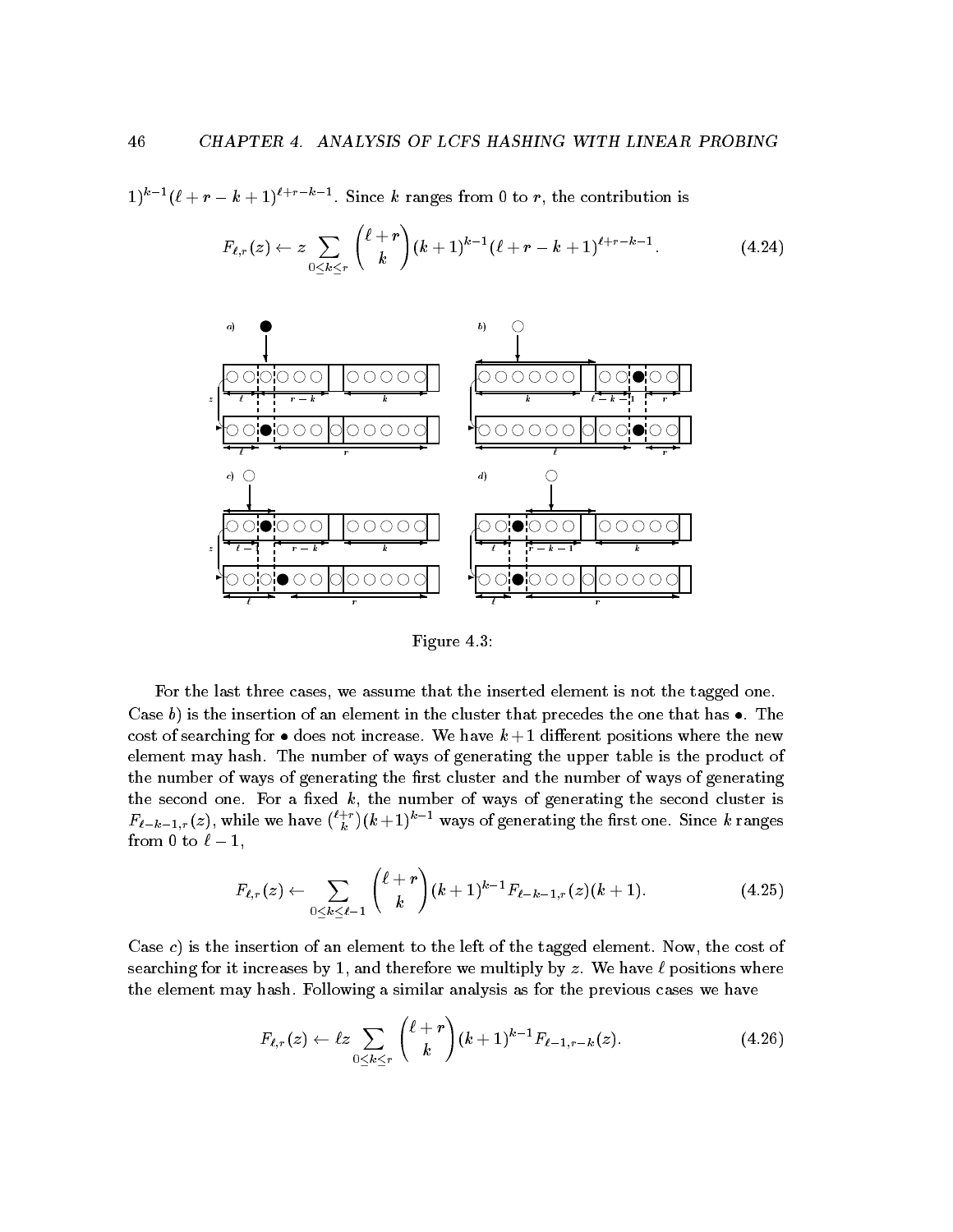## LINEAR PROBING HASHING

 $\blacksquare$  is the insertion of an element to the right of an element to the right of an element to the cost of an element of an element of an element of an element of an element of an element of an element of an element of an searching for does not increase We have r kpositions where the element may hash Therefore

$$
F_{\ell,r}(z) \leftarrow \sum_{0 \leq k \leq r-1} {\ell+r \choose k} (k+1)^{k-1} F_{\ell,r-k-1}(z) (r-k). \tag{4.27}
$$

Putting the contributions of  $(4.24),(4.25),(4.26)$  and  $(4.27)$  together, and noting that in cases b), c) and d) we may omit the limits in the sum if we assume that  $F_{\ell,r}(z) = 0$  for  $l < 0$  and  $r < 0$ , we have the recurrence:

$$
F_{\ell,r}(z) = z \sum_{0 \leq k \leq r} {\ell+r \choose k} (k+1)^{k-1} (\ell+r-k+1)^{\ell+r-k-1} + \sum_{0 \leq k \leq r} {\ell+r \choose k} (k+1)^{k-1} (F_{\ell-k-1,r}(z)(k+1) + \ell z F_{\ell-1,r-k}(z) + (r-k) F_{\ell,r-k-1}(z)).
$$
\n(4.28)

If we sum both sides of (4.28) for  $\ell + r = i$ , we have

$$
G_i(z) = \sum_{\ell+r=i} (\ell+1) F_{\ell,r}(z)
$$
  
\n
$$
= \sum_{k\geq 0} {i \choose k} (k+1)^{k-1} \left( z(i-k+1)^{i-k-1} \sum_{k\leq r\leq i} (i-r+1) \right. \\ \left. + \sum_{\ell+r=i} (\ell+1)(k+1) F_{\ell-k-1,r}(z) + \sum_{\ell+r=i} z\ell(\ell+1) F_{\ell-1,r-k}(z) \right. \\ \left. + \sum_{\ell+r=i} (\ell+1)(i-\ell-k) F_{\ell,r-k-1}(z) \right)
$$
  
\n
$$
= \sum_{k\geq 0} {i \choose k} (k+1)^{k-1} \left( z \frac{(i-k+1)^{i-k}(i-k+2)}{2} + \sum_{(\ell-k-1)r=i-k-1} ((\ell-k+1) + k+2)(k+1) F_{\ell-k-1,r}(z) + \sum_{(\ell-1)+(r-k)=i-k-1} z((\ell-1)+1)((\ell-1)+2) F_{\ell,r-k-1}(z) + \sum_{\ell+(r-k-1)=i-k-1} (\ell+1)(i-\ell-k) F_{\ell,r-k-1}(z) \right)
$$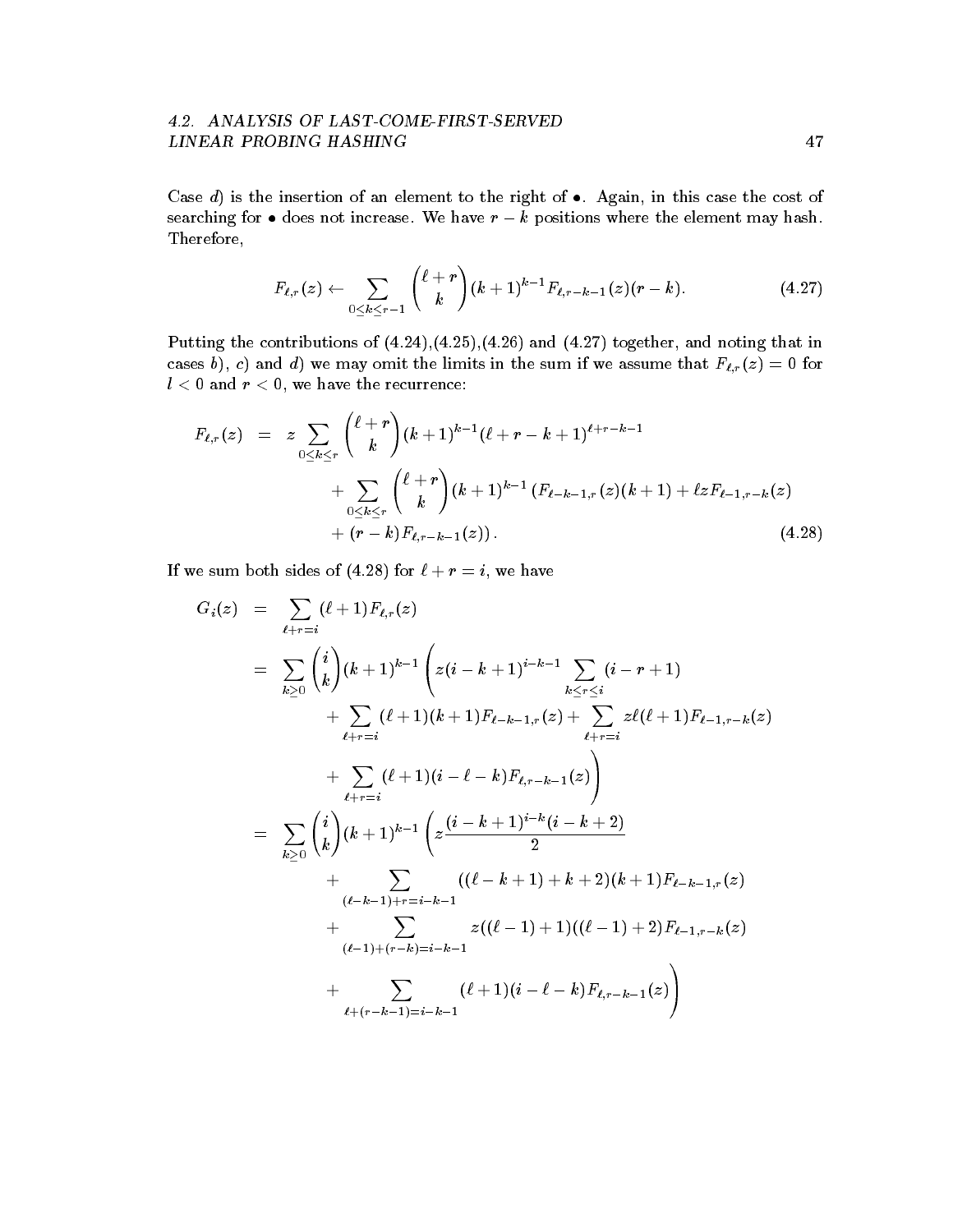$$
\begin{array}{lcl} = & \displaystyle \frac{z}{2} \sum_{k \geq 0} \binom{i}{k} (k+1)^{k-1} (i-k+1)^{i-k} (i-k+2) \\ & & \displaystyle + \sum_{k} \binom{i}{k} (k+1)^{k-1} \sum_{\ell + r = i-k-1} F_{\ell,r}(z) \left( (\ell + k + 2) (k+1) \right. \\ & & \displaystyle \qquad \qquad + z (\ell + 1) (\ell + 2) + (\ell + 1) (i - \ell - k)) \, . \end{array}
$$

So, if we use the definition of  $G_i(z)$  and  $C_i(z)$ , we arrive at the following recurrence for  $G_i(z)$ :

$$
G_i(z) = \frac{z}{2} \sum_{k} {i \choose k} (k+1)^{k-1} (i-k+1)^{i-k} (i-k+2)
$$
  
+ 
$$
\sum_{k} {i \choose k} (k+1)^{k-1} \left( (i+3) G_{i-k-1}(z) + (k+1)^2 C_{i-k-1}(z) \right)
$$
  
+ 
$$
(z-1) \sum_{k} {i \choose k} (k+1)^{k-1} \sum_{\ell+r=i-k-1} (\ell+1) (\ell+2) F_{\ell,r}(z).
$$
 (4.29)

Later we will require the value of  $U_z D_z G_i(z)$ . So, we need to prove the following:

$$
\mathbf{U}_{z}\mathbf{D}_{z}G_{i}(z) = \frac{(i+2)^{i+2}}{2} + \frac{(i+2)^{i}}{6} - \frac{7(i+2)^{i+1}}{12}Q_{0}(i+2, i) + (i+3)\sum_{k\geq 0} {i \choose k}(k+1)^{k-1}\mathbf{U}_{z}\mathbf{D}_{z}G_{i-k-1}(z).
$$
 (4.30)

Proof If in and we have derived to z and evaluate at z and evaluate at z and evaluate at z and evaluate at z  $\mathbb{R}$ 

$$
\mathbf{U}_{z} \mathbf{D}_{z} G_{i}(z) = \sum_{k} {i \choose k} (k+1)^{k-1} \frac{(i-k+1)^{i-k} (i-k+2)}{2}
$$
  
 
$$
+ (i+3) \sum_{k} {i \choose k} (k+1)^{k-1} \mathbf{U}_{z} \mathbf{D}_{z} G_{i-k-1}(z)
$$
  
 
$$
+ \sum_{k} {i \choose k} (k+1)^{k+1} \mathbf{U}_{z} \mathbf{D}_{z} C_{i-k-1}(z)
$$
  
 
$$
+ \sum_{k} {i \choose k} (k+1)^{k-1} \sum_{\ell+r=i-k-1} (\ell+1) (\ell+2) \mathbf{U}_{z} F_{\ell,r}(z).
$$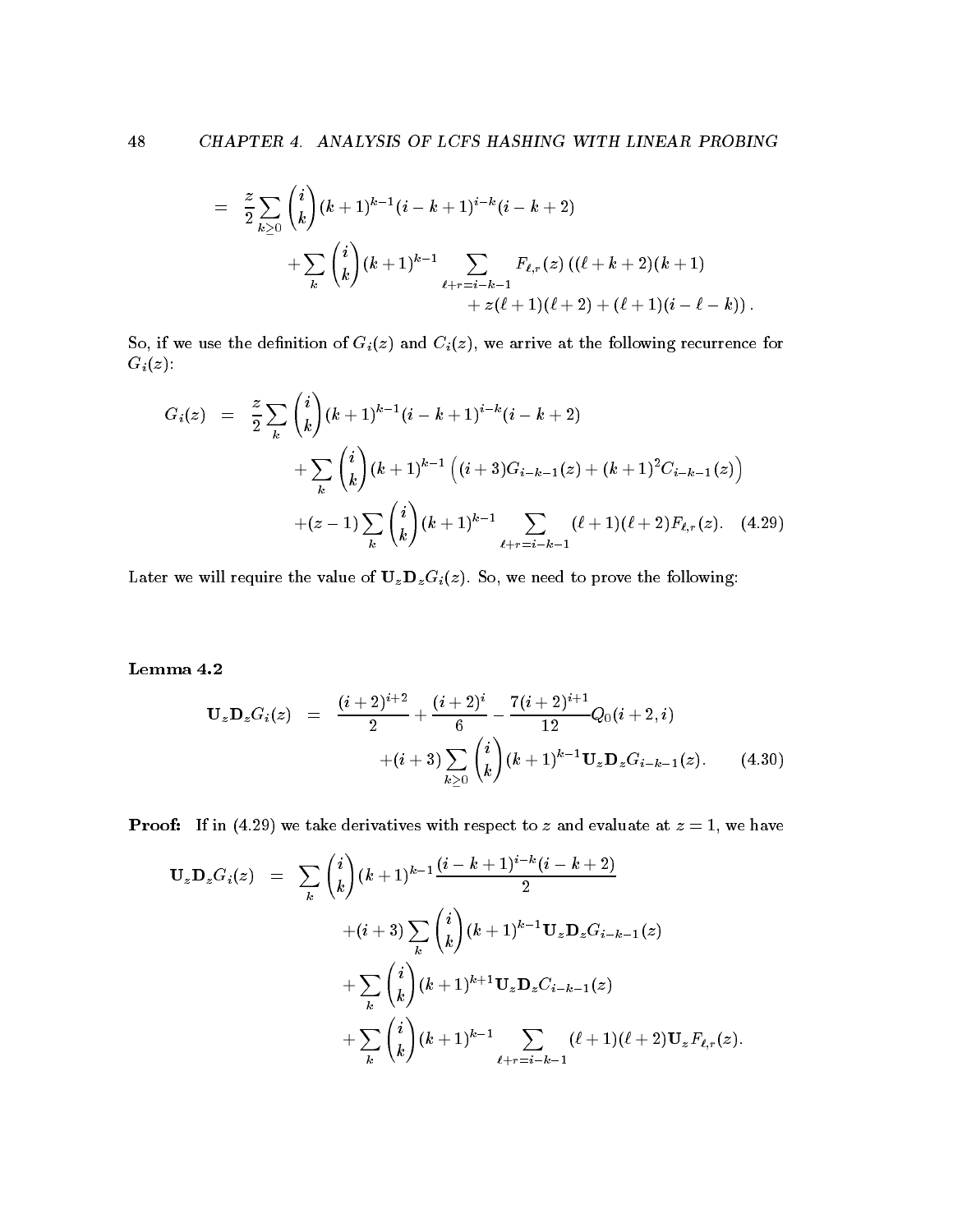# LINEAR PROBING HASHING

 $\blacksquare$  and  $\blacksquare$  and  $\blacksquare$  and  $\blacksquare$  and  $\blacksquare$  and  $\blacksquare$  and  $\blacksquare$  and  $\blacksquare$ 

$$
\mathbf{U}_{z}\mathbf{D}_{z}G_{i}(z) = (i+3)\sum_{k\geq 0} {i \choose k} (k+1)^{k-1}\mathbf{U}_{z}\mathbf{D}_{z}G_{i-k-1}(z) \n+ \frac{1}{2}\sum_{k\geq 0} {i \choose k} (k+1)^{k+1}(i-k+1)^{i-k-1}(i-k)Q_{0}(i-k+1,i-k-1) \n+ \frac{1}{2}\sum_{k\geq 0} {i \choose k} (k+1)^{k+1}(i-k+1)^{i-k} \n+ \frac{1}{6}\sum_{k\geq 0} {i \choose k} (k+1)^{k-1}(i-k+1)^{i-k} \n+ \frac{1}{3}\sum_{k\geq 0} {i \choose k} (k+1)^{k-1}(i-k+1)^{i-k+2}.
$$
\n(4.31)

If we divide by  $(i+2)$  , the second sum of the right hand side of  $(4.51)$  has the form

$$
s(i) = \frac{1}{(i+2)^i} \sum_{k \geq 0} {i \choose k} (k+1)^{k+1} (i-k+1)^{i-k-1} (i-k) h_{i-k-1}.
$$
 (4.32)

 $S$  , and such that is the same as the same as the studied in  $S$  ,  $S$  ,  $S$  ,  $S$  ,  $S$  ,  $S$  ,  $S$  ,  $S$  ,  $S$  ,  $S$  ,  $S$  ,  $S$  ,  $S$  ,  $S$  ,  $S$  ,  $S$  ,  $S$  ,  $S$  ,  $S$  ,  $S$  ,  $S$  ,  $S$  ,  $S$  ,  $S$  ,  $S$  ,  $S$  ,  $S$ c c- - and f n Qn n If we use and then the Diagonal Poisson Transform of  $s(i)$  is

$$
\mathcal{D}_2[s(i);x] = \frac{x}{(1-x)^3} \frac{1}{1-x} = \frac{1}{(1-x)^4} - \frac{1}{(1-x)^3}.
$$
 (4.33)

Dividing by  $(i + 2)$ , the next three addends of  $(4.51)$  have the form

$$
s(i) = \frac{1}{(i+2)^i} \sum_{k \ge 0} {i \choose k} (k+1)^{k+p} (i-k+1)^{i-k+q}.
$$
 (4.34)

So we can use Corollary for the following values of p quantum values of p  $\sim$  p  $\sim$  1. The following values of p  $\sim$ for  $q = 0$  and  $q = 2$ . Defining

$$
\begin{array}{lcl} r(i) & \equiv & \displaystyle \frac{1}{2} \sum_{k \geq 0} \binom{i}{k} (k+1)^{k+1} (i-k+1)^{i-k-1} (i-k) Q_0 (i-k+1, i-k-1) \\ & & \displaystyle + \frac{1}{2} \sum_{k \geq 0} \binom{i}{k} (k+1)^{k+1} (i-k+1)^{i-k} \end{array}
$$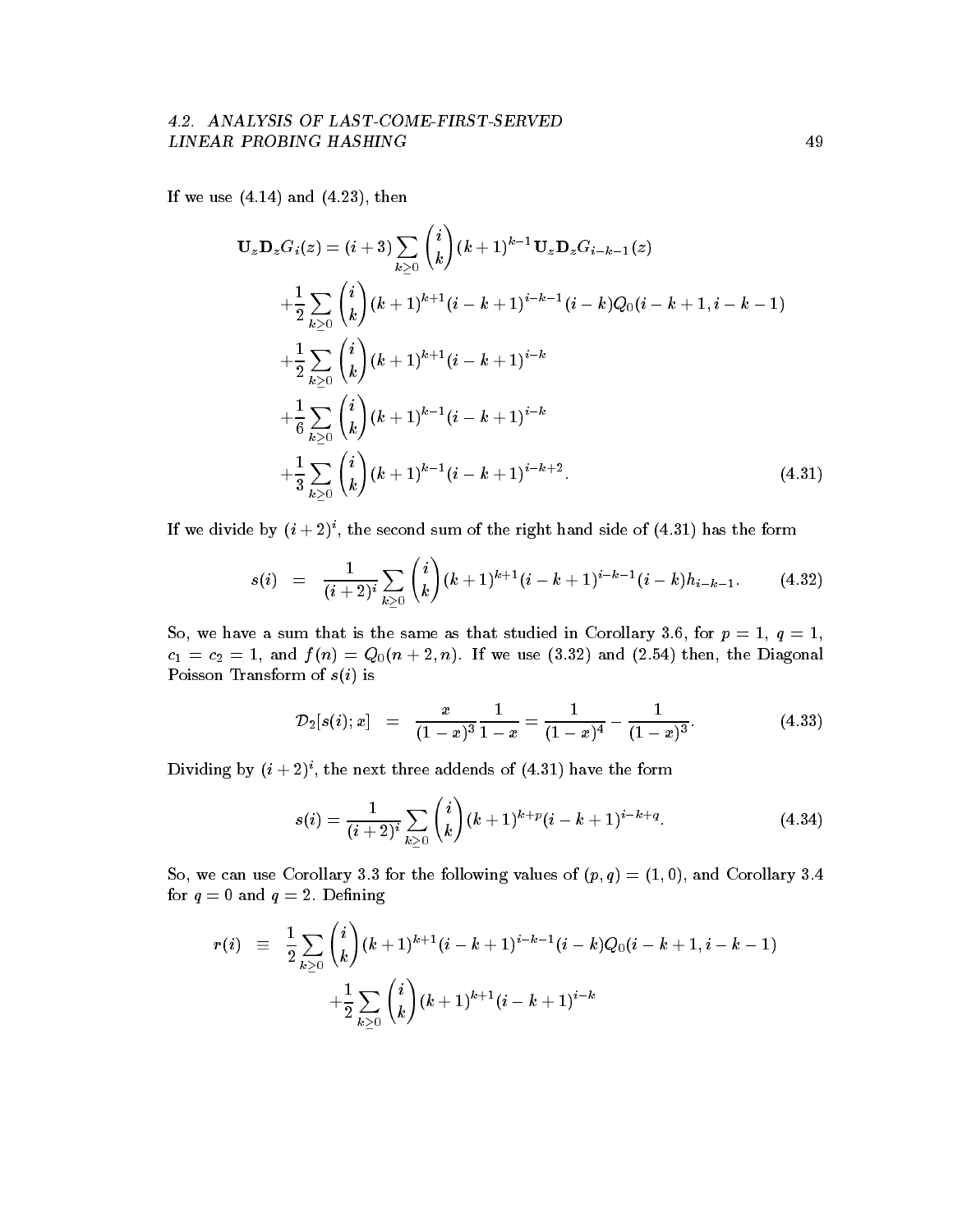$$
\begin{aligned} &+\frac{1}{6}\sum_{k\geq 0}\binom{i}{k}(k+1)^{k-1}(i-k+1)^{i-k}\\ &+\frac{1}{3}\sum_{k\geq 0}\binom{i}{k}(k+1)^{k-1}(i-k+1)^{i-k+2}, \end{aligned}
$$

we have by  $(2.53)$ ,  $(2.54)$  and  $(2.55)$ ,

$$
\mathcal{D}_2\left[\frac{r(i)}{(i+2)^i};x\right] = \frac{1}{2}\left(\frac{1}{(1-x)^4} - \frac{1}{(1-x)^3}\right) \n+ \frac{1}{2}(1-x)\frac{1}{(1-x)^3}\frac{1}{(1-x)} \n+ \frac{1}{6}(1-x)\frac{1}{(1-x)} \n+ \frac{1}{3}(1-x)\frac{1}{(1-x)}\left(\frac{3}{(1-x)^5} - \frac{2}{(1-x)^4}\right) \n= \frac{1}{6} - \frac{2}{3(1-x)^3} + \frac{3}{2(1-x)^4}.
$$
\n(4.35)

Using  $(3.30)$  and  $(3.32)$  to find the inverse of the transform  $(4.35)$ , and  $(2.33)$ ,  $(2.35)$  to simplify the expressions we obtain, we find

$$
r(i) = \frac{1}{6} - \frac{2}{3}Q_2(n+2, n) + \frac{3}{2}Q_3(n+2, n)
$$
  
= 
$$
\frac{(i+2)^{i+2}}{2} + \frac{(i+2)^i}{6} - \frac{7(i+2)^{i+1}}{12}Q_0(i+2, i).
$$
 (4.36)

Substituting this value for  $r(i)$  back into (4.36), we obtain

$$
\mathbf{U}_{z}\mathbf{D}_{z}G_{i}(z) = \frac{(i+2)^{i+2}}{2} + \frac{(i+2)^{i}}{6} - \frac{7(i+2)^{i+1}}{12}Q_{0}(i+2, i) + (i+3)\sum_{k\geq 0} {i \choose k}(k+1)^{k-1}\mathbf{U}_{z}\mathbf{D}_{z}G_{i-k-1}(z).
$$
 (4.37)

It is interesting to note that setting z to - in and applying - we have

$$
\mathbf{U}_{z}G_{i}(z) = \sum_{k} {i \choose k} (k+1)^{k-1} \frac{(i-k+1)^{i-k}(i-k+2)}{2} + \sum_{k} {i \choose k} (k+1)^{k-1} \left( (i+3) \mathbf{U}_{z} G_{i-k-1}(z) + (k+1)^{2} \mathbf{U}_{z} C_{i-k-1}(z) \right)
$$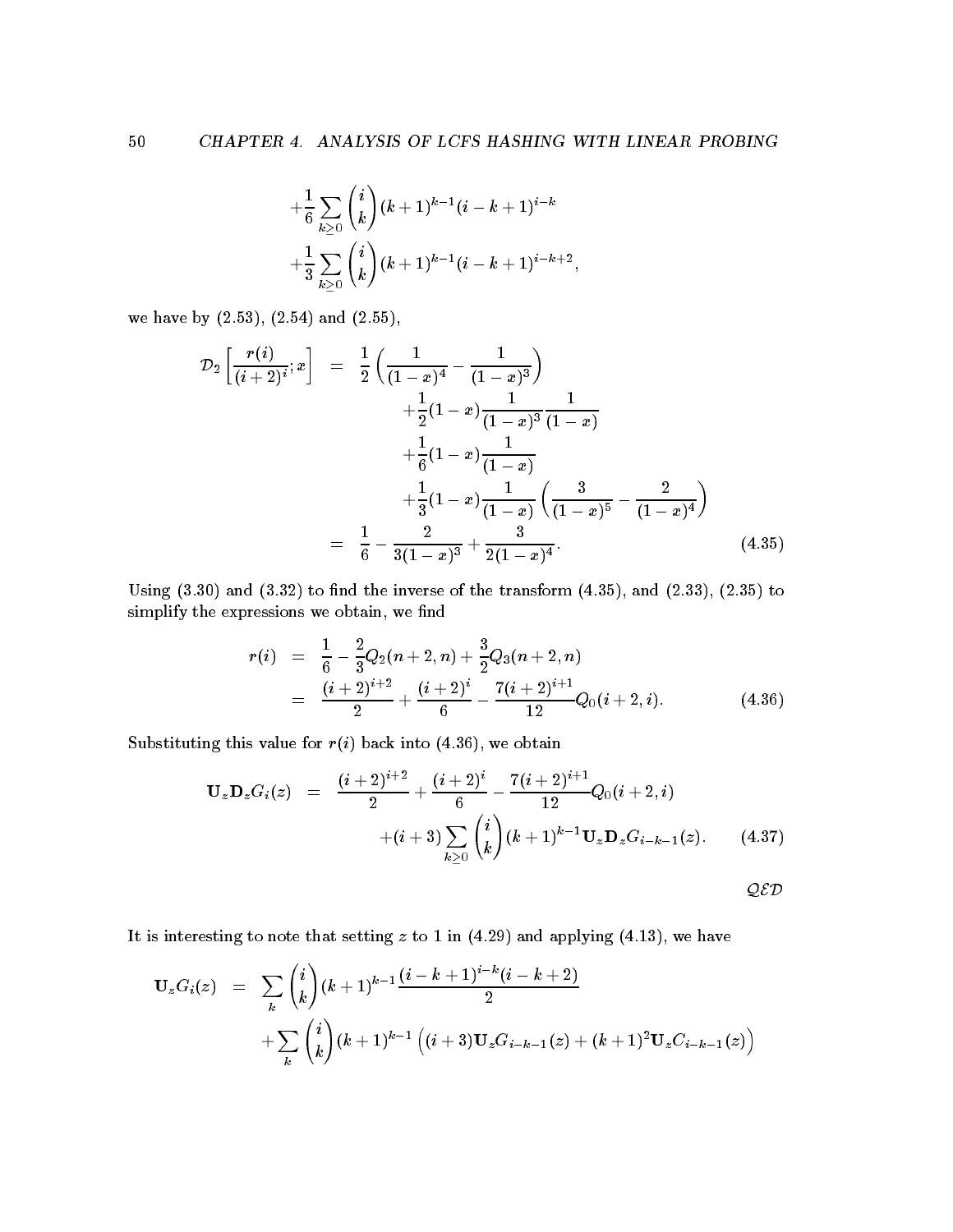$$
= (i+3)\sum_{k} {i \choose k} (k+1)^{k-1} \mathbf{U}_{z} G_{i-k-1}(z) + \frac{1}{2} \sum_{k \geq 0} {i \choose k} (k+1)^{k-1} (i-k+1)^{i-k} + \frac{1}{2} \sum_{k \geq 0} {i \choose k} (k+1)^{k-1} (i-k+1)^{i-k+1} - \sum_{k \geq 0} {i \choose k} (k+1)^{k+1} (i-k+1)^{i-k} + \sum_{k \geq 0} {i \choose k} (k+1)^{k+1} (i-k+1)^{i-k+1}
$$
(4.38)

We can use Corollary 3.3 to find the values of the sums that do not involve  $U_zG_{i-k-1}(z)$ . This gives us a recurrence for  $U_zG_i(z)$ , to which we apply formula (3.77) for  $c = 2, d = 3$ and p - This reversion case of previously previously given as ( ) and ( )

### 4.3 Verification of Known Results

In this section we rewrite  $\mathcal{L}$  and then verify that  $\mathcal{L}$  ${\bf E}[A_{n+1}] = \frac{1}{2}(1+Q_0(m,n)).$ 

Define  $g_2(x, z)$  as  $\mathcal{D}_2[g_i(z); x]$ , where  $g_i(z) = \frac{z_1 \cdots z_{i-1}}{(i+2)^i (i+1)}$ , then

$$
\frac{\partial(x\tilde{P}_m(x,z))}{\partial x} = \tilde{P}_m(x,z) + x\frac{\partial \tilde{P}_m(x,z)}{\partial x}
$$
\n
$$
= z + (z - 1)\sum_{i\geq 0} e^{-(i+2)x} \frac{(i+1)(i+2)^i x^{i+1}}{(i+2)!} g_i(z)
$$
\n
$$
+ x(z - 1)\sum_{i\geq 0} e^{-(i+2)x} g_i(z) \left[ -\frac{(i+1)(i+2)^{i+1} x^{i+1}}{(i+2)!} + \frac{(i+1)^2 (i+2)^i x^i}{(i+2)!} \right]
$$
\n
$$
= z + (z - 1)x \sum_{i\geq 0} e^{-(i+2)x} \frac{(i+1)(i+2)^i x^i}{(i+2)!} g_i(z) (1 - (i+2)x + (i+1))
$$
\n
$$
= z + (z - 1)x(1 - x) \sum_{i\geq 0} e^{-(i+2)x} \frac{(i+2)^i x^i}{i!} g_i(z)
$$
\n
$$
= z + (z - 1)x \tilde{g}_2(x, z).
$$
\n(4.39)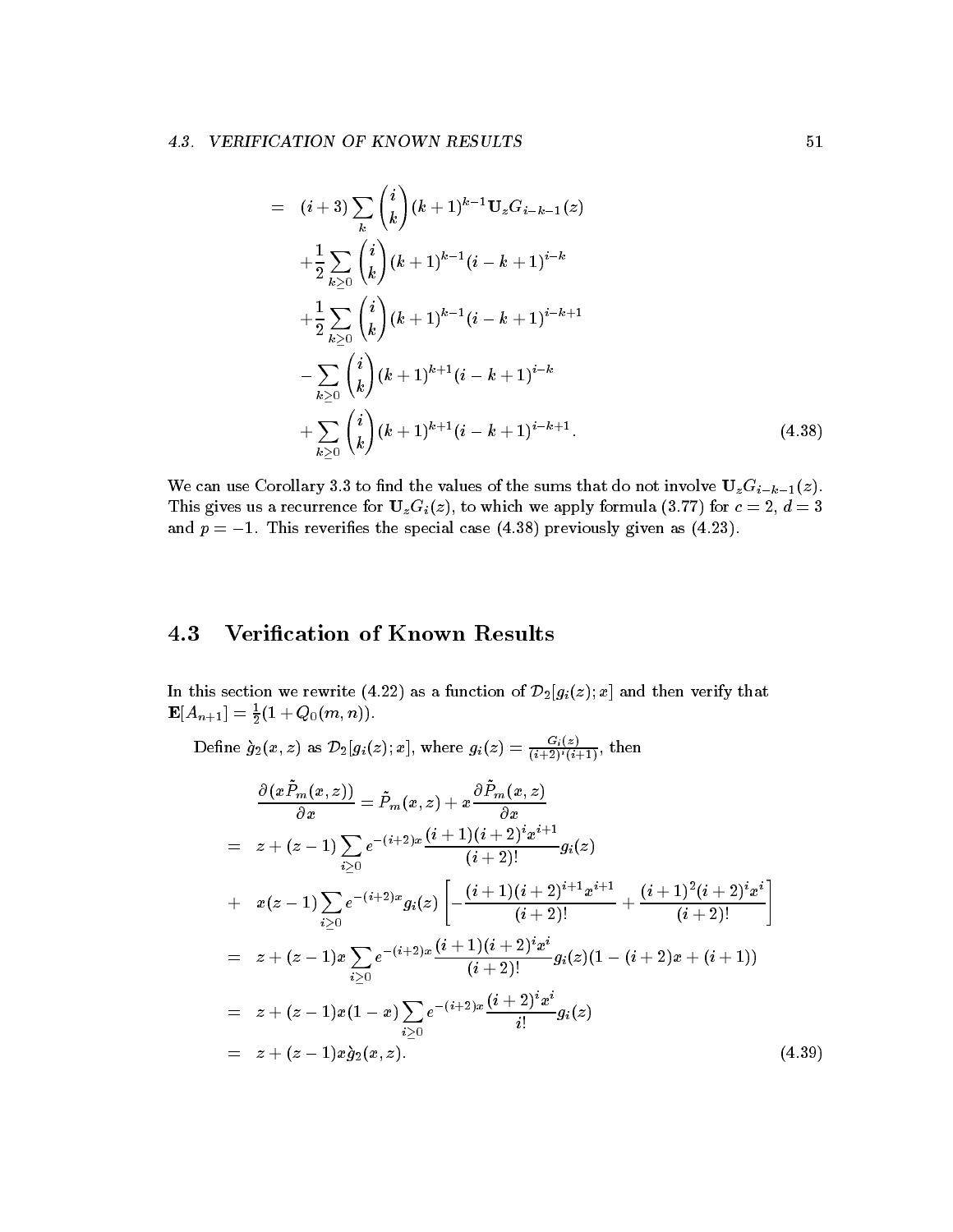Therefore we derive

$$
\tilde{P}_m(x,z) = \frac{1}{x} \int_0^x (z+t(z-1)\dot{g}_2(t,z)) dt = z + \frac{z-1}{x} \int_0^x t \dot{g}_2(t,z) dt.
$$
 (4.40)

Taking derivatives with respect to z we obtain

$$
\mathbf{U}_{z}\mathbf{D}_{z}\tilde{P}_{m}(x,z)=1+\frac{1}{x}\int_{0}^{x}t\mathbf{U}_{z}\dot{g}_{2}(t,z)dt
$$
\n(4.41)

$$
\mathbf{U}_{z}\mathbf{D}_{z}^{2}\tilde{P}_{m}(x,z)=\frac{2}{x}\int_{0}^{x}t\mathbf{U}_{z}\mathbf{D}_{z}\dot{g}_{2}(t,z)dt.
$$
 (4.42)

From (4.23),  $\mathbf{U_z}g_i(z)=(i+2)/2,$  therefore  $\mathbf{U_z}\grave{g}_2(x,z)=\mathcal{D}_2\left[\frac{i+2}{2};x\right].$   $\rm\,B$ in the contract of the contract of the contract of the contract of the contract of by the contract of the contract of the contract of the contract of the contract of the contract of the contract of the contract of the contract of the contract of the contract of the contract of the contract of the contrac  $\mathcal{D}_2\left[\frac{(i+2)}{2}; t\right]$  $\left[ \frac{+2)}{2}; t \right] \, = \, \frac{1}{2} \left( \frac{1}{(1-t)^2} + \frac{1}{(1-t)} \right)$ . Tl  $\sum_{i=1}^{n}$  . Therefore if we substitute into  $\sum_{i=1}^{n}$  and integrate, we find that  $\mathbf{U}_z \mathbf{D}_z \tilde{P}_m(x,z) = \frac{1}{2} \left( 1 + \frac{1}{1-x} \right)$ .

Since -- x is the Poisson transform of Qm n we have given an alternative proof of  $(4.2)$  to that of  $[46]$ .

## 4.4 Solving the recurrence for  $U_zD_zg_i(z)$

In  $(4.40)$ , we wrote  $T_m(x, z)$  as a function of  $\nu_2|y_i(z), x|$ , and in  $(4.42)$  we found the value of  ${\bf U}_z {\bf D}_z^\tau F_m(x,z)$  as a function of  ${\bf U}_z {\bf D}_z g_2(x,z)$ . However, we still do not know the value  $\sim$   $\sim$   $\sim$   $\sim$   $\sim$   $\sim$   $\sim$ 

 $-$  q and the special case of  $\{1,2,3,4\}$  , and  $\{2,3,4\}$  , where  $\{1,3,4\}$ p - spx x Therefore the general solution simplies to

$$
\dot{h}_2(x) = \frac{e^x}{x} \int_0^x e^{-t} \mathcal{D}_2[(i+1)b_i; t] dt.
$$
\n(4.43)

In  $(4.42)$   $u_2(x) = \mathbf{U}_z \mathbf{D}_z g_2(x, z)$ . Applying  $(4.45)$  to  $(4.42)$ .

$$
\mathbf{U}_{z} \mathbf{D}_{z}^{2} \tilde{P}_{m}(x, z) = \frac{2}{x} \int_{0}^{x} e^{u} \left( \int_{0}^{u} e^{-t} \mathcal{D}_{2}[(i+1)b_{i}; t] dt \right) du
$$
  
\n
$$
= \frac{2}{x} \int_{0}^{x} e^{-t} \mathcal{D}_{2}[(i+1)b_{i}; t] \left( \int_{t}^{x} e^{u} du \right) dt
$$
  
\n
$$
= \frac{2}{x} \int_{0}^{x} \left( e^{x-t} - 1 \right) \mathcal{D}_{2}[(i+1)b_{i}; t] dt. \tag{4.44}
$$

In (4.30) we have  $(i+1)b_i = \frac{(i+2)^{-1}}{2} +$  $\frac{1}{2}$  +  $\frac{1}{6}$  -  $\frac{1}{12}$  Q  $\frac{12}{12}$  we use  $\frac{12}{12}$  we use  $\frac{12}{12}$  and  $\frac{12}{12}$  and  $\frac{12}{12}$  and  $\frac{12}{12}$  and  $\frac{12}{12}$  and  $\frac{12}{12}$  and  $\frac{12}{12}$  and  $\frac{12}{12}$  and  $\frac{12}{12}$  and  $\frac{12}{12}$  and  $\frac{12}{12}$  and  $\frac{12}{$  $(3.32)$  for  $c = 2$ , we arrive at the final result:

$$
\mathbf{U}_{z}\mathbf{D}_{z}^{2}\tilde{P}_{m}(x,z)=\frac{2}{x}\int_{0}^{x}\left(e^{x-t}-1\right)\left(\frac{3}{2(1-t)^{4}}-\frac{2}{3(1-t)^{3}}+\frac{1}{6}\right)dt
$$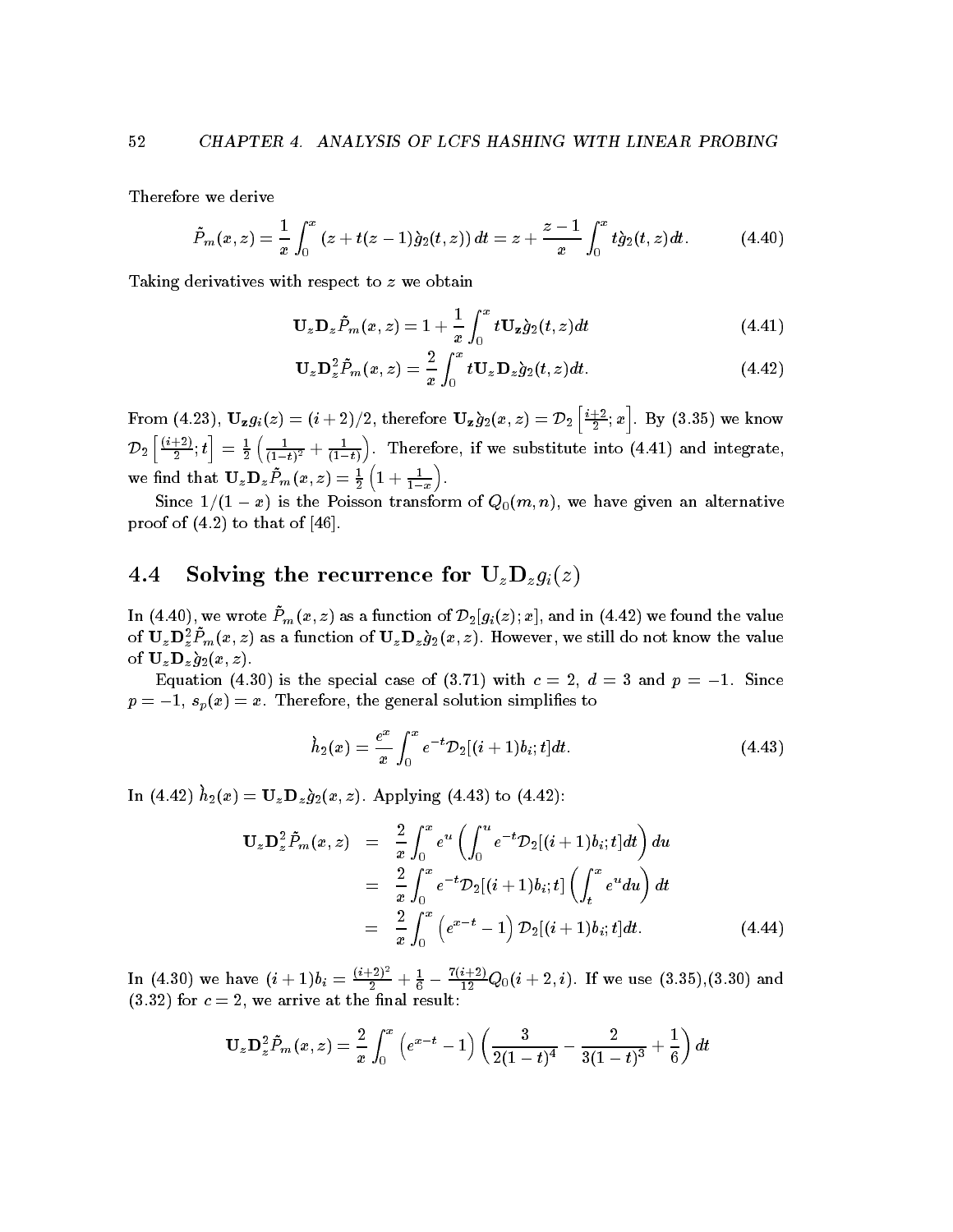$$
=\frac{1}{3(1-x)}+\frac{1}{2(1-x)^2}-\frac{1}{3}-\frac{1}{3x}(e^x-1)-\frac{e^{x-1}}{6x}(Ei(1)-Ei(1-x))\quad \ (4.45)
$$

where  $E[i(1) - E[i(1 - x)] = \int_{1}^{1}$ <u>x</u>  $\frac{e^{\epsilon}}{t}dt$ . The function  $Ei(x)$  is the exponential integral function [1]. Next we apply the inversion formulae presented in [37] to find  $\mathbf{U}_z\mathbf{D}_z^T\mathbf{F}_{m,n}(z)$ .

## **1 r** inding  $\mathbf{U}_z \mathbf{D}_z^T F_{m,n}(z)$

Since the Poisson transform is linear, we need only find the inverse of each summand of we now the inverse of the inverse of the rest three by and  $\alpha$  and  $\alpha$  and  $\alpha$ more work, we find the inverse of the other two addends. With a change of variable  $t = 1 - v$  we have  $\frac{e^{v} - 1}{2}$  $\mathbf{f}$   $\mathbf{I}$ <u>x</u>  $\frac{e^{\epsilon}}{t}dt = \frac{e^{\epsilon}}{x}\int_0^x$  $rx$  e  $x$ \_\_  $\frac{e}{1-v}dv$ . To find the inverse transform of the function  $e^{-\gamma}$  (1 – x), we may use (5.15). Then, applying formulae (5.10) and (5.14), we arrive at the relation

$$
\tilde{P}_m \left[ \frac{1}{6} \left( \frac{m+1}{m} \right)^n \frac{1}{n+1} \sum_{k=0}^n \left( \frac{m}{m+1} \right)^k Q_0(m,k); x \right]
$$
\n
$$
= \frac{e^{x-1}}{6x} (Ei(1) - Ei(1-x)) \tag{4.46}
$$

Using a similar analysis, we find the remaining inverse transform

$$
\tilde{P}_m \left[ \frac{m+1}{3(n+1)} \left( \frac{m+1}{m} \right)^n - \frac{m}{3(n+1)} ; x \right] = \frac{1}{3x} (e^x - 1), \tag{4.47}
$$

and have proven

$$
\mathbf{U}_{z} \mathbf{D}_{z}^{2} P_{m,n}(z) = \frac{1}{3} Q_{0}(m, n) + \frac{1}{2} Q_{1}(m, n) - \frac{1}{3} - \frac{m+1}{3(n+1)} \left(\frac{m+1}{m}\right)^{n} + \frac{m}{3(n+1)} - \frac{1}{6} \left(\frac{m+1}{m}\right)^{n} \frac{1}{n+1} \sum_{k=0}^{n} \left(\frac{m}{m+1}\right)^{k} Q_{0}(m, k).
$$
 (4.48)

### 4.5 Analysis of the Variance

as a consequence of Lemman and using the following the following theorem.

$$
\mathbf{V}[A_{n+1}] = \frac{1}{2}Q_1(m,n) - \frac{1}{4}Q_0^2(m,n) + \frac{1}{3}Q_0(m,n) - \frac{m+1}{3(n+1)}\left(\frac{m+1}{m}\right)^n - \frac{1}{12} + \frac{m}{3(n+1)} - \frac{1}{6}\left(\frac{m+1}{m}\right)^n \frac{1}{n+1}\sum_{k=0}^n \left(\frac{m}{m+1}\right)^k Q_0(m,k).
$$
 (4.49)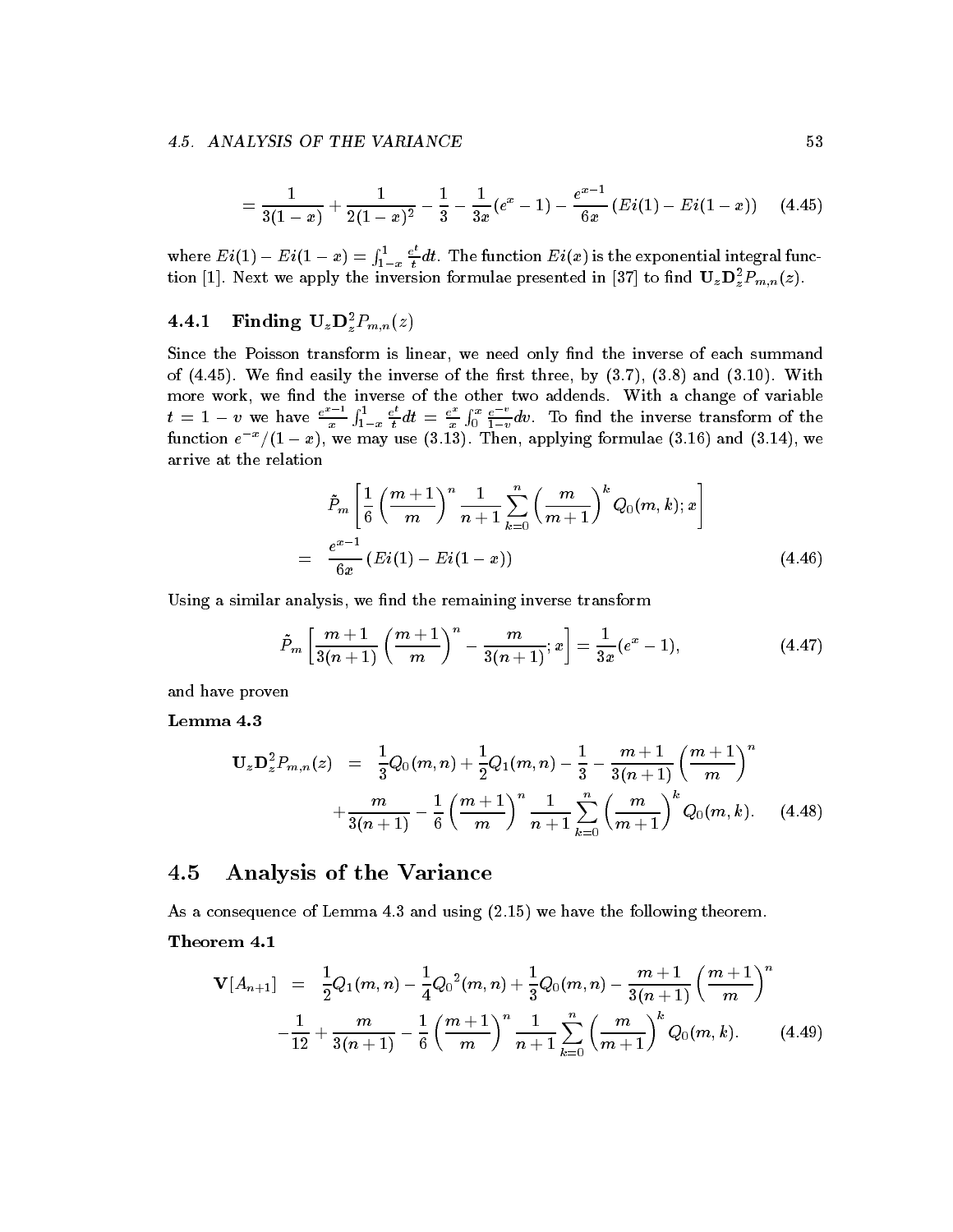If we use the approximation theorem, Theorem  $3.2$ , we have the following result for a table with n  $\mathbf{v}$  and n m elements for  $\mathbf{v}$  and n m -  $\mathbf{v}$  and n m -  $\mathbf{v}$  and n m -  $\mathbf{v}$  and n m -  $\mathbf{v}$ 

$$
\mathbf{V}[A_{\alpha m}] = \frac{1}{4(1-\alpha)^2} + \frac{1}{3(1-\alpha)} - \frac{1}{3\alpha}(e^{\alpha} - 1)
$$

$$
-\frac{e^{\alpha-1}}{6\alpha}(Ei(1) - Ei(1-\alpha)) - \frac{1}{12} + O\left(\frac{1}{m}\right)
$$
(4.50)

Now, we want to study the asymptotic behavior of the variance for a full table  $(n =$  $\mathbf{v}$  is a symptotic behavior of  $\mathbf{v}$  and  $\mathbf{v}$  is a symptotic behavior of  $\mathbf{v}$  $\mathcal{P}$  , then the only distribution of the asymptotic expansion of the asymptotic expansion of the asymptotic expansion of the asymptotic expansion of the asymptotic expansion of the asymptotic expansion of the asymptot last summand of  $V[A_m]$ . This is done in two steps. First, in Lemma 4.4, we find the asymptotic expansion of  $\frac{1}{m}\sum_{k=0}^{m-1}\ Q_0(m,k)$  up to  $o(1/\sqrt{m})$ . Then we generalize the ideas presented in this lemma to find the expansion for our original sum.

$$
\frac{1}{m}\sum_{k=1}^{m}Q_0(m,k)=\sum_{k=1}^{m}\frac{m^{\underline{k}}}{km^{\underline{k}}}=\frac{H_m}{2}+\frac{\ln 2}{2}+\frac{1}{3}\sqrt{\frac{\pi}{2m}}+o\left(\frac{1}{\sqrt{m}}\right).
$$
 (4.51)

**Proof:** In  $\begin{bmatrix} 7 \end{bmatrix}$ , Bender gives the first term of the approximation, but we would like some lower order terms. First, note that  $\frac{m\mp}{km^k}$  is a monotone decreasing function of  $k$ . So,

$$
\sum_{k=m^{7/12}}^{m} \frac{m^{\underline{k}}}{km^{\underline{k}}} = \sum_{k=m^{7/12}}^{m} \frac{m!}{k(m-k)!m^{\underline{k}}}
$$
  

$$
< m \frac{m!}{m^{7/12}(m-m^{7/12})!m^{m^{7/12}}} = O(m^{\frac{5}{12}}e^{-\frac{m^{1/6}}{2}}), \qquad (4.52)
$$

 $\sim$   $\sim$ 

that is exponentially small. Therefore, we only have to consider the sum of the first  $m^{7/12}$ terms

The sum may be rewritten as

$$
\sum_{k=1}^{m^{7/12}} \frac{m^{\underline{k}}}{km^k} = \sum_{k=1}^{m^{7/12}} \frac{1}{k} \prod_{j=0}^{k-1} \left(1 - \frac{j}{m}\right) = \sum_{k=1}^{m^{7/12}} \frac{1}{k} e^{\left(\sum_{j=0}^{k-1} \ln\left(1 - \frac{j}{m}\right)\right)}
$$

$$
= \sum_{k=1}^{m^{7/12}} \frac{1}{k} e^{-\left(\sum_{j=0}^{k-1} \sum_{i=i}^{\infty} \frac{1}{i} \left(\frac{j}{m}\right)^i\right)} = \sum_{k=1}^{m^{7/12}} \frac{1}{k} e^{-\left(\sum_{i=1}^{\infty} \frac{1}{i m^i} \sum_{j=0}^{k-1} j^i\right)}
$$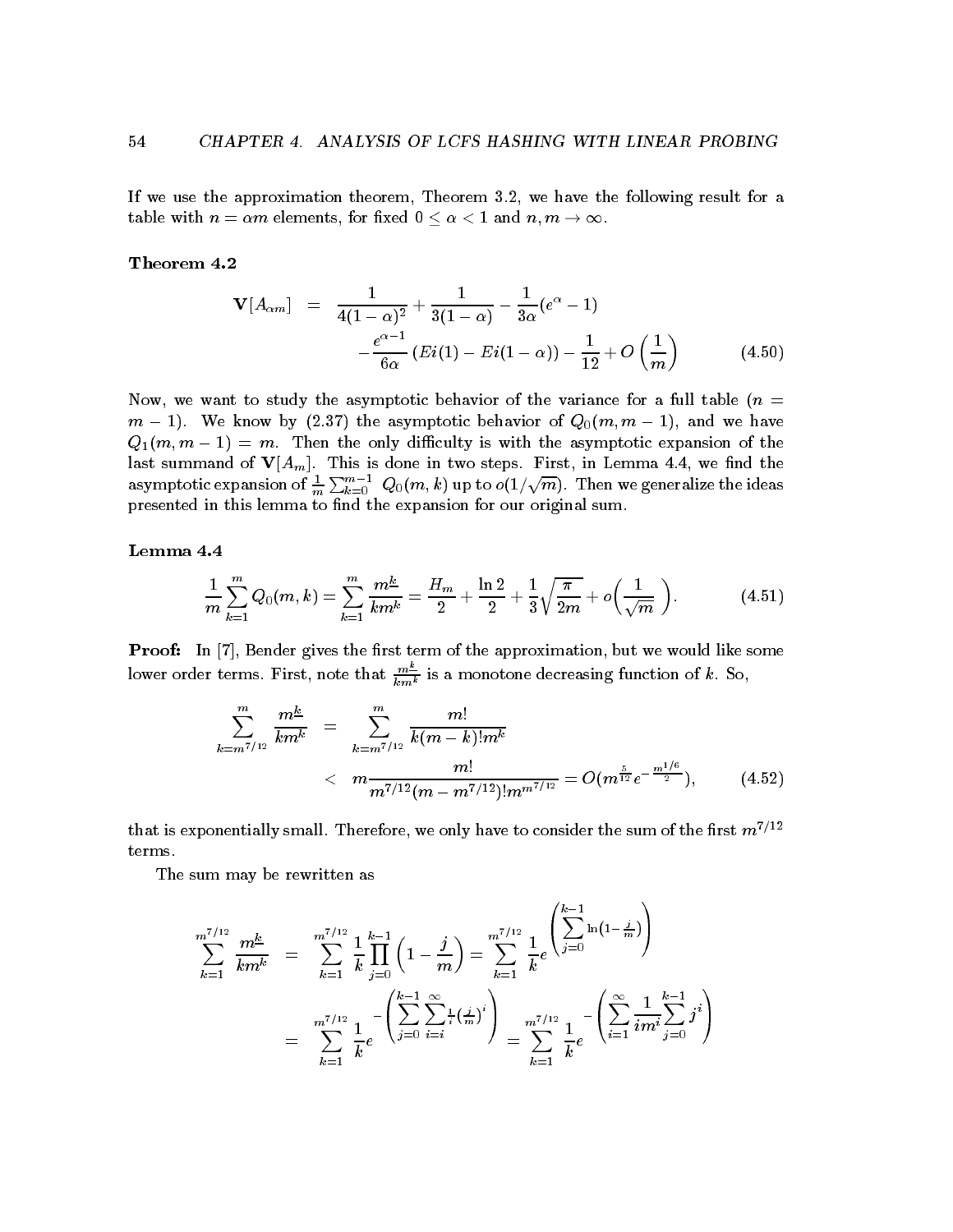$$
= \sum_{k=1}^{m^{7/12}} \frac{1}{k} \prod_{i=1}^{\infty} e^{-\frac{1}{im^i} \sum_{j=0}^{k-1} j^i}
$$
 (4.53)

If we use formulae (2.0) and (2.1) and the asymptotic expansion of  $e^{\pi}$ , we have

$$
\sum_{k=1}^{m^{7/12}} \frac{1}{k} \prod_{i=1}^{\infty} e^{-\frac{1}{im^{t}}} \sum_{j=0}^{k-1} j^{i} = \sum_{k=1}^{m^{7/12}} \frac{1}{k} e^{-k^{2}/2m} e^{k/2m} e^{-k^{3}/6m^{2}} \left( 1 + O\left(\frac{k^{2}}{m^{2}} + \frac{k^{4}}{m^{3}} + \frac{k^{6}}{m^{4}}\right) \right)
$$
  
\n
$$
= \sum_{k=1}^{m^{7/12}} \frac{e^{-k^{2}/2m}}{k} \left( 1 + \frac{k}{2m} \right) \left( 1 - \frac{k^{3}}{6m^{2}} \right)
$$
  
\n
$$
= \sum_{k=1}^{m^{7/12}} \frac{e^{-k^{2}/2m}}{k} \left( 1 + \frac{k}{2m} \right) \left( 1 - \frac{k^{3}}{6m^{2}} \right) O\left(\frac{k^{2}}{m^{2}} + \frac{k^{4}}{m^{3}} + \frac{k^{6}}{m^{4}}\right)
$$
  
\n
$$
= \sum_{k=1}^{m^{7/12}} \frac{e^{-k^{2}/2m}}{k} + \sum_{k=1}^{m^{7/12}} \frac{e^{-k^{2}/2m}}{2m} - \sum_{k=1}^{m^{7/12}} \frac{k^{2}e^{-k^{2}/2m}}{6m^{2}} + \sum_{k=1}^{m^{7/12}} e^{-k^{2}/2m} O\left(\frac{k}{m^{2}} + \frac{k^{3}}{m^{3}} + \frac{k^{5}}{m^{4}}\right).
$$
 (4.54)

The Euler-Maclaurin summation formula can be used to find good estimates for  $(4.54)$ . This formula is

$$
\sum_{a \leq k < b} f(k) = \int_{a}^{b} f(x) dx - \frac{1}{2} f(x) \Big|_{a}^{b} + \sum_{k=1}^{r} \frac{B_{2k}}{(2k)!} f^{(2k-1)}(x) \Big|_{a}^{b}
$$

$$
+ O((2\pi)^{-2r}) \int_{a}^{b} |f^{2r}(x)| dx.
$$
(4.55)

We may see that the contribution of the contribution of the last sum in  $\mathcal{N}$  is  $\mathcal{N}$  and therefore we were wellneed only examine the first three sums.

The first sum can be rewritten as

$$
\sum_{k=1}^{m^{7/12}} \frac{e^{-k^2/2m}}{k} = \sum_{k=1}^{m^{7/12}} \frac{e^{-k^2/2m} - 1}{k} + \sum_{k=1}^{m^{7/12}} \frac{1}{k}.
$$
 (4.56)

The first sum can be approximated by an integral, and the second sum gives us the harmonic numbers Using - we apply the EulerMaclaurin formula to the rst sum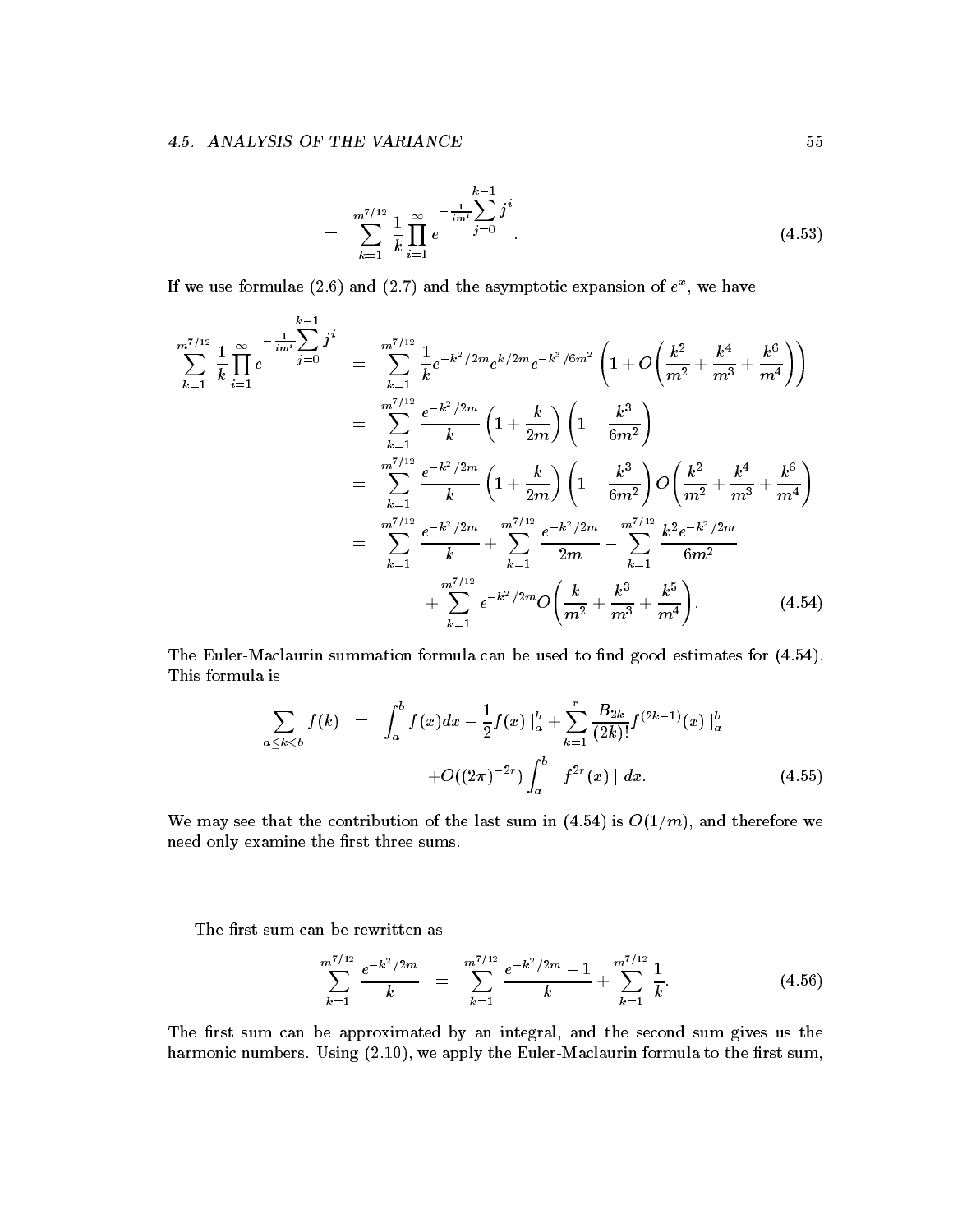giving

$$
\sum_{k=1}^{m^{7/12}} \frac{e^{-k^2/2m} - 1}{k} + \sum_{k=1}^{m^{7/12}} \frac{1}{k} = \left( \frac{-1}{12} \ln m - \frac{\gamma}{2} + \frac{\ln 2}{2} + O\left(\frac{1}{m^{7/12}}\right) \right) + \left( \frac{7}{12} \ln m \right) + \gamma + O\left(\frac{1}{m^{7/12}}\right) = \frac{1}{2} (\ln m) + \gamma + \ln 2) + O\left(\frac{1}{m^{7/12}}\right) = \frac{H_n}{2} + \frac{\ln 2}{2} + o\left(\frac{1}{\sqrt{m}}\right).
$$
(4.57)

We apply the Euler-Maclaurin formula to the other two sums and find:

$$
\sum_{k=1}^{m^{7/12}} \frac{e^{-k^2/2m}}{2m} = \frac{1}{2} \sqrt{\frac{\pi}{2m}} + O\left(\frac{1}{n}\right)
$$
 (4.58)

and

$$
-\sum_{k=1}^{m^{7/12}} \frac{k^2 e^{-k^2/2m}}{6m^2} = -\frac{1}{6} \sqrt{\frac{\pi}{2m}} + O\left(\frac{1}{n}\right).
$$
 (4.59)

The lemma follows from  $(4.57)$ ,  $(4.58)$  and  $(4.59)$ .  $QED$ 

$$
\sum_{k=0}^{m-1} \left( \frac{m}{m+1} \right)^k Q_0(m,k) = \frac{m}{e} \left( \frac{H_m}{2} + \frac{\ln 2}{2} + Ei(1) - \gamma - \frac{2}{3} \sqrt{\frac{\pi}{2m}} \right) + o\left( \frac{1}{\sqrt{m}} \right).
$$

Proof: The key ideas are similar to those used to prove Lemma 4.4. We use the following well known generating function

$$
\frac{1}{(1+z)^k} = \sum_{n\geq 0} (-1)^n \binom{n+k-1}{n} z^n.
$$
 (4.60)

The definition of  $Q_0(m, k)$  can be used to rewrite the sum

$$
\sum_{k=0}^{m-1} \left(\frac{m}{m+1}\right)^k \frac{Q_0(m,k)}{m} = \frac{1}{m} \sum_{k=0}^{m-1} \frac{1}{(1+1/m)^k} \sum_{i=0}^k \frac{k^i}{m^i}
$$

$$
= \frac{1}{m} \sum_{i=0}^{m-1} \frac{i!}{m^i} \sum_{k=i}^{m-1} {k \choose i} \frac{1}{(1+1/m)^k}
$$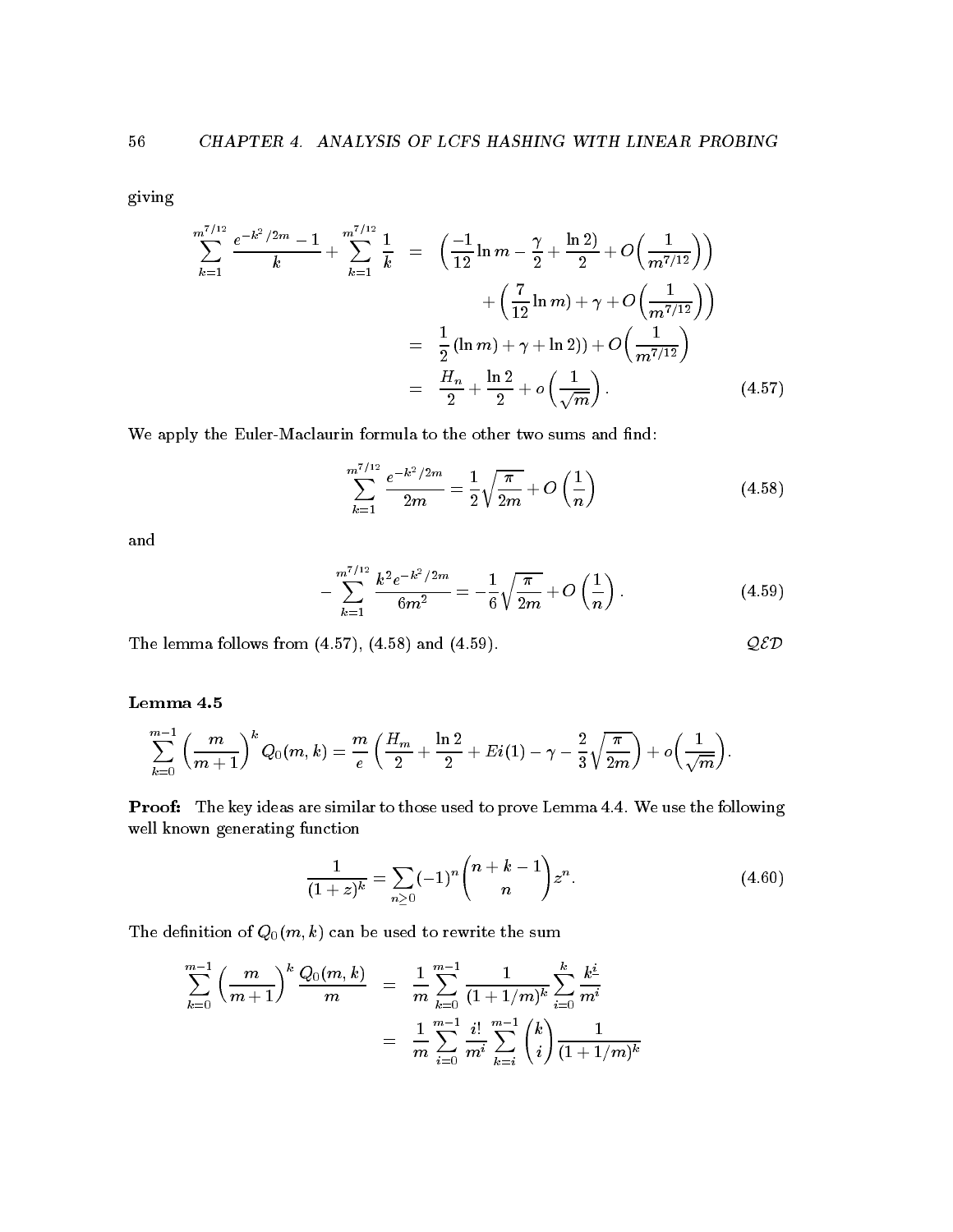$$
= \frac{1}{m} \sum_{i=0}^{m-1} \frac{i!}{m^i} \sum_{k=i}^{m-1} {k \choose i} \sum_{r \ge 0} {r+k-1 \choose r} \frac{(-1)^r}{m^r}
$$
  

$$
= \frac{1}{m} \sum_{r \ge 0} \frac{(-1)^r}{m^r} \sum_{i=0}^{m-1} \frac{i!}{m^i} \sum_{k=i}^{m-1} {r+k-1 \choose r} {k \choose i}. \quad (4.61)
$$

Now, we find the value of the innermost sum. We have

$$
\sum_{k=i}^{m-1} {k+r-1 \choose r} k^{\underline{i}} = \frac{(i+r-1)!}{r!} \sum_{k=i}^{m-1} k {k+r-1 \choose i+r-1}
$$
\n
$$
= \frac{(i+r-1)!}{r!} \sum_{k=i}^{m-1} (k+r-r) {k+r-1 \choose i+r-1}
$$
\n
$$
= \frac{(i+r-1)!}{r!} (i+r) \sum_{k=i}^{m-1} {k+r \choose i+r} - r \sum_{k=i}^{m-1} {k+r-1 \choose i+r-1}
$$
\n
$$
= \frac{(i+r-1)!}{r!} (i+r) {m+r \choose i+r+1} - r {m+r-1 \choose i+r}
$$
\n
$$
= a_r(i,m) - a_{r-1}(i,m), \qquad (4.62)
$$

where

$$
a_r(i,m) = i!(i,r)\binom{m+r}{i+r+1} = (m,r)\frac{m^{i+1}}{i+r+1}.
$$
\n(4.63)

Defining

$$
b_r(m) \equiv (m,r)m \sum_{i=1}^m \frac{m^{\underline{i}}}{(i+r)m^{\underline{i}}} \qquad (4.64)
$$

$$
b_{-1}(m) \equiv 0, \qquad (4.65)
$$

and using we may rewrite - as

$$
\frac{1}{m} \sum_{r \geq 0} \frac{(-1)^r}{m^r} \sum_{i=0}^{m-1} \frac{i!}{m^i} \sum_{k=i}^{m-1} {r+k-1 \choose r} {k \choose i} = \frac{1}{m} \sum_{r \geq 0} \frac{(-1)^r}{m^r} (b_r(m) - b_{r-1}(m))
$$
\n
$$
= \frac{1}{m} \left(1 + \frac{1}{m}\right) \sum_{r \geq 0} \frac{(-1)^r}{m^r} b_r(m) = \left(1 + \frac{1}{m}\right) \sum_{r \geq 0} \frac{(-1)^r}{m^r} (m, r) \sum_{i=1}^m \frac{m^i}{(i+r)m^i}
$$
\n
$$
= \left(1 + \frac{1}{m}\right) \sum_{r \geq 0} \frac{(-1)^r (m+r)^r}{m^r r!} \sum_{i=1}^m \frac{m^i}{(i+r)m^i}.
$$
\n(4.66)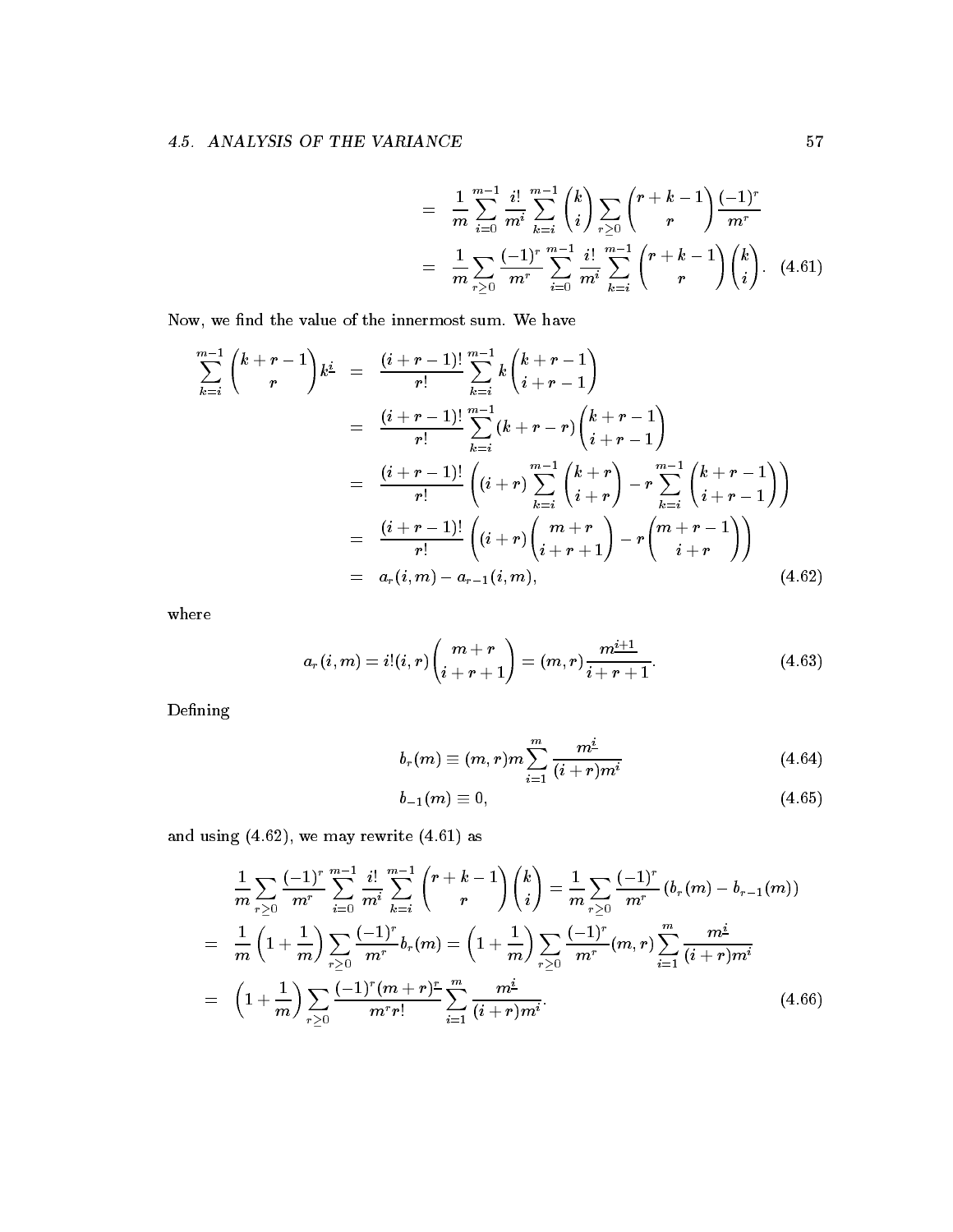Equation (4.66) is simplified by discarding terms known to be  $o(1/\sqrt{m})$ . First we know that - lnm o-m and therefore we can discard all the terms for r - ln m Then for  $r \leq \ln m$ , we know that  $(m+r) = m + O(r^+ m^-)$ . and so  $(m+r) - m^- = 1 + O(r^+ / m)$ . Now, if we use Lemma 4.4, as  $r \geq 0$ , the innermost sum of  $(4.66)$  is  $O(\ln m)$ . Therefore we have

$$
\frac{m+1}{m} \sum_{r\geq 0} \frac{(-1)^r (m+r)^r}{m^r r!} \sum_{i=1}^m \frac{m^i}{(i+r)m^i}
$$
\n
$$
= \sum_{r=0}^{\ln m} \frac{(-1)^r (m+r)^r}{m^r r!} \sum_{i=1}^m \frac{m^i}{(i+r)m^i} + o\left(\frac{1}{m}\right)
$$
\n(4.67)

$$
= \sum_{r=0}^{\ln m} \frac{(-1)^r}{r!} \sum_{i=1}^m \frac{m^i}{(i+r)m^i} + O\left(\frac{\ln m}{m}\right) \tag{4.68}
$$

$$
= \sum_{r=0}^{\ln m} \frac{(-1)^r}{r!} \sum_{i=1}^{m^{7/12}} \frac{m^i}{(i+r)m^i} + O\left(\frac{\ln m}{m}\right).
$$
 (4.69)

We continue with a line of reasoning similar to the proof of Lemma  $4.4$ . We may check that if  $r = O(\ln m)$ , then all the expansions given by the Euler-Maclaurin formula are exactly the same for all the terms up to  $O(1/\sqrt{m})$ . This is the main reason to bound the sum up to  $\ln m$  terms. Hence, we have the following derivation, where the equalities are up to  $o(1/\sqrt{m})$  (we omit this term, so the text is more readable)

$$
\sum_{r=0}^{\ln m} \frac{(-1)^r}{r!} \sum_{i=1}^{m^{7/12}} \frac{m^i}{(i+r)m^i} = \sum_{r=0}^{\ln m} \frac{(-1)^r}{r!} \sum_{k=1}^{m^{7/12}} \frac{1}{k+r} e^{-k^2/2m} e^{k/2m} e^{-k^3/6m^2} =
$$
\n
$$
\sum_{r=0}^{\ln m} \frac{(-1)^r}{r!} \sum_{k=1}^{m^{7/12}} \frac{1}{k+r} e^{-\frac{(k+r)^2}{2m}} e^{\frac{(2r+1)(k+r)}{2m}} e^{-\frac{(k+r)^3}{6m^2}} =
$$
\n
$$
\sum_{r=0}^{\ln m} \frac{(-1)^r}{r!} \sum_{k=1}^{m^{7/12}} \frac{1}{k+r} e^{-\frac{(k+r)^2}{2m}} \left(1 + \frac{(2r+1)(k+r)}{2m}\right) \left(1 - \frac{(k+r)^3}{6m^2}\right) =
$$
\n
$$
\sum_{r=0}^{\ln m} \frac{(-1)^r}{r!} \left(\sum_{k=1}^{m^{7/12}} \frac{e^{-\frac{(k+r)^2}{2m}}}{(k+r)} + (2r+1) \sum_{k=1}^{m^{7/12}} \frac{e^{-\frac{(k+r)^2}{2m}}}{2m} - \sum_{k=1}^{m^{7/12}} \frac{(k+r)^2 e^{-\frac{(k+r)^2}{2m}}}{6m^2}\right) =
$$
\n
$$
\sum_{r=0}^{\ln m} \frac{(-1)^r}{r!} \left(\sum_{k=r+1}^{m^{7/12}} \frac{e^{-k^2/2m}}{k} + (2r+1) \sum_{k=r+1}^{m^{7/12}} \frac{e^{-k^2/2m}}{2m} - \sum_{k=r+1}^{m^{7/12}} \frac{k^2 e^{-k^2/2m}}{6m^2}\right) =
$$
\n
$$
\sum_{r=0}^{\ln m} \frac{(-1)^r}{r!} \left(\sum_{k=r+1}^{m^{7/12}+r} \frac{e^{-k^2/2m} - 1}{k} + \sum_{k=r+1}^{m^{7/12}+r} \frac{1}{k} + (2r+1) \sum_{k=r+1}^{m^{7/12
$$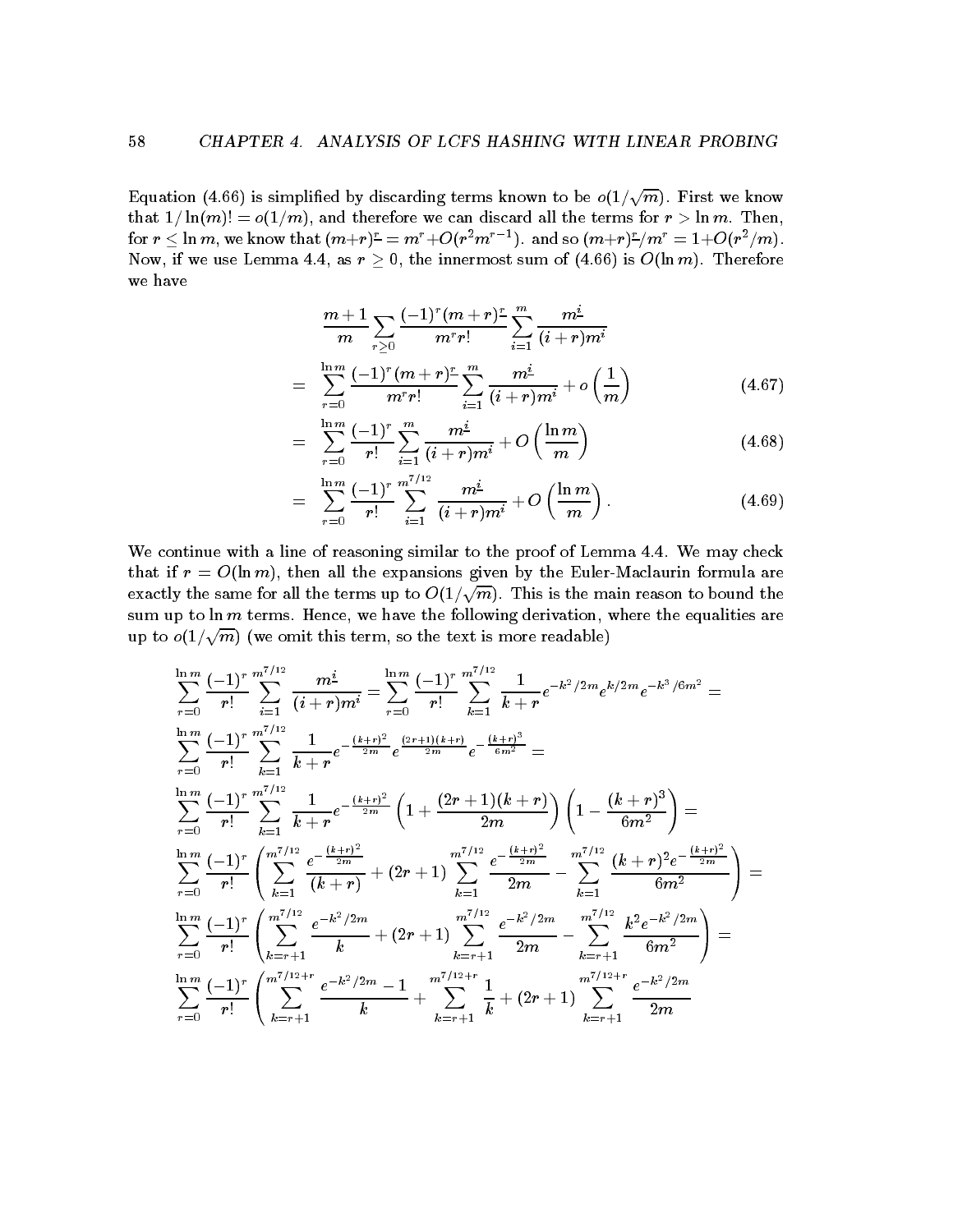$$
-\sum_{k=r+1}^{m^{7/12+r}} \frac{k^2 e^{-k^2/2m}}{6m^2} =
$$
\n
$$
\sum_{r=0}^{\ln m} \frac{(-1)^r}{r!} \left( \left( -\frac{\ln m}{12} - \frac{\gamma}{2} + \frac{\ln 2}{2} \right) + \left( \frac{7}{12} \ln m + \gamma - H_r \right) \right. \\
\left. + \left( \frac{2r+1}{4} \sqrt{\frac{2\pi}{m}} \right) - \left( \frac{1}{12} \sqrt{\frac{2\pi}{m}} \right) \right) =
$$
\n
$$
\sum_{r=0}^{\ln m} \frac{(-1)^r}{r!} \left( \left( \frac{H_m}{2} + \frac{\ln 2}{2} + \frac{1}{3} \sqrt{\frac{\pi}{2m}} \right) + \left( r \sqrt{\frac{\pi}{2m}} - H_r \right) \right) =
$$
\n
$$
\sum_{r=0}^{\ln m} \frac{(-1)^r}{r!} \left( \frac{H_m}{2} + \frac{\ln 2}{2} - \frac{2}{3} \sqrt{\frac{\pi}{2m}} \right) - \sum_{r=1}^{\ln m} \frac{(-1)^r H_r}{r!} =
$$
\n
$$
\frac{1}{e} \left( \frac{H_m}{2} + \frac{\ln 2}{2} - \frac{2}{3} \sqrt{\frac{\pi}{2m}} \right) - \sum_{r=1}^{\infty} \frac{(-1)^r H_r}{r!} + O\left( \frac{1}{\ln(m)!} \right) =
$$
\n
$$
\frac{1}{e} \left( \frac{H_m}{2} + \frac{\ln 2}{2} - \frac{2}{3} \sqrt{\frac{\pi}{2m}} - \gamma + E_i(1) \right).
$$
\n(4.70)

The last equation requires some explanation. If we define  $H(z)=\sum_{k\geq 1} H_k z^k/k!$ , then we must find H(-1). It is easy to check that  $z-\frac{z}{\partial z} = zH(z) + e^{z} - 1$ . Solving the differential  $\begin{array}{ccc} \hbox{1} & \hbox{1} & \hbox{1} \end{array}$  $\mathcal{Q}\mathcal{E}\mathcal{D}$ From Theorem - and Lemma we have

$$
\mathbf{V}[A_m] = \frac{4 - \pi}{8}m + \frac{\sqrt{2\pi m}}{4} - \frac{1}{12}H_m + \left(\frac{1}{9} - \frac{\ln 2}{12} - \frac{\pi}{48} - \frac{Ei(1)}{6} - \frac{e}{3} + \frac{\gamma}{6}\right) + \frac{181}{2160}\sqrt{\frac{2\pi}{m}} + o\left(\frac{1}{\sqrt{m}}\right),
$$
\n(4.71)

Comparing with  $(4.8)$ , we have shown that for a full table, the last-come-first-served heuristic on a linear probing hash table achieves the optimal variance for the distribution of successful searches, up to lower order terms.

### 4.6 Analysis of the Standard Linear Probing Hashing Algorithm

In a footnote  $([46, p.529])$ , D.E. Knuth acknowledges that the standard linear probing hashing was the first nontrivial algorithm he had ever analyzed satisfactorily. He did this analysis in - this contract and this algorithm was done and the radial was done that the contract of the by Konheim and Weiss in - In this section we present a dierent analysis of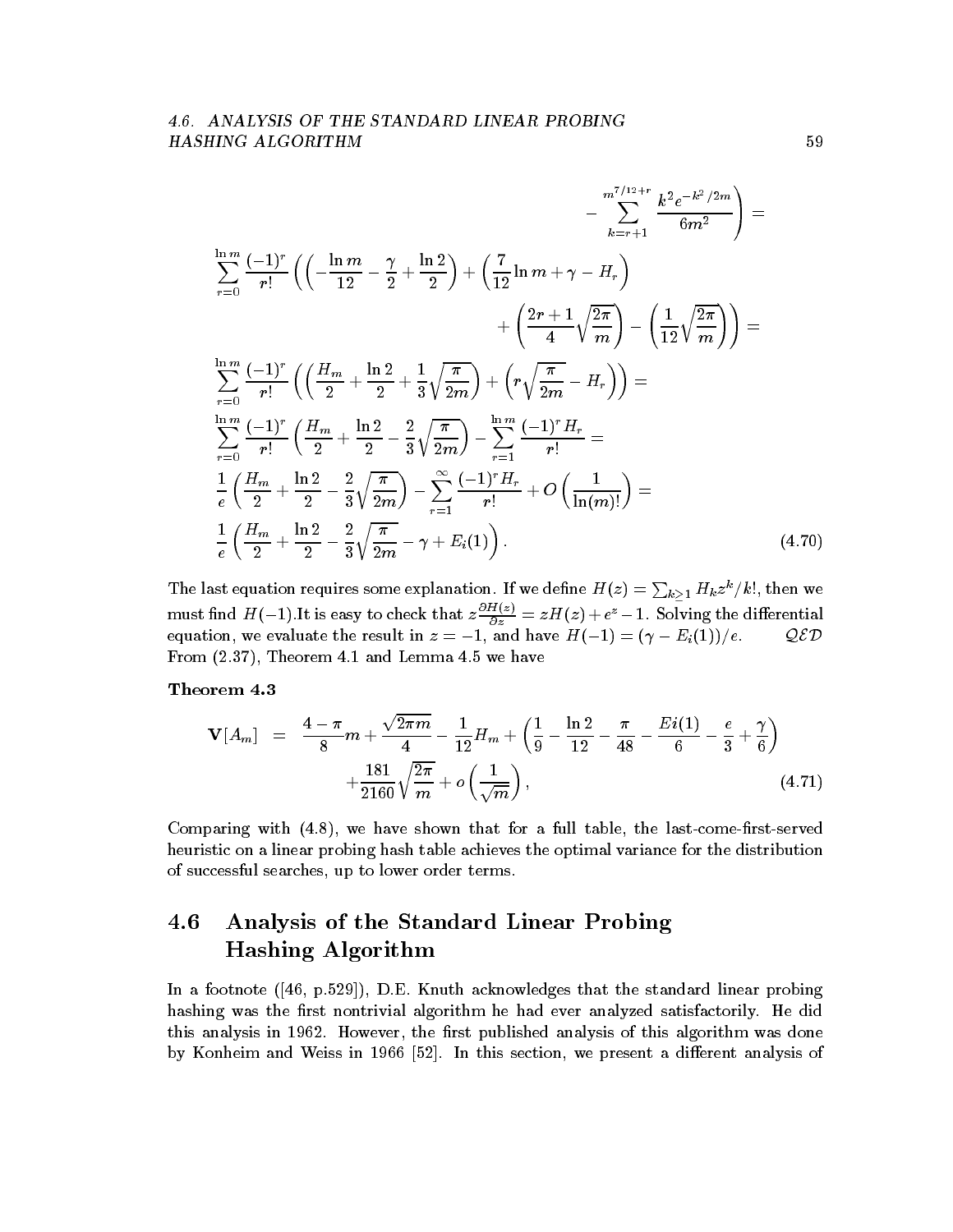this algorithm, based on similar ideas as those used to analyze the LCFS linear probing algorithm

We define  $P_{m,n}(z)$  as the probability generating function for the cost for searching  $\bullet$ in a there is size m with  $\alpha$  , a triangular distribution instruments in section - we have  $\alpha$ PmPmnz # x D-Pn-nz # x Therefore we only have to study Pn-nz 

There are two cases as indicated in Figure 4.4.



Figure 4.4:

In case  $a$ ), we insert  $\bullet$ . There are  $(\kappa + 1)^+$  - ways of creating a table of size  $\kappa + 1$ , with  $k$  elements inserted in such a way that the last location is empty. Similarly, there are  $(n - k + 1)$  are ways of creating a table of size  $n - k + 1$ , with  $n - k$  elements inserted in suchaway that the last location is empty Since can hash into any of the first  $n-k$  locations of the cluster, the cost for inserting  $\bullet$  will be  $\sum_{i=0}^{n-\kappa}z^{j+1}.$  Since we are working with probability generating functions, we have to divide by the normalization factor ( $n + 2$ ) ( $n + 1$ ), as there are ( $n + 2$ ) ways of inserting  $n$  elements in a table of size n die regeleërde aandere are n die regeleërde van die regeleërde van die voorbeelde van die voorbeelde van die have

$$
P_{n+2,n}(z) \sim \sum_{k\geq 0} {n \choose k} \frac{(k+1)^{k-1}(n-k+1)^{n-k-1}}{(n+2)^n(n+1)} \sum_{0 \leq j \leq n-k} z^{j+1}.
$$
 (4.72)

in case of the element inserted is not a theoretical inserted it does not see  $\pi$ increase. There are  $(n + 2)$  places where the new element can hash. There are  $(k + 1)^{n - 1}$ ways of creating a table of size k elements inserted inserted inserted in such a table of such a table of such last location is empty There are n k - nk n k Pkz ways to create a table of size  $\alpha$  ,  $\alpha$  is the cost of the cost of the cost of the cost of the cost of the cost of the cost of the retrieving in suchaway that the last location of the table is empty Then for case b we have

$$
P_{n+2,n}(z) \sim (n+2) \sum_{k \geq 0} {n \choose k} \frac{(k+1)^{k-1}(n-k+1)^{n-k-1}}{(n+2)^n(n+1)} (n-k) P_{n-k-1}.
$$
 (4.73)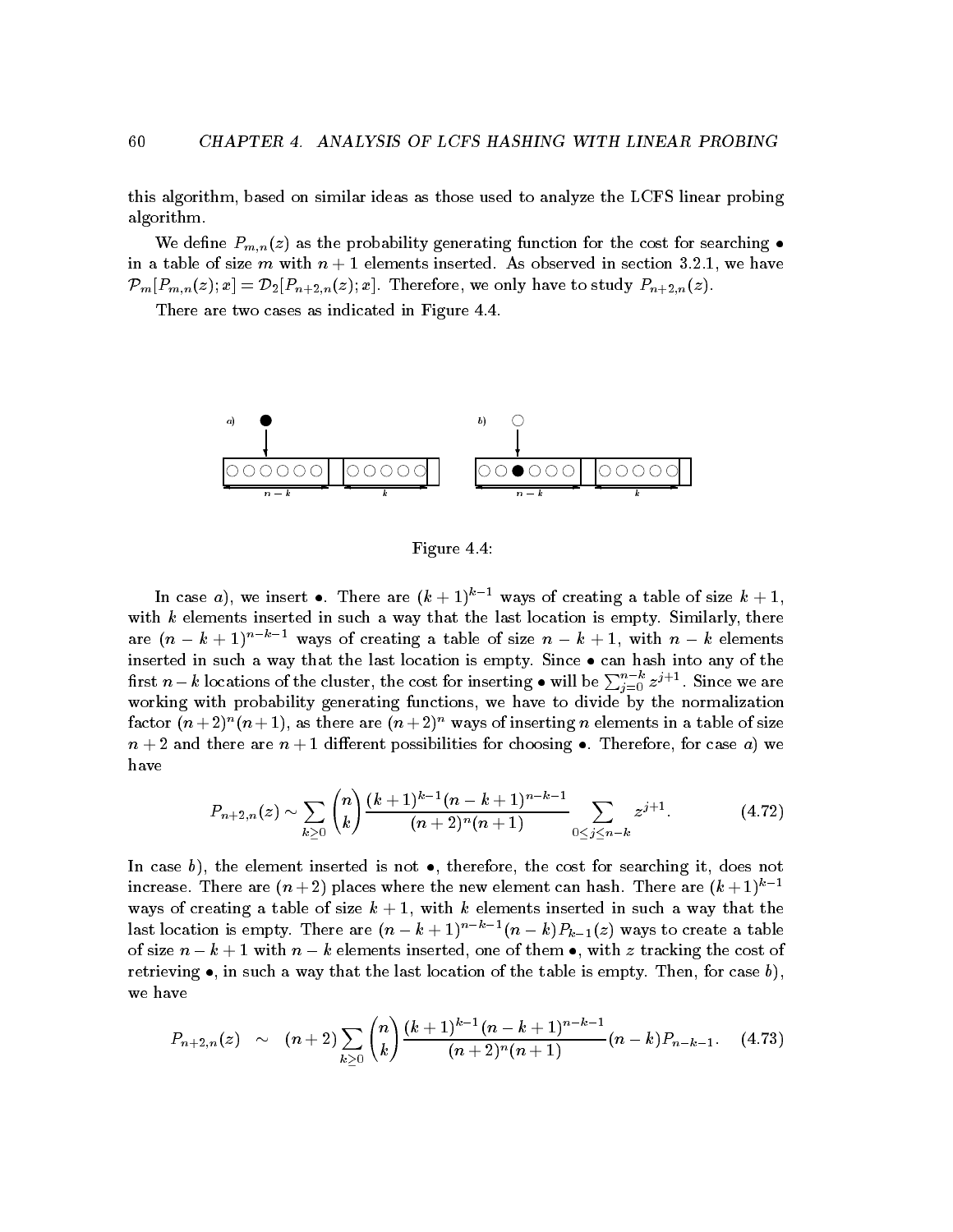# HASHING ALGORITHM 61

Adding  $(4.72)$  and  $(4.73)$ , we find

$$
P_{n+2,n}(z) = \frac{1}{(n+2)^n(n+1)} \sum_{k\geq 0} {n \choose k} (k+1)^{k-1} (n-k+1)^{n-k-1} \sum_{0 \leq j \leq n-k} z^{j+1} + \frac{(n+2)}{(n+2)^n(n+1)} \sum_{k\geq 0} {n \choose k} (k+1)^{k-1} (n-k+1)^{n-k-1} (n-k) P_{n-k-1}(z).
$$

 $B_n(z) = \sum_{k>0} {n \choose k} (k+1)^{k-1} (n-k+1)^{n-k-1} \sum_{j=0}^{n-k} z^{j+1}$ . By (3.77) we have  $\mathcal{D}_2[P_{n+2,n}(z);x]$  $= \frac{1}{x} \int_0^x {\cal D}_2[(n+1) B_n(z); t] dt.$ 

Since we need  $\mathbf{U}_z \mathbf{D}_z \mathbf{D}_z [F_{n+2,n}(z); x]$  and  $\mathbf{U}_z \mathbf{D}_z \mathbf{D}_z \mathbf{D}_z [F_{n+2,n}(z); x]$ , then we have to find the values of  $\mathbf{U}_z \mathbf{D}_z \mathcal{D}_2[(n+1)B_n(z);x]$  and  $\mathbf{U}_z \mathbf{D}_z^- \mathcal{D}_2[(n+1)B_n(z);x]$ . If we differentiate  $\Box$  and  $\Box$ 

$$
\mathbf{U}_{z}\mathbf{D}_{z}(n+1)B_{n}(z) = \frac{1}{(n+2)^{n}}\sum_{k\geq 0} {n \choose k} (k+1)^{k-1}(n-k+1)^{n-k-1}\sum_{j=0}^{n-k} (j+1)
$$
  

$$
= \frac{1}{2(n+2)^{n}}\sum_{k\geq 0} {n \choose k} (k+1)^{k-1}(n-k+1)^{n-k+1}
$$
  

$$
+ \frac{1}{2(n+2)^{n}}\sum_{k\geq 0} {n \choose k} (k+1)^{k-1}(n-k+1)^{n-k}
$$
  

$$
= \frac{1}{2}Q_{1}(n+2,n)+\frac{1}{2}.
$$
 (4.74)

Using  $(3.30)$  and  $(3.32)$  we have

$$
\mathcal{D}_2\left[\frac{1}{2}Q_1(n+2,n)+\frac{1}{2};x\right]=\frac{1}{2(1-x)^2}+\frac{1}{2},\qquad(4.75)
$$

and then

$$
\mathbf{U}_{z}\mathbf{D}_{z}\mathcal{P}_{m}[P_{m,n}(z);x] = \mathbf{U}_{z}\mathbf{D}_{z}\mathcal{D}_{2}[P_{n+2,n}(z);x]
$$
(4.76)

$$
= \frac{1}{2x} \int_0^x \left( \frac{1}{(1-t)^2} + 1 \right) dt \tag{4.77}
$$

$$
= \frac{1}{2} \left( \frac{1}{1-x} + 1 \right). \tag{4.78}
$$

So by and - we nd

$$
\mathbf{E}[A_{n+1}] = \frac{1}{2}(1 + Q_0(m, n))
$$
\n(4.79)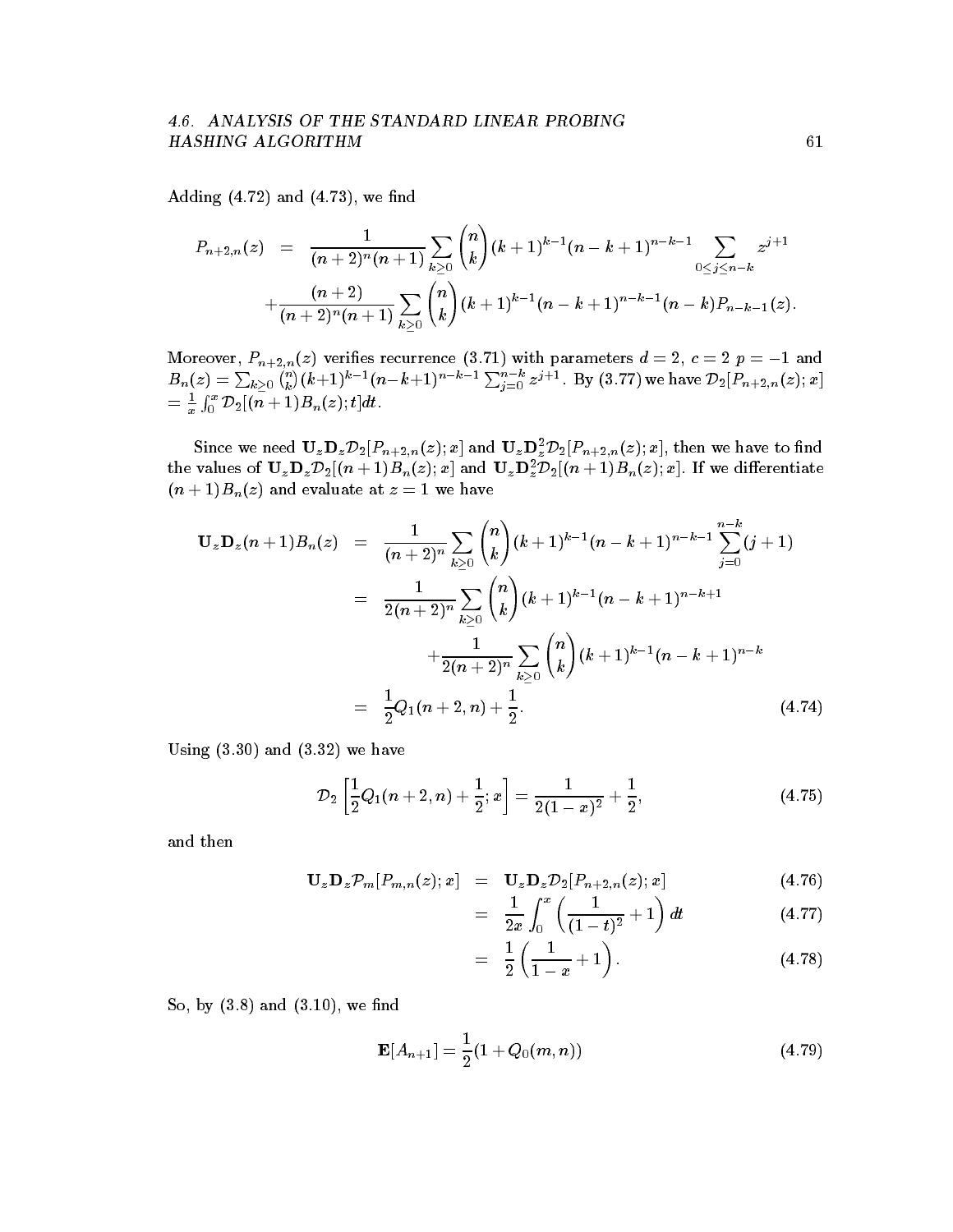as expected

With respect to the second moment, we find

$$
\begin{array}{lcl} \mathbf{U}_z\mathbf{D}_z^2\mathcal{D}_2[(n+1)B_n(z);x] & = & \displaystyle \frac{1}{3(n+2)^n}\sum_{k\geq 0} \binom{n}{k}(k+1)^{k-1}(n-k+1)^{n-k+2} \\ \\ & & \displaystyle -\frac{1}{3(n+2)^n}\sum_{k\geq 0} \binom{n}{k}(k+1)^{k-1}(n-k+1)^{n-k} \\ \\ & = & \displaystyle \frac{(n+2)^2-2(n+2)Q_0(n+2,n)+Q_2(n+2,n)-1}{3}. \end{array}
$$

Then, by  $(3.30)$  and  $(3.32)$  we arrive at

$$
\mathcal{D}_2\left[\frac{1}{3}\left((n+2)^2-2(n+2)Q_0(n+2,n)+Q_2(n+2,n)\right)-\frac{1}{3};x\right]
$$
  
=  $\frac{1}{3}\left(\frac{3}{(1-x)^4}-\frac{2}{(1-x)^3}-1\right)$ , (4.80)

and therefore

$$
\mathbf{U}_{z}\mathbf{D}_{z}^{2}\mathcal{P}_{m}[P_{m,n}(z);x] = \mathbf{U}_{z}\mathbf{D}_{z}^{2}\mathcal{D}_{2}[P_{n+2,n}(z);x] \qquad (4.81)
$$

$$
= \frac{1}{3x} \int_0^x \left( \frac{3}{(1-t)^4} - \frac{2}{(1-t)^3} - 1 \right) dt \tag{4.82}
$$

$$
= \frac{1}{3} \left( \frac{1}{(1-x)^3} - 1 \right). \tag{4.83}
$$

Finally by and - we have

$$
\mathbf{U}_{z}\mathbf{D}_{z}^{2}P_{m,n}(z)=\frac{1}{3}(Q_{2}(m,n)-1), \qquad (4.84)
$$

and as a consequence, we obtain

$$
\mathbf{V}[A_n] = \frac{1}{3} (Q_2(m,n)-1) + \frac{1}{2} (Q_0(m,n)+1) - \left(\frac{1}{2} (Q_0(m,n)+1)\right)^2
$$
  
= 
$$
\frac{1}{3} Q_2(m,n) - \frac{Q_0^2(m,n)}{4} - \frac{1}{12}.
$$
 (4.85)

as we know from [46, 35].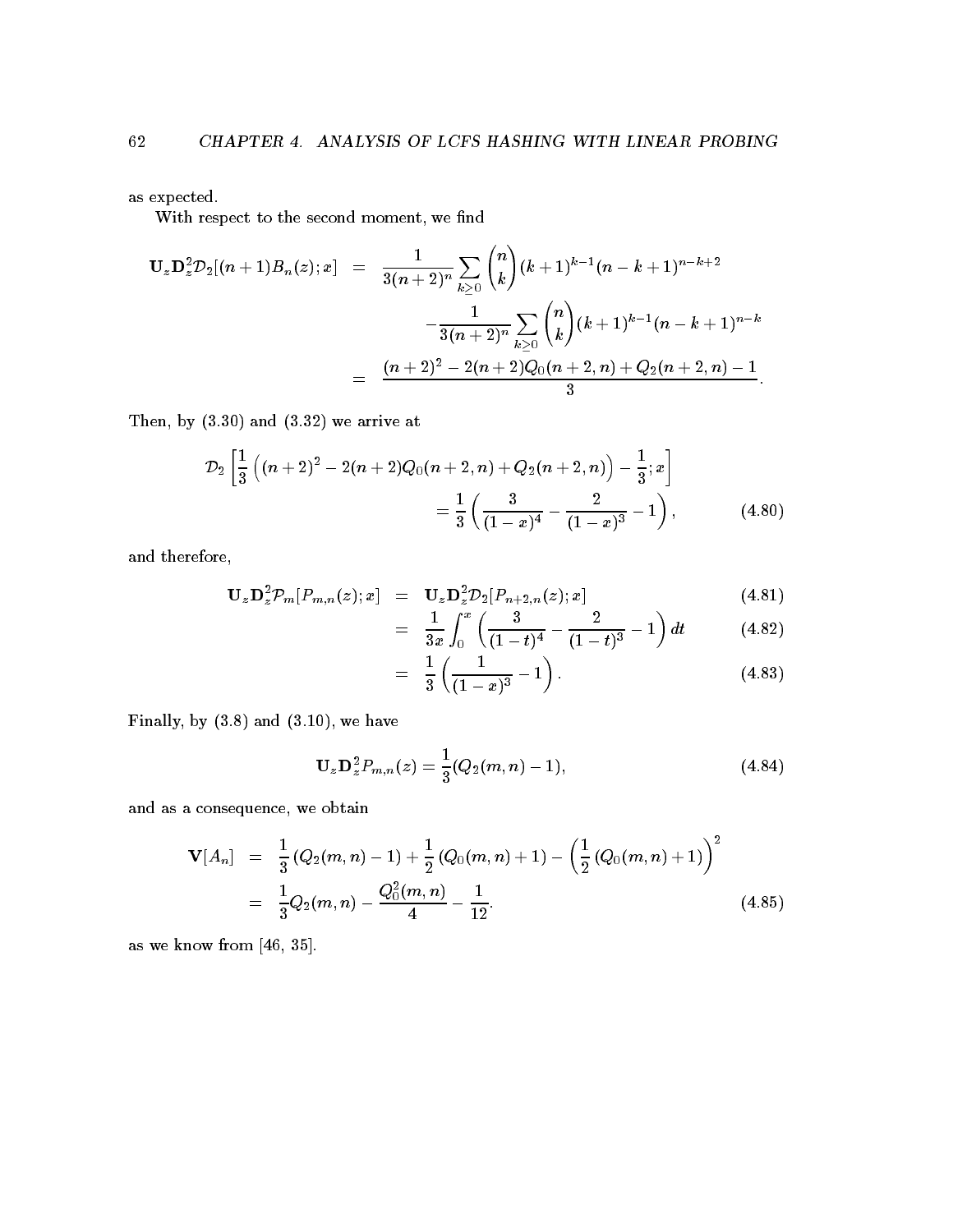# Chapter 5

# Linear Probing Hashing with Buckets

While I was kissing Manuelita, she said: "When daddy is with me, he will kiss me. However, while he is in Canada, I will kiss the moon and he will also kiss her".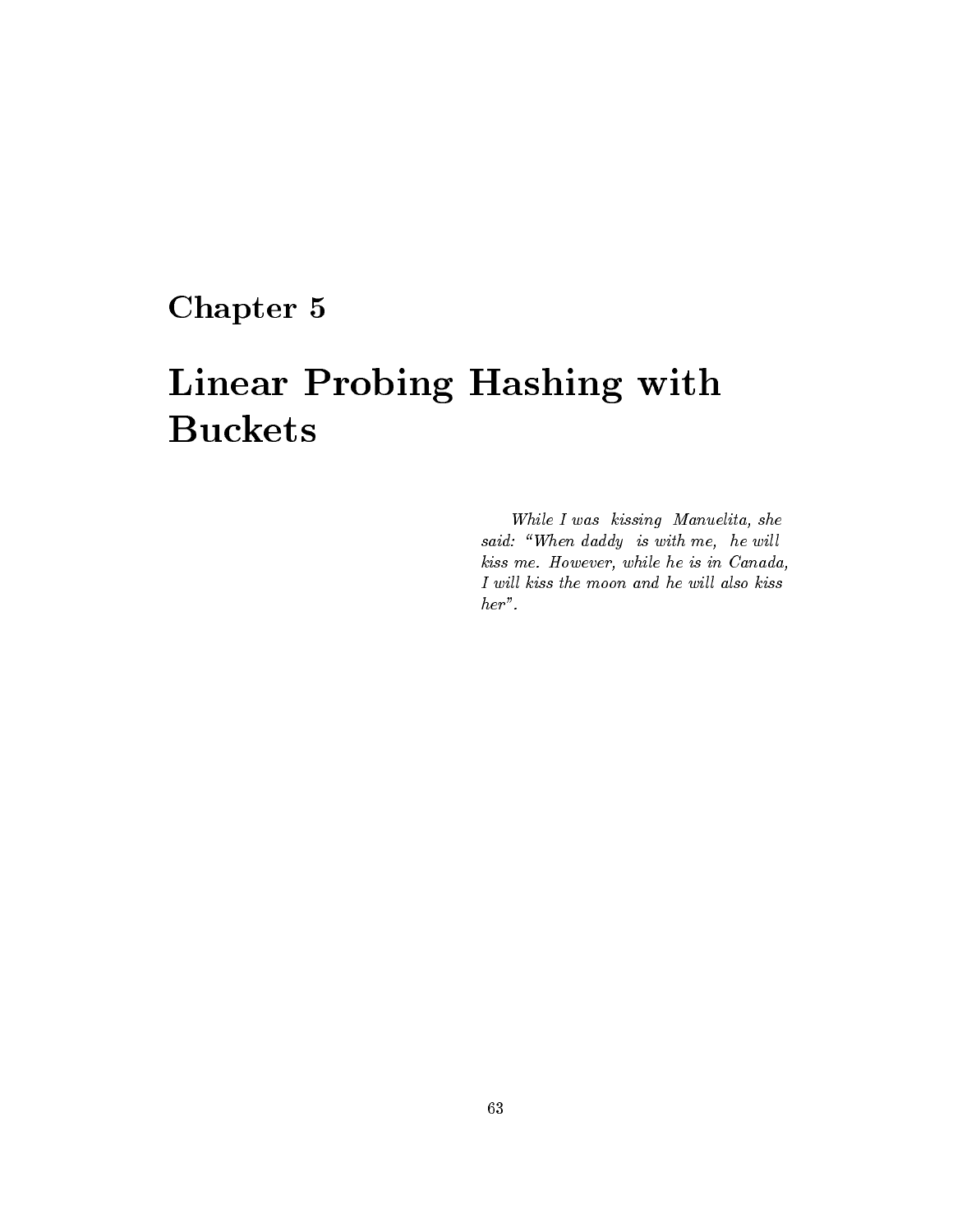## $5.1$ Introduction

The problem of storing information in a computer memory or a peripheral device has been widely studied. Several data structures have been proposed that work well on secondary storage devices such as magnetic disks. Two of the most popular techniques are  $B$ -trees (and its variations) introduced by Bayer and McCreight  $[6]$ , and hashing with buckets (Peterson in  $[69]$  presented the first major paper in this area). Two good sources of information for this problem are  $[46]$  and  $[35]$ . More recently, O'Neil  $[67]$  presents some applications to data bases

Several methods for handling overflow records in hash tables have been proposed. Many of these methods are based on *open addressing* [69]. The key of each record uniquely determines a probe sequence that is followed for storing or retrieving the record. The most basic algorithm for conflict resolution under open addressing is linear probing.

In this chapter we present an exact analysis for the average cost of a successful search in a linear probing hash table with buckets of size  $b$ . In [9], Blake and Konheim studied the asymptotic behavior of the algorithm as the number of records and buckets tend together to infinity so that their ratio is constant. Mendelson  $[60]$ , derived exact formulae for the problem, but only solved them numerically.

We present an analysis of Robin Hood linear probing hashing - - with buckets of size b. This algorithm is introduced in section 5.3. It is well known  $\lceil 69 \rceil$ , that in a hash table accessed by linear probing, the average number of probes for a successful search is independent of the collision resolution strategy used, and this is true for any set of keys. Therefore our analysis gives an exact solution for the algorithm studied in  $[60]$ , and solves the open problem presented by D. Knuth in question  $6.4.56$  in  $[46]$ .

This chapter is divided as follows. Section 5.2 contains preliminary definitions and theorems. In section  $5.3$  we introduce the Robin Hood heuristic, and in sections  $5.4$ ,  $5.5$ and 5.6 the main results are proved. Finally, in section 5.7 we present a different point of view to study some aspects of the problem

## $5.2$ Some Preliminaries

We define  $Q_{m,n,d}$  as the number of ways of inserting n records in a table with m buckets of size b, so that a given (say the last) bucket of the table contains more than d empty slots. The subscript b will be omitted, as it is a fixed parameter. There cannot be more empty slots than the size of the bucket so  $Q_{m,n,b} = 0$ . For each of the  $m^n$  possible arrangements, the last bucket has 0 or more empty slots, and so  $Q_{m,n-1} = m$ . Observe that  $Q_{m,n,0}$ gives the number of ways of inserting n records into a table with  $m$  buckets, so that the last bucket is not full. For notational convenience, we define  $Q_{0,n,d} = [n = 0]$ . In [60], Mendelson proves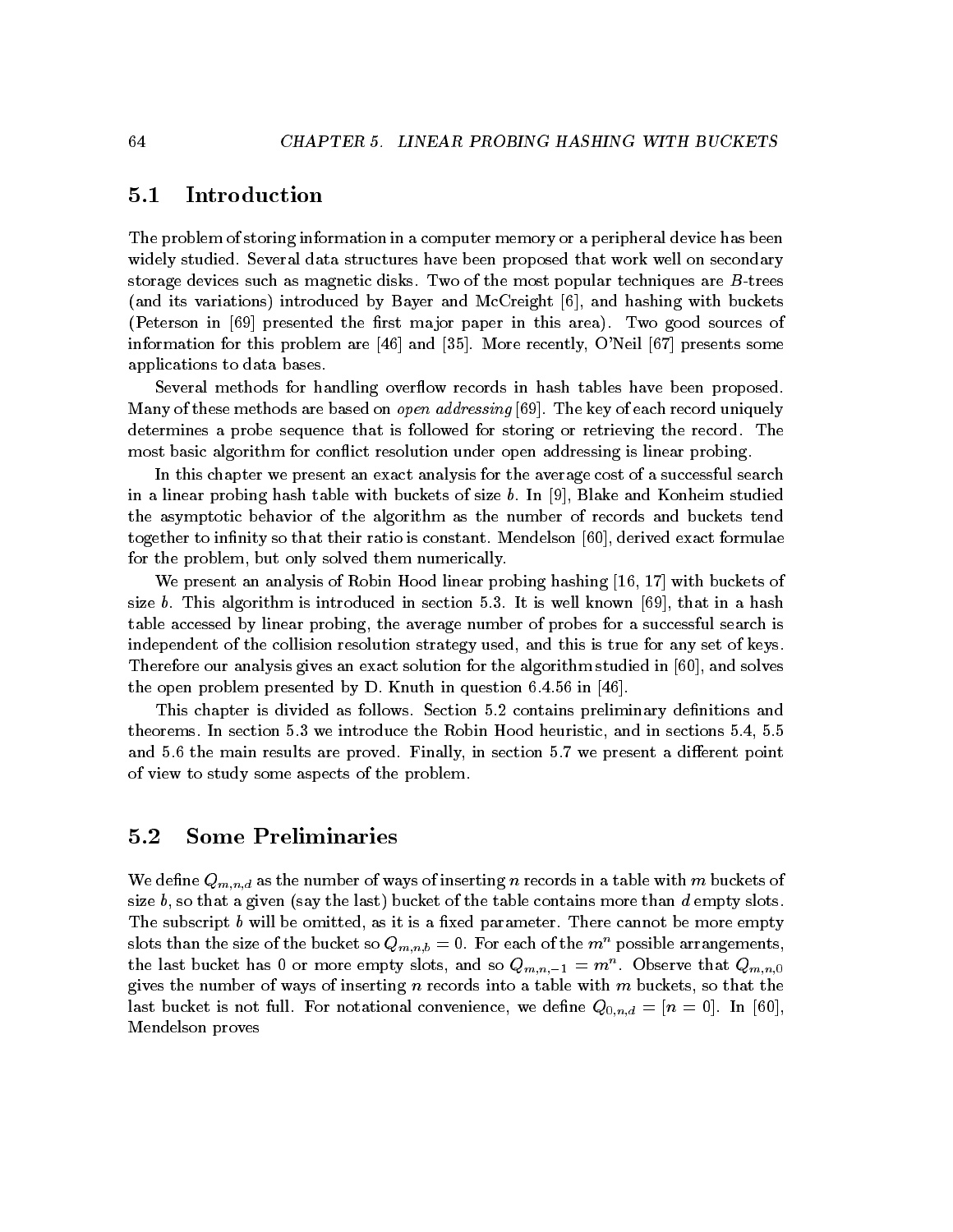Theorem are the set of distribution of the set of distribution  $\mathcal{A}$  and  $\mathcal{A}$  and  $\mathcal{A}$  and  $\mathcal{A}$ 

$$
Q_{m,n,d}=\left\{\begin{array}{ll}\sum_{j=0}^n\binom{n}{j}Q_{m-1,j,d} & (0\leq n < mb\,\text{-}d);\\0& (n\geq mb\text{-}d).\end{array}\right.
$$

for the average cost of a successful search we only require  $\sum_{d=0}^{m,n,a} Q_{m,n,d}$ . The following theorem, tells us that this sum is surprisingly simple.

$$
\sum_{d=0}^{b-1} Q_{m,n,d} = b m^n - n m^{n-1} \qquad (0 \leq n \leq bm).
$$
 (5.1)

## Proof

Let  $P_{m,n,j} = \frac{Q_{m,n,j-1} - Q_{m,n,j}}{m^n}$ .  $P_{m,n,j}$  is the probability of inserting n records in a table with  $m$  buckets of size  $b$  so that the last bucket of the table contains exactly  $j$  empty slots. Then, as  $Q_{m,n,b}=0$ ,

$$
Q_{m,n,d} = m^n \sum_{j=d+1}^{b} P_{m,n,j} \tag{5.2}
$$

As a consequence, we find the following identity

$$
\sum_{d=0}^{b-1} Q_{m,n,d} = m^n \sum_{d=0}^{b-1} \sum_{j=d+1}^b P_{m,n,j}
$$
(5.3)

$$
= m^n \sum_{j=1}^{b} P_{m,n,j} \sum_{d=0}^{j-1} 1 \tag{5.4}
$$

$$
= m^n \sum_{j=1}^b j P_{m,n,j}.
$$
 (5.5)

The last sum gives the expected number of empty slots in a given bucket. There is an average of  $\frac{n}{m}$  records in each bucket of capacity b. Therefore the expected number of empty slots in a given bucket is  $b - \frac{n}{m}$ , and the theorem is proved.  $QED$ We will need the exponential generating function of  $\sum_{d=0}^{o-1} Q_{m,j,d}$  for  $0\leq j\leq bm$  . This is easily obtained using Theorem 5.2 as

$$
\sum_{d=0}^{b-1} Q_{m,d}(x) \;\; = \;\; \sum_{j=0}^{bm} \sum_{d=0}^{b-1} Q_{m,j,d} \frac{x^j}{j!}
$$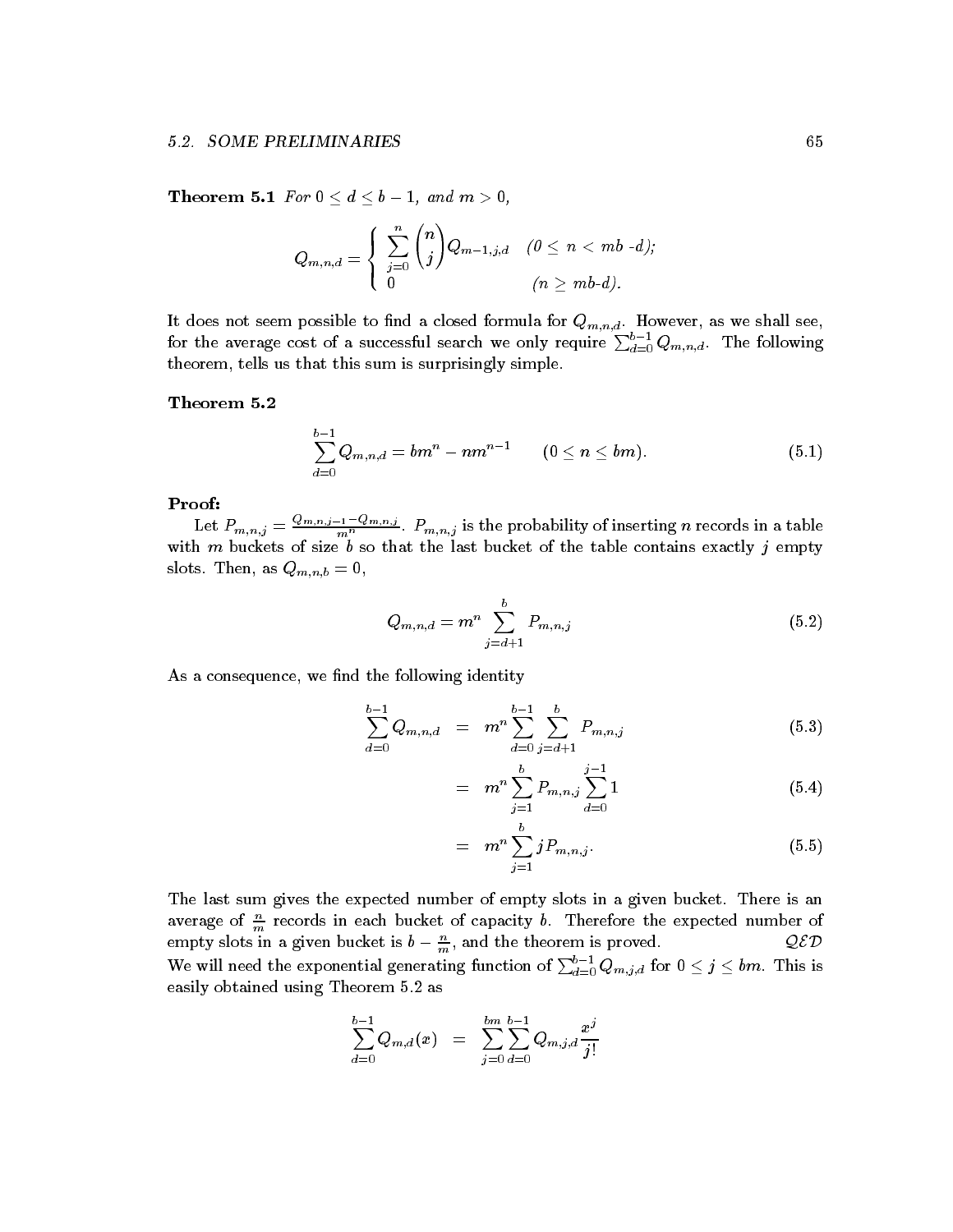$$
= \sum_{j=0}^{bm} (bm^j - jm^{j-1}) \frac{x^j}{j!}.
$$
 (5.6)

## $5.3$ Robin Hood Linear Probing

When a new record moves to an occupied location in an open addressing hash table, the usual solution is to let the incoming key try again in some other bucket. Thus, the standard collision resolution strategy can be called "First-Come-First-Served". Operating in the context of double hashing Celis et al - - dened the Robin Hood heuristic under which each collision occurring on each insertion is resolved in favor of the record that is farthest away from its home bucket We will focus on the same heuristic but in the context of linear probing as did Carlsson et al in - for buckets of capacity one 

Figure - shows the result of inserting records with the keys - - and - in a table with ten buckets of size two and with and resolving  $\alpha$  , and resolving  $\alpha$  model is and  $\alpha$  is and  $\alpha$  is and  $\alpha$  is and  $\alpha$ Robin Hood heuristic

| $\boldsymbol{a}$ | $\sqrt{78}$ 49   79   30   24 |    |                 |  |  |  | 16 56 97 38 |
|------------------|-------------------------------|----|-----------------|--|--|--|-------------|
|                  |                               | 69 | 10 <sup>1</sup> |  |  |  | 36 77 18 58 |
|                  |                               |    |                 |  |  |  |             |

Figure -

When there is a collision in bucket  $i$  and this bucket is full, then the record that has probed the least number of buckets probes buckets probes buckets probes buckets probes buckets probes and we (arbitrarily) move the record whose key has largest value.

|         |  |  |   | 36 77 18 58 |  |  |
|---------|--|--|---|-------------|--|--|
| $\it a$ |  |  |   | 56 97 38 78 |  |  |
|         |  |  | h |             |  |  |

|  | Figure 5 |  |                |
|--|----------|--|----------------|
|  |          |  | $\blacksquare$ |

Figure 5.2 shows the partially filled table after inserting 58. When we want to insert 29, bucket 9 is full. Both keys in bucket 9 are in their second probe position, and  $29$  is in its first, so it has to try bucket  $0$ . At bucket  $0$ , all three keys are in their second probe position Then we arbitrarily choose the key with largest value to probe bucket - At bucket - both and are in third probe bucket while - both are in its second So - both and So - both are in has to move to bucket 2, where it is inserted. Figure  $5.3$  shows the table after inserting 29.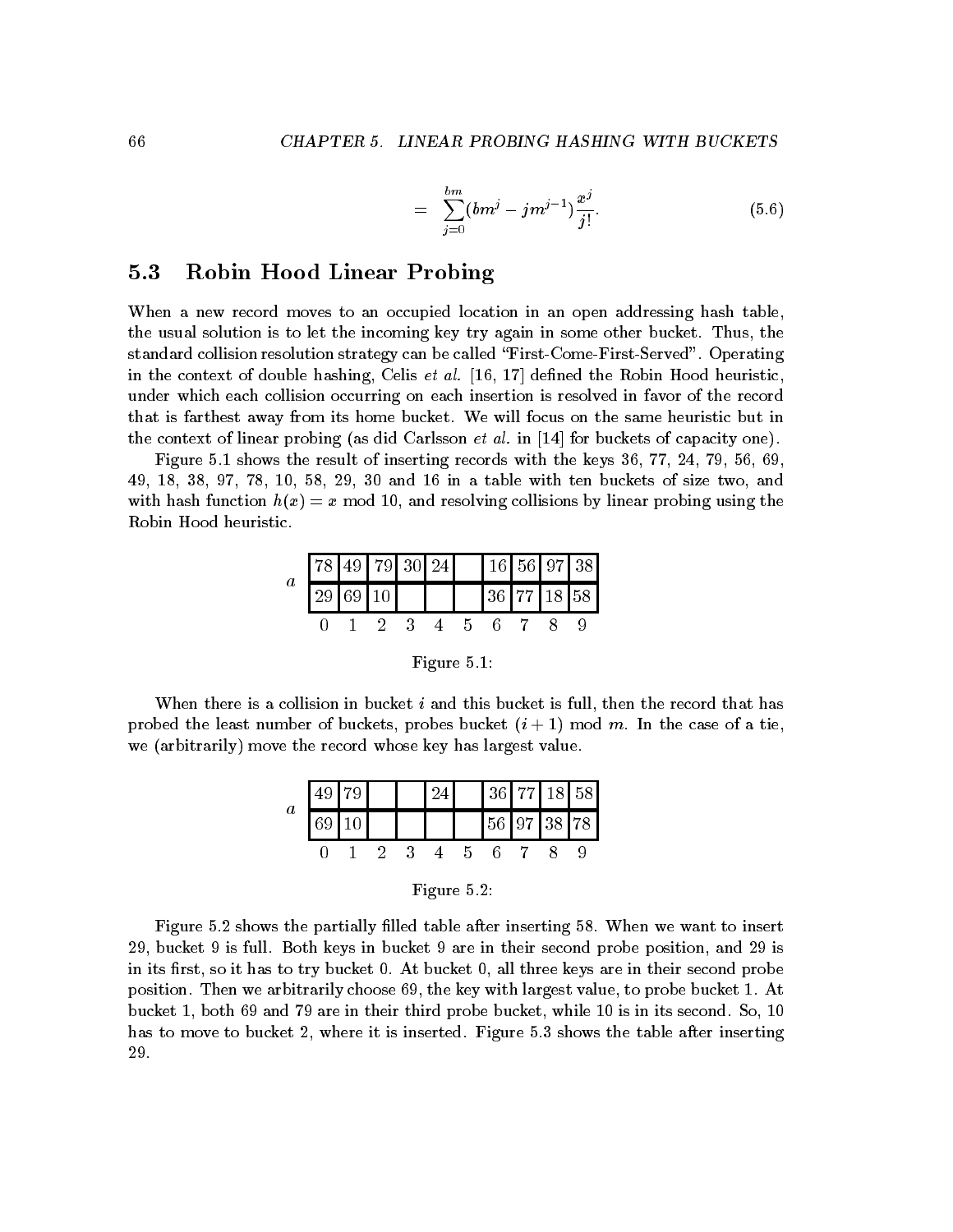| $\boldsymbol{a}$ | 29 69 10 |      | 24 |          | 36 77 18 58                                                 |  |  |
|------------------|----------|------|----|----------|-------------------------------------------------------------|--|--|
|                  |          |      |    |          | $\left  \frac{56}{97} \right  \left  \frac{38}{78} \right $ |  |  |
|                  |          | $-2$ |    | $\Delta$ |                                                             |  |  |
|                  |          |      |    |          |                                                             |  |  |

Figure 5.3:

The following properties are easily verified:

- 
- The keys are stored in nondecreasing order by hash value starting at some location k and wrapping around. In our example,  $k = 6$  (the second slot of the third bucket).
- If a xed rule is used to break ties among the candidates to probe their next probe because the sorting these keys in increasing the result the resulting table is an increasing the resulting table independent of the order in which the records were inserted -

## $5.4$ Linear Probing Sort

To analyze Robin Hood linear probing with buckets, we first have to discuss some ideas presented in - and

 $\mathcal{L}$  be a set of the second function is ordered preserving that is if  $\mathcal{L}$  is if  $\mathcal{L}$  and  $\mathcal{L}$  $h(y)$ , a variation of the Robin Hood linear probing algorithm can be used to sort [37], by successively inserting the  $n$  records in an initially empty table. In this case, instead of letting the excess records from the rightmost bucket of the table wrap around to bucket zero we can use an overow area consisting of buckets m m - etc The number of buckets needed for this overflow area is an important performance measure for this sorting algorithm

In this section we study the average number of records that overflow when the buckets have capacity b. Then, in section 5.5 we show how this analysis is related to the study of the cost of successful searches in the Robin Hood linear probing algorithm

Let  $W_{m,n}(w)$  be the generating function for the number of records that go to the overflow area when n keys are inserted in a table with  $m$  buckets, each with capacity b. Since b is a given parameter, this subscript is omitted. Let us also define  $W_{m,n,k} =$  $|w|$   $|V/m|n|w$ .

The records inserted in the table can be divided in two sets, as shown in Figure 5.4. table can be seen as a concern of the concernation of two tables of the size m  $-$  -  $\alpha$  ,  $\alpha$  ,  $\alpha$  ,  $\alpha$ tively

If  $n - k > b$ , then  $n - k - b$  records go to the overflow area as a consequence of being inserted in the last bucket of the table To this number we have to add the records that go to the overow area when k records are inserted in the table of size m - Then for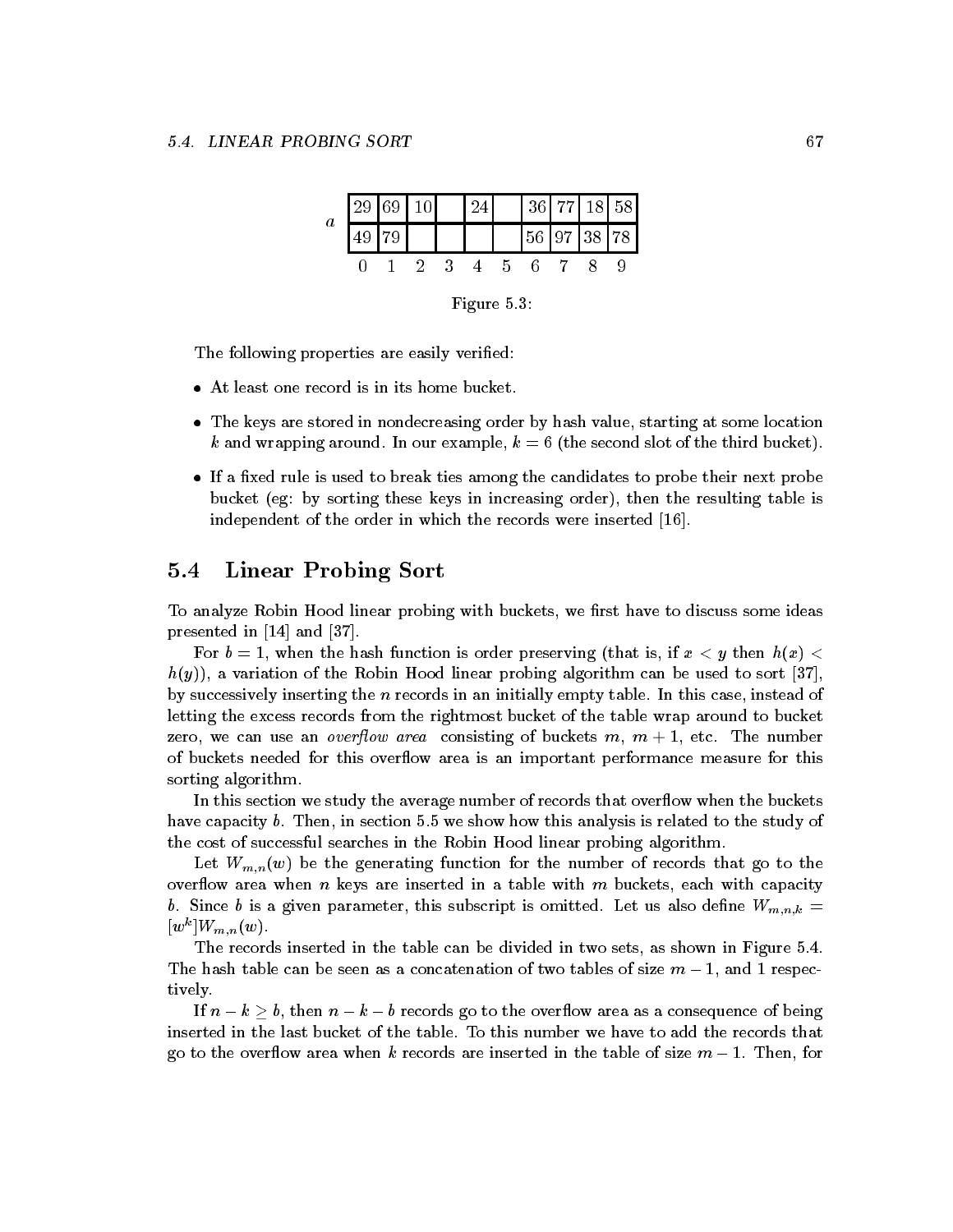this case, the probability generating function for the number of records that overflow is  $VV_{m-1,k}(w)$  w



Figure 5.4:

Therefore, as a first approximation

$$
W_{m,n}(w) \sim \sum_{0 \leq k \leq n} {n \choose k} \left(\frac{m-1}{m}\right)^k \left(\frac{1}{m}\right)^{n-k} W_{m-1,k}(w) w^{n-k-b} \tag{5.7}
$$

since there are  $\binom{n}{k}$  ways of choosing the  $n-k$  records that hash to the last bucket, and the probability that any record has been bucket is  $\mathbf{r}_1$  and  $\mathbf{r}_2$  is -

However, we have to make a correction because, when  $n - k < b$ , there is no overflow caused by the records inserted in the last bucket of the table. In such a case, the following correction term is needed

$$
\sum_{0 \le i < b - (n - k)} W_{m - 1, k, i} \left( 1 - w^{i + n - k - b} \right). \tag{5.8}
$$

Then, by  $(5.7)$  and  $(5.8)$ , we have the following recurrence for the probability generating function of the size of overflow

$$
W_{m,n}(w) = \sum_{0 \le k \le n} {n \choose k} \left(\frac{m-1}{m}\right)^k \left(\frac{1}{m}\right)^{n-k} \left(\frac{1}{m}\right)^{n-k} \left(W_{m-1,k}(w)w^{n-k-1} + \sum_{0 \le i < b-(n-k)} W_{m-1,k,i} \left(1 - w^{i+n-k-b}\right)\right).
$$
(5.9)

As a consequence of this correction term, the values of  $W_{m,n,i}$  for  $0 \leq i < b$  have to be studied separately. So, the first bucket of the overflow area is analyzed with a different approach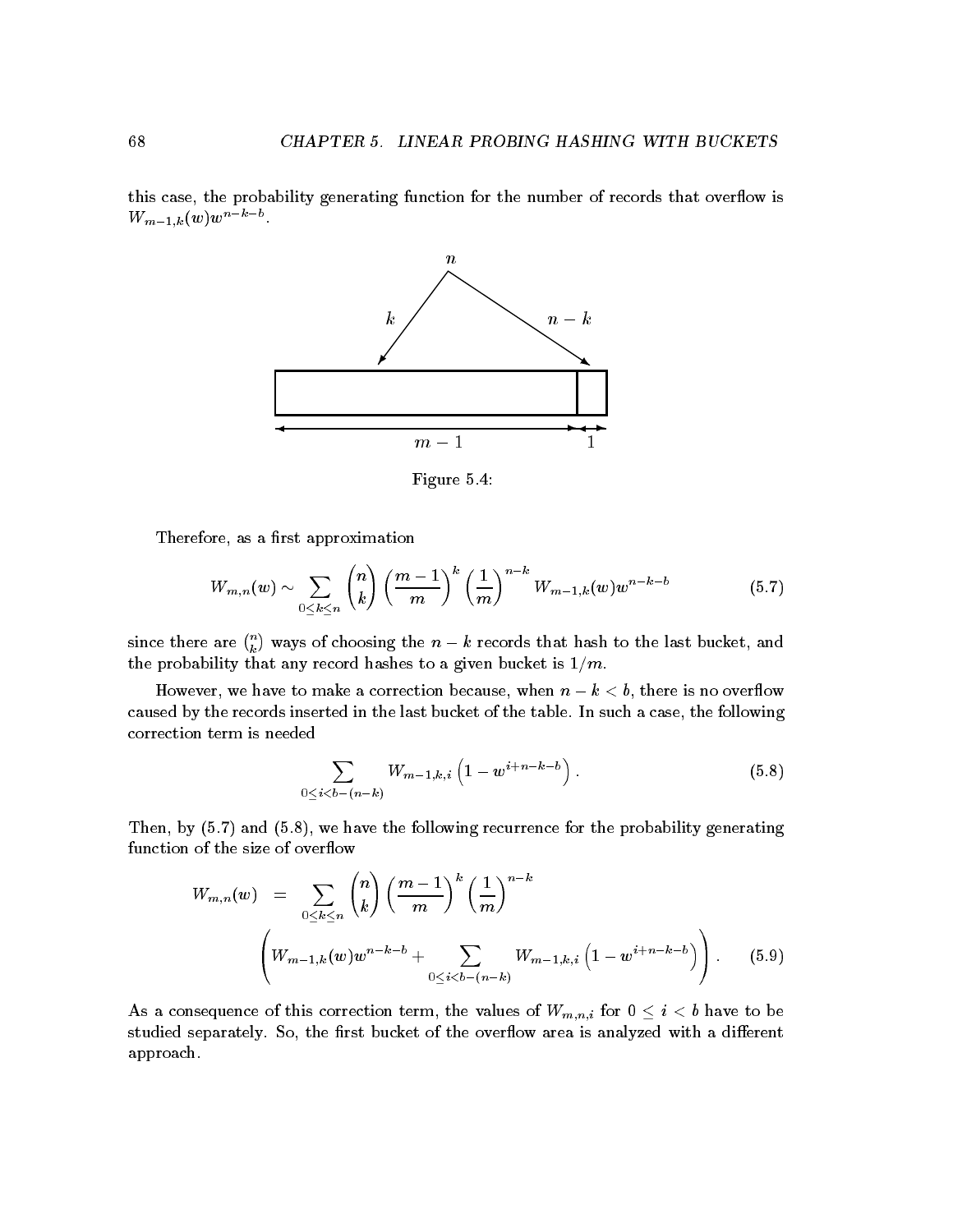## First Bucket of the Overflow Area

Let  $D_{m,n,r} \equiv Q_{m,n,b-r-1} - Q_{m,n,b-r}$ , be the number of ways of inserting n records so that the last bucket has exactly r records, for  $0 \le r \le b$ . Also define  $B_{m,n,r} \equiv m^n W_{m,n,r}$ . We want to find  $B_{m,n,r}$  for  $0 \leq r < b$ .

$$
B_{m,n,r} = D_{m+1,n,r} - \sum_{j=1}^{r} {n \choose j} B_{m,n-j,r-j}.
$$
 (5.10)

**Proof:**  $B_{m,n,r}$  can first be approximated by  $D_{m+1,n,r}$ . However, we do not want any

 $\Box$  into the number of ways of the number of ways of the number of  $\Box$  inserting number of  $\Box$  inserting number of  $\Box$  inserting number of  $\Box$  inserting number of  $\Box$  inserting number of  $\Box$  inserting number of  $\Box$ records in a table of size m, such that  $r - j$  records go to overflow. Since there should be r records in the overflow area, then j records have to hash to bucket m. There are  $\binom{n}{i}$  different ways of choosing these j records. So, for a fixed j, the number of forbidden configurations is  $\binom{n}{i}B_{m,n-j,r-j}.$  Then, the lemma is proven by letting  $j$  vary from 1 to  $r.$ QED

 $\mathbf{A}$  and  $\mathbf{A}$  are the solution of  $\mathbf{A}$  and  $\mathbf{A}$  are the solution of  $\mathbf{A}$ 

$$
B_{m,n,r} = \sum_{j=0}^{r} (-1)^j {n \choose j} D_{m+1,n-j,r-j}.
$$
 (5.11)

**Proof:** By Theorem 5.3, we have

$$
D_{m+1,n,r} = \sum_{j=0}^{r} {n \choose j} B_{m,n-j,r-j}, \qquad (5.12)
$$

and since  $B$  and  $B$  and  $B$  is contributed when independent when  $\mathbf{y}\cdot\mathbf{y}$  and  $\mathbf{y}\cdot\mathbf{y}$  and  $\mathbf{y}\cdot\mathbf{y}$ 

$$
D_{m+1,n,r} = \sum_{j=0}^{n} {n \choose j} B_{m,n-j,r-j}.
$$
 (5.13)

 $\overline{B}_m(z) \equiv \sum_{n>0} \overline{B}_{m,n} \frac{z_1^{n_1, n_2} j_1^{n_1, n_2} j_1^{n_2, n_3}}{\overline{B}_{m+1}(z) \equiv \sum_{n>0} \overline{D}_{m+1,n} \frac{z_1^{n_1}}{\overline{n}!}$ . Then, by (5.13)

$$
\overline{D}_{m+1,n} = \sum_{j=0}^{n} {n \choose j} \overline{B}_{m,n-j}.
$$
 (5.14)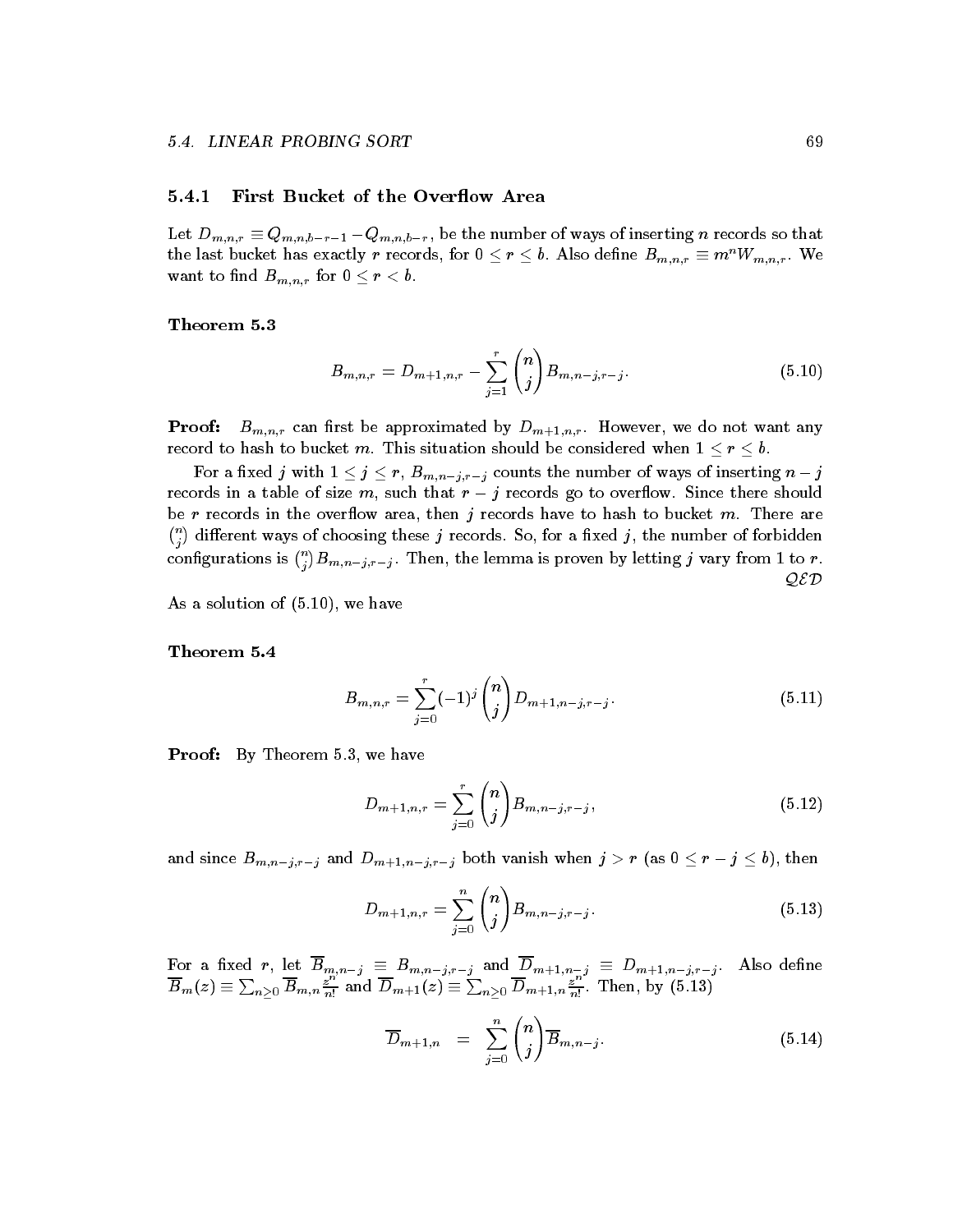This identity is directly translated into an equation in their respective exponential gen erating functions as

$$
\overline{D}_{m+1}(z) = e^z \overline{B}_m(z). \tag{5.15}
$$

If (5.15) is solved for  $B_m(z)$ , and then we consider the coefficient of  $\frac{z^n}{n!}$  on both sides, the following inverse relation is obtained

$$
\overline{B}_{m,n} = \sum_{j=0}^{n} (-1)^j {n \choose j} \overline{D}_{m+1,n-j}, \qquad (5.16)
$$

and so

$$
B_{m,n,r} = \sum_{j=0}^{n} (-1)^j {n \choose j} D_{m+1,n-j,r-j} \tag{5.17}
$$

$$
= \sum_{j=0}^{r} (-1)^j {n \choose j} D_{m+1,n-j,r-j}.
$$
 (5.18)

 $QED$ 

corollary corollary corollary and content of the corollary corollary and corollary corollary corollary corolla

$$
W_{m,n}(w) = \sum_{0 \le k \le n} {n \choose k} \left(\frac{m-1}{m}\right)^{n-k} \left(\frac{1}{m}\right)^k
$$
  

$$
\left(W_{m-1,n-k}(w)w^{k-b} + \sum_{0 \le i < b-k} \left(1 - w^{i+k-b}\right) \sum_{j=0}^i (-1)^j {n-k \choose j} \frac{D_{m,n-k-j,i-j}}{(m-1)^{n-k}}\right).
$$
 (5.19)

# Distribution of the Size of the Overflow Area

In this section we use the Poisson Transform to find  $E[W_{m,n}]$ . Let us define

$$
T_m(x, w) \equiv e^{-mx} \sum_{n \geq 0} W_{m,n}(w) \frac{(mx)^n}{n!} = \mathcal{P}_m[W_{m,n}(w); x]
$$
(5.20)

and 
$$
R_m(x, w) \equiv e^{mx} T_m(x, w) = \sum_{n \geq 0} R_{m,n}(w) x^n.
$$
 (5.21)

First we will find  $a_i, i \geq 0$  that satisfy

$$
\mathbf{U}_{w}\mathbf{D}_{w}T_{m}(x,w)=\mathcal{P}_{m}[E[W_{m,n}];x]=\sum_{i\geq 0}a_{i}x^{i}, \qquad (5.22)
$$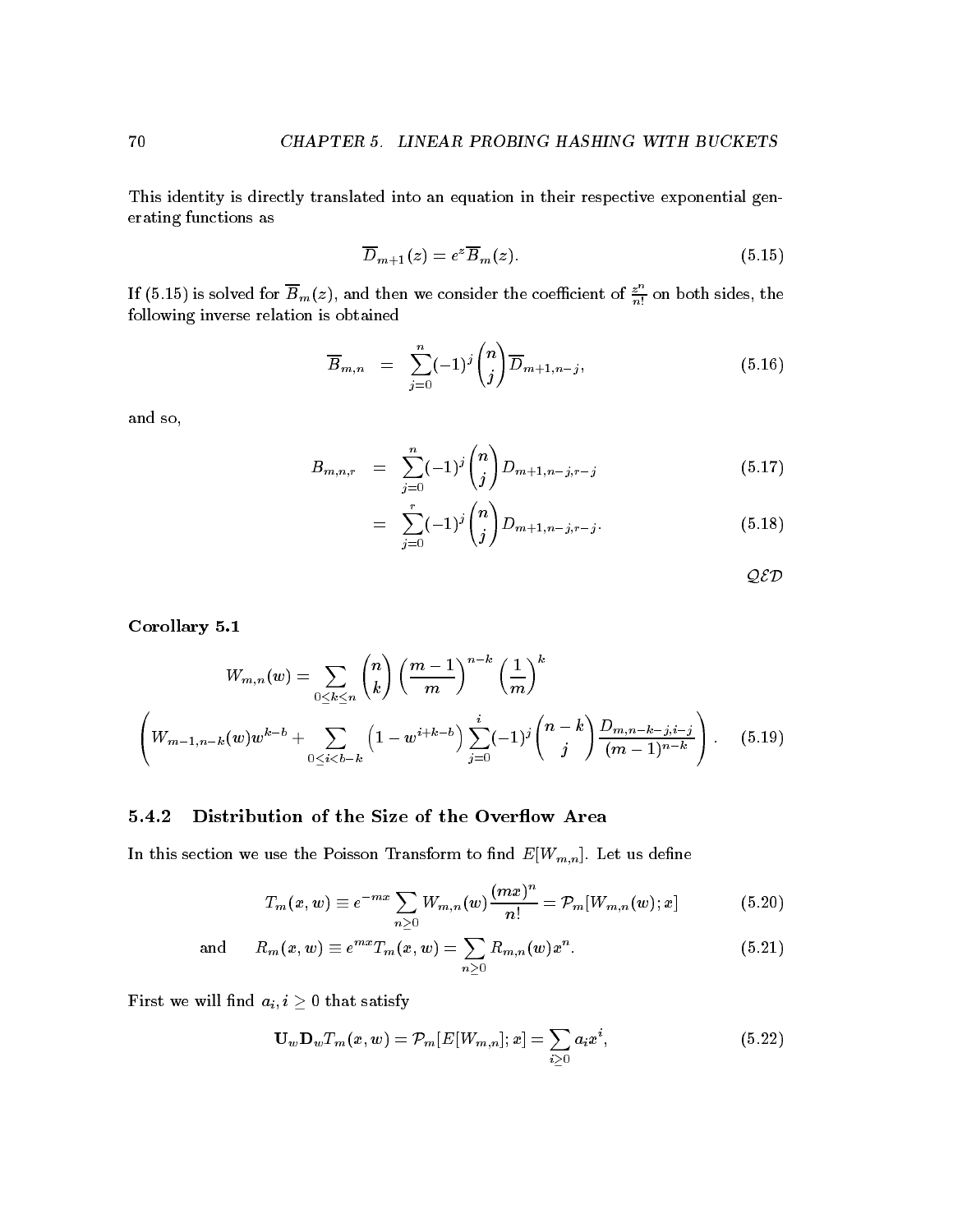and the by Theorem - then by Theorem - then by Theorem - then by Theorem - the theorem - theorem - theorem - t

$$
E[W_{m,n}] = \sum_{i \geq 0} a_i \frac{n^{\underline{i}}}{m^i}
$$
 (5.23)

 $\omega$  and  $\omega$  and  $\omega$  and  $\omega$  and  $\omega$  and  $\omega$  and  $\omega$  respectively. The denimical of  $\omega$  and  $\omega$ 

$$
R_{m,n}(w) = \frac{1}{w^b} \sum_{0 \le k \le n} R_{m-1,n-k}(w) \frac{w^k}{k!}
$$
  
+ 
$$
\frac{1}{n!} \sum_{0 \le k \le n} {n \choose k} \sum_{0 \le i < b-k} \left(1 - w^{i+k-b}\right) \sum_{j=0}^i (-1)^j {n-k \choose j} D_{m,n-k-j,i-j}.
$$
 (5.24)

Let us first concentrate on the last sum of  $(5.24)$ . The following lemma will be useful for this purpose

$$
\sum_{k=0}^{\ell}(-1)^k\binom{n}{k}\binom{n-k}{\ell-k}=[\ell=0].\tag{5.25}
$$

Proof

By  $(2.24)$ , we have

$$
\sum_{k=0}^{\ell}(-1)^k\binom{n}{k}\binom{n-k}{\ell-k} = \binom{n}{\ell}\sum_{k=0}^{\ell}(-1)^k\binom{\ell}{k} = [\ell=0].\tag{5.26}
$$

QED

If  $s = i + k$ , then

$$
\frac{1}{n!} \sum_{0 \le k \le n} \binom{n}{k} \sum_{0 \le i < b-k} \left(1 - w^{i+k-b}\right) \sum_{j=0}^i (-1)^j \binom{n-k}{j} D_{m,n-k-j,i-j} \quad (5.27)
$$

$$
= \frac{1}{n!} \sum_{0 \le k \le n} \binom{n}{k} \sum_{0 \le s < b} \left(1 - w^{s-b}\right) \sum_{j=0}^{s-k} (-1)^j \binom{n-k}{j} D_{m,n-k-j,s-k-j} \qquad (5.28)
$$

$$
= \frac{1}{n!} \sum_{0 \le s < b} \left( 1 - w^{s-b} \right) \sum_{0 \le k \le n} \binom{n}{k} \sum_{j=0}^{s-k} (-1)^j \binom{n-k}{j} D_{m,n-k-j,s-k-j} . \tag{5.29}
$$

Actually, the upper bound of the sum indexed by k may be s instead of n. If  $n < s$ , when  $n < k \leq s, \, \binom{n}{k} = 0$  because  $n \geq 0.$  Moreover, if  $n>s,$  when  $s < k \leq n,$  the sum indexed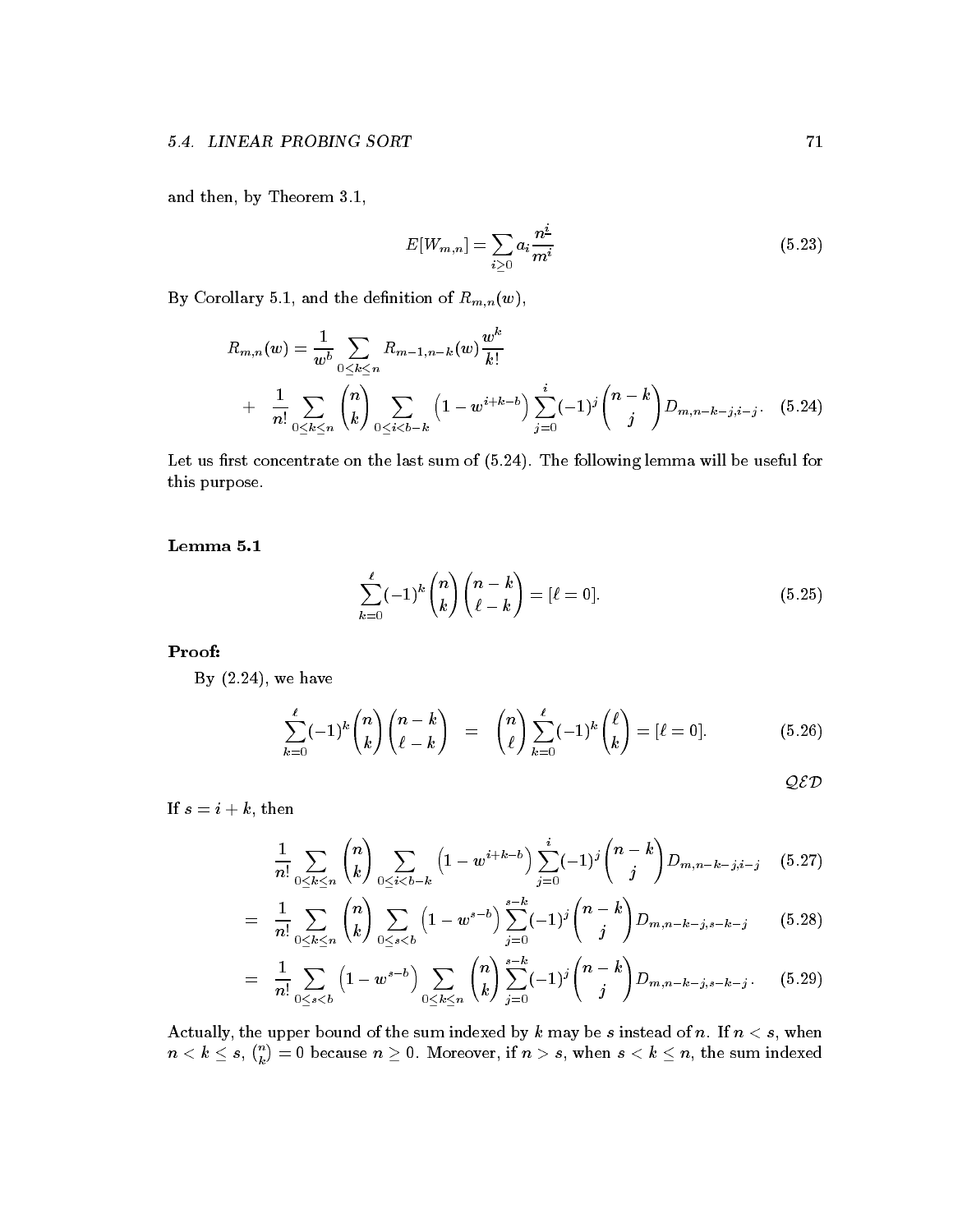by j is because s k If we use Lemma - and dene k j then

$$
\frac{1}{n!} \sum_{0 \leq s < b} \left( 1 - w^{s-b} \right) \sum_{0 \leq k \leq n} \binom{n}{k} \sum_{j=0}^{s-k} (-1)^j \binom{n-k}{j} D_{m,n-k-j,s-k-j}
$$
\n
$$
= \frac{1}{n!} \sum_{0 \leq s < b} \left( 1 - w^{s-b} \right) \sum_{0 \leq k \leq s} \binom{n}{k} \sum_{j=0}^{s-k} (-1)^j \binom{n-k}{j} D_{m,n-k-j,s-k-j}
$$
\n
$$
= \frac{1}{n!} \sum_{0 \leq s < b} \left( 1 - w^{s-b} \right) \sum_{0 \leq k \leq s} \binom{n}{k} \sum_{\ell=k}^s (-1)^{\ell-k} \binom{n-k}{\ell-k} D_{m,n-\ell,s-\ell}
$$
\n
$$
= \frac{1}{n!} \sum_{0 \leq s < b} \left( 1 - w^{s-b} \right) \sum_{0 \leq \ell \leq s} (-1)^{\ell} D_{m,n-\ell,s-\ell} \sum_{k=0}^{\ell} (-1)^k \binom{n}{k} \binom{n-k}{\ell-k}
$$
\n
$$
= \frac{1}{n!} \sum_{0 \leq s < b} \left( 1 - w^{s-b} \right) D_{m,n,s}.
$$
\n(5.30)

So, by  $(5.24)$  and  $(5.30)$  we can write

$$
R_{m,n}(w) = \frac{1}{w^b} \sum_{0 \le k \le n} R_{m-1,n-k}(w) \frac{w^k}{k!} + \frac{1}{n!} \sum_{0 \le s < b} \left( 1 - w^{s-b} \right) D_{m,n,s}
$$
  
\n
$$
= \frac{1}{w^b} \sum_{0 \le k \le n} R_{m-1,n-k}(w) \frac{w^k}{k!} + \frac{1}{n!} \sum_{0 \le s < b} \left( 1 - w^{s-b} \right) (Q_{m,n,b-s-1} - Q_{m,n,b-s})
$$
  
\n
$$
= \frac{1}{w^b} \sum_{0 \le k \le n} R_{m-1,n-k}(w) \frac{w^k}{k!} + \frac{1}{n!} \sum_{0 \le s \le b} \left( 1 - w^{-s} \right) (Q_{m,n,s-1} - Q_{m,n,s})
$$
  
\n
$$
= \frac{1}{w^b} \sum_{0 \le k \le n} R_{m-1,n-k}(w) \frac{w^k}{k!} + A_{m,n}(w), \qquad (5.31)
$$

where  $A_{m,n}(w)$  denotes the sum indexed by s. If

$$
A_m(x, w) = \sum_{n \geq 0} A_{m,n}(w) x^n \tag{5.32}
$$

then

$$
R_m(x, w) = \frac{1}{w^b} \sum_{n \geq 0} \left( \sum_{k=0}^n R_{m-1, n-k}(w) \frac{w^k}{k!} \right) x^n + A_m(x, w)
$$
  

$$
= \frac{1}{w^b} \sum_{k \geq 0} \frac{(wx)^k}{k!} \sum_{n \geq k} R_{m-1, n-k}(w) x^{n-k} + A_m(x, w)
$$
  

$$
= \frac{e^{wx}}{w^b} R_{m-1}(x, w) + A_m(x, w).
$$
 (5.33)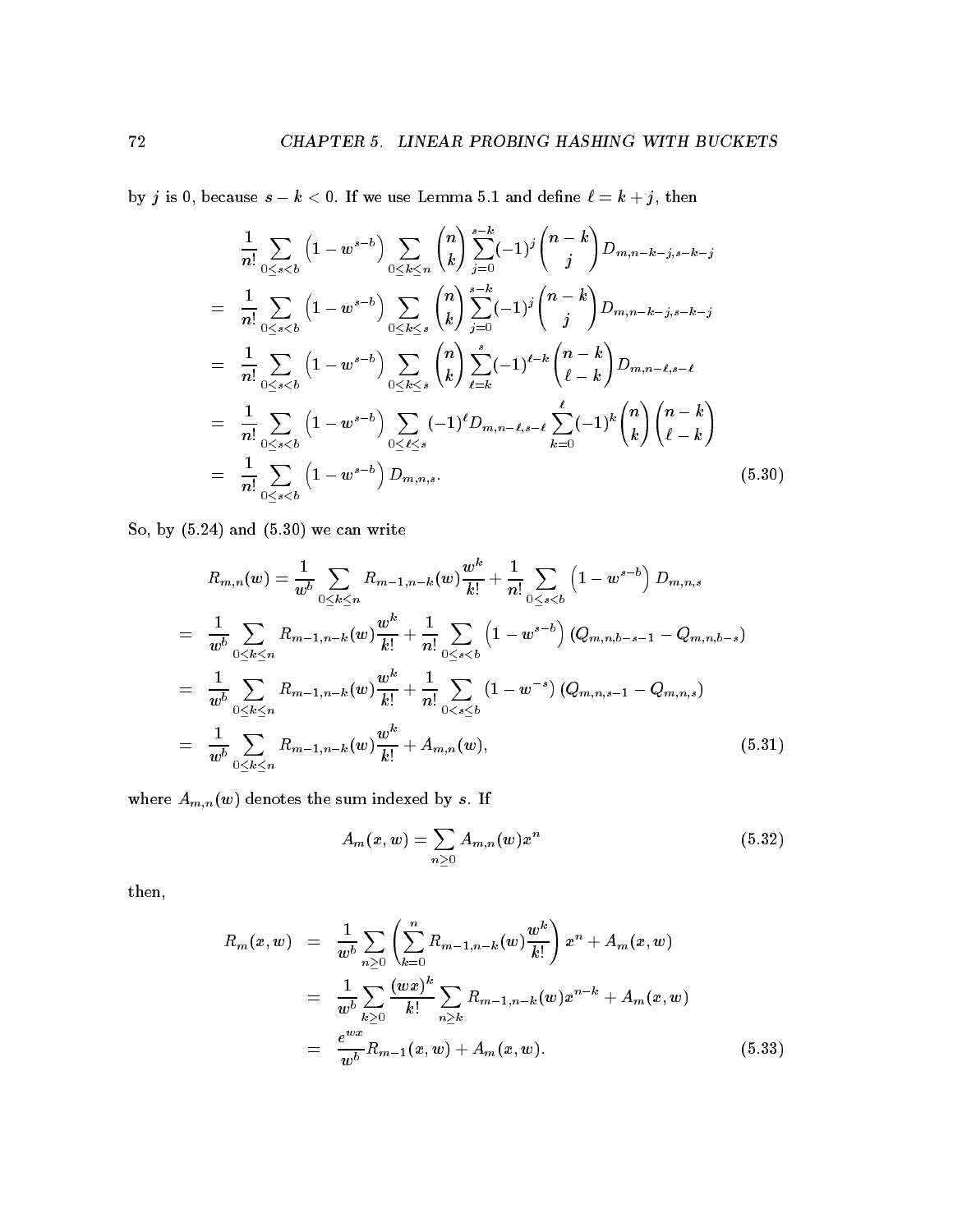$S = \{ s \mid s \in \mathcal{S} \mid s \in \mathcal{S} \mid s \in \mathcal{S} \mid s \in \mathcal{S} \}$  , we note that Richard Robert with Richard Robert Richard Robert Richard Robert Richard Richard Robert Richard Richard Richard Richard Richard Richard Richard Richard

$$
R_m(x, w) = \frac{e^{m x w}}{w^{bm}} + \sum_{k=1}^{m} \frac{e^{(m-k)x w}}{w^{b(m-k)}} A_k(x, w).
$$
 (5.34)

Finally, by the definition of  $T_m(x, w)$ ,

$$
\mathcal{P}_m[W_{m,n};x] = e^{-mx} R_m(x,w) \n= \frac{e^{mx(w-1)}}{w^{bm}} + \sum_{k=1}^m e^{-kx} \frac{e^{(m-k)x(w-1)}}{w^{b(m-k)}} A_k(x,w).
$$
\n(5.35)

Let us study now  $A_k(x, w)$ . From its definition,

$$
A_k(x, w) = \sum_{n \geq 0} A_{k,n}(w) x^n
$$
  
= 
$$
\sum_{n \geq 0} \frac{x^n}{n!} \sum_{0 < s \leq b} (1 - w^{-s}) (Q_{k,n,s-1} - Q_{k,n,s})
$$
  
= 
$$
\sum_{0 < s \leq b} (1 - w^{-s}) \sum_{n \geq 0} \frac{x^n}{n!} (Q_{k,n,s-1} - Q_{k,n,s})
$$
  
= 
$$
\sum_{0 < s \leq b} (1 - w^{-s}) (Q_{k,s-1}(x) - Q_{k,s}(x)). \tag{5.36}
$$

As a consequence,

$$
\mathbf{U}_w A_k(x, w) = 0, \qquad (5.37)
$$

and by  $(5.6)$ ,

$$
\mathbf{U}_{w} \mathbf{D}_{w} A_{k}(x, w) = \sum_{0 < s \leq b} s (Q_{k, s-1}(x) - Q_{k, s}(x))
$$
\n
$$
= \sum_{0 < s \leq b} Q_{k, s}(x)
$$
\n
$$
= \sum_{j=0}^{bk} (bk^{j} - jk^{j-1}) \frac{x^{j}}{j!}.
$$
\n
$$
(5.38)
$$

Finally, since

$$
\mathbf{U}_{w} \mathbf{D}_{w} \left( \frac{e^{(m-k)(w-1)x}}{w^{b(m-k)}} \right) = \mathbf{U}_{w} \left( \frac{e^{(m-k)(w-1)x} (m-k)(wx-b)}{w^{b(m-k)+1}} \right),
$$
  
=  $(m-k)(x-b)$  (5.39)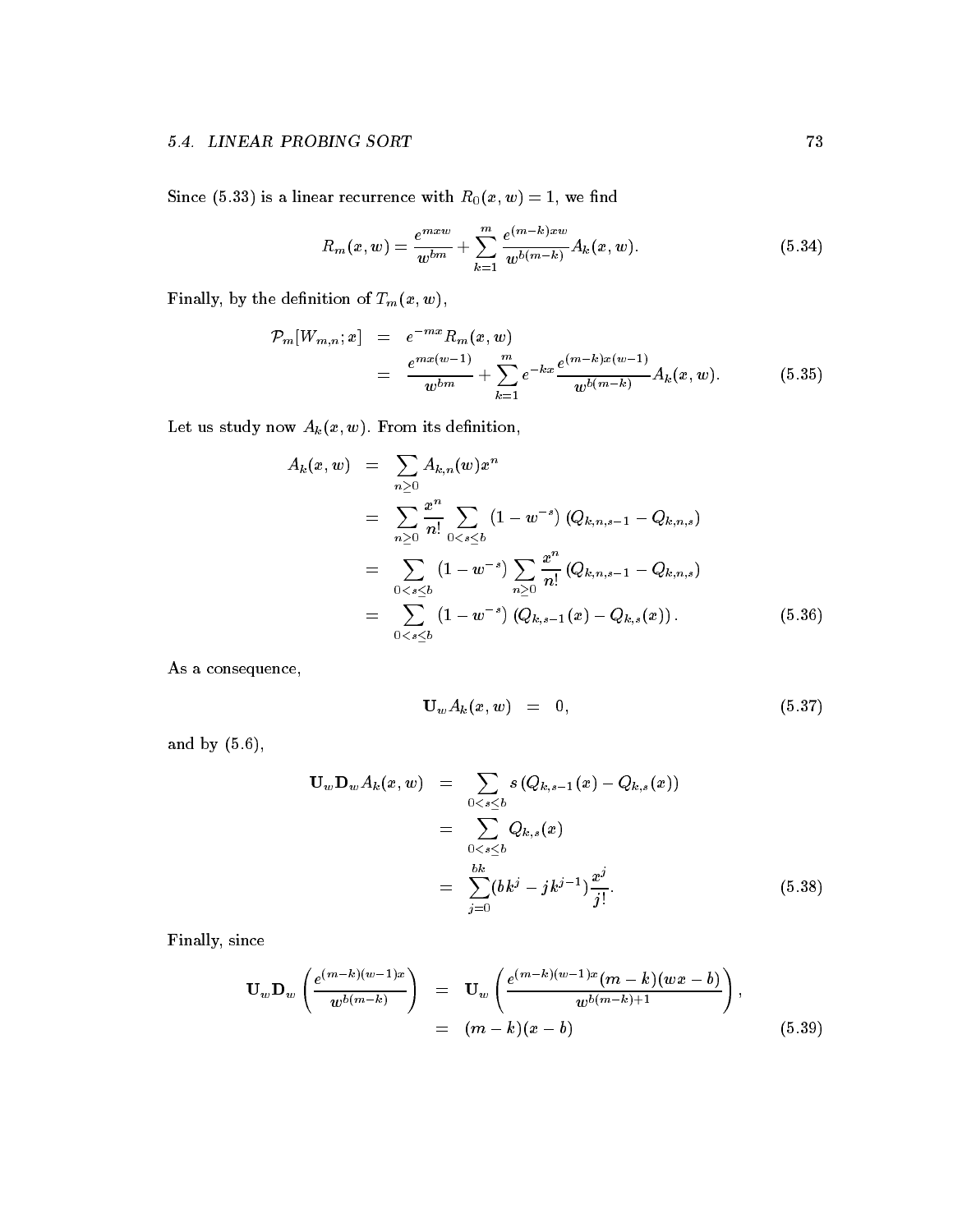then by  $(5.22)$ ,  $(5.35)$ ,  $(5.37)$ ,  $(5.38)$  and  $(5.39)$ ,

$$
\mathcal{P}_m[E[W_{m,n}];x] = m(x-b) + \sum_{k=1}^m e^{-kx} \sum_{j=0}^{bk} (bk^j - jk^{j-1}) \frac{x^j}{j!}.
$$
 (5.40)

This sum can be further simplified. If  $n = i + j$ , then

$$
\sum_{k=1}^{m} e^{-kx} \sum_{j=0}^{bk} (bk^{j} - jk^{j-1}) \frac{x^{j}}{j!}
$$
\n
$$
= \sum_{k=1}^{m} \sum_{i \geq 0} (-1)^{i} \frac{(kx)^{i}}{i!} \sum_{j=0}^{bk} (bk^{j} - jk^{j-1}) \frac{x^{j}}{j!}
$$
\n
$$
= \sum_{k=1}^{m} \sum_{n \geq 0} (-1)^{n} \frac{x^{n}}{n!} \sum_{j=0}^{\min(n, bk)} (-1)^{j} {n \choose j} k^{n-j} (bk^{j} - jk^{j-1})
$$
\n
$$
= \sum_{k=1}^{m} \sum_{n \geq 0} (-1)^{n} \frac{x^{n}}{n!} \sum_{j=0}^{bk} (-1)^{j} {n \choose j} k^{n-j} (bk^{j} - jk^{j-1}) \qquad (5.41)
$$
\n
$$
\sum_{k=1}^{m} \sum_{n \geq 0} x^{n} \frac{m}{n!} (x + k)^{bk} (x + k)^{j} (n) (x - k) \qquad (5.42)
$$

$$
= \sum_{n\geq 0} (-1)^n \frac{x^n}{n!} \sum_{k=1}^m k^{n-1} \sum_{j=0}^{bk} (-1)^j \binom{n}{j} (bk - j).
$$
 (5.42)

Step - needs some justication when n bk as it may cause problems when n  $j\leq bk$  . In this range,  $\binom{n}{i}=0,$  and so  $min(n,bk)$  can be substituted by  $bk$  as the upper bound of the sum indexed by  $j$ .

To continue the simplification, we require an identity that is a special case of  $(2.27)$ :

$$
\sum_{j=0}^{bk} (-1)^j \binom{n}{j} = (-1)^{bk} \binom{n-1}{bk}.
$$
\n(5.43)

Therefore, from  $(5.42)$ ,

$$
\sum_{n\geq 0} (-1)^n \frac{x^n}{n!} \sum_{k=1}^m k^{n-1} \sum_{j=0}^{bk} (-1)^j \binom{n}{j} (bk - j)
$$
\n
$$
= \sum_{n\geq 0} (-1)^n \frac{x^n}{n!} \sum_{k=1}^m k^{n-1} \left( bk \sum_{j=0}^{bk} (-1)^j \binom{n}{j} - \sum_{j=0}^{bk} (-1)^j j \binom{n}{j} \right)
$$
\n
$$
= \sum_{n\geq 0} (-1)^n \frac{x^n}{n!} \sum_{k=1}^m k^{n-1} \left( bk \sum_{j=0}^{bk} (-1)^j \binom{n}{j} - n \sum_{j=1}^{bk} (-1)^j \binom{n-1}{j-1} \right)
$$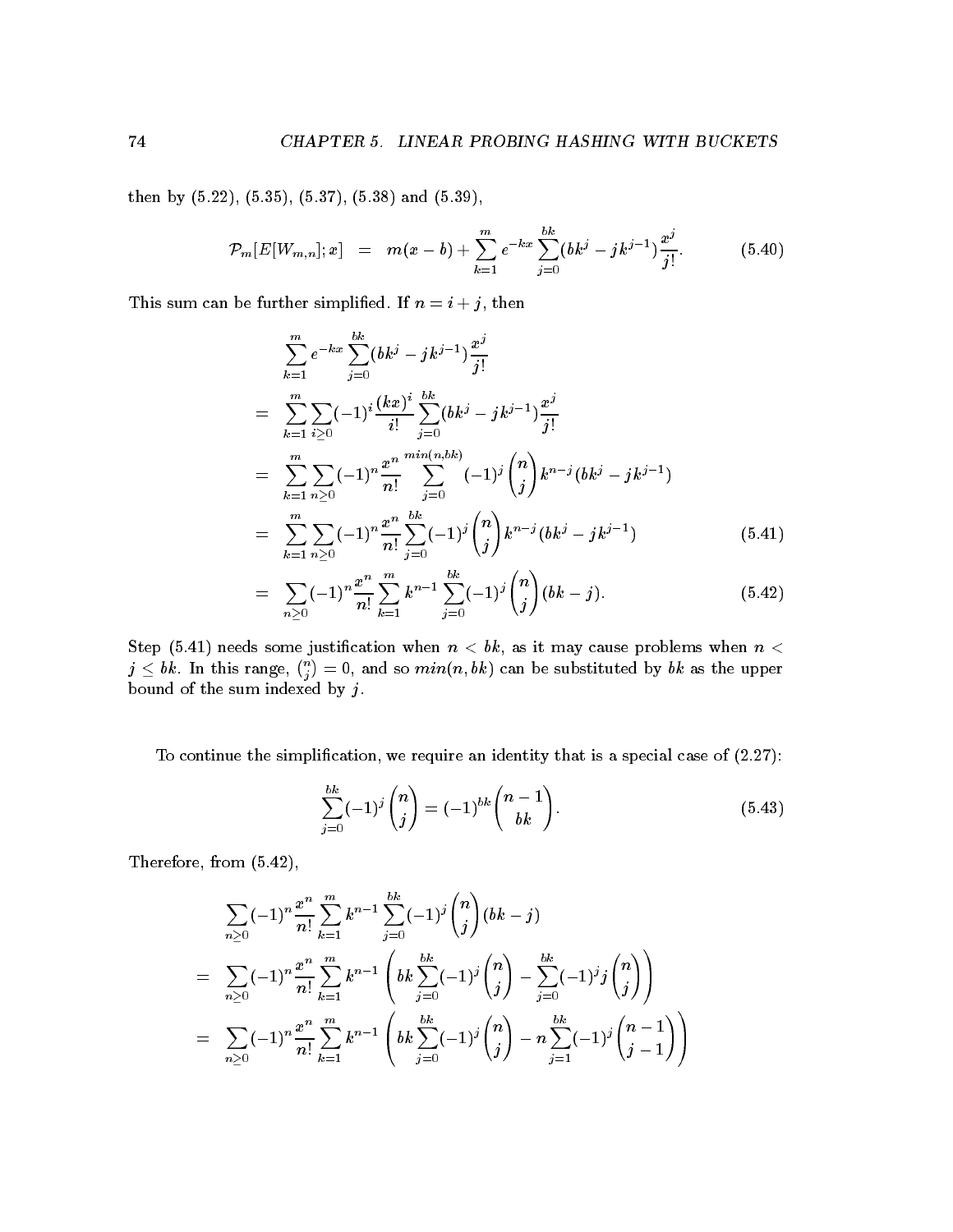$$
= \sum_{n\geq 0} (-1)^n \frac{x^n}{n!} \sum_{k=1}^m k^{n-1} \left(bk \sum_{j=0}^{bk} (-1)^j {n \choose j} + n \sum_{j=0}^{bk-1} (-1)^j {n-1 \choose j} \right)
$$
  
\n
$$
= \sum_{n\geq 0} (-1)^n \frac{x^n}{n!} \sum_{k=1}^m k^{n-1} \left(bk (-1)^{bk} {n-1 \choose bk} + n(-1)^{bk-1} {n-2 \choose bk-1} \right)
$$
  
\n
$$
= \sum_{n\geq 0} (-1)^n \frac{x^n}{n!} \sum_{k=1}^m k^{n-1} \left((-1)^{bk} (n-1) {n-2 \choose bk-1} - n(-1)^{bk} {n-2 \choose bk-1} \right)
$$
  
\n
$$
= \sum_{n\geq 0} (-1)^n \frac{x^n}{n!} \sum_{k=1}^m (-1)^{bk+1} k^{n-1} {n-2 \choose bk-1}
$$
  
\n
$$
= \sum_{n\geq 0} (-1)^n \frac{x^n}{n!} \sum_{k=1}^m (-1)^{bk+1} k^{n-1} \left((-1)^{bk-1} {bk-n \choose bk-1} \right)
$$
  
\n
$$
= \sum_{n\geq 0} (-1)^n \frac{x^n}{n!} \sum_{k=1}^m k^{n-1} {bk-n \choose bk-1}
$$
  
\n
$$
=bm-mx + \sum_{n\geq 2} (-1)^n \frac{x^n}{n!} \sum_{k=1}^m k^{n-1} {bk-n \choose bk-1}.
$$
  
\n
$$
(5.44)
$$

Finally, from  $(5.40)$  and  $(5.44)$ ,

$$
\mathcal{P}_m[E[W_{m,n}];x] = \sum_{n\geq 2} (-1)^n \frac{x^n}{n!} \sum_{k=1}^m k^{n-1} {bk-n \choose bk-1} \qquad (5.45)
$$

Moreover, by  $(5.23)$ ,

$$
E[W_{m,n}] = \sum_{i \geq 2} \frac{n^{\underline{i}}}{m^i} \frac{(-1)^i}{i!} \sum_{k=1}^m k^{i-1} {bk - i \choose bk - 1}
$$
  
= 
$$
\sum_{i \geq 2} {n \choose i} \frac{(-1)^i}{m^i} \sum_{k=1}^m k^{i-1} {bk - i \choose bk - 1}.
$$
 (5.46)

It is important to note that for be used with m i and note that for be used with m i and n i and n i and n i i calculate the inner sum. Then,

$$
\begin{array}{lcl} E[W_{m,n}] & = & \displaystyle \sum_{i \geq 2} \frac{n^{\underline{i}}}{m^i} \frac{(-1)^{i+1}}{i!} \sum_{k=1}^m (-1)^k k^{i-1} \binom{i-2}{k-1} \\ \\ & = & \displaystyle \sum_{i \geq 2} \frac{n^{\underline{i}}}{m^i} \frac{(-1)^{i+1}}{i!(i-1)} \sum_{k=1}^m (-1)^k k^i \binom{i-1}{k} \end{array}
$$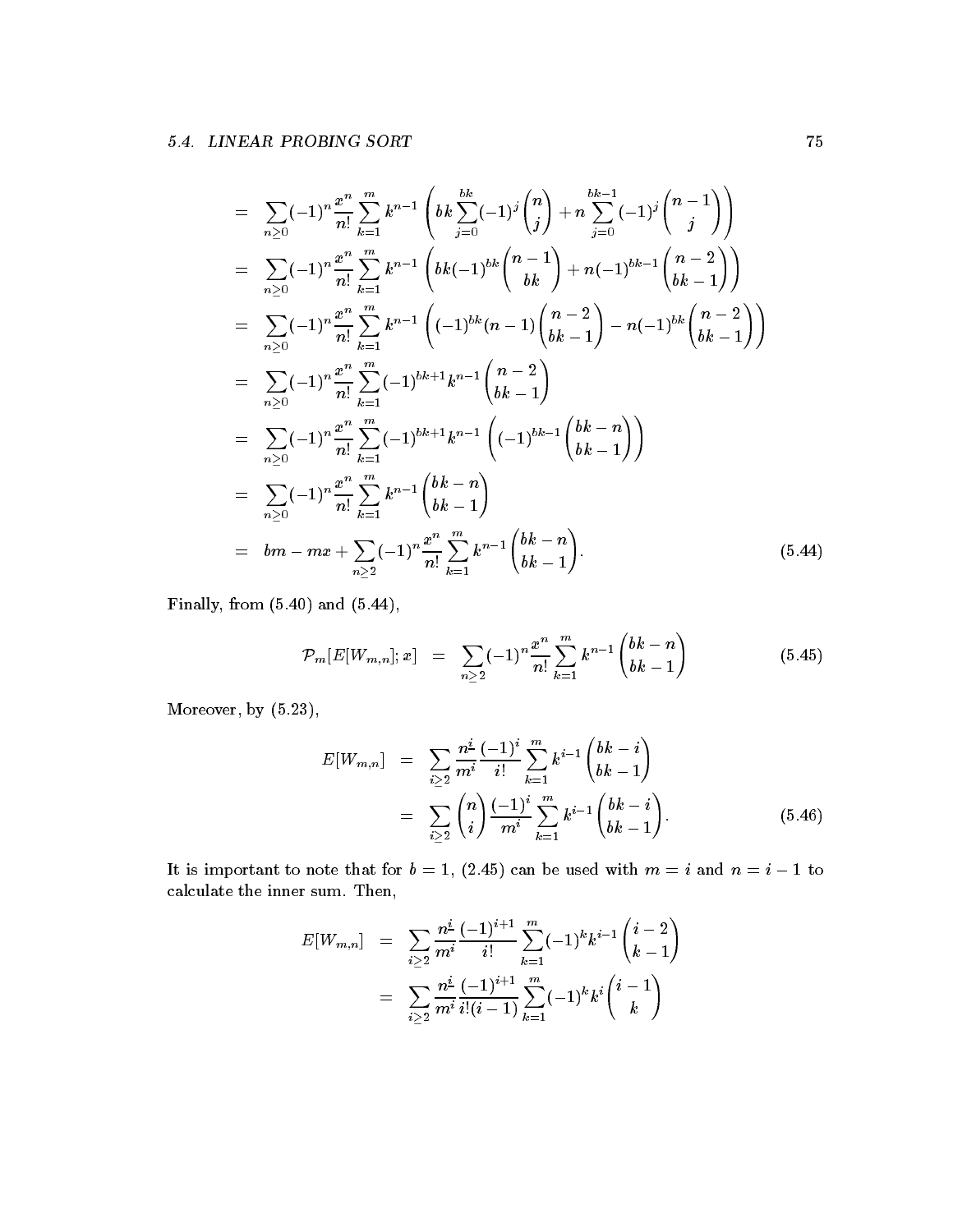$$
= \sum_{i\geq 2} \frac{n^{\underline{i}}}{m^i} \frac{(-1)^{i+1}}{i!(i-1)} (-1)^{i-1} (i-1)! \begin{cases} i \\ i-1 \end{cases}
$$
  
\n
$$
= \sum_{i\geq 2} \frac{n^{\underline{i}}}{m^i} \frac{1}{i!(i-1)} (i-1)! \frac{i(i-1)}{2}
$$
  
\n
$$
= \frac{1}{2} \sum_{i\geq 2} \frac{n^{\underline{i}}}{m^i}
$$
  
\n
$$
= \frac{1}{2} \left( Q_0(m,n) - 1 - \frac{n}{m} \right), \qquad (5.47)
$$

as was dered in the property of the state of the state of the state of the state of the state of the state of t

# 5.5 Analysis of Robin Hood Linear Probing

In this section we find the average cost of a successful search for a random record in a hash table with m buckets of size b that contains n - records Without loss of generality we search for a record that hashes to bucket 0. Moreover, since the order of the insertion is not important, we assume that this record was the last one inserted.

If we look at the table after the first  $n$  records have been inserted, all the records that hash to bucket  $\theta$  (if any) will be occupying contiguous buckets, near the beginning of the table The buckets preceding them will be occupied by records that wrapped around from the right end of the table as can be seen in Figure - The key observation here is that those records are exactly the ones that would have gone to the overflow area. Furthermore, it is easy to see that the number of records in this overflow area does not change when the records that hash to bucket 0 are removed.

Let  $S_{m,n}(y)$  be the probability generating function for the cost of a successful search for a random record that hashes to 0 in a table with m buckets of capacity b that contains n - records As before the subscript b will be omitted as it is a given constant

The cost of retrieving a record that hashes to 0 can be divided in two parts.

- The number of records kill that we have the table Internal the size of the size of the overflow area.
- The number of records in the number of records in the number of records in the state  $\mathbf{r}_i$

So the cost of (separately) retrieving all records that hash to bucket 0 is represented by the generating function

$$
y\sum_{r=0}^{i}y^{\left\lfloor\frac{k+r}{b}\right\rfloor}.
$$
\n(5.48)

The y constant that the sum denotes that the cost is at least - (i.e. cost) from the cost is at  $\mathcal T$ of  $y$  in the sum represents the fact that to retrieve the  $(r + 1)$  -record that hashes to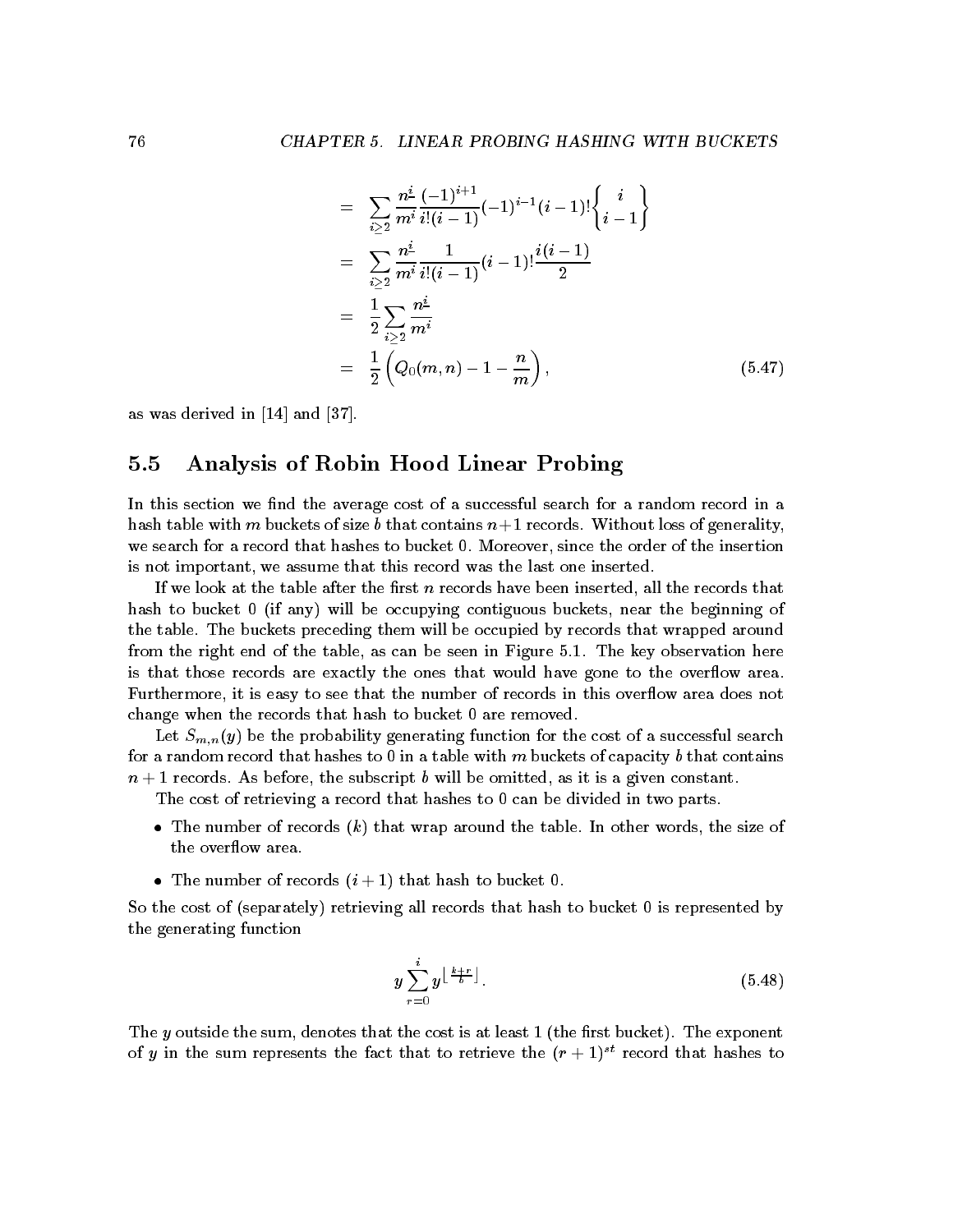0, the k records that go to overflow plus the first r records that hash to 0, have to be probed. Since the buckets have size  $b$ , we have to divide this cost by  $b$ . Hence  $1 + \lfloor \frac{a+b}{b} \rfloor$ is the number of buckets probed to retrieve the  $(r+1)^{+}$  record that hashes to bucket  $0.$ Therefore, the cost of retrieving a random record that hashes to  $0$ , given that k records over  $\mathbf{r}$  . The table and i - records has the generating function  $\mathbf{r}$  is the generating function function  $\mathbf{r}$ 

$$
\frac{y}{i+1} \sum_{r=0}^{i} y^{\left\lfloor \frac{k+r}{b} \right\rfloor}.
$$
 (5.49)

- the them to bucket  $\eta$  - -there mand i - if them has denote the mandate  $\eta$  there incl remaining n - through that the size of the size of the sign m - through m - through the size of the size overflow area. Remember from section 5.4 that  $W_{m-1,n-i,k}$  is the probability that k records over the when we insert it as a table of the size of size m in a table of size  $\sim$ considered). Then,

$$
\sum_{k\geq 0} W_{m-1,n-i,k} \frac{y}{i+1} \sum_{r=0}^{i} y^{\left\lfloor \frac{k+r}{b} \right\rfloor} \tag{5.50}
$$

represents the cost of retrieving a random record that hashes to given that i - of them hash to this bucket. We need now to average over all  $i.$  There are  $\binom{n}{i}$  different possibilities to choose the  $i$  records that hash to 0 (besides the last one inserted), and the probability of a record hashing to 0 is  $\frac{1}{m}$ . Finally, we find the generating function

$$
S_{m,n}(y) = \sum_{i=0}^{n} {n \choose i} \left(\frac{1}{m}\right)^i \left(\frac{m-1}{m}\right)^{n-i} \sum_{k\geq 0} W_{m-1,n-i,k} \frac{y}{i+1} \sum_{r=0}^i y^{\left\lfloor \frac{k+r}{b} \right\rfloor} \\
= \frac{y}{(n+1)m^n} \sum_{i=0}^{n} {n+1 \choose i+1} (m-1)^{n-i} \sum_{k\geq 0} W_{m-1,n-i,k} \sum_{r=0}^i y^{\left\lfloor \frac{k+r}{b} \right\rfloor}. \tag{5.51}
$$

## Average Cost of a Successful Search

The expected number of buckets inspected on a successful search is  $E[S_{m,n}]$ UyDySmny By - 

$$
E[S_{m,n}] = \sum_{i=0}^{n} {n+1 \choose i+1} \frac{(m-1)^{n-i}}{(n+1)m^n} \sum_{k \ge 0} W_{m-1,n-i,k} \sum_{r=0}^{i} \left( \left\lfloor \frac{k+r}{b} \right\rfloor + 1 \right) \quad (5.52)
$$

As a recovery we can use the relation  $\alpha$  and the relation  $\alpha$  -  $\alpha$  ,  $\alpha$  ,  $\alpha$  and  $\alpha$  and  $\alpha$  and  $\alpha$ 

$$
\sum_{i=0}^{n} {n+1 \choose i+1} \frac{(m-1)^{n-i}}{(n+1)m^n} \sum_{k \ge 0} W_{m-1,n-i,k} \sum_{r=0}^{i} \frac{k+r}{b}
$$
 (5.53)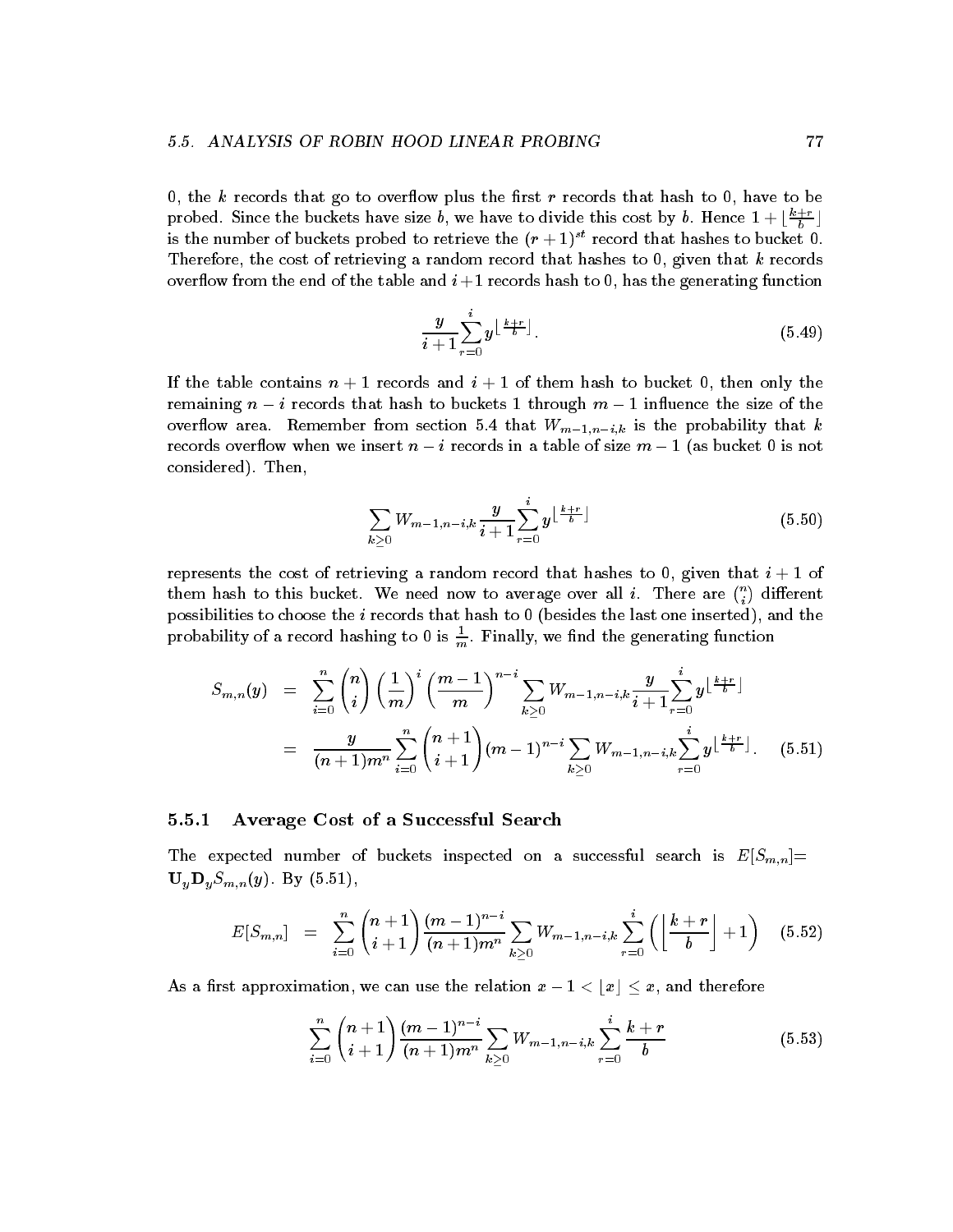$$
\begin{array}{lcl} < & E[S_{m,n}] \\ < & \sum\limits_{i=0}^{n} \binom{n+1}{i+1} \frac{(m-1)^{n-i}}{(n+1)m^n} \sum\limits_{k \geq 0} W_{m-1,n-i,k} \sum\limits_{r=0}^{i} \left( \frac{k+r}{b}+1 \right). \end{array} \tag{5.54}
$$

 $S$ ince  $W$  is a probability generating function  $S$  function  $U$  . Then  $W$  is a probability  $U$ difference between  $(5.54)$  and  $(5.53)$  is bounded by

$$
\sum_{i=0}^{n} {n+1 \choose i+1} \frac{(m-1)^{n-i}}{(n+1)m^n} \sum_{r=0}^{i} \sum_{k\geq 0} W_{m-1,n-i,k}
$$
\n
$$
= \sum_{i=0}^{n} {n+1 \choose i+1} \frac{(m-1)^{n-i}}{(n+1)m^n} (i+1)
$$
\n
$$
= \frac{1}{m^n} \sum_{i=0}^{n} {n \choose i} (m-1)^{n-i} = 1.
$$
\n(5.55)

To analyze the lower bound  $(5.53)$ , we first study the inner sum

$$
\sum_{k\geq 0} W_{m-1,n-i,k} \sum_{r=0}^{i} \frac{k+r}{b}
$$
\n
$$
= \sum_{k\geq 0} W_{m-1,n-i,k} \left( (i+1) \frac{k}{b} + \frac{i(i+1)}{2b} \right)
$$
\n
$$
= \frac{i+1}{b} \sum_{k\geq 0} k W_{m-1,n-i,k} + \frac{i(i+1)}{2b} \sum_{k\geq 0} W_{m-1,n-i,k}
$$
\n
$$
= \frac{i+1}{b} E[W_{m-1,n-i}] + \frac{i(i+1)}{2b} \tag{5.56}
$$

and so

$$
\sum_{i=0}^{n} {n+1 \choose i+1} \frac{(m-1)^{n-i}}{(n+1)m^n} \sum_{k\geq 0} W_{m-1,n-i,k} \sum_{r=0}^{i} \frac{k+r}{b}
$$
\n
$$
= \sum_{i=0}^{n} {n+1 \choose i+1} \frac{(m-1)^{n-i}}{(n+1)m^n} \left( \frac{i+1}{b} E[W_{m-1,n-i}] + \frac{i(i+1)}{2b} \right)
$$
\n
$$
= \frac{1}{b} \sum_{i=0}^{n} {n \choose i} \frac{(m-1)^{n-i}}{m^n} E[W_{m-1,n-i}] + \frac{n}{2b} \sum_{i=1}^{n} {n-1 \choose i-1} \frac{(m-1)^{n-i}}{m^n}
$$
\n
$$
= \frac{1}{b} \sum_{i=0}^{n} {n \choose i} \frac{(m-1)^{n-i}}{m^n} E[W_{m-1,n-i}] + \frac{nm^{n-1}}{2bm^n}.
$$
\n(5.57)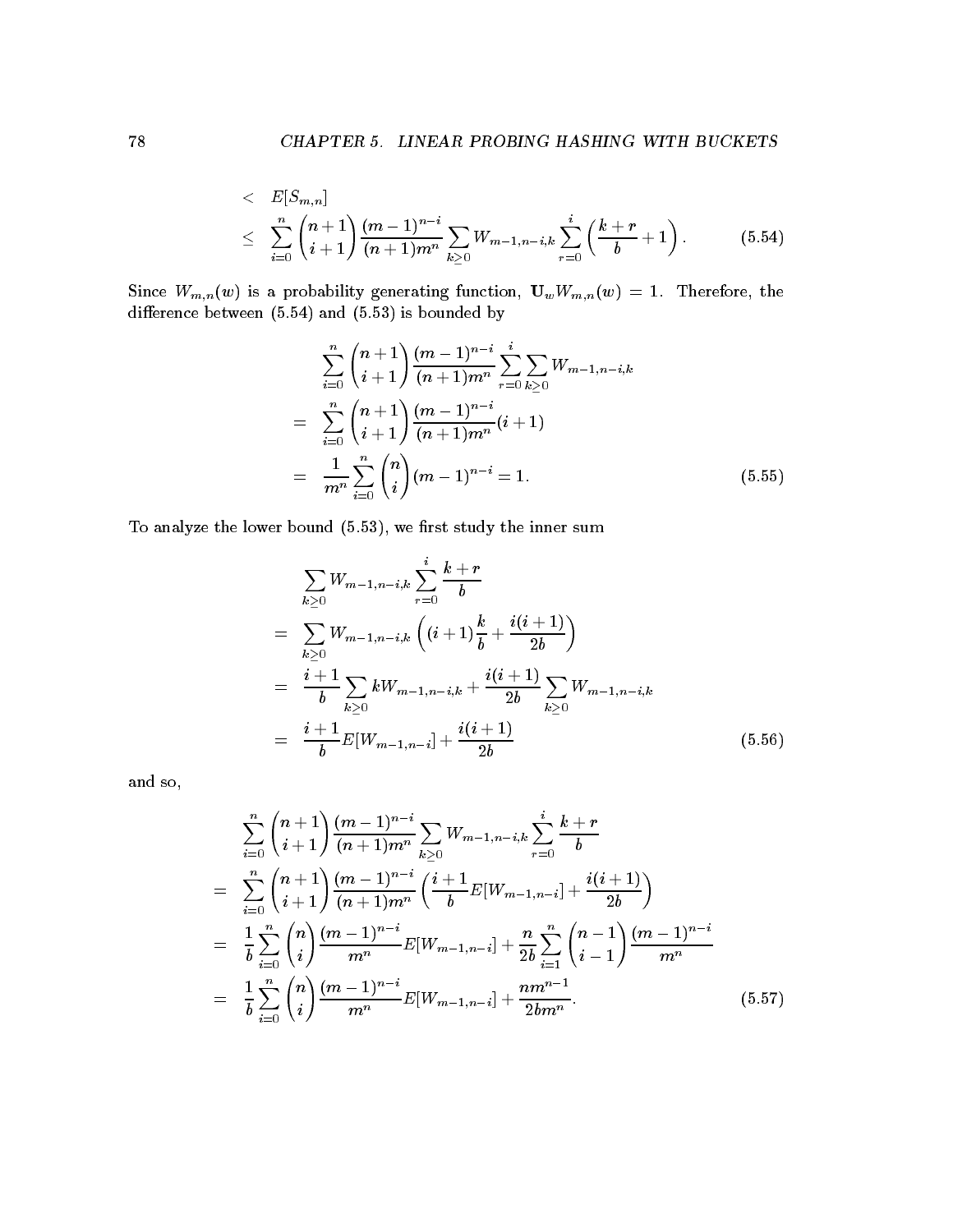In order to study the first sum in  $(5.57)$ , we use  $(5.46)$ , and so

$$
\frac{1}{bm^n} \sum_{i=0}^{n} {n \choose i} (m-1)^{n-i} E[W_{m-1,n-i}]
$$
\n
$$
= \frac{1}{bm^n} \sum_{i=0}^{n} {n \choose i} (m-1)^{n-i} \sum_{j\geq 2} {n-i \choose j} \frac{(-1)^j}{(m-1)^j} \sum_{k=1}^{m} k^{j-1} {bk-j \choose bk-1}
$$
\n
$$
= \frac{1}{bm^n} \sum_{j\geq 2} {n \choose j} (-1)^j (m-1)^{n-j} \sum_{k=1}^{m} k^{j-1} {bk-j \choose bk-1} \sum_{i=0}^{n-j} {n-j \choose i} \frac{1}{(m-1)^i}
$$
\n
$$
= \frac{1}{bm^n} \sum_{j\geq 2} {n \choose j} (-1)^j (m-1)^{n-j} \sum_{k=1}^{m} k^{j-1} {bk-j \choose bk-1} \left(1 + \frac{1}{m-1}\right)^{n-j}
$$
\n
$$
= \frac{1}{b} \sum_{j\geq 2} {n \choose j} \frac{(-1)^j}{m^j} \sum_{k=1}^{m} k^{j-1} {bk-j \choose bk-1}
$$
\n
$$
= \frac{1}{b} E[W_{m,n}]. \tag{5.58}
$$

Then, by  $(5.53)$ ,  $(5.54)$ ,  $(5.57)$  and  $(5.58)$  we have the following bounds

$$
\frac{E[W_{m,n}]}{b} + \frac{n}{2bm} < E[S_{m,n}] \le \frac{E[W_{m,n}]}{b} + \frac{n}{2bm} + 1. \tag{5.59}
$$

Nevertheless we can give an exact expression for a full table n bm - Every real number x can be written as  $x = |x| + \{x\}$ , where  $\{x\}$  denotes the fractional part of x [59]. The bounds given in (5.59) are based on the approximation of  $\left[\frac{n+1}{b}\right]$  made in (5.55) and  $\alpha$  this term after the this term and the companished in  $\alpha$  with  $\alpha$  y  $\alpha$  with  $\alpha$  with  $\alpha$ could have replaced the exponent of y in - by

$$
1 + \left\lfloor \frac{k+r}{b} \right\rfloor = 1 + \frac{k+r}{b} - \left\{ \frac{k+r}{b} \right\}.
$$
 (5.60)

When we take derivatives, the upper bound  $(5.54)$  is obtained from the first two addends of the right hand side of  $(5.60)$ .

When the table is full, we can give an interpretation for the coefficient of  $y^{\{\frac{n}{b}-\}}$  in - The cost of searching for a random record in the table can be divided in two parts The first is the number of buckets we have to probe. We add one to the cost, every time a new bucket is probed. The second part is the location of the record inside the bucket. In our model we do not consider this cost, and this is the discrepancy we have from  $\frac{k+r}{b}$ (total cost of the two parts) and  $\lfloor \frac{a}{b} \rfloor$  (cost of the first part). Since the table is full, the record to be seened has the same probability in a sample in any position inside its bucket. Therefore, for the special case of a full table, the probability generating function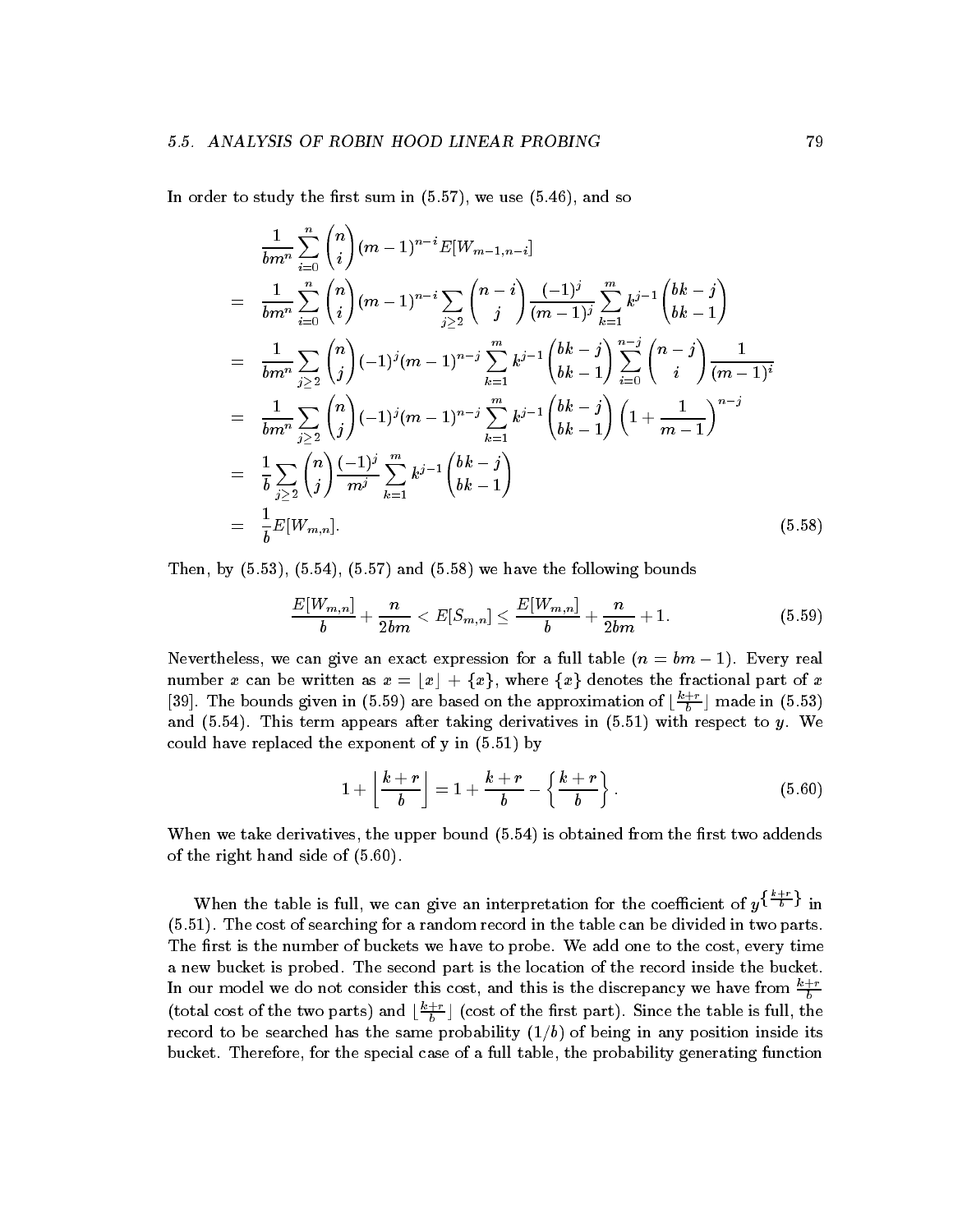for the second part is

$$
G_{m,bm-1}(y) = \sum_{j=0}^{b-1} \frac{y^{\frac{j}{b}}}{b}
$$
\n(5.61)

and therefore

$$
\mathbf{U}_y \mathbf{D}_y G_{m,bm-1}(y) = \sum_{j=0}^{b-1} \frac{j}{b^2} = \frac{b-1}{2b}.
$$
 (5.62)

So, we have proven

$$
\frac{1}{bm^{bm}}\sum_{i=0}^{bm-m}\binom{bm}{i+1}(m-1)^{bm-1-i}\sum_{k\geq 0}W_{m-1,bm-1-i,k}\sum_{r=0}^{i}\left\{\frac{k+r}{b}\right\} = \frac{b-1}{2b}.
$$

The most notable feature of Lemma 5.2, is that this sum is independent of  $m$ . Now, we can use it to prove

$$
E[S_{m,bm-1}] = \frac{E[W_{m,bm-1}]}{b} + \frac{m-1}{2bm} + 1.
$$
\n(5.63)

Proof We have to subtract from the upper bound given in for n bm- Then

$$
E[S_{m,bm-1}] = \frac{E[W_{m,bm-1}]}{b} + \frac{bm-1}{2bm} + 1 - \frac{b-1}{2b} \tag{5.64}
$$

$$
= \frac{E[W_{m,bm-1}]}{b} + \frac{m-1}{2bm} + 1. \tag{5.65}
$$

 $QED$ 

It is important to note that when b  $\mathbb{I}$  is that when b  $\mathbb{I}$ 

$$
E[S_{m,m-1}] = \frac{1}{2} (1 + Q_0(m, m-1)).
$$
 (5.66)

as we already know by  $(4.2)$ .

As a corollary, we can improve the bounds given in  $(5.59)$ .

## Corollary -

$$
\frac{E[W_{m,n}]}{b}+\frac{n}{2bm}+1-\frac{b-1}{2b}\leq E[S_{m,n}]\leq \frac{E[W_{m,n}]}{b}+\frac{n}{2bm}+1. \hspace{1.5cm} (5.67)
$$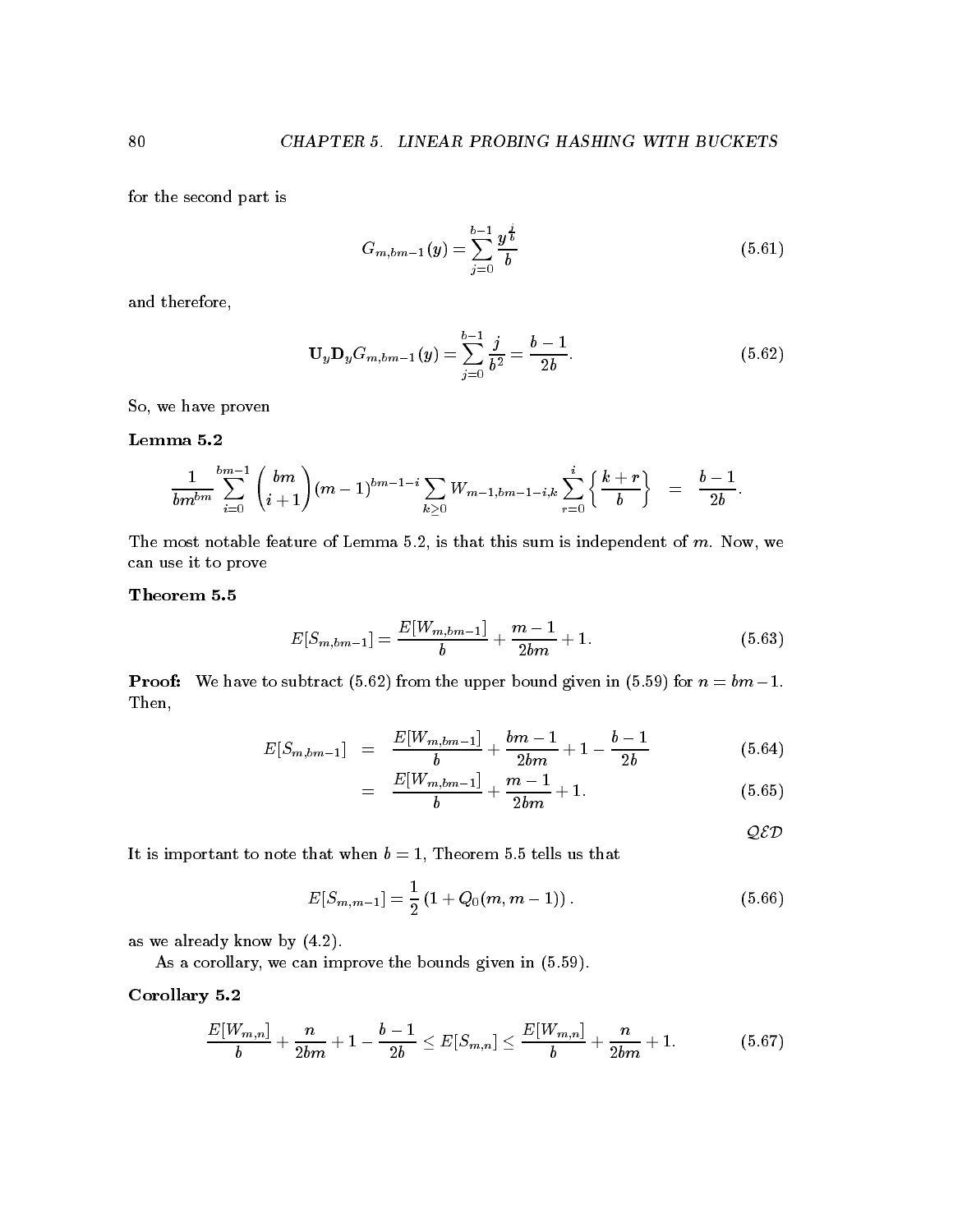## $5.6$ Asymptotic Analysis

By Theorem 5.5, only the asymptotic behavior of  $E[W_{m,bm-1}]$  has to be studied. For this purpose we use the method of singularity analysis -

Our approach is as follows. We will first find an exponential generating function for  $E[W_{m,bm-1}]$ . As we shall see, this generating function is related with some variations of the Cayley generating function, introduced in chapter 2. Then we use multisection of series to express this generating function as a combination of known series. Finally, we use singularity analysis to find the desired asymptotics.

# The Exponential Generating Function

First we require the following technical lemma

**Lemma 5.3** Let 
$$
I(v_c) = \int_v^{v_c} dv_{c-1} \int_v^{v_{c-1}} dv_{c-2} \ldots \int_v^{v_2} dv_1
$$
. Then,  $I(v_c) = \frac{(v_c - v)^{c-1}}{(c-1)!}$ .

**Proof:** The proof is by induction on  $c$ .

If  $c=2, \text{ then } \int_v^{v_2} dv_1 = (v_2 - v).$ 

For the induction step, we have  $I\left(v_c\right)=\int_v^{v_c}I\left(v_{c-1}\right)dv_{c-1}.$  Then,

$$
I(v_c) = \int_v^{v_c} \frac{(v_{c-1} - v)^{c-2}}{(c-2)!} dv_{c-1}
$$
\n(5.68)

$$
= \frac{(v_c - v)^{c-1}}{(c-1)!} \tag{5.69}
$$

QED

By (5.46), and using (2.23), we can express  $E[W_{m,bm-1}]$  as follows

$$
E[W_{m,mb-1}] = \sum_{i \geq 2} \binom{mb-1}{i} \frac{(-1)^i}{m^i} \sum_{k=1}^m (-1)^{bk-1} k^{i-1} \binom{i-2}{bk-1} \tag{5.70}
$$

$$
= -b \sum_{i \geq 2} \binom{mb-1}{i} \frac{(-1)^i}{(bm)^i} \sum_{k=1}^m (-1)^{bk} (bk)^{i-1} \binom{i-2}{bk-1}.
$$
 (5.71)

More generally, we will find the exponential generating function of

$$
B_{a,c,d,n} \equiv \sum_{i \geq c} \binom{n}{i} (n+a)^{n-i} (-1)^i \sum_{k=1}^m (-1)^{bk} (bk)^{i-c+d} \binom{i-c}{bk-1}.
$$
 (5.72)

As usual, we omit the subscript  $b$ . If we denote

$$
A_{i,d} \equiv (-1)^i \sum_{k=1}^m (-1)^{bk} (bk)^{i+d} \binom{i}{bk-1}, \tag{5.73}
$$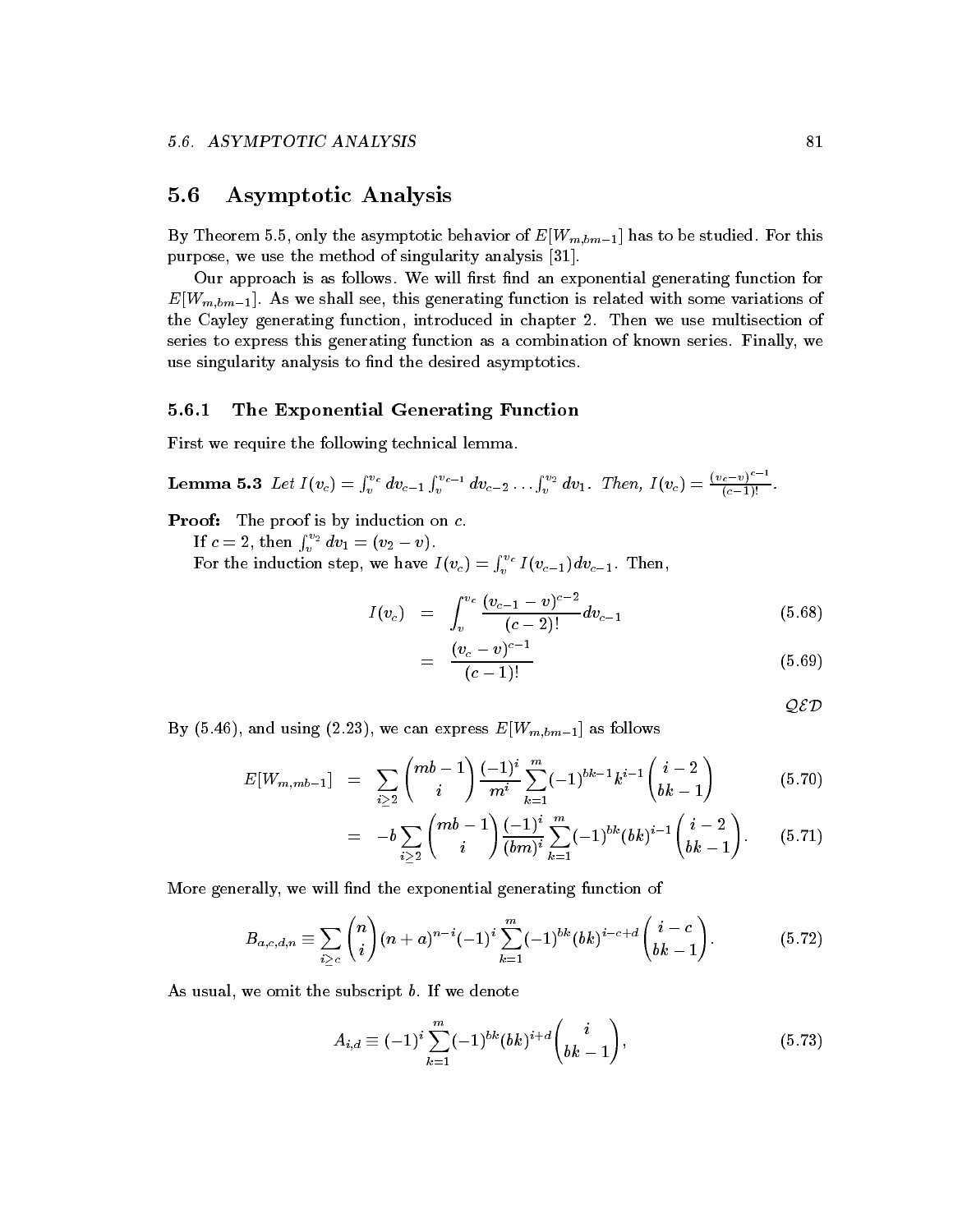then the outer sum in  $(5.72)$  can be rewritten as

$$
B_{a,c,d,n} = \sum_{i \ge c} \binom{n}{i} (n+a)^{n-i} A_{i-c,d} \tag{5.74}
$$

and so

$$
E[W_{m,bm-1}] = \frac{-b}{(bm)^{bm-1}} B_{1,2,1,bm-1}.
$$
\n(5.75)

The first goal is to find an exponential generating function for  $B_{a,c,d,n}$ .

$$
B_{a,c,d}(z) = \sum_{n \geq c} \left( \sum_{i \geq c} {n \choose i} (n+a)^{n-i} A_{i-c,d} \right) \frac{z^n}{n!}
$$
  
\n
$$
= \sum_{i \geq c} A_{i-c,d} \frac{z^i}{i!} \sum_{n \geq i} (n+a)^{n-i} \frac{z^{n-i}}{(n-i)!}
$$
  
\n
$$
= \sum_{i \geq c} A_{i-c,d} \frac{z^i}{i!} \sum_{n \geq 0} (n+i+a)^n \frac{z^n}{n!}.
$$
 (5.76)

If  $f(z)$  is the Cayley generating function defined in chapter 2, and we use (2.84), with  $y = i + a$ , then the inner sum of (5.76) can be simplified as follows

$$
B_{a,c,d}(z) = \sum_{i \geq c} A_{i-c,d} \frac{z^i}{i!} \left(\frac{f(z)}{z}\right)^{a+i} \frac{1}{1 - f(z)}
$$
  

$$
= \left(\frac{f(z)}{z}\right)^a \frac{1}{1 - f(z)} \sum_{i \geq c} A_{i-c,d} \frac{f(z)^i}{i!}
$$
  

$$
= \left(\frac{f(z)}{z}\right)^a \frac{1}{1 - f(z)} \sum_{i \geq 0} A_{i,d} \frac{f(z)^{i+c}}{(i+c)!}.
$$
 (5.77)

Then, if we denote the exponential generating function of  $A_{i,d}$  by  $A_d(z)$ , and use

 $\mathcal{L}$  tells us that for d - tells us that for d - tells us that for d - tells us that for d - tells us that for d - tells us that for d - tells us that for d - tells us that for d - tells us that for d - tells us that

$$
B_{a,c,d}(z) = \left(\frac{f(z)}{z}\right)^a \frac{1}{1 - f(z)} \int_0^{f(z)} dv_{c-1} \int_0^{v_{c-1}} \dots \int_0^{v_1} A_d(v) dv
$$
  
\n
$$
= \left(\frac{f(z)}{z}\right)^a \frac{1}{1 - f(z)} \int_0^{f(z)} A_d(v) dv \int_v^{f(z)} I(v_{c-1}) dv_{c-1}
$$
  
\n
$$
= \left(\frac{f(z)}{z}\right)^a \frac{1}{1 - f(z)} \int_0^{f(z)} \frac{(f(z) - v)^{c-1}}{(c-1)!} A_d(v) dv
$$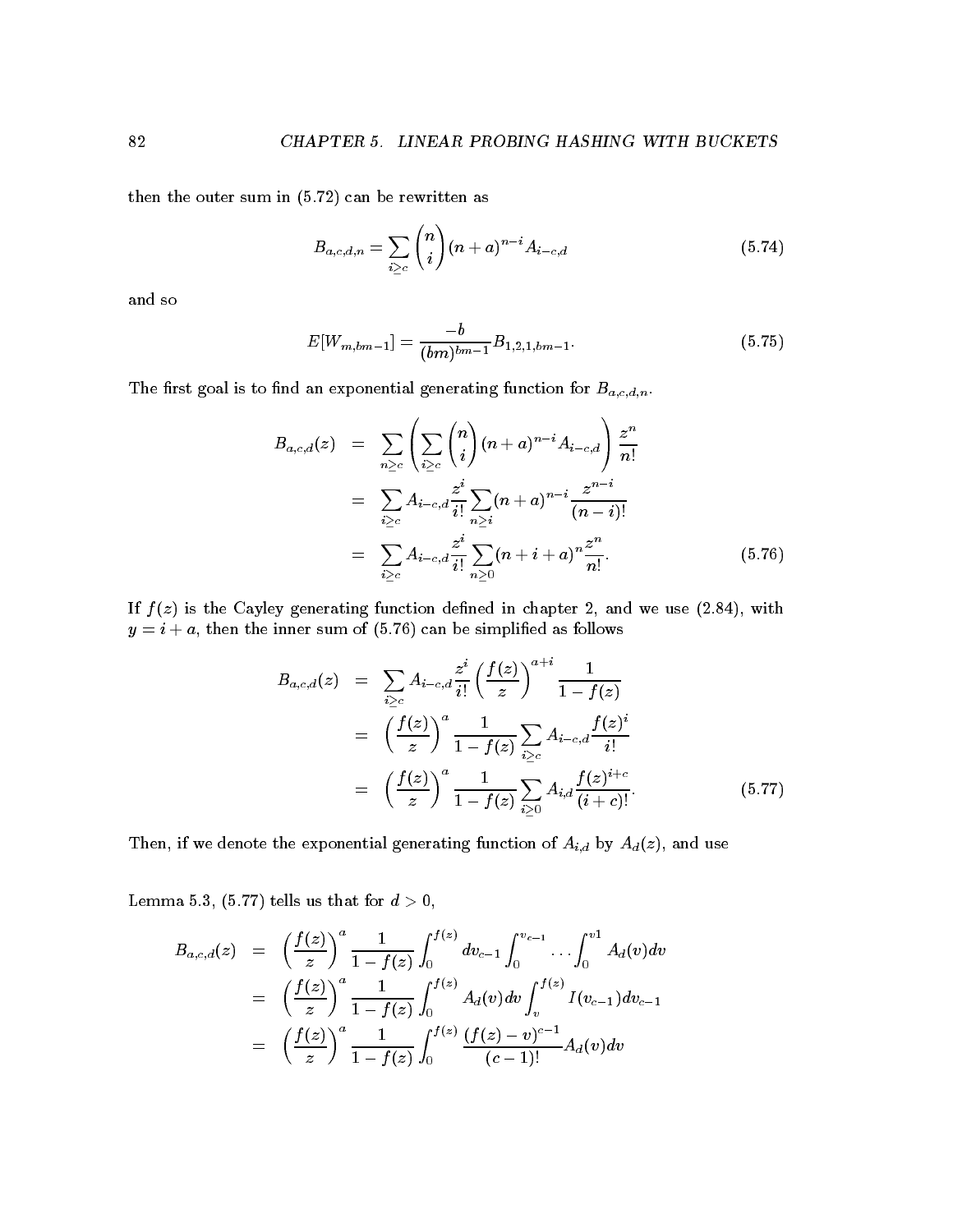$$
= \left(\frac{f(z)}{z}\right)^a \frac{1}{1-f(z)} \int_0^z \frac{(f(z)-f(u))^{c-1}}{(c-1)!} A_d(f(u)) \mathbf{D}_u f(u) du. \quad (5.78)
$$

Therefore, by (5.78), we have to find  $A_d(z)$ . By the definition of  $A_{i,d}$ ,

$$
A_d(z) = \sum_{i\geq 0} \left( (-1)^i \sum_{k\geq 1} (-1)^{bk} (bk)^{i+d} \binom{i}{bk-1} \right) \frac{z^i}{i!}
$$
  
\n
$$
= \sum_{k\geq 1} \frac{z^{bk}}{(bk-1)!} (bk)^{bk+d} \sum_{i\geq bk-1} \frac{(-z)^{i-bk}}{(i-bk+1)!} (bk)^{i-bk}
$$
  
\n
$$
= \sum_{k\geq 1} \frac{z^{bk}}{(bk-1)!} (bk)^{bk+d} \sum_{i\geq 0} \frac{(-z)^{i-1}}{i!} (bk)^{i-1}
$$
  
\n
$$
= -\frac{1}{z} \sum_{k\geq 1} \frac{z^{bk}}{(bk)!} (bk)^{bk+d} \sum_{i\geq 0} \frac{(-bkz)^i}{i!}
$$
  
\n
$$
= -\frac{1}{z} \sum_{k\geq 1} \frac{z^{bk}}{(bk)!} (bk)^{bk+d} e^{-bkz}
$$
  
\n
$$
= -\frac{1}{z} \sum_{k\geq 1} \frac{(bk)^{bk+d}}{(bk)!} (ze^{-z})^{bk}.
$$
 (5.79)

However, by (5.78), we do not need  $A_d(z)$ , but rather  $A_d(f(z))$ . Since we have

$$
f(z)e^{-f(z)}=z,
$$

$$
A_d(f(z)) = -\frac{1}{f(z)} \sum_{k \ge 1} \frac{(bk)^{bk+d}}{(bk)!} \left(f(z)e^{-f(z)}\right)^{bk}
$$
  
= 
$$
-\frac{1}{f(z)} \sum_{k \ge 1} \frac{(bk)^{bk+d}}{(bk)!} z^{bk}.
$$
 (5.80)

We have a case of multisection of series, as presented in chapter 2. By  $(2.82)$ , we are dealing with a b-section of  $f_d(z)$ . So, by (2.88) for  $t=0$ ,

$$
A_d(f(z)) = -\frac{1}{b f(z)} \sum_{j=0}^{b-1} f_d\left(e^{\frac{2\pi i}{b}j} z\right).
$$
 (5.81)

So,  $(5.78)$  can be rewritten as

$$
B_{a,c,d}(z) = -\frac{1}{b(c-1)!} \sum_{j=0}^{b-1} \left(\frac{f(z)}{z}\right)^a \frac{1}{1-f(z)}
$$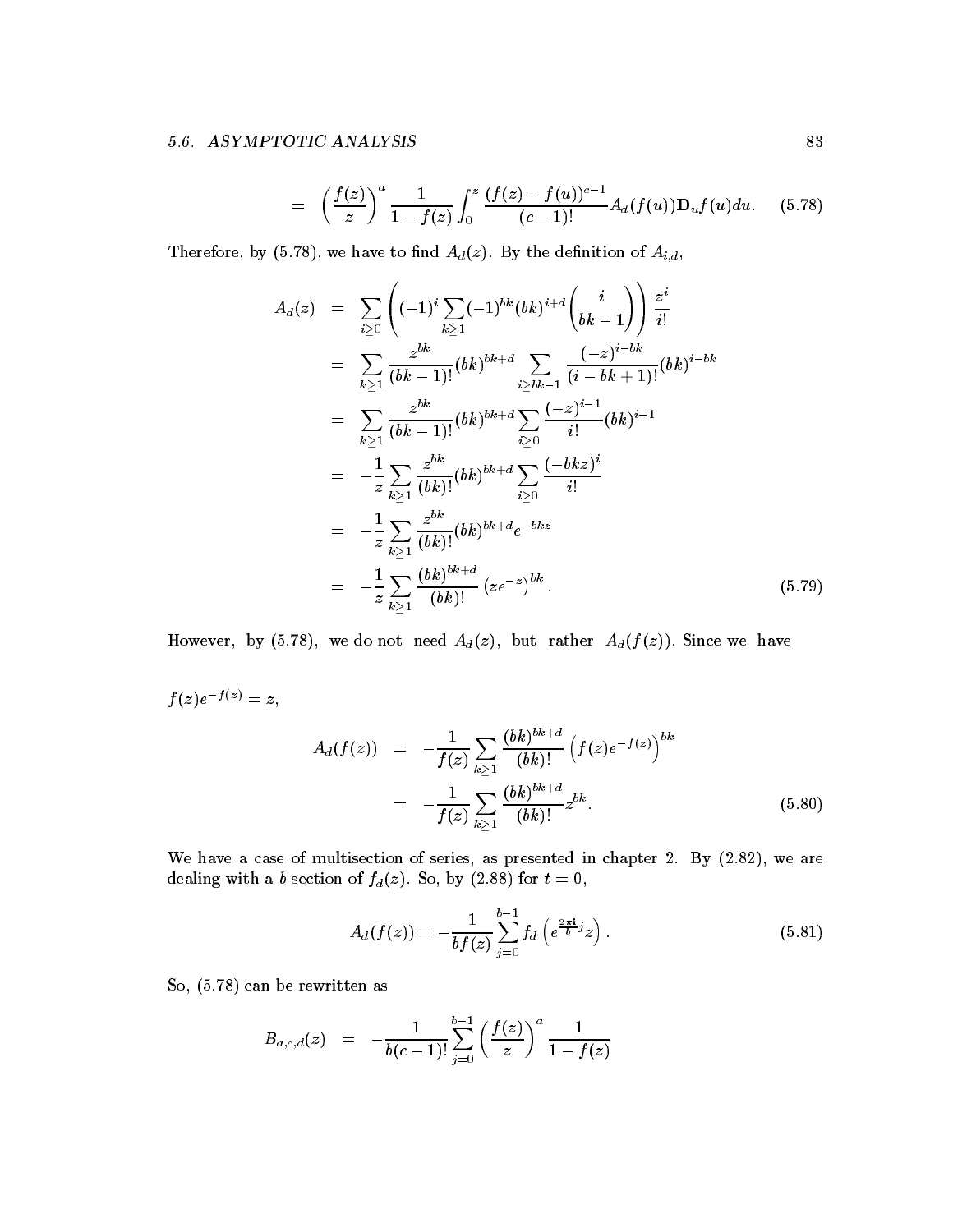$$
\int_0^z (f(z)-f(u))^{c-1} f_d\left(e^{\frac{2\pi\mathbf{i}}{b}j}z\right) \frac{\mathbf{D}_u f(u)}{f(u)} du. \tag{5.82}
$$

Although several interesting special cases can be derived from  $(5.82)$ , we will only deal with the special case a  $\sim$  -  $\sim$   $\sim$   $\sim$   $\sim$   $\sim$   $\sim$   $\sim$ 

Since  $f_1(z) = z \mathbf{D}_z[z \mathbf{D}_z f(z)]$ , (2.83) can be applied twice, and so,

$$
f_1(z) = z \mathbf{D}_z \left[ \frac{f(z)}{1 - f(z)} \right] = z \mathbf{D}_z \left[ \frac{1}{1 - f(z)} - 1 \right]
$$
  
= 
$$
\frac{z \mathbf{D}_z f(z)}{(1 - f(z))^2} = \frac{f(z)}{(1 - f(z))^3}.
$$
 (5.83)

Therefore - can be rewritten as

$$
A(f(z)) = -\frac{1}{b f(z)} \sum_{j=0}^{b-1} \frac{f\left(e^{\frac{2\pi i}{b}j} z\right)}{\left(1 - f\left(e^{\frac{2\pi i}{b}j} z\right)\right)^3}
$$
(5.84)

Finally, by putting  $(5.82)$  and  $(5.84)$  together we obtain

$$
B_{1,2,1}(z) = -\frac{1}{b} \left( \frac{f(z)}{z} \right) \frac{1}{1 - f(z)} \sum_{j=0}^{b-1} \int_0^z (1 - f(u)) \frac{f\left(e^{\frac{2\pi i}{b}j}u\right)}{\left(1 - f\left(e^{\frac{2\pi i}{b}j}u\right)\right)^3} \frac{\mathbf{D}_u f(u)}{f(u)} du + \frac{1}{b} \left( \frac{f(z)}{z} \right) \sum_{j=0}^{b-1} \int_0^z \frac{f\left(e^{\frac{2\pi i}{b}j}u\right)}{\left(1 - f\left(e^{\frac{2\pi i}{b}j}u\right)\right)^3} \frac{\mathbf{D}_u f(u)}{f(u)} du.
$$
(5.85)

Moreover, the first integral in  $(5.85)$  can be simplified by using  $(2.83)$ .

$$
\int_0^z (1 - f(u)) \frac{f\left(e^{\frac{2\pi i}{b}j}u\right)}{\left(1 - f\left(e^{\frac{2\pi i}{b}j}u\right)\right)^3} \frac{D_u f(u)}{f(u)} du
$$
\n
$$
= \int_0^z \frac{f\left(e^{\frac{2\pi i}{b}j}u\right)}{\left(1 - f\left(e^{\frac{2\pi i}{b}j}u\right)\right)^3} \frac{du}{u}
$$
\n
$$
= \int_0^{e^{\frac{2\pi i}{b}j}z} \frac{f(u)}{\left(1 - f(u)\right)^3} \frac{du}{u}
$$
\n
$$
= \int_0^{e^{\frac{2\pi i}{b}j}z} \frac{1}{\left(1 - f(u)\right)^2} \frac{D_u f(u)}{du}
$$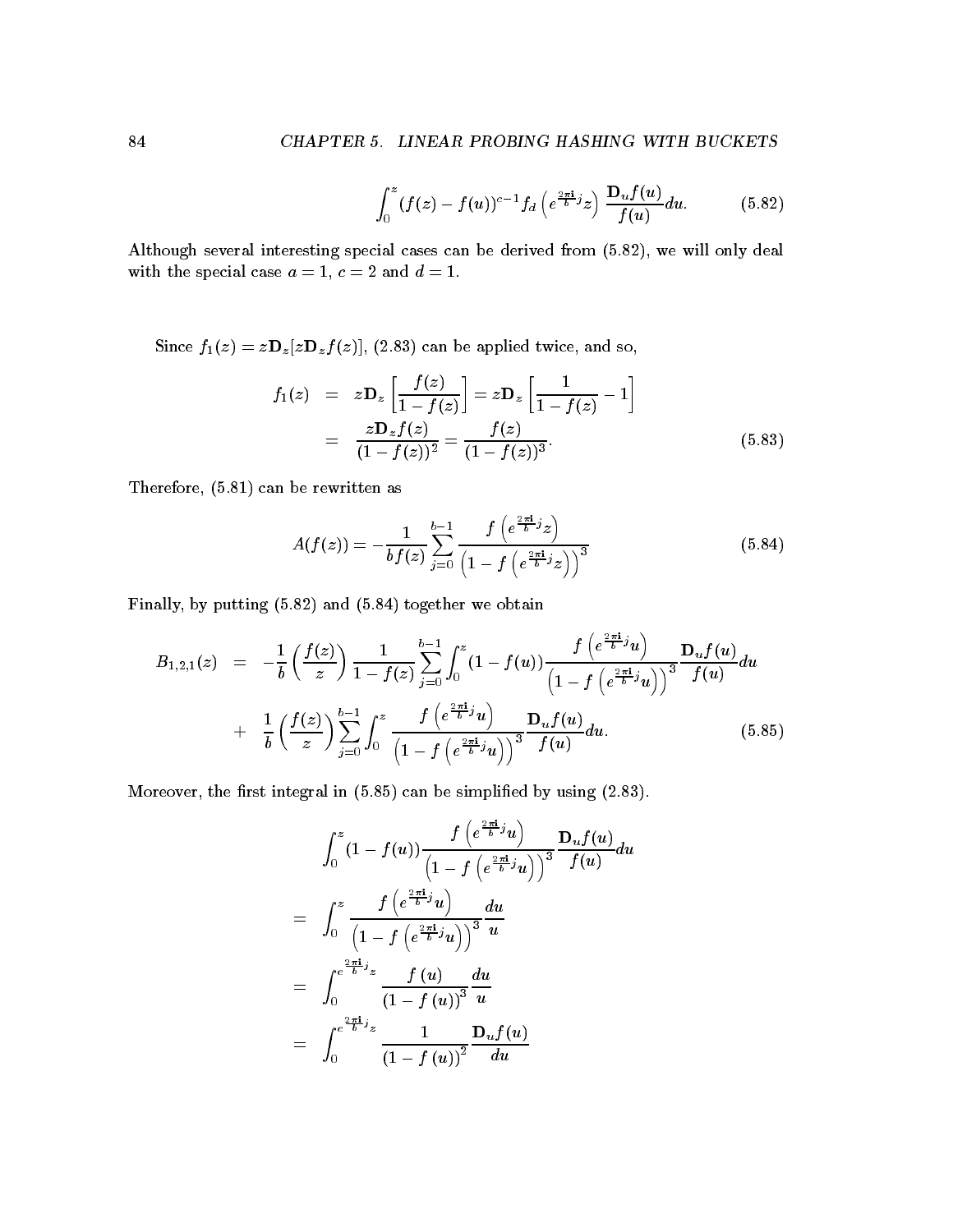$$
= \frac{1}{\left(1 - f\left(e^{\frac{2\pi i}{b}j}z\right)\right)} - 1.
$$
\n(5.86)

Furthermore, when  $j = 0$ , the second integral in (5.85) can also be simplified.

$$
\int_0^z \frac{\mathbf{D}_u f(u)}{(1 - f(u))^3} du = \frac{1}{2 (1 - f(z))^2} - \frac{1}{2}.
$$
 (5.87)

Finally, if we substitute  $(5.86)$  and  $(5.87)$  into  $(5.85)$ , and use  $(2.83)$  then

$$
B(z) = -\frac{1}{2b} \left( \frac{f(z)}{z} \right) \frac{1}{(1 - f(z))^2} + \frac{1}{b} \left( \frac{f(z)}{z} \right) \frac{1}{(1 - f(z))} - \frac{1}{2b} \left( \frac{f(z)}{z} \right) - \frac{1}{b} \left( \frac{f(z)}{z} \right) \frac{1}{1 - f(z)} \sum_{j=1}^{b-1} \left( \frac{1}{\left( 1 - f\left( e^{\frac{2\pi i}{b}j} z \right) \right)} - 1 \right) + \frac{1}{b} \left( \frac{f(z)}{z} \right) \sum_{j=1}^{b-1} \int_0^z \frac{f\left( e^{\frac{2\pi i}{b}j} u \right)}{\left( 1 - f\left( e^{\frac{2\pi i}{b}j} u \right) \right)^3} \frac{du}{u(1 - f(u))}.
$$
(5.88)

# Singularity Analysis

For simplicity, we will do singularity analysis on  $-bzB(z)$ . Let  $r=e^{\frac{-\pi}{b}}$  be a b-th root of unity and let  $z_j = r^{-j}/e$ . Sometimes, depending on the context,  $z_j$  will be also denoted by  $u_i$ . Then if  $\delta_i(z) = 2^{1/2} \sqrt{1-z/z}$  $1-z/z_i$ , by Lemma 2.7 [18, 33],  $f(r^z\bar{z})$ , admits the singular expansion at  $z = z_j$ 

$$
1 - \delta_j(z) + \frac{1}{3}\delta_j^2(z) + O(\delta_j(z)^3). \tag{5.89}
$$

Since  $f(z)$  is analytic at  $z = z_j$ ,  $j \neq 0$ , then by (2.83)

$$
f(z) = f(z_j) - \frac{f(z_j)}{2(1 - f(z_j))} \delta_j(z)^2 + O(\delta_j(z)^4).
$$
 (5.90)

First, let concentrate on the integral that appears in  $(5.88)$ . For each j, the integrand has 2 singularities, one at  $u_j$  and the other  $u_0$ .

Around  $u = u_j$ , by (5.83) and (5.89)

$$
f_1(r^j u) = \frac{f(r^j u)}{(1 - f(r^j u))^3} = \delta_j(u)^{-3} + O(\delta_j(u)^{-1}).
$$
\n(5.91)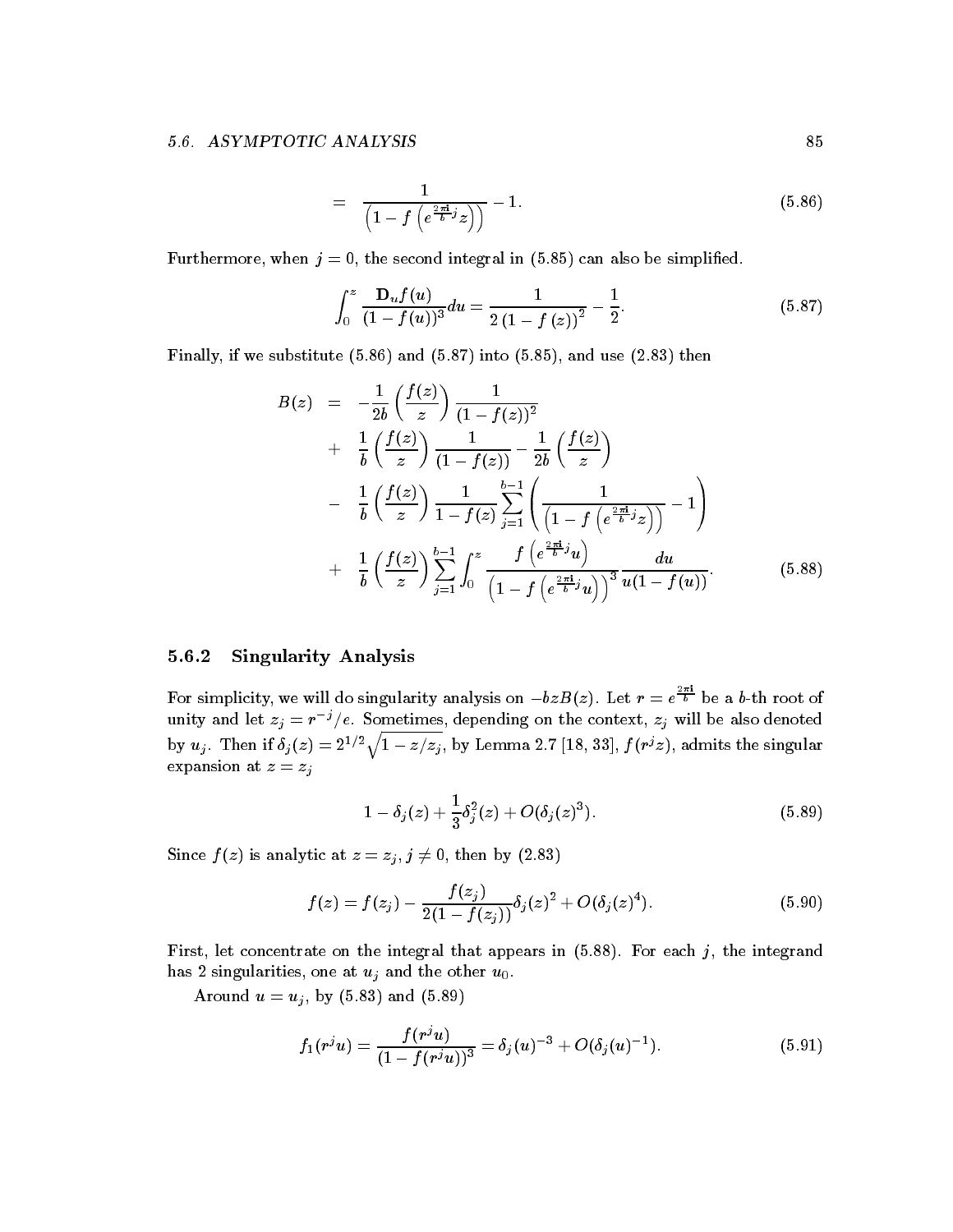Moreover,  $\frac{u}{u(1-f(u))}$  is analytic at  $u_j$ , because  $j > 0$ , and  $f(u)$  has its only singularity at u Then

$$
\frac{1}{u(1-f(u))} = \frac{1}{u_j(1-f(u_j))} + O(\delta_j(u)^2). \tag{5.92}
$$

Therefore

$$
\frac{f_1(r^j u)}{u(1-f(u))} = \frac{\delta_j(u)^{-3}}{u_j(1-f(u_j))} + O(\delta_j(u)^{-1}). \tag{5.93}
$$

We also know

$$
\int_0^z \frac{\delta_j(u)^{-3}}{u_j} du = \int_0^z \frac{2^{-3/2} (1 - u/u_j)^{-3/2}}{u_j} du = \delta_j(z)^{-1} - \sqrt{2}
$$
(5.94)

and

$$
\int_0^z \frac{\delta_j(u)^{-1}}{u_j} du = \int_0^z \frac{2^{-1/2} (1 - u/u_j)^{-1/2}}{u_j} du = -\delta_j(z) + \sqrt{2}.
$$
 (5.95)

Then, around  $z = z_j$  we have

$$
\int_0^z \frac{f\left(e^{\frac{2\pi \mathbf{i}}{b}j}u\right)}{\left(1-f\left(e^{\frac{2\pi \mathbf{i}}{b}j}u\right)\right)^3} \frac{du}{u(1-f(u))} = \frac{\delta_j(z)^{-1}}{(1-f(z_j))} + O(\delta_j(z)). \tag{5.96}
$$

Similarly, around  $u = u_0$ , we find

$$
\frac{1}{1 - f(u)} = \delta_0(u)^{-1} - \frac{2}{3} + O(\delta_0(z))
$$
\n(5.97)

and

$$
f_1(r^j u) = \frac{f(u_{-j})}{(1 - f(u_{-j}))^3} + O(\delta_0(u)^2).
$$
 (5.98)

So by (5.95) we can conclude that around  $z = z_0$ ,

$$
\int_0^z \frac{f\left(e^{\frac{2\pi \mathbf{i}}{b}j}u\right)}{\left(1-f\left(e^{\frac{2\pi \mathbf{i}}{b}j}u\right)\right)^3} \frac{du}{u(1-f(u))} \sim O(\delta_0(z)) \tag{5.99}
$$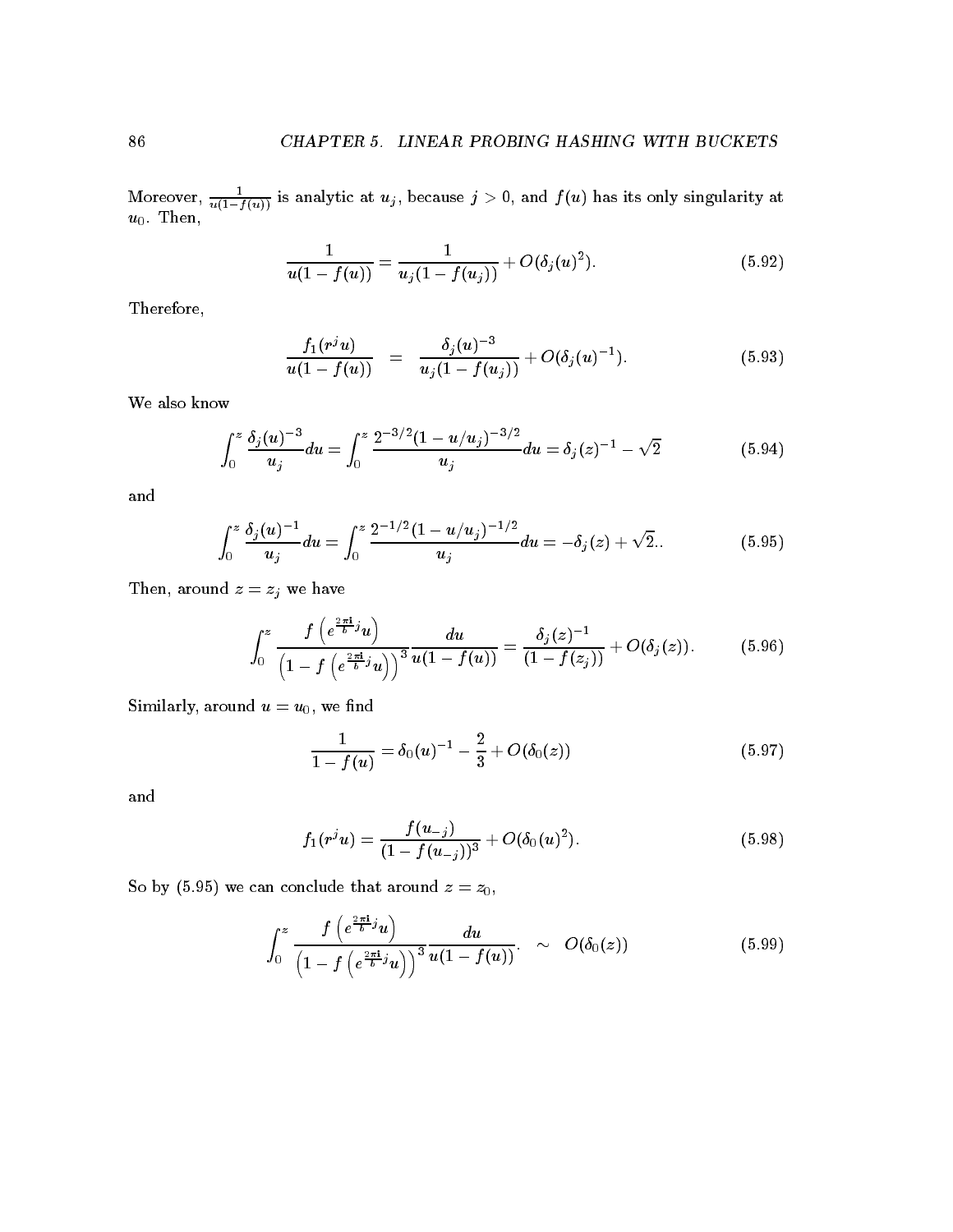So from  $(5.90)$ ,  $(5.96)$  and  $(5.99)$ , we find

$$
f(z) \sum_{j=1}^{b-1} \int_0^z \frac{f\left(e^{\frac{2\pi \mathbf{i}}{b}j}u\right)}{\left(1 - f\left(e^{\frac{2\pi \mathbf{i}}{b}j}u\right)\right)^3} \frac{du}{u(1 - f(u))}
$$
  
 
$$
\sim \sum_{j=1}^{b-1} \left(\frac{f(z_j)\delta_j(z)^{-1}}{(1 - f(z_j))} + O(\delta_j(z))\right) + O(\delta_0(z)). \tag{5.100}
$$

The other addends of  $(5.88)$ , can be studied by using  $(5.89)$  and  $(5.90)$ . So,

$$
-b z B(z) \sim \frac{\delta_0(z)^{-2}}{2} - \frac{\delta_0(z)^{-1}}{6} + O(\delta_0(z))
$$
  
\n
$$
- \frac{\delta_0(z)^{-1} + O(\delta_0(z))}{(1 - f(z_j))} + O(\delta_j(z)) + \sum_{j=1}^{b-1} \frac{f(z_j)\delta_0(z)^{-1}}{(1 - f(z_j))} + O(\delta_0(z))
$$
  
\n
$$
- \sum_{j=1}^{b-1} \left( \frac{f(z_j)\delta_j(z)^{-1}}{(1 - f(z_j))} + O(\delta_j(z)) \right) + O(\delta_0(z))
$$
  
\n
$$
= \frac{\delta_0(z)^{-2}}{2} - \frac{7}{6}\delta_0(z)^{-1} + \sum_{j=1}^{b-1} \frac{f(z_j)\delta_0(z)^{-1}}{(1 - f(z_j))} + O(\delta_0(z)). \tag{5.101}
$$

Once the asymptotic expansion -- is obtained we can nd the asymptotic expansion of  $B_n$  . In fact, by (5.75) we require the asymptotic expansion of  $-\theta B_n/(n+1)$  .

First by the binomial theorem and Stirlings formula we nd -

$$
\left[\frac{z^n}{n!}\right] \delta_0(z)^{-s} \sim \frac{\sqrt{\pi} n^{n+\frac{s-1}{2}}}{\Gamma\left(\frac{s}{2}\right) 2^{\frac{s-1}{2}}} \left(1 + \frac{3s^2 - 6s + 2}{24n} + O\left(\frac{1}{n^2}\right)\right) \tag{5.102}
$$

Because z is a factor of the left hand side of -- we require the asymptotic behavior of  $\frac{1}{n+1} \left[ \frac{z^{n+1}}{(n+1)!} \right] \delta_0(z)^{-s}$ . Since  $n+1 = mb$ , by (5.101) and (5.102) we arrive at

$$
E[W_{mb,mb-1}] = \frac{1}{2} \sqrt{\frac{bm\pi}{2}} - \frac{7}{6} + \sum_{j=1}^{b-1} \frac{f(e^{\frac{2\pi i}{b}j-1})}{(1 - f(e^{\frac{2\pi i}{b}j-1}))} + \frac{1}{24} \sqrt{\frac{\pi}{2bm}} + O\left(\frac{1}{bm}\right). \tag{5.103}
$$

Then, by Theorem 5.5, we obtain our main theorem.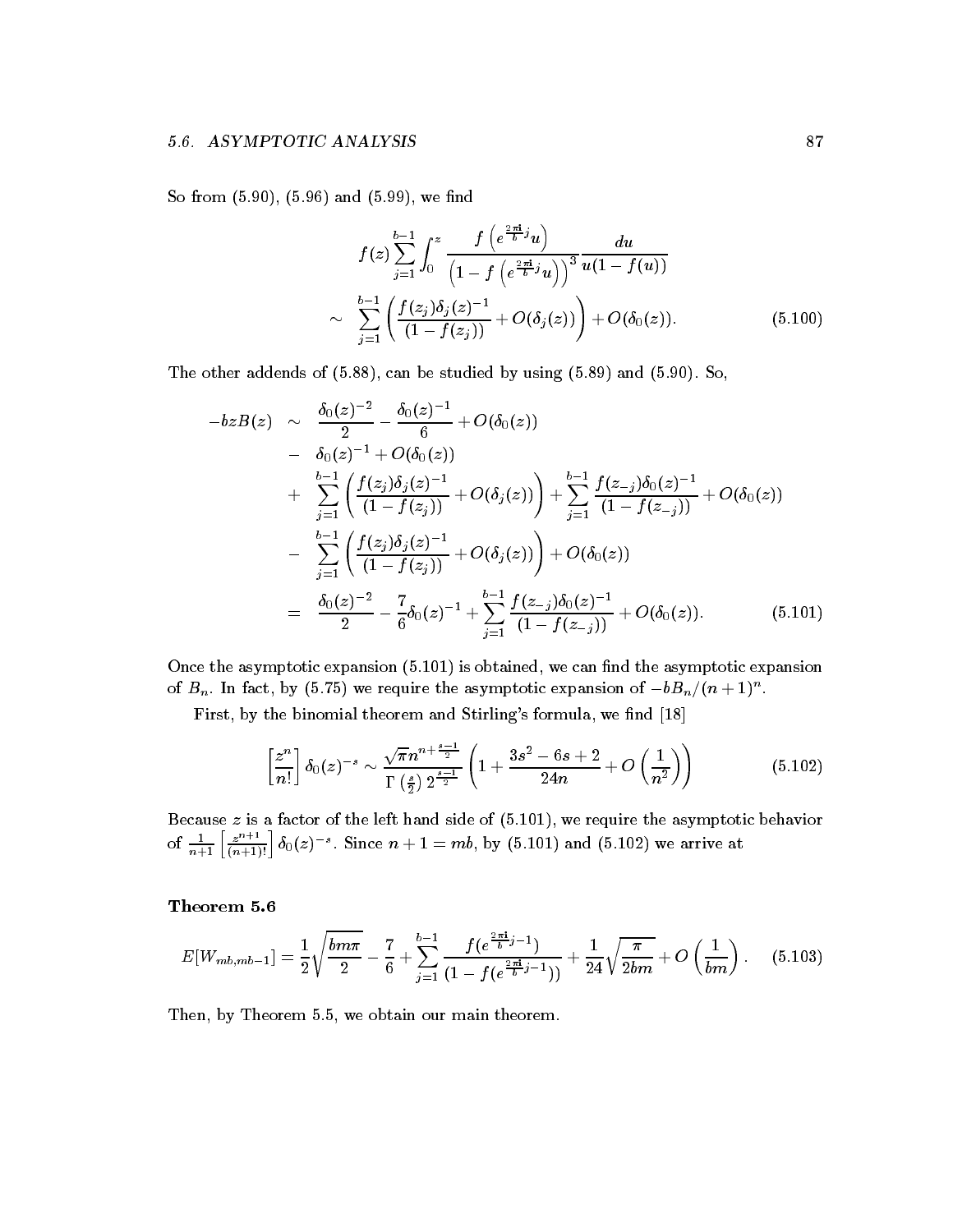$$
bE[S_{m,bm-1}] = \frac{\sqrt{2\pi}}{4}(bm)^{1/2} + \frac{1}{3} + \sum_{j=1}^{b-1} \frac{1}{(1 - f(e^{\frac{2\pi i}{b}j - 1}))}
$$
  
+ 
$$
\frac{\sqrt{2\pi}}{48}(bm)^{-1/2} + O\left((bm)^{-1}\right).
$$
 (5.104)

As a particular case when b - we nd

$$
E[S_{m,m-1}] = \frac{\sqrt{2\pi}}{4}m^{1/2} + \frac{1}{3} + \frac{\sqrt{2\pi}}{48}m^{-1/2} + O\left(m^{-1}\right) \tag{5.105}
$$

as we already know  $[46]$ .

## $5.7$ A New Approach to the Study of  $Q_{m,n,d}$

In this section we present a different approach to the study of the numbers  $Q_{m,n,d}$ , by introducing exponential generating functions. In the process, we define a new family of numbers that satisfy a recurrence resembling that of the Bernoulli numbers. We feel that this approach may be helpful in solving problems involving recurrences with truncated generating functions. So even though no new results related with hashing probing with buckets are obtained, we feel that this approach deserves a special study in its own right.

By -- Theorem - gives the following recurrence relation

$$
\begin{array}{lcl} Q_{0,d}(z) & = & 1 \\ Q_{m,d}(z) & = & \left[ e^z Q_{m-1,d}(z) \right]_{bm-d-1} \qquad (m \geq 1) \end{array} \tag{5.106}
$$

where  $Q_{m,d}(z) = \sum_{n>0} Q_{m,n,d} \frac{z^n}{n!}$ . The main problem is that we are dealing with a recurrence that involves truncated generating functions

Our strategy is to find an exponential generating function  $T_d(z)$  such that

$$
Q_{m,d}(z) = [T_d(z)e^{mz}]_{bm-d-1}
$$
\n(5.107)

where  $T_d(z)=\sum_{k>0}T_{k,d}\frac{z^*}{k!},$  for some coefficients  $T_{k,d}$  to be determined, and independent of  $m$ . Again,  $b$  is an implicit parameter.

 $\mathcal{L}$  is assumed the intuition behind the interest of  $\mathcal{L}$  is assumed  $\mathcal{L}$  ,  $\mathcal{L}$  and  $\mathcal{L}$  and  $\mathcal{L}$  and  $\mathcal{L}$  and  $\mathcal{L}$  and  $\mathcal{L}$  and  $\mathcal{L}$  and  $\mathcal{L}$  and  $\mathcal{L}$  and  $\mathcal{L}$  and  $\math$ multiplying the truncated generating function  $Q_{m-1,d}(z)$  by the series  $e$  and then taking only the first  $vm - a - 1$  terms of it. Moreover,  $Q_{0,d}(z)$  is the first term of e<sup>st</sup>. It is clear that without any truncations  $Q_{m,d}(z)$  would be  $e^{mz}$ . However we have to consider a correcting factor originated by these truncations and this is the reason for defining this generating function Tdz Then - gives a nonrecursive denition of Qmdz that involves the truncated product of two series The interesting aspect of this approach is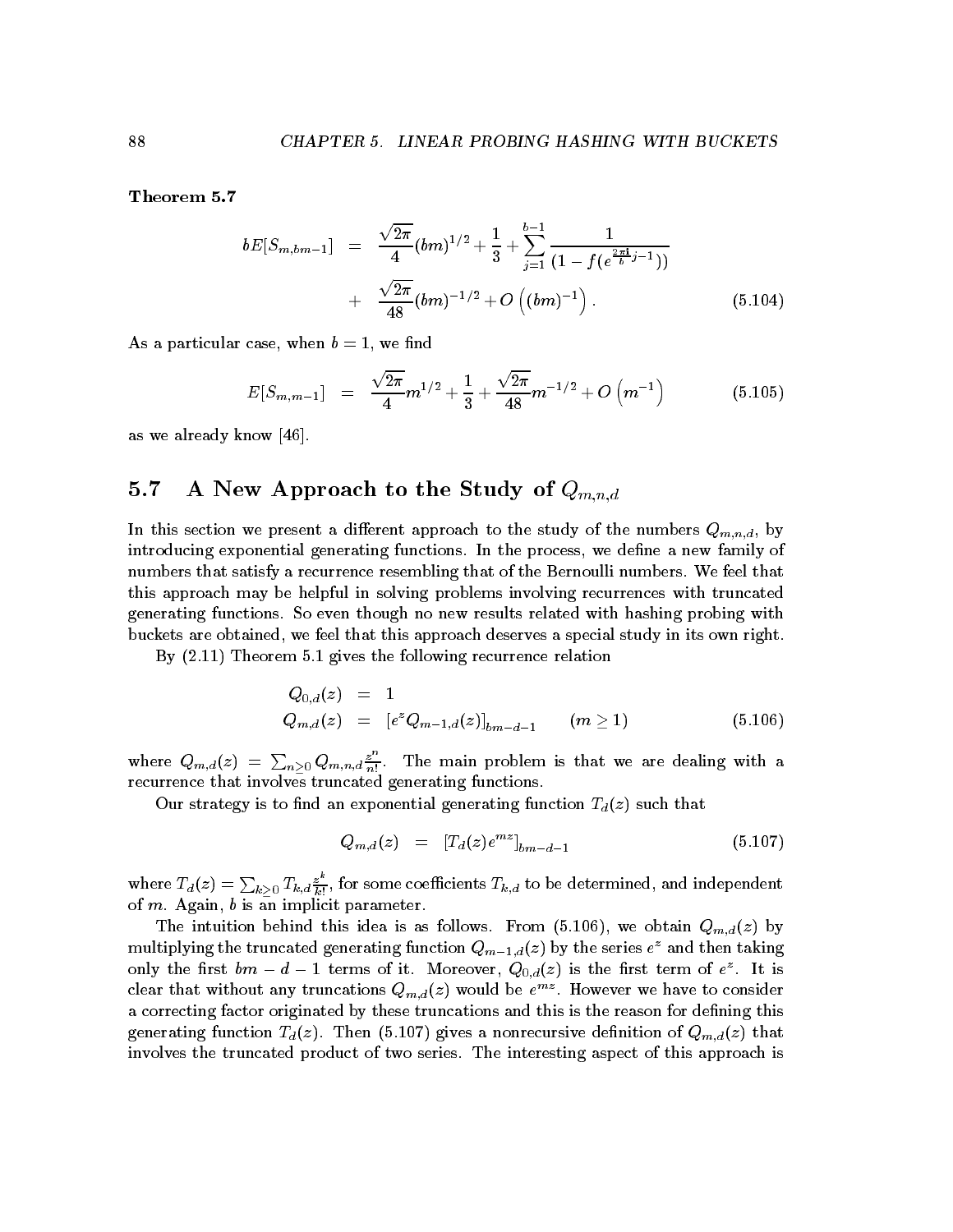# $\mathcal{L}$  . The study of the study of  $\mathcal{L}$  and  $\mathcal{L}$  and  $\mathcal{L}$  and  $\mathcal{L}$  . The study of  $\mathcal{L}$

that  $T_d(z)$  does not depend on m. Furthermore, the only dependency on m is captured in the well known series that converges to  $e^{mz}$ . This section is devoted to the study of some properties of the numbers  $T_{k,d}$ .

-based - and assuming - and assuming - and assuming - and assuming - and assuming - and assuming - and assuming -

$$
Q_{m,n,d}=\sum_{k\geq 0}\binom{n}{k}T_{k,d}m^{n-k}.\qquad (0\leq n < mb-d). \qquad \qquad (5.108)
$$

Actually, as we will see below, we need

$$
Q_{m,d}(z) = [T_d(z)e^{mz}]_{b(m+1)-d-1} \tag{5.109}
$$

Equation - is not an immediate consequence of Theorem - because the recursive  $\mathcal{L}^{III}$  is valid only up to  $\mathcal{L}^{III}$  is valid only up to prove to prove to prove to prove to prove to prove to prove to prove to prove to prove the set of the set of the set of the set of the set of the set of the

$$
Q_{m,n,d}=\sum_{k\geq 0}\binom{n}{k}T_{k,d}m^{n-k}\qquad (bm-d\leq n<(m+1)b-d). \qquad \qquad (5.110)
$$

By Theorem - and -- we can reformulate -- as

$$
\sum_{k\geq 0} \binom{n}{k} T_{k,d} m^{n-k}=0 \qquad (bm-d\leq n <(m+1)b-d). \qquad \qquad (5.111)
$$

The reason for Lemma is as follows By - Lemma is as follows By - Lemma is as follows By - Lemma is a follow

$$
Q_{m,d}(z) = [e^z Q_{m-1,d}(z)]_{bm-d-1}
$$
  
\n
$$
= [e^z [T_d(z)e^{(m-1)z}]_{(m-1)b-d-1}]_{bm-d-1}
$$
  
\n
$$
= \left[ \sum_{n\geq 0} \frac{z^n}{n!} \sum_{n=0}^{(m-1)b-d-1} \left( \sum_{k\geq 0} {n \choose k} T_{k,d}(m-1)^{n-k} \right) \frac{z^n}{n!} \right]_{bm-d-1}
$$
  
\n
$$
= \left[ \sum_{n\geq 0} \frac{z^n}{n!} \sum_{n=0}^{bm-d-1} \left( \sum_{k\geq 0} {n \choose k} T_{k,d}(m-1)^{n-k} \right) \frac{z^n}{n!} \right]_{bm-d-1}
$$
  
\n
$$
= \sum_{n=0}^{bm-d-1} \left( \sum_{j\geq 0} {n \choose j} \sum_{k\geq 0} {j \choose k} T_{k,d}(m-1)^{j-k} \right) \frac{z^n}{n!}
$$
  
\n
$$
= \sum_{n=0}^{bm-d-1} \left( \sum_{k\geq 0} {n \choose k} T_{k,d} \sum_{j=0}^{n-k} {n-k \choose j} (m-1)^{n-k-j} \right) \frac{z^n}{n!}
$$
  
\n(5.112)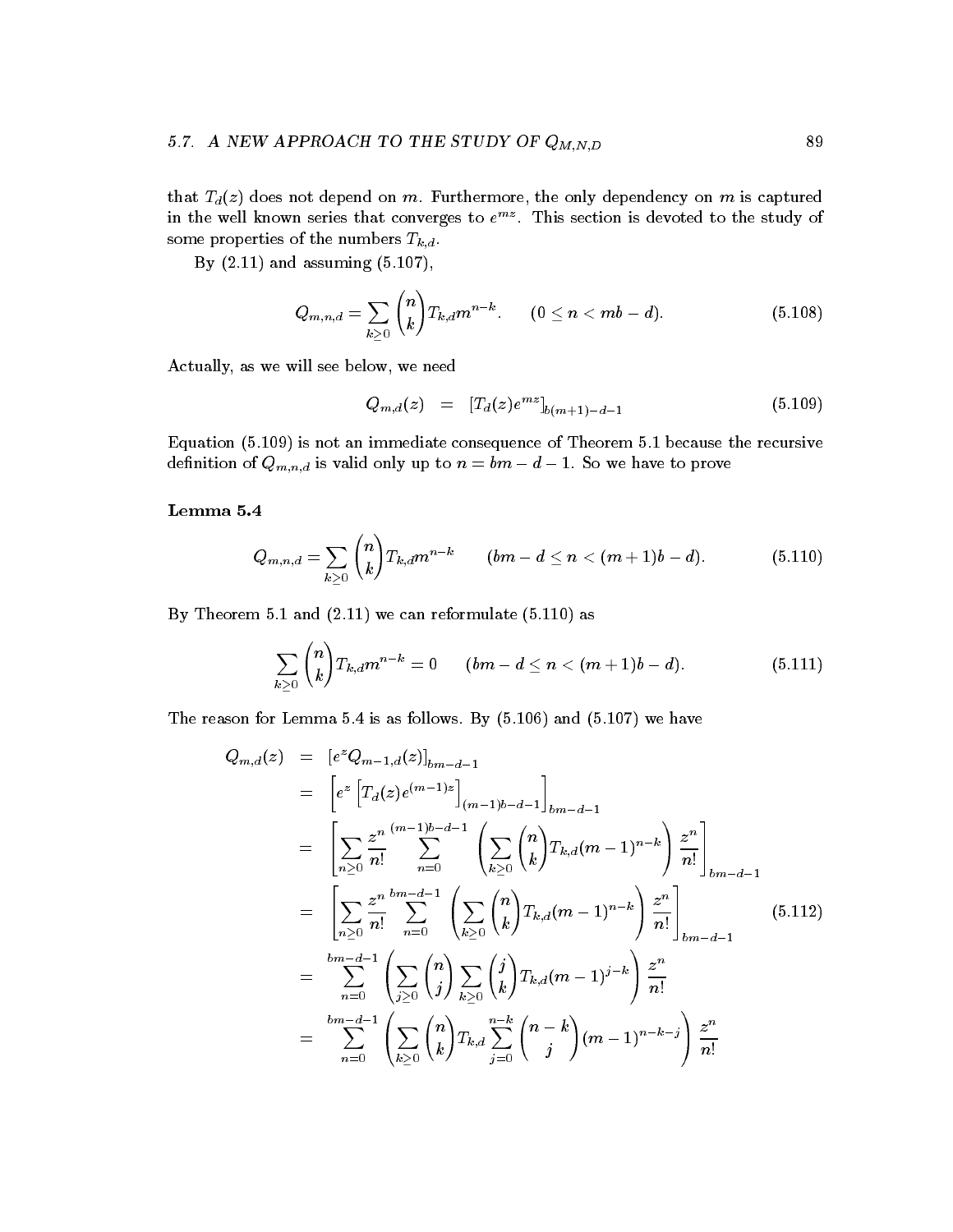$$
=\sum_{n=0}^{bm-d-1}\left(\sum_{k\geq 0}\binom{n}{k}T_{k,d}m^{n-k}\right)\frac{z^n}{n!} \\=\ [T_d(z)e^{mz}]_{bm-d-1}\,.
$$

Note that --- and therefore Lemma is required at step -- above Lemma will follow as a consequence of Theorem 5.8.

The numbers  $T_{k,d}$  satisfy some nice properties. The following can indeed be used as definition.

$$
\sum_{j} {k \choose j} \left( \left\lfloor \frac{k+d}{b} \right\rfloor \right)^{k-j} T_{j,d} = [k = 0]. \tag{5.113}
$$

To prove this theorem we require

$$
T_{k,d}=0 \hspace{1cm} 1\leq k\leq b-d-1. \hspace{3cm} (5.114)
$$

# Proof

If m - by Theorem -

$$
Q_{1,n,d} = \sum_{k \geq 0} {n \choose k} Q_{0,k,d} = \sum_{k \geq 0} {n \choose k} [k=0] = 1 \quad 0 \leq n \leq b-d-1 \tag{5.115}
$$

and so by - and - and - and - and - and - and - and - and - and - and - and - and - and - and - and - and - and

$$
Q_{1,n,d} = \sum_{k \geq 0} {n \choose k} T_{k,d} \quad 0 \leq n \leq b - d - 1 \tag{5.116}
$$

 $\blacksquare$   $\blacksquare$   $\blacksquare$   $\blacksquare$   $\blacksquare$   $\blacksquare$   $\blacksquare$   $\blacksquare$   $\blacksquare$   $\blacksquare$   $\blacksquare$   $\blacksquare$ 

we prove the lemma by induction on n Note that as - is valid on n Note that as - is valid only up to the lemma by induction on  $\mathbb{R}^n$ n b d - so is this induction proof

For  $n = 1$ 

$$
Q_{1,1,d} = \binom{1}{0} T_{0,d} + \binom{1}{1} T_{1,d} = \binom{1}{0} 1 + \binom{1}{1} T_{1,d} = 1 \tag{5.117}
$$

and so  $T_{1,d} = 0$ .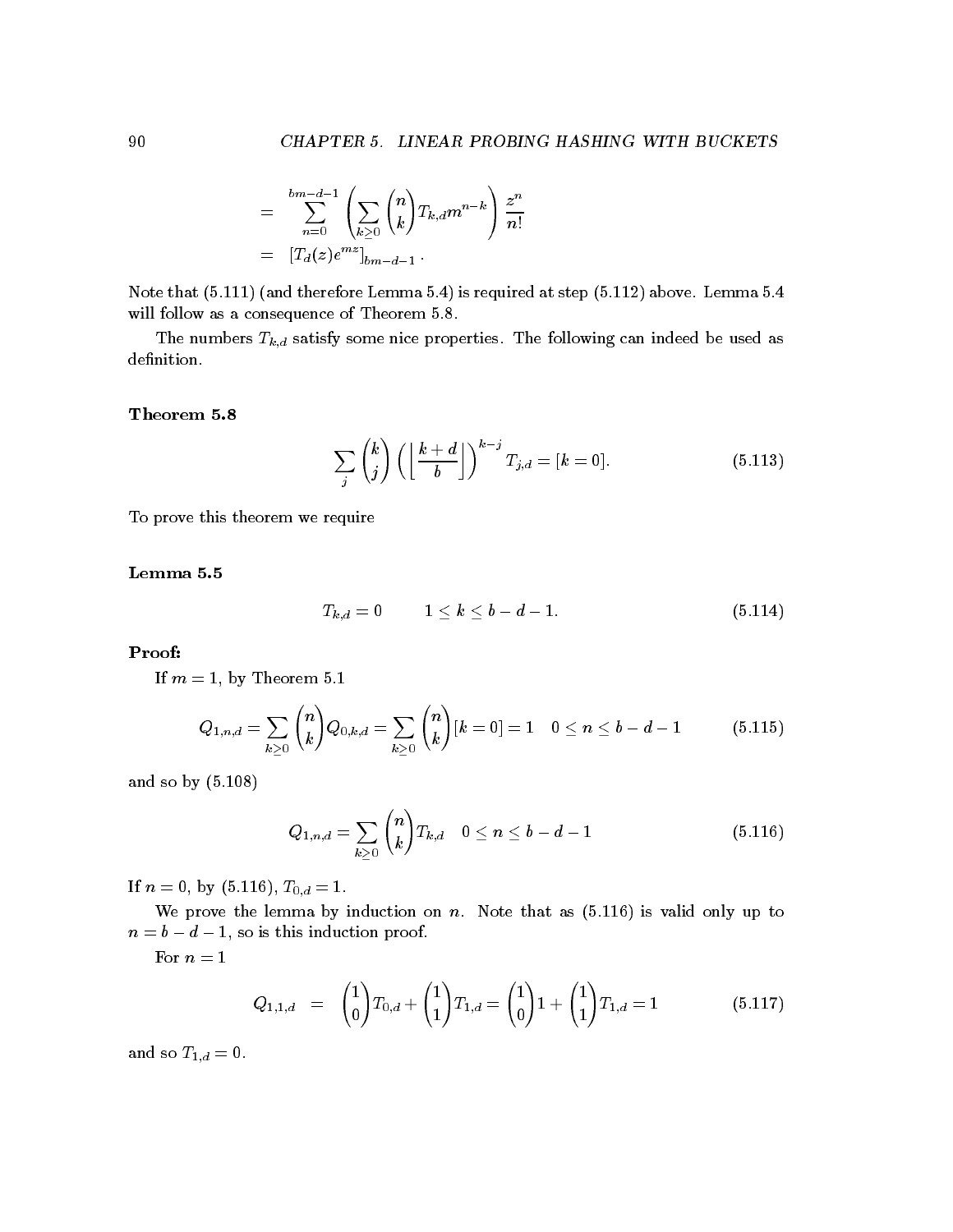# -- A NEW APPROACH TO THE STUDY OF QM N D -

Now if we assume this lemma holds for up to n k - then for n k

$$
Q_{1,k,d} = \sum_{j\geq 0} {k \choose j} T_{j,d} = {k \choose 0} 1 + {k \choose k} T_{k,d} = 1 \qquad (5.118)
$$

and so  $T_{k,d} = 0$ .  $Q\mathcal{ED}$ 

Since  $\lfloor \frac{a}{b} \rfloor = 0$ , for  $0 \le k \le b - d - 1$  as a consequence we obtain

corollary and corollary and corollary and corollary and corollary and corollary and corollary and corollary and corollary and corollary and corollary and corollary and corollary and corollary and corollary and corollary an

$$
\sum_{j} {k \choose j} \left( \left\lfloor \frac{k+d}{b} \right\rfloor \right)^{k-j} T_{j,d} = [k=0] \quad (0 \le k \le b-d-1). \tag{5.119}
$$

when  $\bullet$  and the theorem theorem theorem is the theorem holds by Corollary and the theorem is the theorem of the theorem in the theorem is the theorem in the theorem in the theorem is the theorem in the theorem in the the

Let s a maximum of maximum of maximum of maximum of maximum of maximum of maximum of maximum of maximum of maximum

$$
Q_{m+1,s+r,d} = \sum_{k=0}^{s+r} {s+r \choose k} Q_{m,k,d} = \sum_{k=0}^{s-1} {s+r \choose k} Q_{m,k,d}
$$
(5.120)

as  $\mathcal{N}$  if  $\mathcal{N}$  is the by  $\mathcal{N}$  if  $\mathcal{N}$  is the by  $\mathcal{N}$  if  $\mathcal{N}$  is the by  $\mathcal{N}$ 

$$
\sum_{k=0}^{s+r} {s+r \choose k} T_{k,d}(m+1)^{s+r-k} = \sum_{k=0}^{s-1} {s+r \choose k} \sum_{j=0}^k {k \choose j} T_{j,d} m^{k-j} \qquad (5.121)
$$

 $\mathbf{r}$  and use  $\mathbf{r}$  and use  $\mathbf{r}$  and use  $\mathbf{r}$  and use  $\mathbf{r}$  and use  $\mathbf{r}$ 

$$
\sum_{k=0}^{s-1} {s+r \choose k} \sum_{j=0}^k {k \choose j} T_{j,d} m^{k-j} = \sum_{j=0}^{s-1} {s+r \choose j} T_{j,d} \sum_{k=j}^{s-1} {s+r-j \choose k-j} m^{k-j}
$$

$$
= \sum_{j=0}^{s-1} {s+r \choose j} T_{j,d} \sum_{k=0}^{s-1-j} {s+r-j \choose k} m^k
$$

$$
= \sum_{j=0}^{s-1} {s+r \choose j} T_{j,d} (m+1)^{s+r-j}
$$

$$
- \sum_{j=0}^{s-1} {s+r \choose j} T_{j,d} \sum_{k=s-j}^{s+r-j} {s+r-j \choose k} m^k.
$$
(5.122)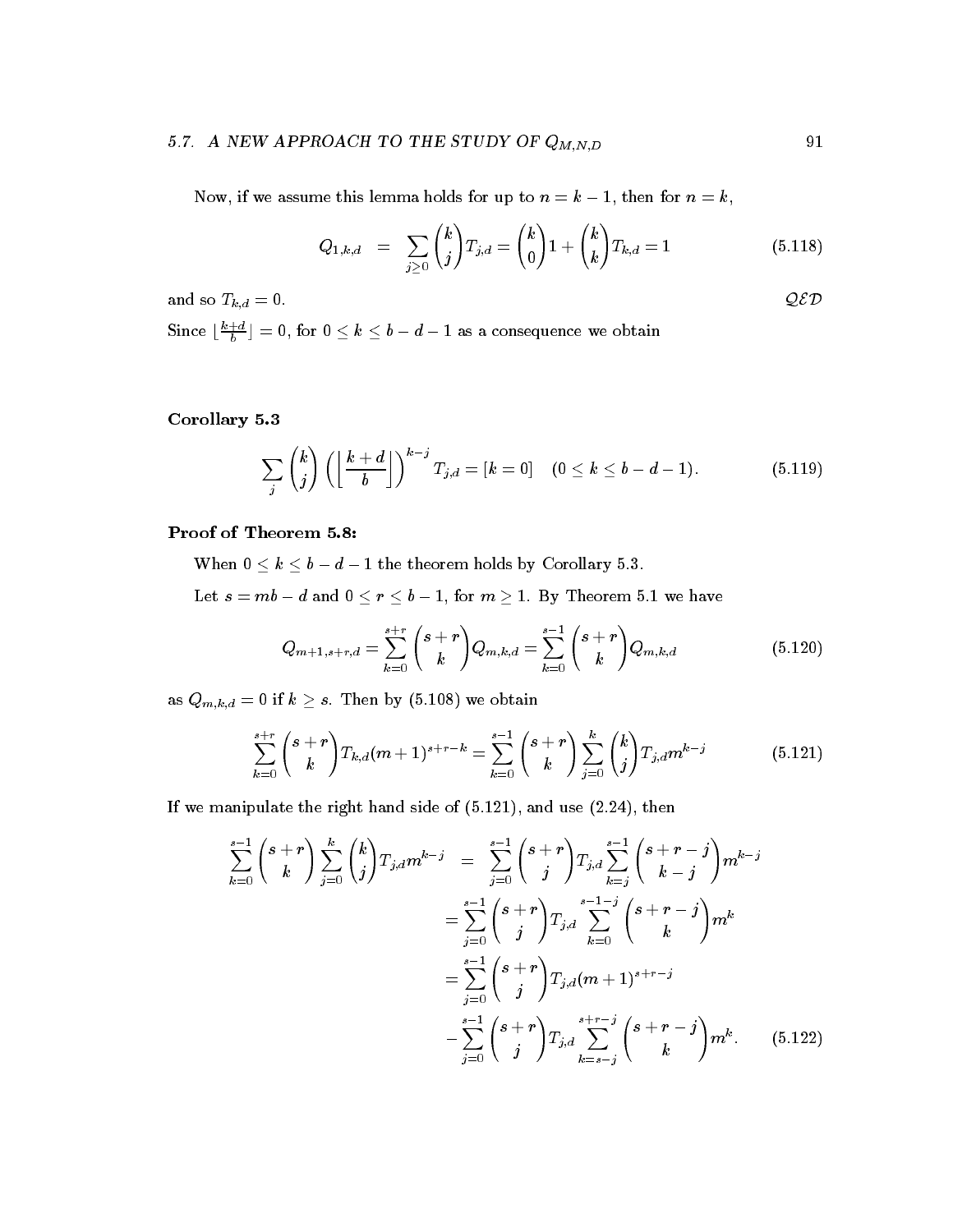$\sim$  -considering to the constant of the constant of the constant of the constant of the constant of the constant of the constant of the constant of the constant of the constant of the constant of the constant of the cons

$$
\sum_{k=s}^{s+r} {s+r \choose k} T_{k,d}(m+1)^{s+r-k} = -\sum_{j=0}^{s-1} {s+r \choose j} T_{j,d} \sum_{k=s-j}^{s+r-j} {s+r-j \choose k} m^k.
$$
 (5.123)

 $B$  changing the variable k to k to k to k to k to k to k to k  $\sim$  $(2.24)$  we find

$$
\begin{array}{lcl} \sum\limits_{j=0}^{s-1}\binom{s+r}{j}T_{j,d}\sum\limits_{k=s-j}^{s+r-j}\binom{s+r-j}{k}m^{k} & = & \sum\limits_{j=0}^{s-1}\binom{s+r}{j}T_{j,d}\sum\limits_{k=0}^{r}\binom{s+r-j}{s+k-j}m^{k+s-j} \\ & = & \sum\limits_{j=0}^{s-1}\binom{s+r}{j}T_{j,d}\sum\limits_{k=0}^{r}\binom{s+r-j}{r-k}m^{k+s-j} \\ & = & \sum\limits_{k=0}^{r}\binom{s+r}{r-k}\sum\limits_{j=0}^{s-1}\binom{s+k}{j}T_{j,d}m^{k+s-j} \\ & = & \sum\limits_{k=0}^{r}\binom{s+r}{s+k}\sum\limits_{j=0}^{s-1}\binom{s+k}{j}T_{j,d}m^{k+s-j} .\end{array}
$$

After substituting the variable k by k s on the left hand side of - we obtain the identity

$$
\sum_{k=0}^{r} {s+r \choose s+k} T_{s+k,d}(m+1)^{r-k} = -\sum_{k=0}^{r} {s+r \choose s+k} \sum_{j=0}^{s-1} {s+k \choose j} T_{j,d} m^{k+s-j}.
$$
 (5.124)

Now we prove the theorem by induction on r Note that - is valid only if r b -

If results are the contracted in the contracted in the contracted in the contracted in  $\mathcal{L} = \{1,2,\ldots, n\}$ 

$$
T_{s,d} = -\sum_{j=0}^{s-1} {s \choose j} T_{j,d} m^{s-j}
$$
\n(5.125)

and so

$$
\sum_{j=0}^{s} {s \choose j} T_{j,d} m^{s-j} = 0.
$$
\n(5.126)

 $\mathcal{L}$  is a suppose that for  $\mathcal{L}$  is supposed to the form in the form in  $\mathcal{L}$  ,  $\mathcal{L}$  is the form in the form in the form in the form in the form in the form in the form in the form in the form in the form in

$$
\sum_{j=0}^{s+i} {s+i \choose j} T_{j,d} m^{i+s-j} = 0 \qquad (5.127)
$$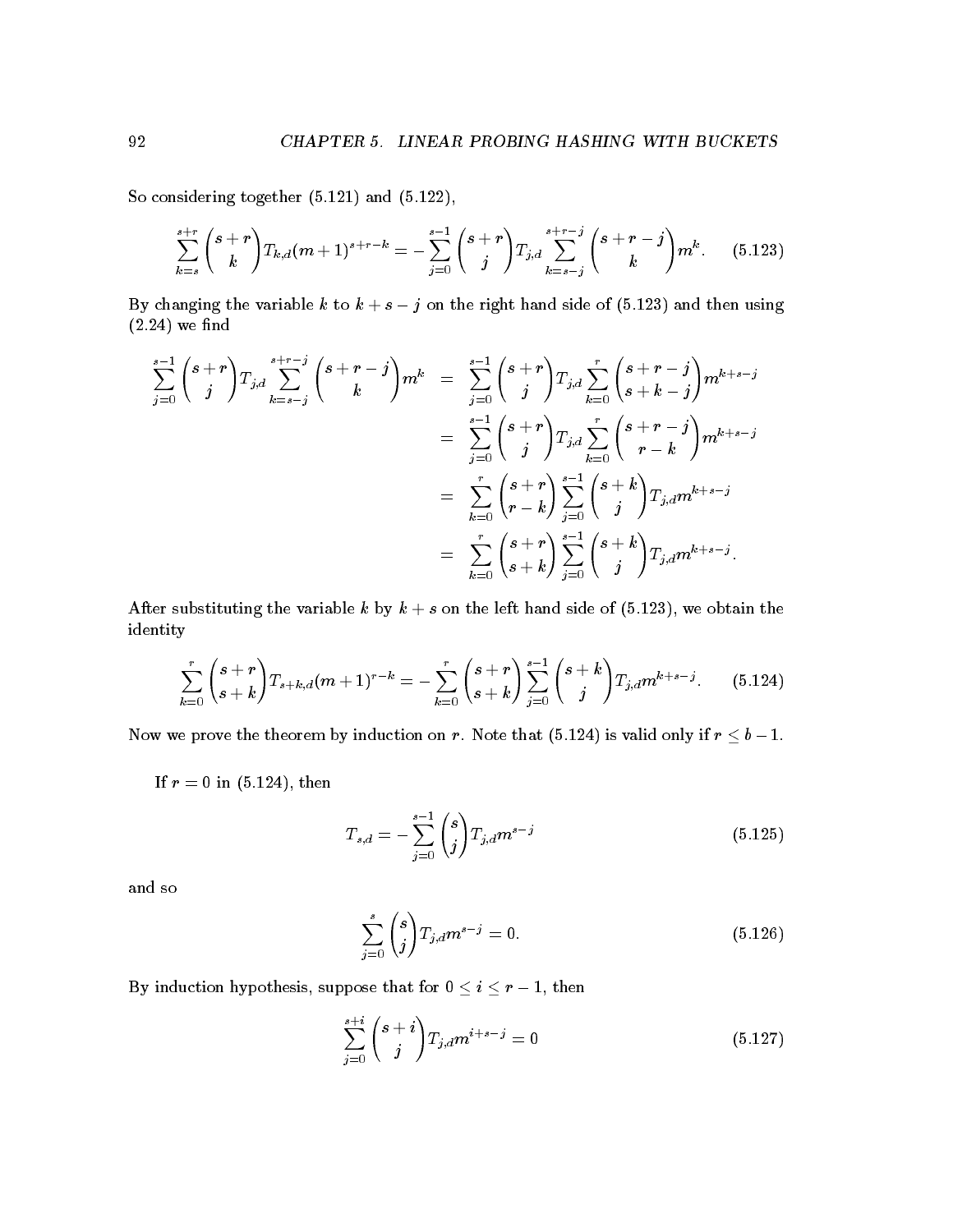and therefore

$$
\sum_{j=0}^{s-1} {s+i \choose j} T_{j,d} m^{i+s-j} = -\sum_{j=s}^{s+i} {s+i \choose j} T_{j,d} m^{i+s-j}.
$$
 (5.128)

so for i derive for the left in the left hand side of the left  $\mathcal{C}$ 

$$
-\sum_{k=0}^{r} {s+r \choose s+k} \sum_{j=0}^{s-1} {s+k \choose j} T_{j,d} m^{k+s-j}
$$
  
\n
$$
= -\sum_{j=0}^{s-1} {s+r \choose j} T_{j,d} m^{r+s-j} + \sum_{k=0}^{r-1} {s+r \choose s+k} \sum_{j=s}^{s+k} {s+k \choose j} T_{j,d} m^{k+s-j}
$$
  
\n
$$
= -\sum_{j=0}^{s-1} {s+r \choose j} T_{j,d} m^{r+s-j} + \sum_{k=0}^{r-1} {s+r \choose s+k} \sum_{j=0}^{k} {s+k \choose s+j} T_{s+j,d} m^{k-j}
$$
  
\n
$$
= -\sum_{j=0}^{s-1} {s+r \choose j} T_{j,d} m^{r+s-j} + \sum_{j=0}^{r-1} {s+r \choose s+j} T_{s+j,d} \sum_{k=j}^{r-1} {r-j \choose k-j} m^{k-j}
$$
  
\n
$$
= -\sum_{j=0}^{s-1} {s+r \choose j} T_{j,d} m^{r+s-j} + \sum_{j=0}^{r-1} {s+r \choose s+j} T_{s+j,d} \sum_{k=0}^{r-j-1} {r-j \choose k} m^{k}
$$
  
\n
$$
= -\sum_{j=0}^{s-1} {s+r \choose j} T_{j,d} m^{r+s-j} + \sum_{j=0}^{r-1} {s+r \choose s+j} T_{s+j,d} ((m+1)^{r-j} - m^{r-j})
$$
  
\n
$$
= -\sum_{j=0}^{s-1} {s+r \choose j} T_{j,d} m^{r+s-j} - \sum_{j=s}^{s+r-1} {s+r \choose j} T_{j,d} m^{r+s-j}
$$
  
\n
$$
+ \sum_{j=0}^{r-1} {s+r \choose s+j} T_{s+j,d} (m+1)^{r-j}.
$$
  
\n
$$
= -\sum_{j=0}^{s+r-1} {s+r \choose j} T_{j,d} m^{r+s-j} + \sum_{j=0}^{r-1} {s+r \choose s+j} T_{s+j,d} (m+1)^{r-j}.
$$
  
\n(5.129)

Finally consider - and - together Then

$$
T_{s+r,d} = -\sum_{j=0}^{s+r-1} {s+r \choose j} T_{j,d} m^{r+s-j}
$$
 (5.130)

and so

$$
\sum_{j=0}^{s+r} {s+r \choose j} T_{j,d} m^{r+s-j} = 0.
$$
\n(5.131)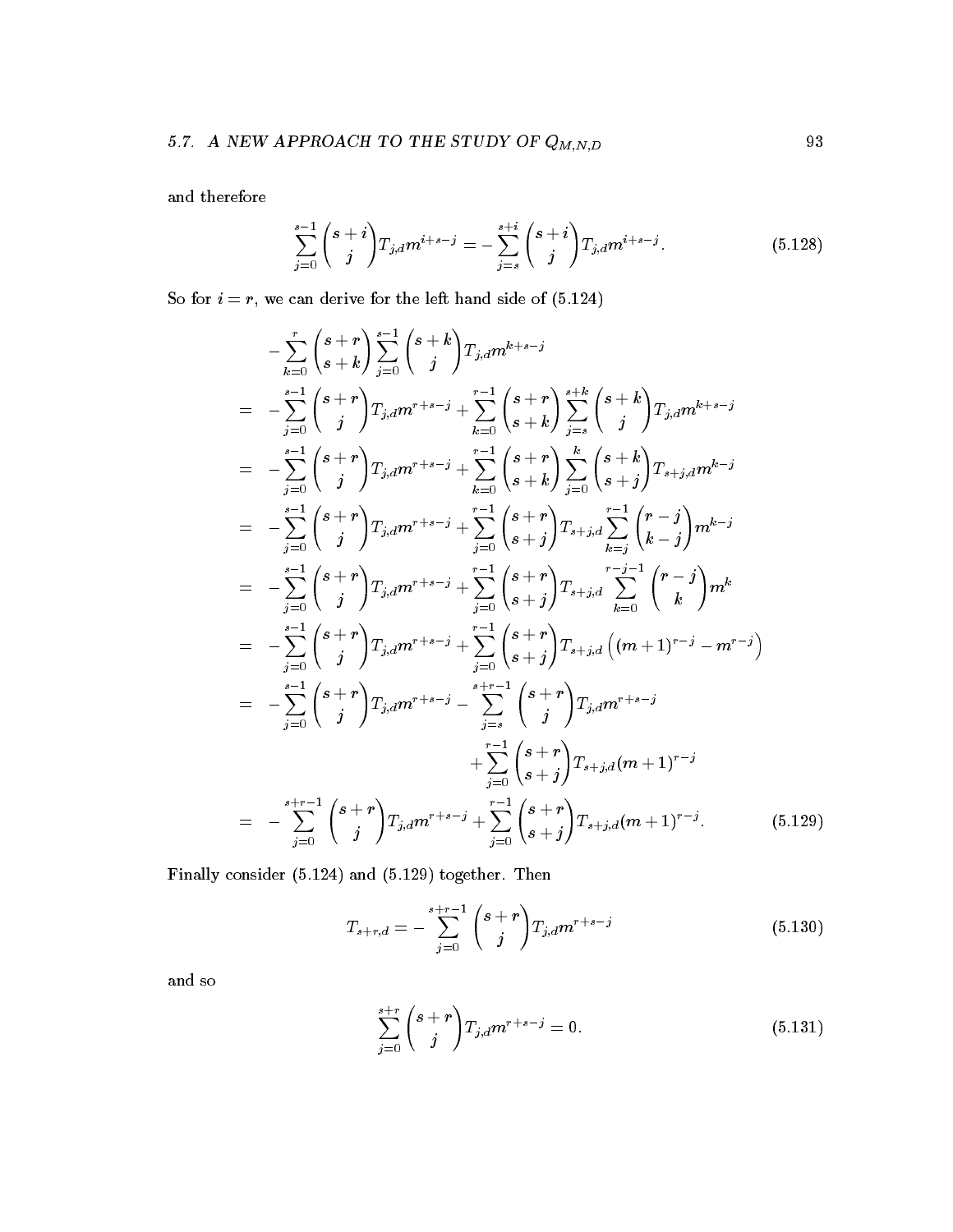Since  $\mathbb{R}$  as a result of the since the since then as  $\mathbb{R}$  as  $\mathbb{R}$  as  $\mathbb{R}$  as  $\mathbb{R}$  as  $\mathbb{R}$  as  $\mathbb{R}$  as  $\mathbb{R}$  as  $\mathbb{R}$  as  $\mathbb{R}$  as  $\mathbb{R}$  as  $\mathbb{R}$  as  $\mathbb{R}$  as  $\mathbb{R}$  as  $\mathbb{R}$ 

$$
\left\lfloor \frac{n+d}{b} \right\rfloor = \left\lfloor \frac{bm+r}{b} \right\rfloor = m. \tag{5.132}
$$

Therefore after putting -- and - together we have proved the theorem for mb d k m d - this proof is valid for each model is valid for each model is valid for each m - the theorem follows QED

As an important consequence of Theorem 5.8 we obtain the proof of Lemma 5.4. Proof of Lemma By Theorem for r b - we have

$$
\sum_{j=0}^{bm- d+r} {bmd+r \choose j} T_{j,d} m^{bm-d+r-j} = 0.
$$
 (5.133)

 $\mathcal{A}$  , and the theorem for the theorem for the theorem  $\mathcal{A}$  . The theorem is the contract of the contract of the contract of the contract of the contract of the contract of the contract of the contract of the cont

From Theorem 5.8 we can derive a recurrence to generate the numbers  $T_{k,d}$  as follows

$$
T_{0,d} = 1
$$
  
\n
$$
T_{k,d} = -\sum_{j=0}^{k-1} {k \choose j} \left( \left\lfloor \frac{k+d}{b} \right\rfloor \right)^{k-j} T_{j,d} \quad (k > 0)
$$
\n(5.134)

A very curious property of these numbers is

$$
\sum_{d=0}^{b-1} T_{k,d} = \begin{cases} b & (k = 0) \\ -1 & (k = 1) \\ 0 & (k > 1). \end{cases}
$$
 (5.135)

Proof By - and Theorem

$$
\sum_{d=0}^{b-1} Q_{m,n,d} = \sum_{d=0}^{b-1} \sum_{k \ge 0} {n \choose k} T_{k,d} m^{n-k}
$$
(5.136)

$$
= \sum_{k\geq 0} {n \choose k} m^{n-k} \sum_{d=0}^{b-1} T_{k,d} \tag{5.137}
$$

$$
=bm^n - nm^{n-1}.
$$
 (5.138)

Since this is an identity of two polynomials on m, the theorem follows immediately.  $QED$ There is also an inverse relation as follows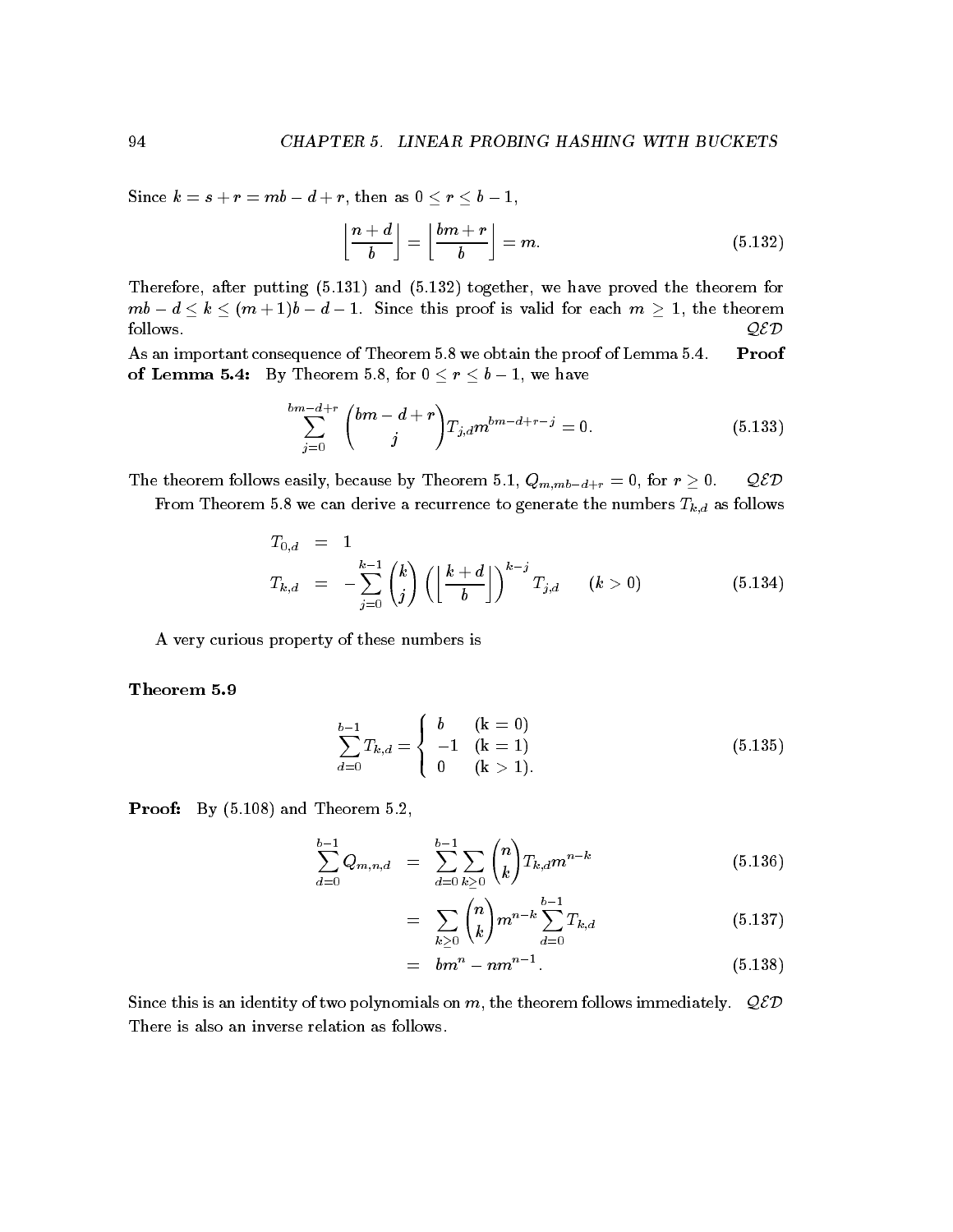$$
T_{n,d} = \sum_{k \geq 0} {n \choose k} (-1)^{n-k} Q_{m,k,d} m^{n-k} \qquad (n \leq (m+1)b - d - 1).
$$
 (5.139)

records and Lemma - and Lemma - and Lemma - and Lemma - and Lemma - and Lemma - and Lemma - and Lemma - and Le

$$
Q_{m,d}(z) = [T_d(z)e^{mz}]_{(m+1)b-d-1}
$$
\n(5.140)

and therefore we find the inverse relation

$$
T_d(z) = [Q_{m,d}(z)e^{-mz}]_{(m+1)b-d-1}.
$$
\n(5.141)

After taking the coefficient of  $\frac{z}{n!}$  on both sides of (5.141), we obtain the result claimed. QED

It is interesting to note that this inverse relation is independent of the value of  $m$ , as long as n and a d  $\mathbf{d}$  -d  $\mathbf{d}$  -d  $\mathbf{d}$  -d  $\mathbf{d}$  -d  $\mathbf{d}$  -d  $\mathbf{d}$  -d  $\mathbf{d}$  -d  $\mathbf{d}$  -d  $\mathbf{d}$ 

# The Exponential Generating Function for  $T_{k,0}$

In this section we note that the section we note that the section  $\mathcal{U}(\mathcal{X})$ 

$$
\sum_{k\geq 0} \left( \sum_{j} \binom{k}{j} \left( \left\lfloor \frac{k}{b} \right\rfloor \right)^{k-j} T_{j,0} \right) \frac{z^k}{k!} = 1 \tag{5.142}
$$

It is convenient to dene k bs with b - bs with bs with bs with bs with bs with bs with bs with bs with bs with bs with bs with bs with bs wi of - 

$$
\sum_{k\geq 0} \left( \sum_{j} {k \choose j} \left( \left\lfloor \frac{k}{b} \right\rfloor \right)^{k-j} T_{j,0} \right) \frac{z^k}{k!} \n= \sum_{\ell=0}^{b-1} \sum_{s\geq 0} \sum_{j} {bs+\ell \choose j} s^{bs+\ell-j} T_{j,0} \frac{z^{bs+\ell}}{(bs+\ell)!} \n= \sum_{\ell=0}^{b-1} \sum_{j\geq 0} T_{j,0} \frac{z^j}{j!} \sum_{s\geq \left\lceil \frac{j-\ell}{b} \right\rceil} (bs)^{bs+\ell-j} \frac{(z/b)^{bs+\ell-j}}{(bs+\ell-j)!}
$$
\n(5.143)

The inner sum is a  $b$ -section of

$$
S(z) = \sum_{k \ge j - \ell} k^{k + \ell - j} \frac{(z/b)^{k + \ell - j}}{(k + \ell - j)!}
$$
(5.144)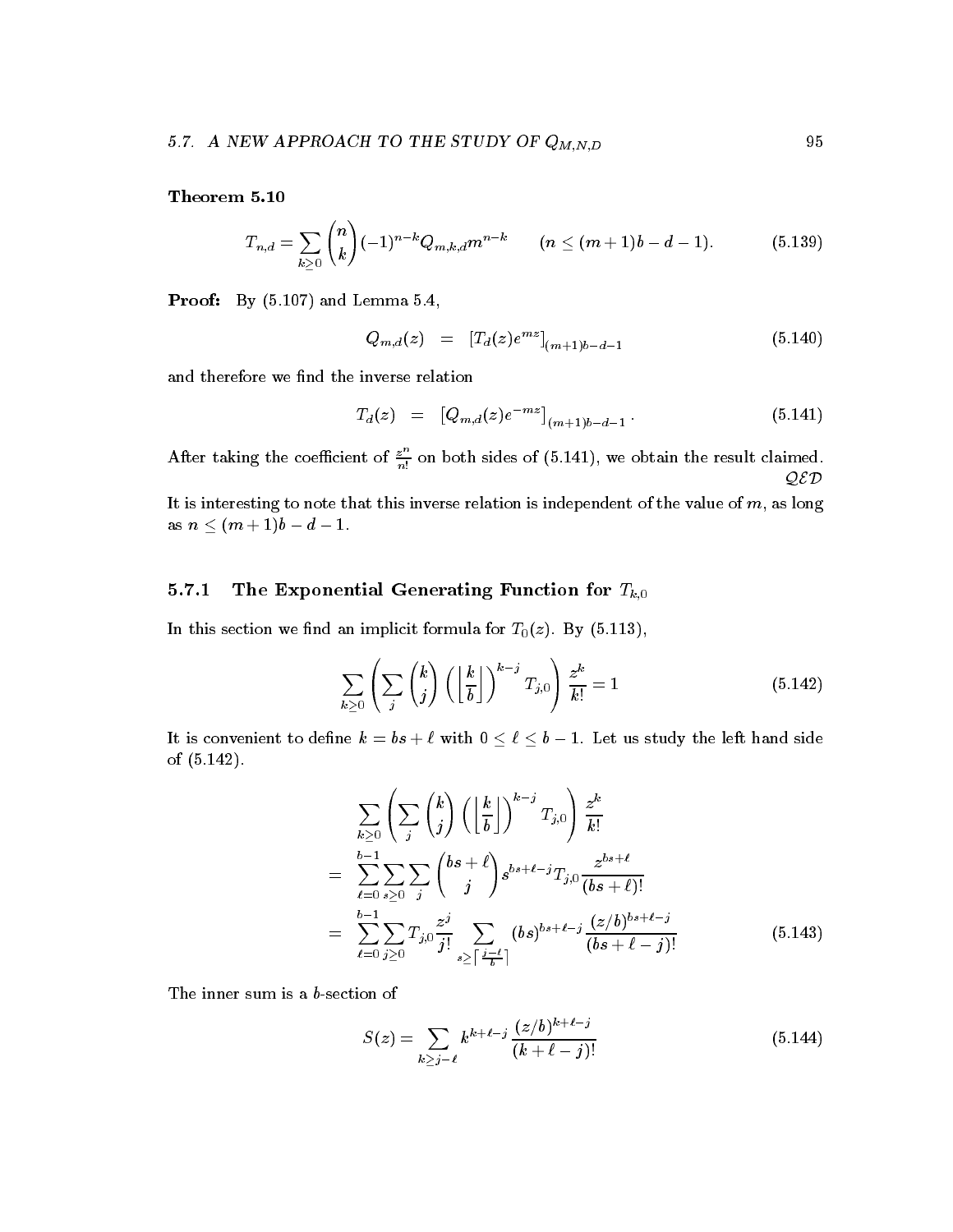Therefore, if  $r$  is a  $b$ -th root of unity,

$$
\sum_{\ell=0}^{b-1} \sum_{j\geq 0} T_{j,0} \frac{z^j}{j!} \sum_{s\geq \lceil \frac{j-\ell}{b} \rceil} (bs)^{bs+\ell-j} \frac{(z/b)^{bs+\ell-j}}{(bs+\ell-j)!}
$$
\n
$$
= \sum_{\ell=0}^{b-1} \sum_{j\geq 0} T_{j,0} \frac{z^j}{j!} \frac{1}{b} \sum_{n=0}^{b-1} r^{-n(\ell-j)} S(r^n z)
$$
\n
$$
= \frac{1}{b} \sum_{n=0}^{b-1} \sum_{j\geq 0} T_{j,0} \frac{z^j}{j!} \sum_{\ell=0}^{b-1} r^{-n(\ell-j)} \sum_{k\geq j-\ell} k^{k+\ell-j} \frac{(r^n z/b)^{k+\ell-j}}{(k+\ell-j)!}
$$
\n
$$
= \frac{1}{b} \sum_{n=0}^{b-1} \sum_{j\geq 0} T_{j,0} \frac{z^j}{j!} \sum_{\ell=0}^{b-1} r^{-n(\ell-j)} \sum_{k\geq 0} (k+j-\ell)^k \frac{(r^n z/b)^k}{k!}
$$
\n(5.145)

We now use  $(2.84)$  for the inner sum, and so

$$
\frac{1}{b} \sum_{n=0}^{b-1} \sum_{j\geq 0} T_{j,0} \frac{z^j}{j!} \sum_{\ell=0}^{b-1} r^{-n(\ell-j)} \sum_{k\geq 0} (k+j-\ell)^k \frac{(r^n z/b)^k}{k!}
$$
\n
$$
= \frac{1}{b} \sum_{n=0}^{b-1} \sum_{j\geq 0} T_{j,0} \frac{z^j}{j!} \sum_{\ell=0}^{b-1} r^{-n(\ell-j)} \left( \frac{f(r^n z/b)}{r^n z/b} \right)^{j-\ell} \frac{1}{1 - f(r^n z/b)}
$$
\n
$$
= \frac{1}{b} \sum_{n=0}^{b-1} \frac{1}{1 - f(r^n z/b)} \sum_{j\geq 0} T_{j,0} \frac{(b f(r^n z/b))^j}{j!} \sum_{\ell=0}^{b-1} \left( \frac{z/b}{f(r^n z/b)} \right)^{\ell}
$$
\n
$$
= \frac{1}{b} \sum_{n=0}^{b-1} \frac{1}{1 - f(r^n z/b)} \frac{\left( \frac{z/b}{f(r^n z/b)} \right)^b - 1}{\frac{z/b}{f(r^n z/b)} - 1} \sum_{j\geq 0} T_{j,0} \frac{(b f(r^n z/b))^j}{j!} \qquad (5.146)
$$

Since  $f(z) = z e^{f(z)}$ , then  $(z/b)/f(r^nz/b) = r^{-n}e^{-f(r^nz/b)}$ , and as  $r^{-n b} = 1$ , we have proved

$$
\frac{1}{b} \sum_{n=0}^{b-1} \frac{T_0(bf(r^n z/b)}{1 - f(r^n z/b)} \frac{e^{-b f(r^n z/b)} - 1}{r^{-n} e^{-f(r^n z/b)} - 1} = 1.
$$
\n(5.147)

When b - then - simplies to

$$
T_0(f(z)) = 1 - f(z). \tag{5.148}
$$

and therefore  $\alpha$  -  $\alpha$  -  $\alpha$  -  $\alpha$  -  $\alpha$  -  $\alpha$  ,  $\alpha$  -  $\alpha$  -  $\alpha$  -  $\alpha$  -  $\alpha$  -  $\alpha$ 

It would be very interesting to study - for other values of b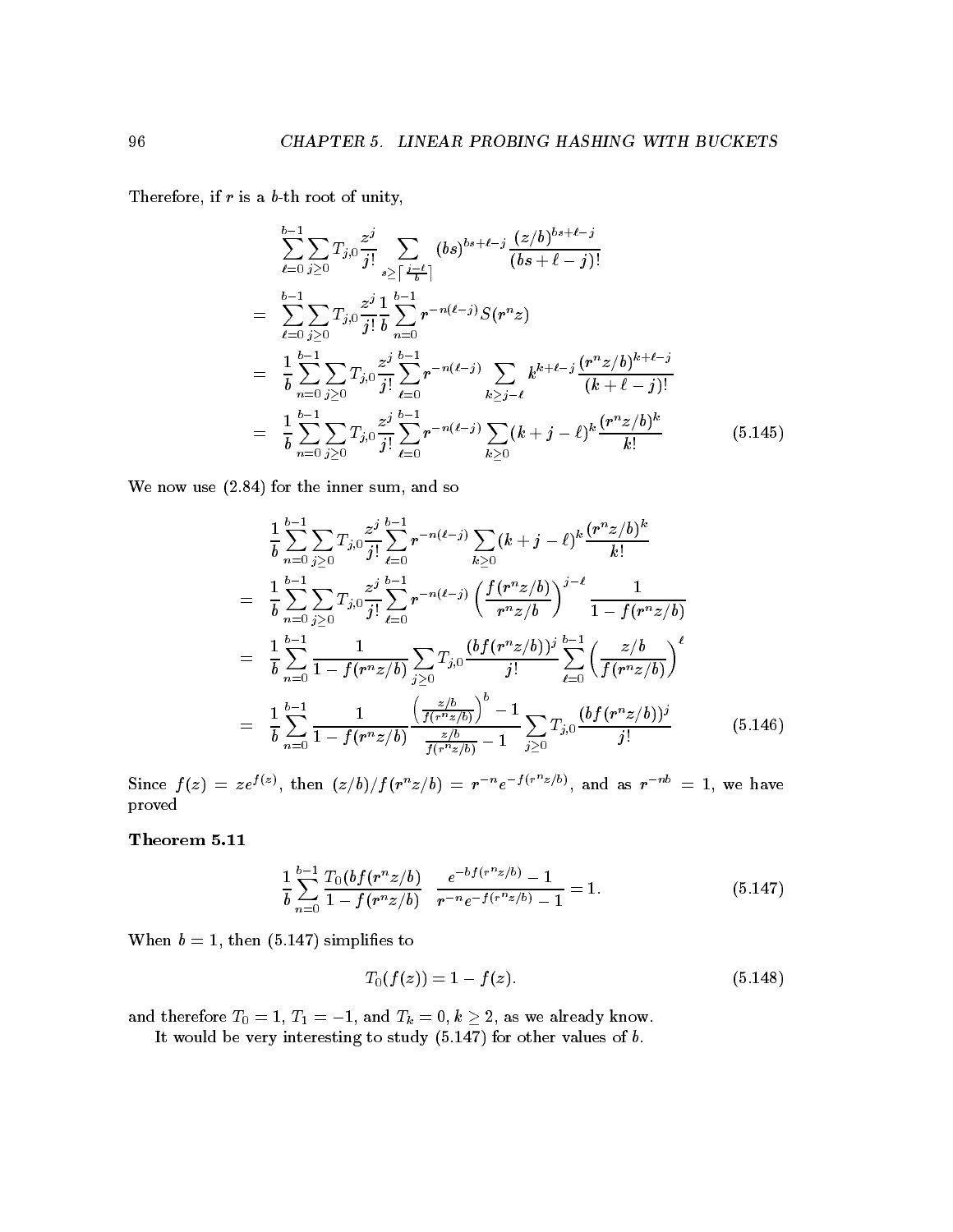# Chapter 6

# Conclusions and Future Work

Every night of the full moon, when  $I$  look to the sky, I know that far away a four year old girl is in deep communication with me and is asking the moon to reunite her with her father very soon.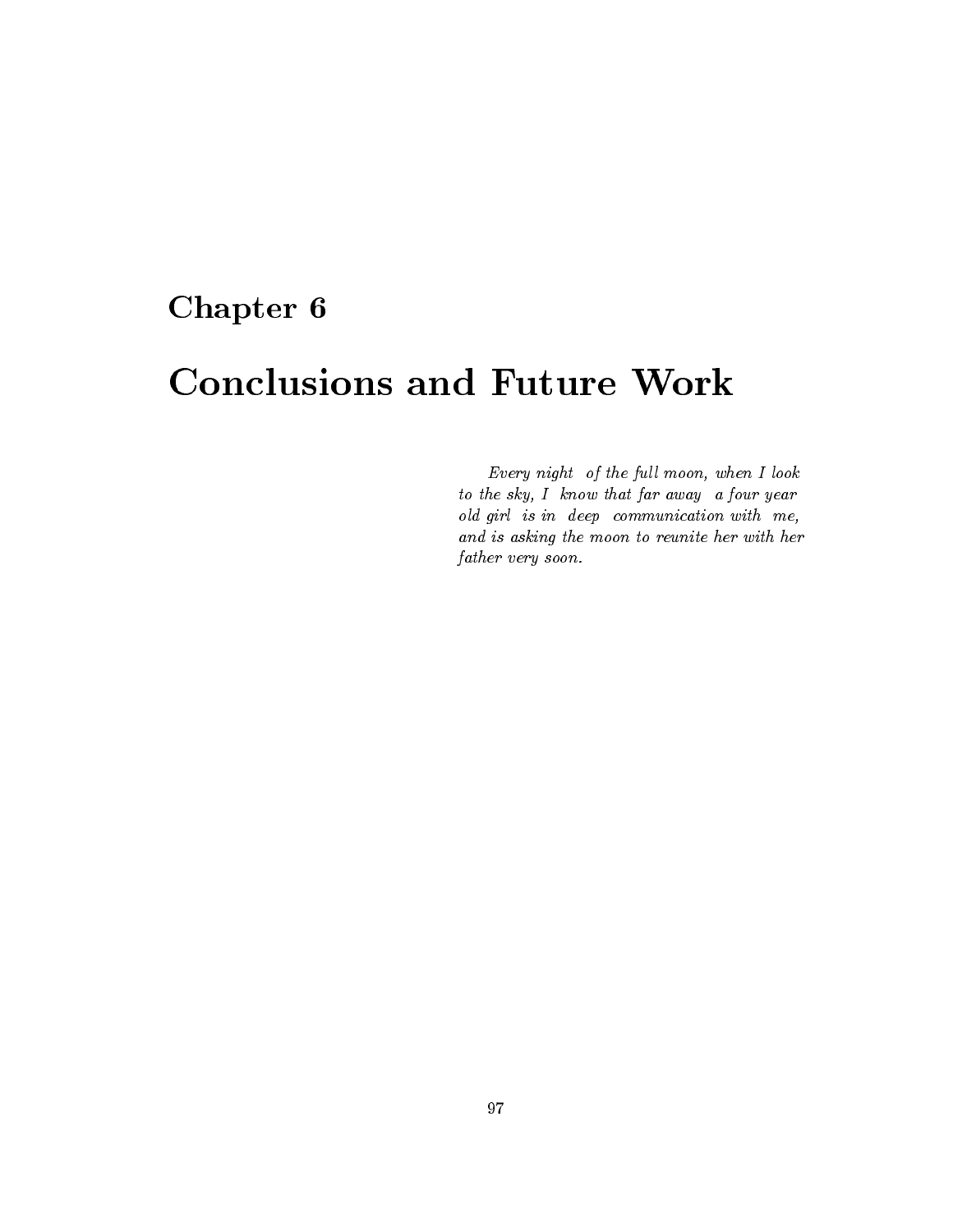## $6.1$ Conclusions

In this report we introduce a new mathematical transform that we call the Diagonal Poisson Transform. This transform, which resembles the Poisson Transform, is the main tool in the analysis presented in Chapter 4. In Chapter 3 we use it to study in a unified way various general classes of "Abel-like" recurrences, sums, and inverse relations.

In Chapter 4 we study the effect of the LCFS heuristic on the linear probing hashing scheme. We prove that, up to lower order terms, this heuristic achieves the optimal variance for the distribution of successful searches

Finally, in Chapter 5, we present the first exact analysis of a problem related with an open addressing hashing scheme and multi-record buckets. We study the average cost for a successful search of a random element in a linear probing hash table with buckets of size  $b$ . We obtain the generating function for the Robin Hood heuristic, and then, for a full table, find an asymptotic expansion up to  $O((\theta m)^{-1})$ . In Section 5.7 we introduce a new family of numbers that verify a recurrence that resembles that of the Bernoulli numbers. These numbers may be used to give an alternative derivation of the analysis made in Chapter 5 and may prove very helpful in studying recurrences involving truncated generating functions

Most of the formulae we have derived in this report have been checked with the assist of the Maple system in the Maple system in the Maple system in the Maple system in the Maple system in the Mapl

# 6.2 Future Work

Several problems arise from the results presented in this report

It would be very interesting to find new areas that can be studied with the help of the Diagonal Poisson Transform. This tool seems to be particularly useful when "Abellike" problems arise. Furthermore, we would like to find problems in which new classes of recurrences, sums or inverse relations can be studied using it. Other problems of mathematical interest involve finding new properties of this transform, as well as to define an algebra (similar to the Q-Algebra defined by Knuth  $\left[49\right]$ ) of the functions that satisfy the Transfer Lemma

For the analysis of hashing with buckets, we would like to find an exact expression for the variance, as well as an asymptotic expansion when the table is full. It would also be interesting to study the variance for other heuristics such as the standard FCFS or the LCFS approach

Another area of research is to study other open addressing schemes such as uniform or random probing. For uniform probing, Larson [55] presents an asymptotic analysis, in which m n - while the ratio mn is constant  $\mathbb{R}^n$  and  $\mathbb{R}^n$  random probing Ramakr for random probing Ramakr for random probing Ramakr for random problem  $\mathbb{R}^n$  and  $\mathbb{R}^n$  random problem problem problem pr ishna [77] gives explicit expressions for the cost of successful searches. However, he only solves them numerically. New ideas have to be introduced to analyze these algorithms. The methodology used in Chapter 5 to do the asymptotic analysis could be used in the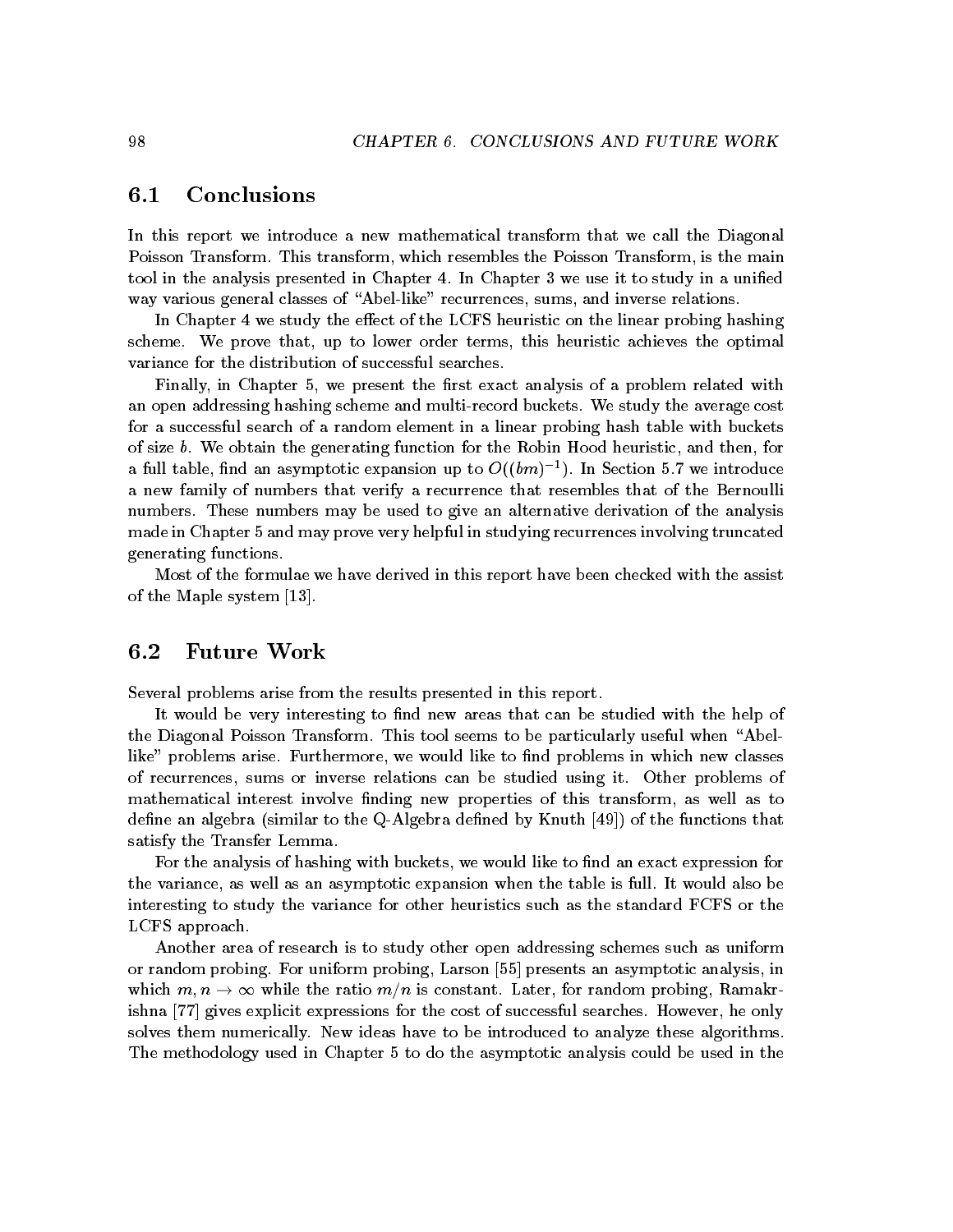analysis of these schemes

It would be very interesting to better understand the numbers  $T_{k,d}$  defined in Section 5.7. A development of a theory for them may help in studying other recurrences that involve truncated generating functions. These numbers seem not to appear in  $The$ Encyclopedia of Integer Sequences  $[83]$ , although some special cases were handled by the Superseeker. We would like to find other problems in which these numbers appear.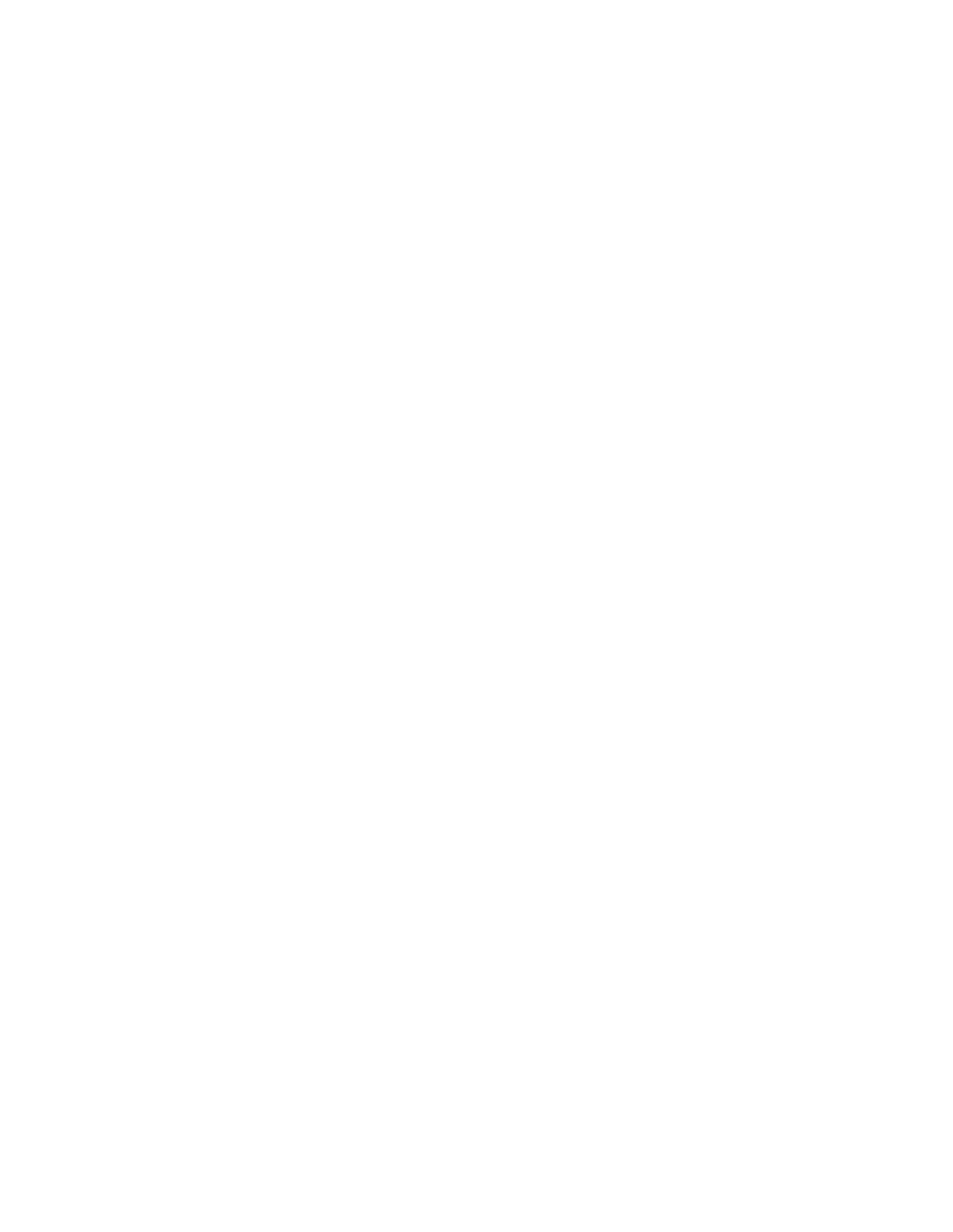## Bibliography

- , we concurre that when the steps down the mathematical functions of Mathematical Functions Dover Public Public lications Inc New York -
- Lavia Ahlfors Complex Analysis McGrawHill Analysis McGrawHill Analysis McGrawHill Analysis McGrawHill -
- [3] D.J. Aldous. Hashing with linear probing, under non-uniform probabilities. Technical Report TR University of California Berkeley Dept of Statistics February -
- $\vert A\vert$  O. Amble and D.E. Knuth. Ordered hash tables. Computer Journal,  $\Gamma(\Delta)$ .199–142,
- P Bachmann Die analytische Zahlentheorie Teubner Leipzig -
- [6] R. Bayer and E.M. McCreight. Organization and maintenance of large ordered  $\mu_{\text{S}}$  and  $\mu_{\text{S}}$  informatica,  $\mu_{\text{S}}$ ,  $\mu_{\text{S}}$  and  $\mu_{\text{S}}$
- $(t)$  E.A. Dender, Asymptotic methods in enumeration. *SIAM Review*, T0(4).400–010,
- is a bernoulling for a strip continuity of the posttantial control of the proposition of the control of the co werke von Jakob Bernoul line werken in die Soon
- $|y|$  T.T. Diake and A.G. Konheim. Dig buckets are (are not) better: J. A  $\cup$ M, 24(4). $\cup$ 1–  $\sim$   $\sim$  -  $\sim$  -  $\sim$  -  $\sim$   $\sim$   $\sim$
- , and a retrieval time of storage the retrieval time of storage techniques C  $\sim$  storage techniques C  $\sim$  $10(2)$ .100–109, 1910.
- -- A Broder Two counting problems solved via string encodings In A Apostolico and Z Galil editors Combinatorial Algorithms on Words volume - of NATO Advance  $S$ cience Institute Series. Series F. Computer and System Sciences, pages  $229 - 240$ . springer verlag - - - - -
- $|12|$  W. Duchholz. The organization and addressing. The systems Journal, 2.00–111,
- BWChar KOGeddes GHGonnet BLLeong MBMonagan and SMWatt MAPLE V Reference Manual SpringerVerlag --
- , s carlsson Ji Munro and Published On Linear Probinshed and Published Problems and Published Discounts and Pu Manuscript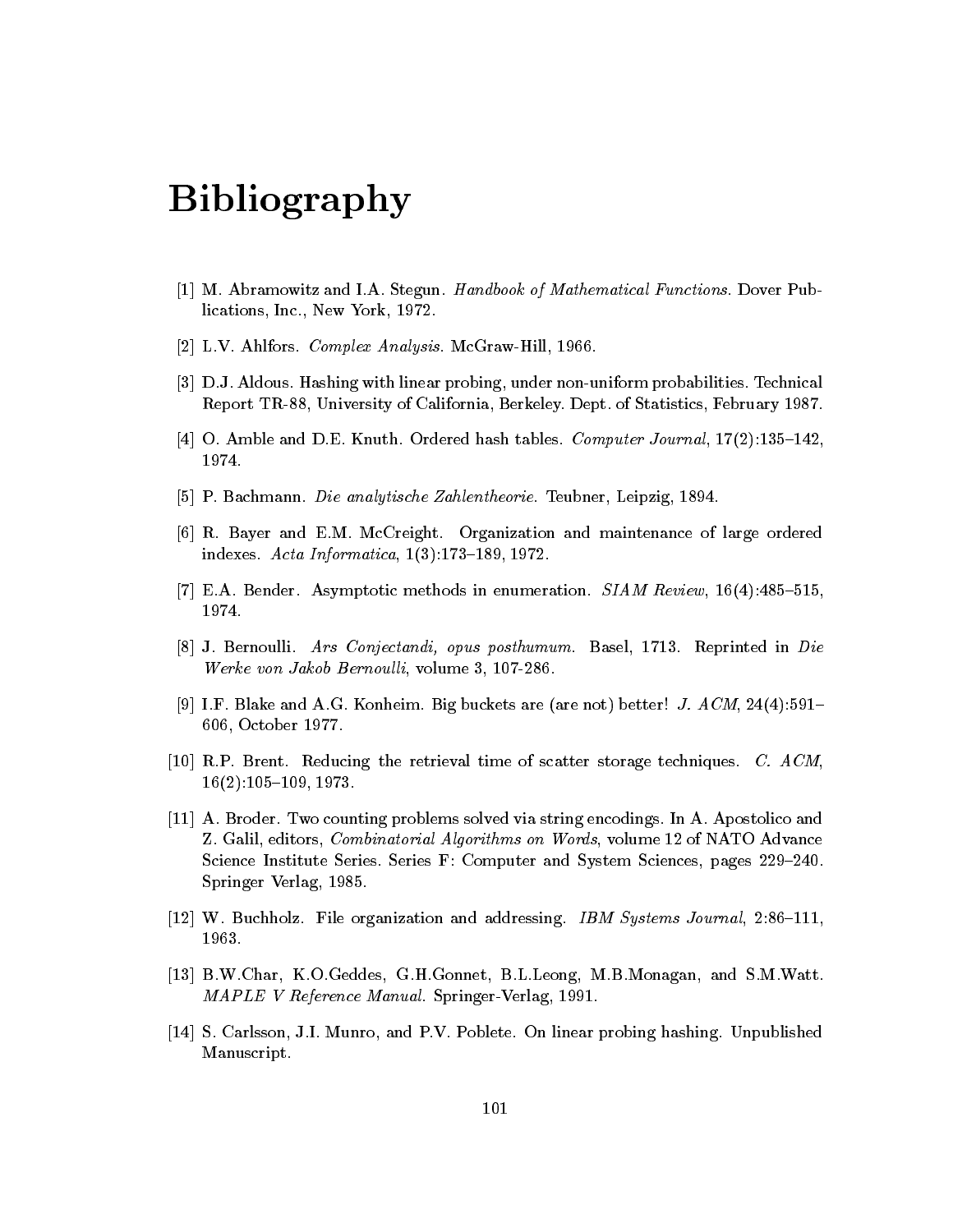- [15] A. Cauchy. Exercises de mathématiques. pages 62–73. 1826.
- [16] P. Celis. Robin Hood Hashing. PhD thesis, Computer Science Department, University of Waterloo, April 1986. Technical Report CS-86-14.
- [17] P. Celis, P.-A. Larson, and J.I. Munro. Robin hood hashing. In 26th IEEE Sympusium on the Foundations of Computer Science, pages 281-288, 1985.
- [18] K. J. Compton and C. Ravishankar. Expected deadlock time in a multiprocessing system.  $JACM$ , 42(3):562-583, 1995.
- [19] L. Comtet. Advanced Combinatorics. Reidel, Dordrecht, 1974.
- [20] N. G. de Bruijn. Asymptotic Methods in Analysis. North Holland, third edition, 1958. Reprinted by Dover, 1981.
- [21] J.-L. Lagrange (de la Grange). Nouvelle méthode pour résoudre les équations littérales par le moyen des séries. Mém. Acad. Roy. Sci. Belles-Lettres de Berlin, 24, 1770.
- [22] L. Euler. Methodus generalis summandi progressiones. Commentarii academiæ scientiarum Petropolitanæ, 6:68-97, 1732. Reprinted in his Opera Omnia, series 1, volume 14, 42-72.
- [23] M. A. Evgrafov. Analytic Functions. Dover Publications, Inc., New York, 1978.
- [24] R. Fagin, J. Nievergelt, N. Pippenger, and H. R. Strong. Extendible hashing a fast access method for dynamic files. ACM Transactions on Database Systems,  $4(3):315-$ 344, 1979.
- [25] P. Flajolet, , B. Salvy, and P. Zimmermann. Lambda-upsilon-omega. the 1989 cookbook. Research Report 1073, INRIA, Aug 1989.
- [26] P. Flajolet, , B. Salvy, and P. Zimmermann. Automatic average-case analysis of algorithms. Theoretical Computer Science, 79:37-109, 1991.
- [27] P. Flajolet. Mathematical methods in the analysis of algorithms and data structures. In E. Börger, editor, Trends in Theoretical Computer Science, pages 225-304. Computer Science Press, Rockville, MD, 1988.
- [28] P. Flajolet, P. Grabner, P. Kirschenhofer, and H. Prodinger. On Ramanujan's Qfunction. Research Report 1760, INRIA, Oct 1992.
- [29] P. Flajolet and A. M. Odlyzko. The average height of binary trees and other simple trees. Journal of Computer and System Sciences, 25:171-213, 1982.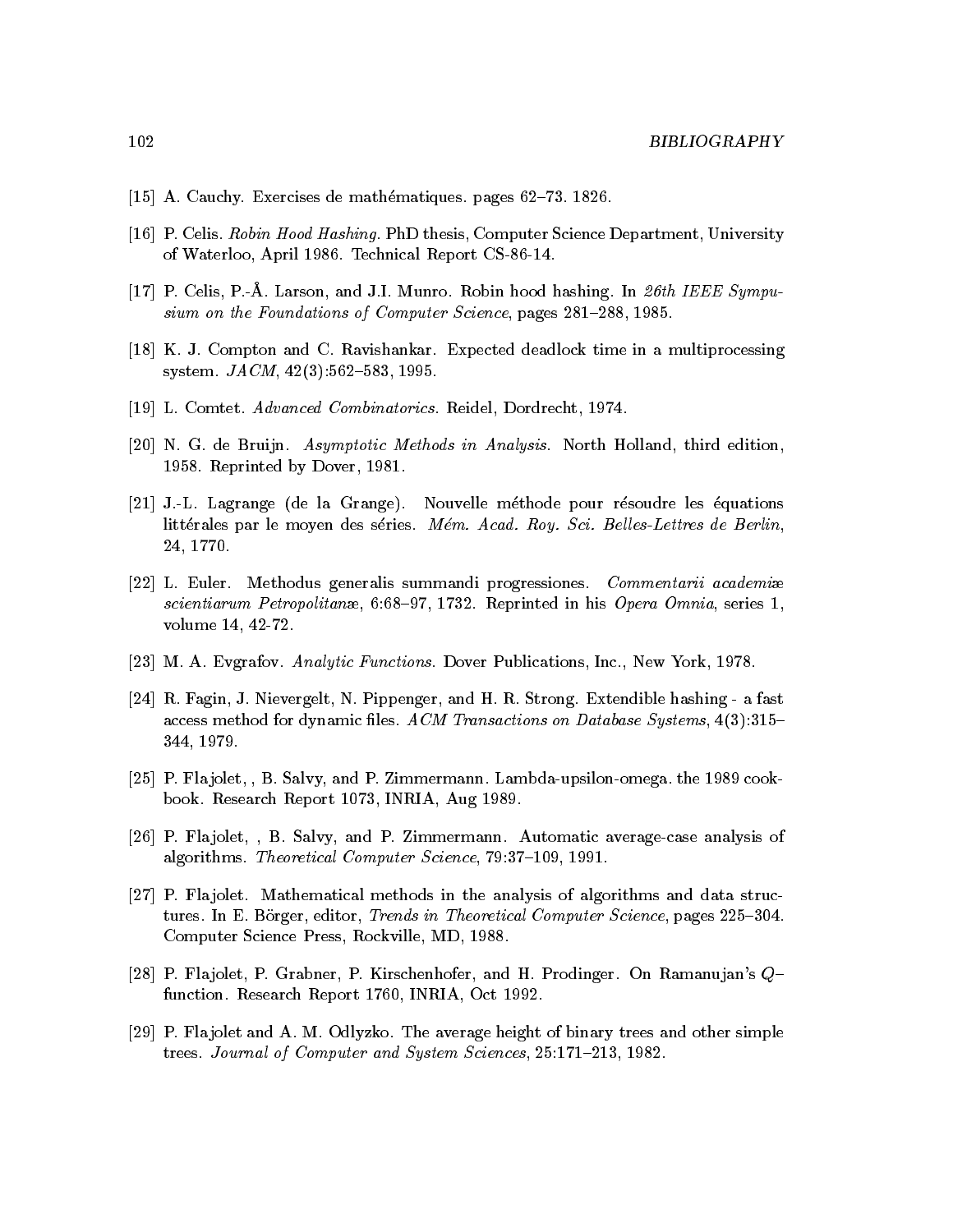- [30] P. Flajolet and A. M. Odlyzko. Random mapping statistics. In J.-J. Quisquater and J. Vandewalle, editors, Advances in Cryptology, volume 434 of Lecture Notes  $m$  Computer Science, pages  $329 - 394$ . Springer Verlag, 1990. Troceedings of EURO CRYPT Houtalen Belgium April -
- P Fla jolet and A M Odlyzko Singularity analysis of generating functions SIAM Journal on Discrete Mathematics,  $J(2)$ .210–240, 1990.
- [32] P. Fla jolet, M Régnier, and R. Sedgewick. Some uses of the mellin integral transform in the analysis of algorithm. In A. Apostolico and Z. Galil, editors, *Combinatorial* Algorithms on Words volume - of NATO Advance Science Institute Series Series  $\bf r$  . Computer and System Sciences, pages  $241-204$ . Springer verlag, 1960. Thivited lecture
- P Fla jolet and R Sedgewick The average case analysis of algorithms Complex asymptotics and generating functions research Report Inc. In Report in  $\mathcal{L}_{\mathcal{A}}$
- P Fla jolet and R Sedgewick The average case analysis of algorithms Counting and generating functions  $\mathbf{F}$  and  $\mathbf{F}$  are positive  $\mathbf{F}$  and  $\mathbf{F}$  and  $\mathbf{F}$  are positive  $\mathbf{F}$
- [35] G.H. Gonnet and R. Baeza-Yates. Handbook of Algorithms and Data Structures. AddisonWesley -- Second Edition
- [36] G.H. Gonnet and J.I. Munro. Efficient ordering of hash tables. SIAM Journal on  $Computing$ ,  $O(J)$ ,  $40J - 41O$ ,  $1313$ .
- [37] G.H. Gonnet and J.I. Munro. The analysis of linear probing sort by the use of a new  $m$ athematical transform. Journal of Algorithms,  $3.431 - 410$ , 1984.
- [38] I. P. Goulden and D. M. Jackson. *Combinatorial Enumeration*. John Wiley, New York - York - York - York - York - York - York - York - York - York - York - York - York - York - York - York
- [39] R.L. Graham, D.E. Knuth, and O.Patashnik. Concrete Mathematics. Addison-Wesley Publishing Company -
- $[40]$  D.H. Greene and D.E. Knuth. *Mathematics for the Analysis of Algorithms*. <u> Birkhauser Boston, Birth - Birkh — Antonis</u>
- $\blacksquare$  GH  $\blacksquare$  and EM Wright An Introduction to the Theory of Numbers Oxforduction to the Theory of Numbers Oxforduction to the Theory of Numbers Oxforduction to the Theory of Numbers Oxforduction to the Theory of Num University Press - Press - Press - Press - Press - Press - Press - Press - Press - Press - Press - Press - Pre
- P Henrici Applied and computational complex analysis J Wiley New York Three volumes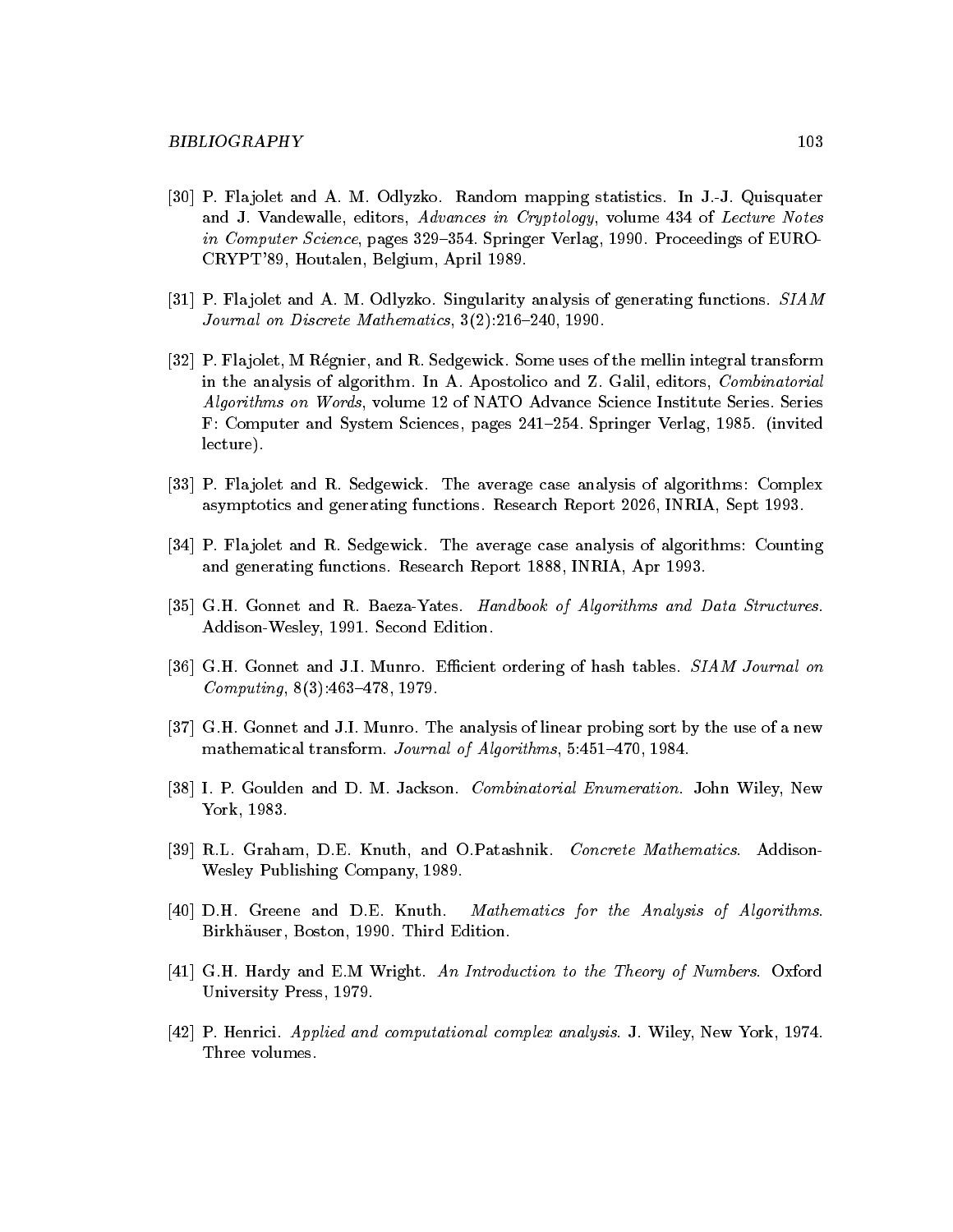- [43] P. Jacquet and M Régnier. Trie partitioning process: Limiting distributions. In A. Apostolico and Z. Galil, editors, Proceedings of the 11th Colloquim on Trees in Algebra and Programming (CAAP), volume 214 of Lecture Notes in Computer Science, pages 196-210. Springer Verlag, March 1986.
- [44] P. Jacquet and W. Szpankowski. Asymptotic behaviour of the lempel-ziv parsing scheme and digital search trees. Theoretical Computer Science, 144, 1995.
- [45] T. Kløve. Bounds for the worst case probability of undetected error. IEEE Information Theory, 41:298-300, 1995.
- [46] D.E. Knuth. The Art of Computer Programming, volume 3. Addison-Wesley Publishing Company, 1973.
- [47] D.E. Knuth. *The Art of Computer Programming*, volume 2. Addison-Wesley Publishing Company, 1973.
- [48] D.E. Knuth. The Art of Computer Programming, volume 1. Addison-Wesley Publishing Company, 1973.
- [49] D.E. Knuth. Analysis of optimum caching. Journal of Algorithms, 6:181-199, 1985.
- [50] D.E. Knuth and G. S. Rao. Activity in an interleaved memory. IEEE Transactions on Computers, C-24:943-944, 1975.
- [51] D.E. Knuth and A. Schönhage. The expected linearity of a simple equivalence algorithm. Theoretical Computer Science, 6:281-315, 1978.
- [52] A.G. Konheim and B. Weiss. An occupancy discipline and applications. SIAM Journal on Applied Mathematics,  $6(14):1266-1274$ , 1966.
- [53] J.-L. Lagrange and A.-M. Legendre. Rapport sur deux mémoires d'analyse du professeur bürmann. Mémmoires de l'Institut National des Sciences ..., 2 (an VII):13-17, 1799.
- [54] E. Landau. *Handbuch der Lehre von der Verteilung der Primzahlen*. Two volumes. Teubner, Leipzig, 1909.
- [55] P.-A. Larson. Analysis of uniform hashing.  $JACM$ , 30(4):805–819, 1983.
- [56] P.-Å. Larson. Linear hashing with overflow-handling by linear probing. ACM Transaction on Database Systems,  $10(1)$ :75-89, 1985.
- [57] P.-A. Larson. Linear hashing with separators a dynamic hashing scheme achieving one-acess retrieval. ACM Transaction on Database Systems, 13(3):366-388, 1988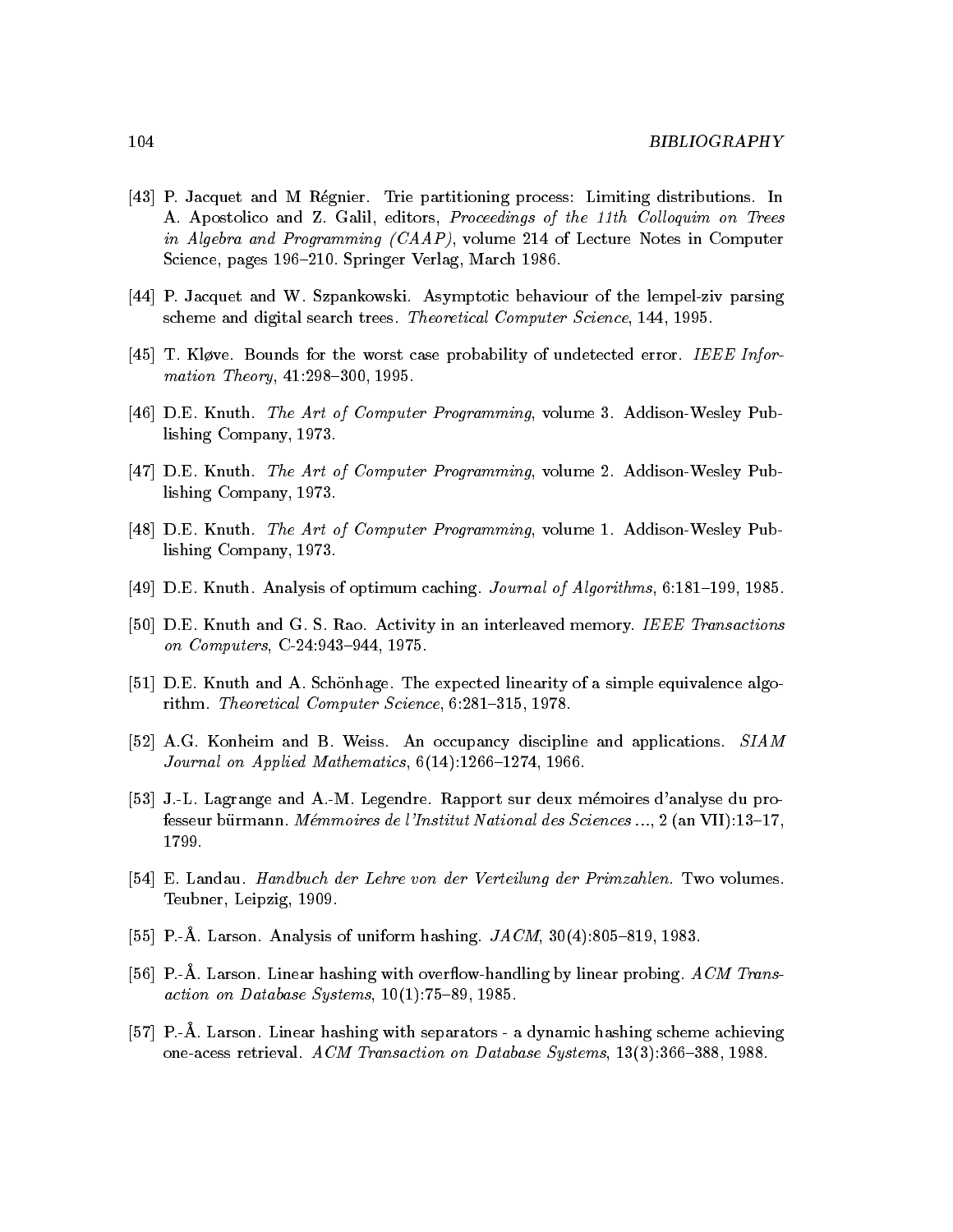- [58] G. Louchard and W. Szpankowski. Average profile and limiting distribution for a phrase size in the lempelziv parsing algorithm IEEE Information Theory - -
- [59] C. MacLaurin. Collected Letters. edited by Stella Mills. Shiva Publishing, Nantwich, Cheshire - 1 - 2 - 2 - 1
- [60] H. Mendelson. Analysis of linear probing with buckets. *Information Systems*, 0 0 0 1 . 4 0 1  $-$  4 1 0  $\sigma$  .
- H Mendelson and U Yechiali A new approach to the analysis of linear probing schemes. *J. A CIM*, 21.414–405, 1900.
- J W Moon Counting and the counting the country with mathematical monographs I are the
- $[0.0]$  n. Morris. Scatter storage techniques. CAMC, II(I).30–44, 1900.
- [64] A. M. Odlyzko. Periodic oscillations of coefficients of power series that satisfy func $t$ ional equations. *Advances in Mathematics*, 44.100–200, 1902.
- [65] A. M. Odlyzko. Asymptotic enumeration methods. In R. Graham, M. Grötschel, and Love of Love of Love of Love of Love of Love of Love of Love of Love of Love of Combinatorics - Love of Co
- F W J Olver Asymptotics and Special Functions Academic Press -
- [67] P. O'Neil. Data Base. Principles, Programming and Performance. Morgan Kaufmann Publishers Inc -
- [68] T. Papadakis. Skip Lists and Probabilistic Analysis of Algorithms. PhD thesis, Computer Science Department University of Waterloo May - Technical Report CS-93-28.
- [69] W. W. Peterson. Addressing for random-access storage. *IBM Journal of Research*  $and \,Devevolution$ ,  $1/2$ .  $130-140$ ,  $1301$ .
- [70] G.Ch. Pflug and H.W. Kessler. Linear probing with a nonuniform address distribution JACM '- -
- , et extreme extreme problems, search time and time are the problems of the problems of  $\mathcal{S}$ with the number of records. Journal of Algorithms,  $\delta$ . 250–249, 1967.
- [72] P.V. Poblete. Approximating functions by their poisson transform. Information  $1$  rocessing Letters, 20.121-150, 1960.
- [73] P.V. Poblete and J.I. Munro. Last-come-first-served hashing. Journal of Algorithms,  $10.220 - 240, 1909.$